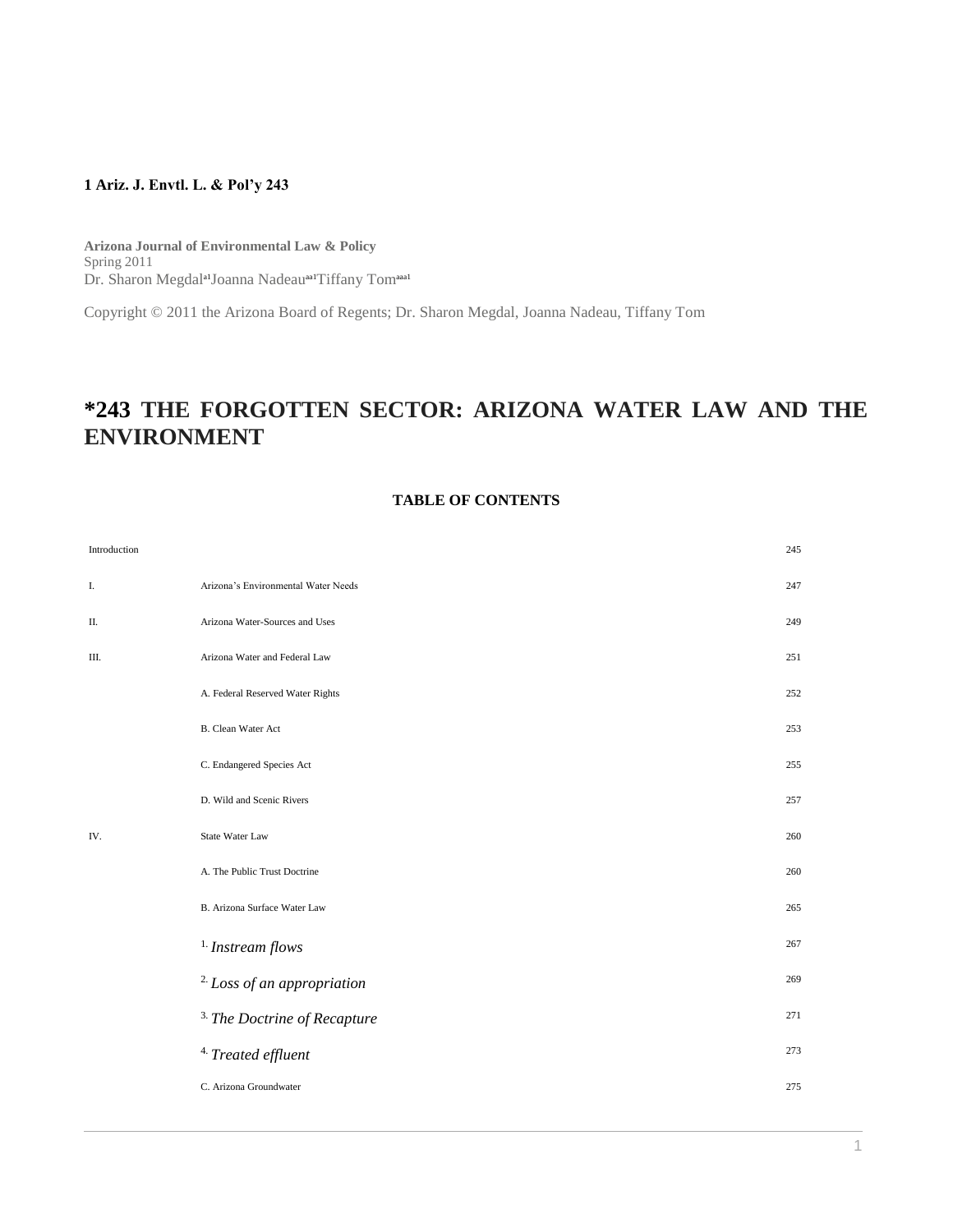|      | <sup>1.</sup> The Relationship Between Surface Water and Groundwater                            | 276 |
|------|-------------------------------------------------------------------------------------------------|-----|
|      | <sup>2</sup> The 1980 Groundwater Management Act                                                | 279 |
|      | <sup>3.</sup> Relationship between the Groundwater Management Act and Environmental Water Needs | 281 |
|      | D. Riparian Focused Legislation                                                                 | 283 |
|      | <sup>1</sup> Riparian Protection in Arizona                                                     | 283 |
|      | <sup>2</sup> Arizona Water Protection Fund                                                      | 284 |
| V.   | <b>Future Opportunities</b>                                                                     | 287 |
|      | A. Regulatory Advantages that Already Exist and Changes that Can be Made                        | 287 |
|      | <sup>1.</sup> Federal Protections                                                               | 287 |
|      | a. Federal Reserved Water Rights                                                                | 287 |
|      | b. Other Federal Laws                                                                           | 288 |
|      | <sup>2</sup> Arizona Law                                                                        | 288 |
|      | a. Public Trust Doctrine                                                                        | 288 |
|      | b. Prior Appropriation                                                                          | 289 |
|      | c. Instream Flows                                                                               | 290 |
|      | d. Minimum Flows                                                                                | 290 |
|      | e. Groundwater                                                                                  | 290 |
|      | f. Other Programs                                                                               | 291 |
|      | <b>B.</b> Voluntary Transactions                                                                | 292 |
| VII. | <b>Concluding Remarks</b>                                                                       | 292 |

# **\*245INTRODUCTION**

Arizona is renowned for its geographic diversity and natural environment. Yet, the water needs of the environment have often been overlooked as the demands for water of the state's population and economy have grown. Over time, many riverine and riparian areas<sup>1</sup> in Arizona have suffered significant degradation. According to one study, a majority of Arizona's stream lengths have a "most-disturbed" water quality condition.<sup>2</sup> Invasive nonnative species and surface water and groundwater withdrawals have negatively impacted riparian vegetation, streambed, and habitats.<sup>3</sup> Many studies have shown that the increased invasion of non-native species is driven by altered hydrological patterns.<sup>4</sup> Water withdrawal **\*246** in certain areas appears to be the primary culprit for the poor ecological state of Arizona's streams and rivers.<sup>5</sup>

This Paper examines the extent to which environmental water needs are--or are not--recognized in Arizona water law. Like many states, Arizona manages surface water and groundwater under two different legal regimes. Arizona's surface water law is grounded in the prior appropriation doctrine of "first in time, first in right." Under this doctrine, the only means of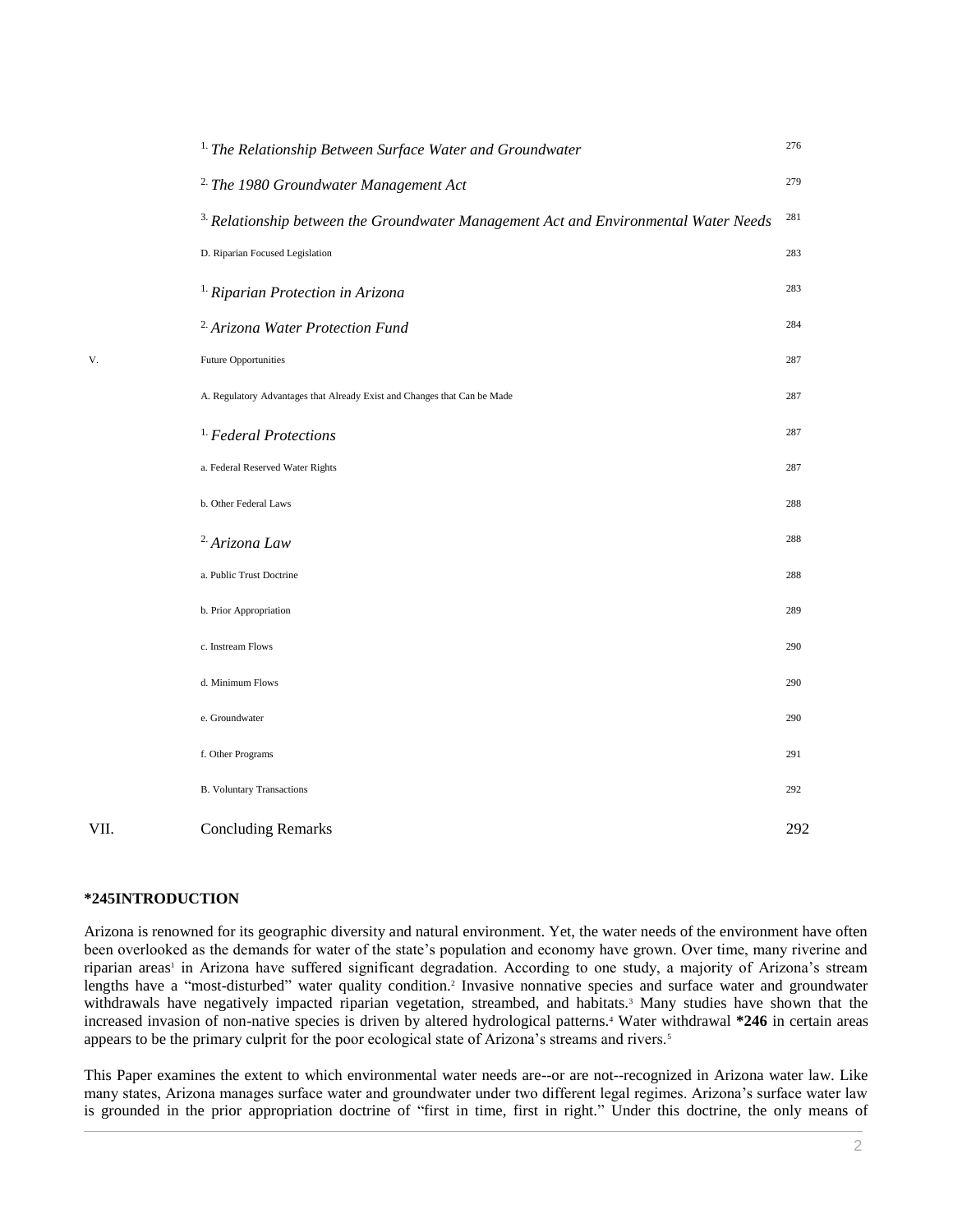protecting environmental water needs is through the use of instream flow rights. In 1980 Arizona adopted the landmark Groundwater Management Act (GMA), which introduced groundwater regulation to regions of the state designated as Active Management Areas, thereby adding a body of groundwater law to existing state surface water law. The GMA established rights to use groundwater, water conservation programs, and an assured water supply program related to growing communities. In addition to creating new programs, the GMA recognized the municipal, industrial and agricultural sectors as water-using sectors.

At present, Arizona's surface water law and groundwater law do not consider the water needs of the environment. While environmental considerations have sometimes been taken into account during the development of Arizona's water supplies, this has been done on an ad hoc basis through voluntary efforts. This Paper focuses on the status of Arizona water law in terms of the environment and establishes that the environment is indeed the "forgotten" water-using sector.

This Paper examines federal law, state law, and state policy that affect how environmental water needs are recognized and addressed in Arizona.<sup>6</sup> In addition to highlighting the lack of consideration for environmental needs, the Paper identifies many problems caused by the absence of such consideration. Also, the Paper discusses ways in which existing and new laws could be used to protect the environmental sector in Arizona. It may be that in addition to instituting change in Arizona's law, improving public awareness about environmental water needs and laying the groundwork for comprehensive state water planning will move Arizona forward to recognizing the environment as a water-using sector.

Part II of this Paper presents the reasons that the environment can no longer be treated as the forgotten sector in Arizona law and policy. Part III describes the known supplies and uses of water in Arizona. Part IV discusses federal protections that affect Arizona's waters. Part V discusses elements of Arizona water law that are relevant to environmental water needs. Part VI describes opportunities within the given legal context to help the environment gain a place at the table as a water-using sector. Finally, Part VII offers some concluding remarks.

# **\*247I. ARIZONA'S ENVIRONMENTAL WATER NEEDS**

All living things need water. Arizona's streams and rivers function within the hydrologic cycle, or the movement of water between the earth's surface and the atmosphere in different physical states.<sup>7</sup> Powered by energy from the sun and by gravity, water evaporates from the ocean and moves through the atmosphere to land. This water is then deposited over the landmass as precipitation.<sup>8</sup> This moisture travels back to the ocean via overland and subterranean routes, back into the atmosphere by evaporation and transpiration, or into the ground.<sup>9</sup> What is now groundwater may become part of surface water, and some surface water eventually joins groundwater.<sup>10</sup>

In Arizona, the quantity and quality of available water varies dramatically by geography and season, affecting hydrologic processes such as precipitation, runoff, and infiltration. River and riparian ecosystems in the region are adapted to these unique hydrological dynamics. Land and water management<sup>11</sup> can have direct and indirect effects on these hydrologic processes, thereby affecting environmental functions.

The water supplies in the arid Southwest, which are used to meet the growing demands of human population centers, are often withdrawn from environmentally significant areas. Rapid development and reliance on groundwater have caused groundwater overdraft in several areas of the state, often resulting in reduced discharge to groundwater-dependent streams.<sup>12</sup> Surface water is another important source of supply for Arizona's population.<sup>13</sup> In Arizona, many streams are fed by groundwater.<sup>14</sup> If the groundwater is hydrologically connected to surface flows, groundwater pumping can dramatically affect the flows of surface water.<sup>15</sup> While Arizona's population has increased significantly, statewide **\*248** water demand has declined or remained stable as a result of retired agricultural lands, increased water use efficiency, and effluent reuse.<sup>16</sup>

Despite the efficiencies in water use and a higher demand for alternative water resources, groundwater pumping and surface water use have affected Arizona's riparian habitats. Riparian zones or areas are frequently discussed as examples of environmental degradation in the West and have received increased attention in the Southwest.<sup>17</sup> Arizona contains a great variety of riparian areas.<sup>18</sup> Described as "ribbons of life," riparian areas are considered one of the most productive habitats in the United States. This is especially true in Arizona, even though riparian areas cover only 113,000 hectares in Arizona (0.4% of Arizona's total area), 40,750 hectares of which are along the Gila River.19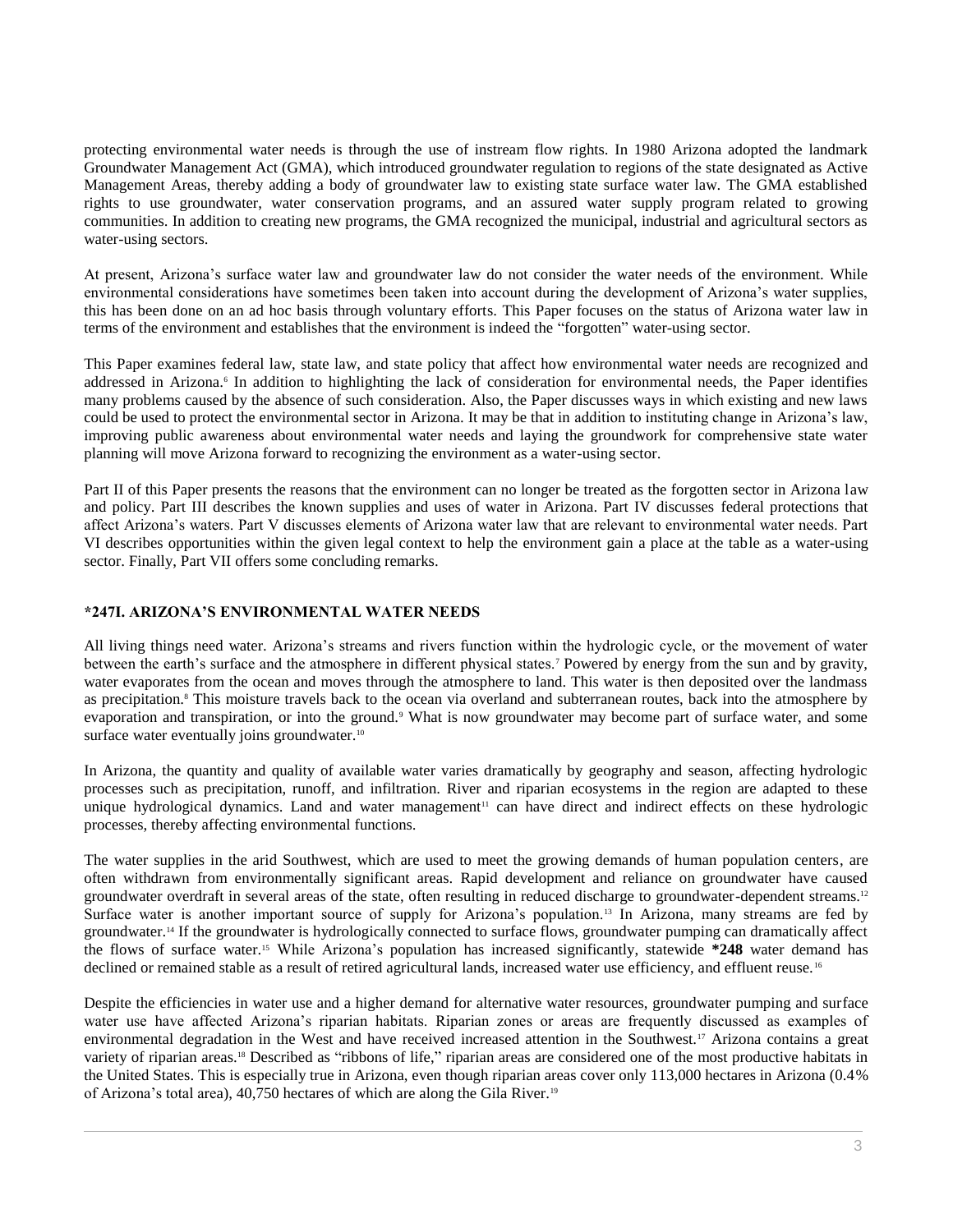Arizona wildlife depend on these riparian areas, especially in arid regions, for foraging, nesting or coverage during part of or during their entire life cycle.<sup>20</sup> Seventy percent of Arizona's threatened and endangered vertebrates depend on riparian habitat.<sup>21</sup> In addition, domestic livestock often rely on these areas to forage and hydrate. Particularly in Arizona, eighty percent of vertebrates spend some portion of their life cycle in riparian areas.<sup>22</sup> These delicate ecosystems can easily be destroyed and a large percentage of riparian zones are considered "in degraded and non-functional conditions and in need of restoration."<sup>23</sup> They are among the most drastically altered ecosystems in the nation. According to one popular source, it is estimated that less than ten percent of Arizona's riparian acreage remains in its natural form.<sup>24</sup> Because of their importance to biotic integrity **\*249** and to human populations as well as their delicate nature, the protection, restoration, and maintenance of riparian areas has become a top priority for some Arizona stakeholders.<sup>25</sup>

## **II. ARIZONA WATER-SOURCES AND USES**

Arizona supplies its water demand with surface water, including the Central Arizona Project, and the remainder with groundwater and reclaimed water or effluent.<sup>26</sup> Surface water from the Colorado River and instate surface water is a major renewable supply in Arizona;<sup>27</sup> it accounts for fifty-four percent of the state's annual water use.<sup>28</sup> Arizona has the right to use 2.8 million acre-feet (maf) of water from the Colorado River per year. Of the total 2.8 maf, 1.3 maf of this amount is available to municipal, industrial and agricultural users located on the Colorado River.<sup>29</sup> The remaining allotted amount is delivered via the Central Arizona Project (CAP) to users in the Phoenix, Tucson and Casa Grande areas.<sup>30</sup> The CAP supplies about fifteen percent of Arizona's water use.<sup>31</sup> Reclaimed water, or **\*250** effluent, accounts for three percent of Arizona's use.<sup>32</sup> Groundwater serves the remaining forty-three percent of Arizona's water demands.

Arizona has three types of streams and rivers that are distinguished by their flow characteristics: perennial, intermittent, and ephemeral. Perennial streams and rivers flow throughout the year and receive substantial inputs from groundwater.<sup>33</sup> Perennial stream flows vary during the year and may dry up during severe droughts, but the water is always near the surface.<sup>34</sup> Intermittent streams and rivers are connected to groundwater but only flow for a couple of weeks or months each year.<sup>35</sup> And, finally, ephemeral streams and rivers only flow for a few hours or days whenever it rains or whenever a snowmelt event occurs.<sup>36</sup> The streambeds in ephemeral streams are typically well above the water table.<sup>37</sup> Intermittent and ephemeral streams can be distinguished because ephemeral streams have minimal to nonexistent connectivity to groundwater.<sup>38</sup> Generally, washes and arroyos are ephemeral streams. Some ephemeral streams historically did have a connection to groundwater, which was lost due to groundwater pumping.

Current knowledge of human water use is characterized by the Arizona Department of Water Resources' (ADWR) Arizona Water Atlas. The Arizona Water Atlas describes human water use and water sources; it characterizes who uses water and where supplies are located. However, the Arizona Water Atlas does not describe environmental water needs in this state. Without this vital information, local and statewide water policy cannot be developed with proper consideration of environmental water needs.

ADWR's release of its Draft Demand and Supply Assessment for the Tucson Active Management Area (AMA)<sup>39</sup> in May of 2010 provides an example of Arizona's water managers' attempts to recognize environmental water needs.<sup>40</sup> ADWR plans to develop an assessment for each AMA; Arizona law does not require these assessments.<sup>41</sup> In the Draft **\*251** Tucson Assessment, ADWR discusses water budget components and calculates overdraft. The demands analyzed include municipal, industrial, agricultural, Indian, and riparian demands. The Assessment describes riparian needs as a "natural demand" on the regional water supply.<sup>42</sup> In the Draft Tucson Assessment, ADWR defines riparian needs as "the water used as a result of evapotranspiration by riparian vegetation along the Santa Cruz River and its major tributaries."<sup>43</sup>

Despite ADWR's characterization of riparian needs, evapotranspiration is not the only element of environmental water use; environmental water use also includes aquatic and other wildlife as well as plant life that depend on water for sustenance. Thus, it would benefit the Arizona Water Atlas and these Assessments to consider other aspects of environmental water use beyond just evapotranspiration. An effort, started in January 2010, has been undertaken in an attempt to increase the information available to ADWR and other water managers about environmental water needs. The Arizona Statewide Environmental Water Needs Assessment (Assessment), a project of the University of Arizona's Water Resources Research Center, intends to identify gaps by compiling and synthesizing all available environmental flow studies completed for Arizona. The Assessment aims to support decision making and planning for environmental water needs and facilitate efforts to address gaps in information about environmental water needs in Arizona.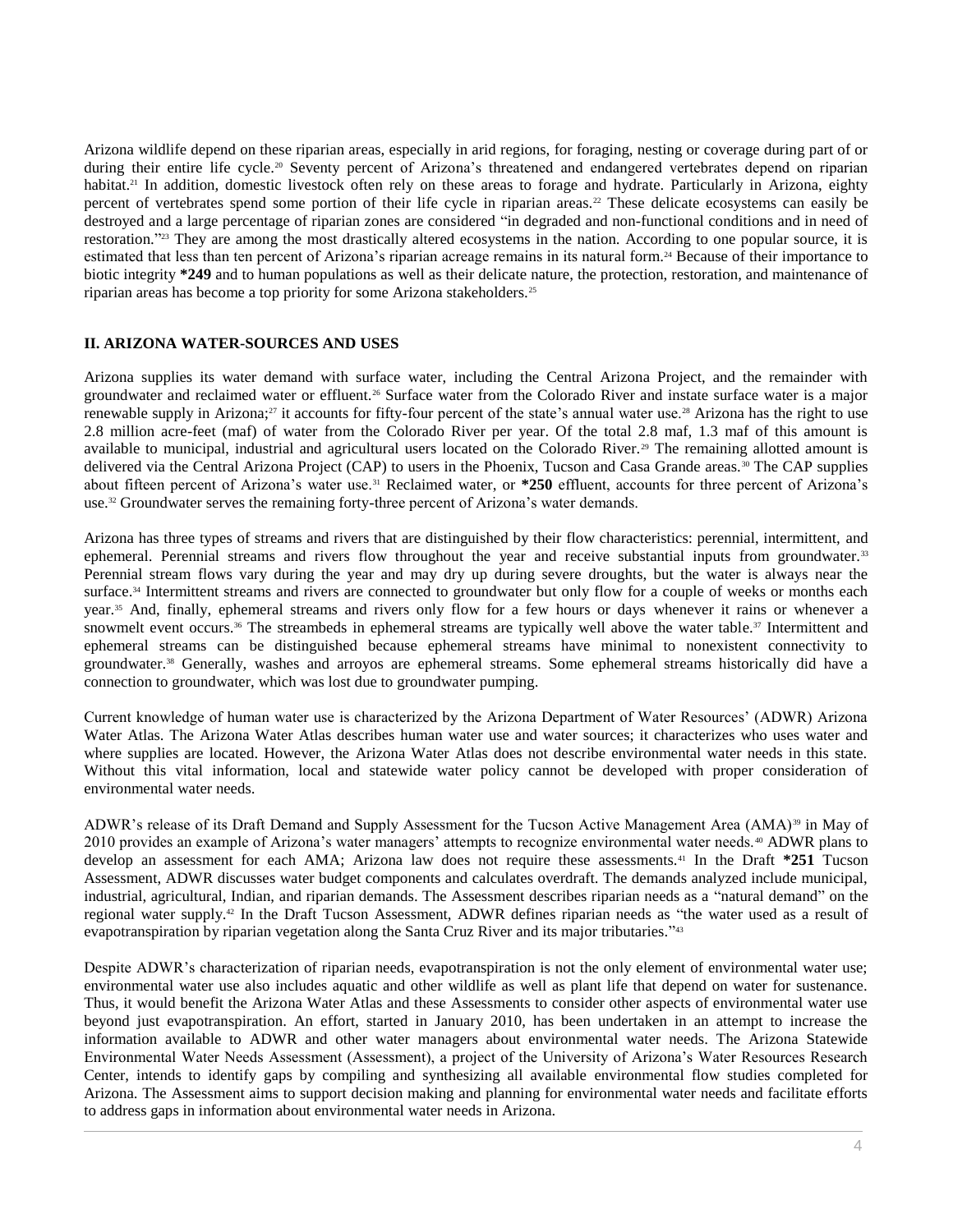Quantifying the needs of the environment is a required step in meeting these water needs. As the following sections demonstrate, additional work will be required for the forgotten sector to be recognized by Arizona law.

## **III. ARIZONA WATER AND FEDERAL LAW**

Federal water laws, state water laws, and state technical programs constitute Arizona's water management framework. It is beyond the scope of this Paper to discuss all federal water laws that affect Arizona's waters in detail, but what follows is a cursory look at federal laws affecting environmental water use. The relevant federal protections to environmental water elements include the federal reserved rights doctrine as well as the Clean Water Act, the Endangered Species Act, and the Wild and Scenic Rivers Act. Although these federal protections do in some way affect the overall protection of environmental water needs, environmental water needs are not the focus of any of these federal laws.

**\*252** Each state has jurisdiction over its waters and has the authority to determine how such waters will be allocated.<sup>44</sup> Generally, state law controls the allocation and administration of water rights.<sup>45</sup> However, if state law interferes with federal law, the state must defer to federal authority. Under certain circumstances, when the government exercises its authority, the Supremacy Clause of the Constitution gives the federal government the power to preempt state law.<sup>46</sup> While the line between state law and federal preemption is not always clear, when it comes to water, the United States Supreme Court has recognized the federal government's power to regulate water through the Commerce Clause of the Constitution.<sup>47</sup> From this general power to regulate water emerges the federal reserved water rights doctrine.

# *A. Federal Reserved Water Rights*

The federal reserved rights doctrine, also known as the Winters Doctrine, was established by the Supreme Court in *Winters v. United States*. <sup>48</sup> The doctrine operates in a particular setting: federal lands. When the federal government reserves public land for a particular purpose, the Supreme Court has recognized an implied reservation of unappropriated water to achieve the purposes of some federal reservations.<sup>49</sup> The amount of water is based on the amount of unappropriated water available at the time of the reservation. This amount is also limited to the minimal amount needed to support the primary purpose of the reservation.<sup>50</sup> Finally, the water rights reservation is dated to the time of the land reservation.<sup>51</sup>

**\*253** Because federal reserved water rights do not depend on state approval, the federal government can work outside the parameters of state law and reserve the amount of unappropriated water necessary to accomplish the purposes of the land reservation.<sup>52</sup> This means that reserved water rights are generally immune from state water laws, are not subject to state beneficial use requirements, and cannot be lost due to non-use.<sup>53</sup> The Supreme Court acknowledged the power of federal agencies to do this, but federal agencies must secure water rights under state law, meaning under the state's appropriation law, to accomplish secondary purposes on federal lands.<sup>54</sup>

Because the federal reserved rights doctrine applies whenever the federal government reserves land and when it is necessary to accomplish the primary purposes of the reservation, this doctrine often comes into play and is usually the first choice for federal agencies with respect to reserving water on public lands. This may prove especially useful when state law will not protect environmental water needs. However, the federal government only acquires the amount of water needed to meet the purposes of the land's reservation, which only includes environmental water needs if the environment is directly related to the primary purposes of the reservation.

## *B. Clean Water Act*

Water pollution is a major concern when it comes to protecting the quality of water for human use and for the environment. Water pollution can result from industrial, agricultural or municipal activities. Through the Clean Water Act (CWA), established in 1977,<sup>55</sup> federal law for the first time established a strong system of pollution law that **\*254** imposed limitations on effluent discharges at point sources.<sup>56</sup> A point source is "any discernible, confined and discrete conveyance" and does not include agricultural, stormwater discharges, and irrigation return flows.<sup>57</sup> The CWA primarily focuses on surface water pollution and does not directly cover groundwater contamination.<sup>58</sup>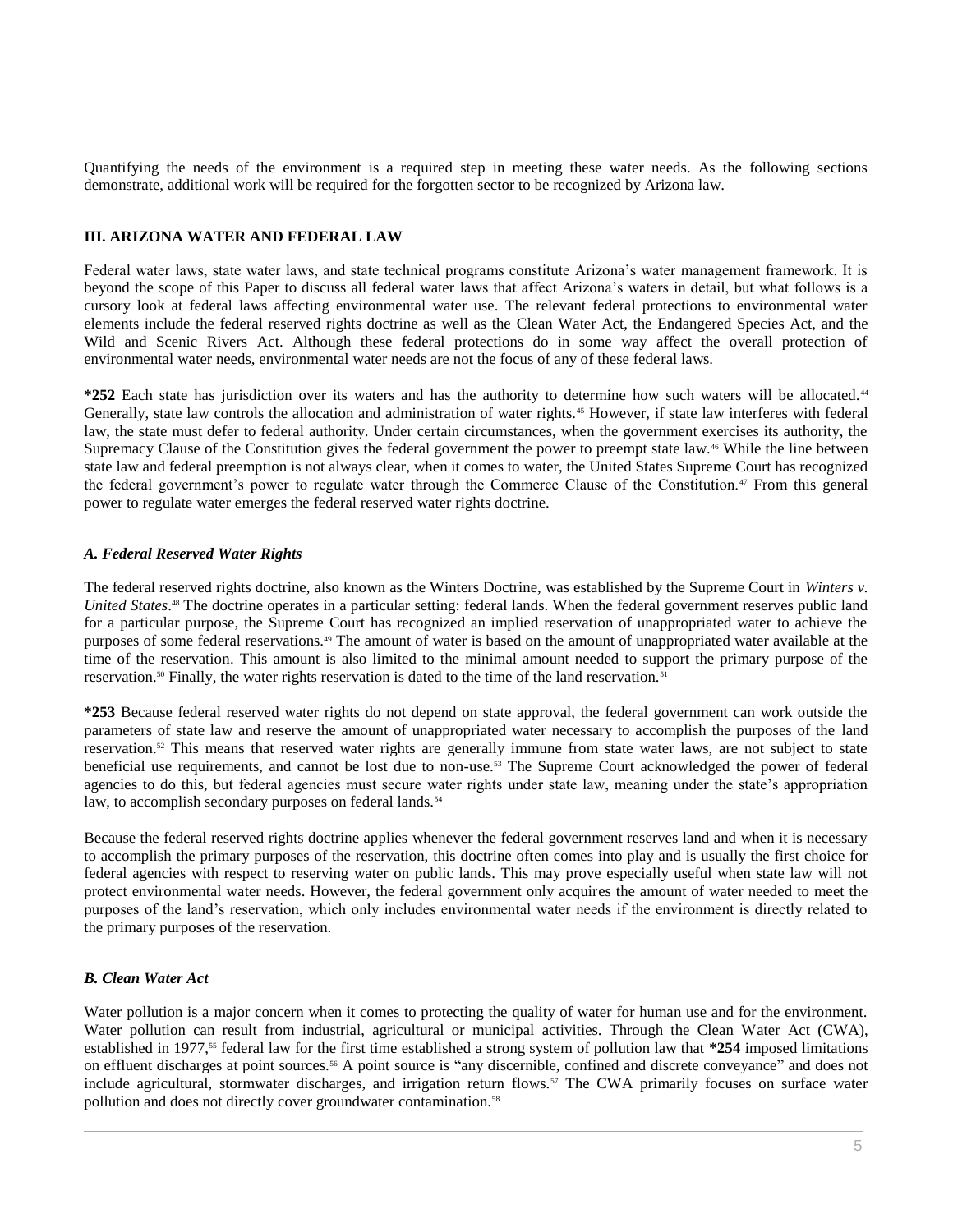Pursuant to section 101, the major goals of the CWA include "restoring water quality in the nation's rivers, lakes, and streams," as well as "monitoring, regulating and restricting pollutants."<sup>59</sup> The goals also include provisions for "protecting the rights of states, encouraging foreign nations to act responsibly, and administration [of the CWA] by the EPA." Although the original act encouraged states to develop ambient water quality standards that were applicable to navigable waters, the states' failure to act motivated amendments in 1972. These amendments established a permit system for "fishable and swimmable waters" and applied a "best practical control technology available" standard on all point sources.<sup>60</sup> Amendments in 1983 changed the standard to "best available technology economically achievable."

The CWA requires the EPA to maintain a list of toxic substances, called priority pollutants, and establish limits for them.<sup>61</sup> States must administer the water quality standards and have the option to impose stricter standards.<sup>62</sup> Section 208, the provision dealing with wastewater<sup>63</sup> management and treatment, requires the development of area wastewater management plans.<sup>64</sup> The CWA limits pollution discharge activities associated with point sources and with Army Corps of Engineers' dredge and fill activities. Ultimately, the CWA offers some protection against water quality degradation that could harm environmental water uses.

One complication that arises with surface water diversions is the fact that water quality can be reduced when upstream uses reduce the amount of water that is available downstream.<sup>65</sup> When water is withdrawn, the pollutant concentration downstream can become very high. This poses a conflict between quantity laws, which are a function of state laws, and quality laws, which are a function of federal laws. The Wallop Amendment was added to the CWA to address this issue; it protects established state water rights from infringement by the CWA.<sup>66</sup> The consequence of this amendment is that the CWA cannot **\*255** be used to protect the environment from greater quantities of pollutants if the proposed fix would interfere with established water rights.

# *C. Endangered Species Act*

The Endangered Species Act (ESA) is generally considered the most powerful law providing protection to threatened and endangered plants and animals and their habitats.<sup>67</sup> The two lead agencies responsible for administering the ESA are the Fish and Wildlife Service (FWS), which is responsible for all terrestrial species, and the National Oceanic and Atmospheric Administration (NOAA), which is responsible for marine species and anadromous fish.<sup>68</sup> The ESA has three fundamental goals: to prevent the extinction of species, to ensure their recovery, and to protect the ecosystems upon which these species depend.<sup>69</sup> To meet these goals, the ESA identifies three categories of protected species: endangered species, threatened species, and critical species.<sup>70</sup> Endangered species and their critical habitats receive the strongest protection.<sup>71</sup>

The ESA's wide protective reach can indirectly protect environmental water needs. Destruction or modification of a species' habitat is one of the primary causes of species imperilment.<sup>72</sup> The ESA protects critical habitat, defined as the physical and biological features that are essential to the conservation of the species.<sup>73</sup> The regulations interpret this term to include food, water, air, light, minerals, or other nutritional or physiological requirements as well as sites for breeding, reproduction, and other life cycles.<sup>74</sup> The regulations further allow the Secretary to focus on principal physical constituent elements, such as water quality or quantity, which are essential to the species' conservation, and to list **\*256** them in the critical habitat description.<sup>75</sup> Thus, the critical habitat designation would encompass the water quantity and quality necessary to help threatened and endangered species recover, and is thereby protected under the ESA.

Besides the critical habitat designation, the take provision<sup>76</sup> of Section 9 may also have an indirect impact on environmental water needs. In its regulations, the FWS restricts significant habitat modification or degradation where it kills or injures wildlife by significantly impairing essential behavioral patterns, including breeding, feeding or finding shelter.<sup>77</sup> A 1995 United States Supreme Court decision held that FWS's interpretation was a reasonable interpretation to the term harm.<sup>78</sup> As a result, actions that modify or obstruct water quality or quantity needed for endangered species could possibly be interpreted as a taking.

While the ESA has led to some positive changes in Arizona,<sup>79</sup> it is limited in scope in its ability to protect environmental water needs. The ESA only protects environmental water needs indirectly when they are linked directly to the habitat of an endangered species. The ESA only covers listed species, and not all the species whose numbers are declining. It is only used when a species is in danger of extinction and, thus, is somewhat of a last resort. A species must be listed as threatened or endangered before the Secretary can begin planning to conserve and protect the habitat of that listed species.<sup>80</sup> By the time a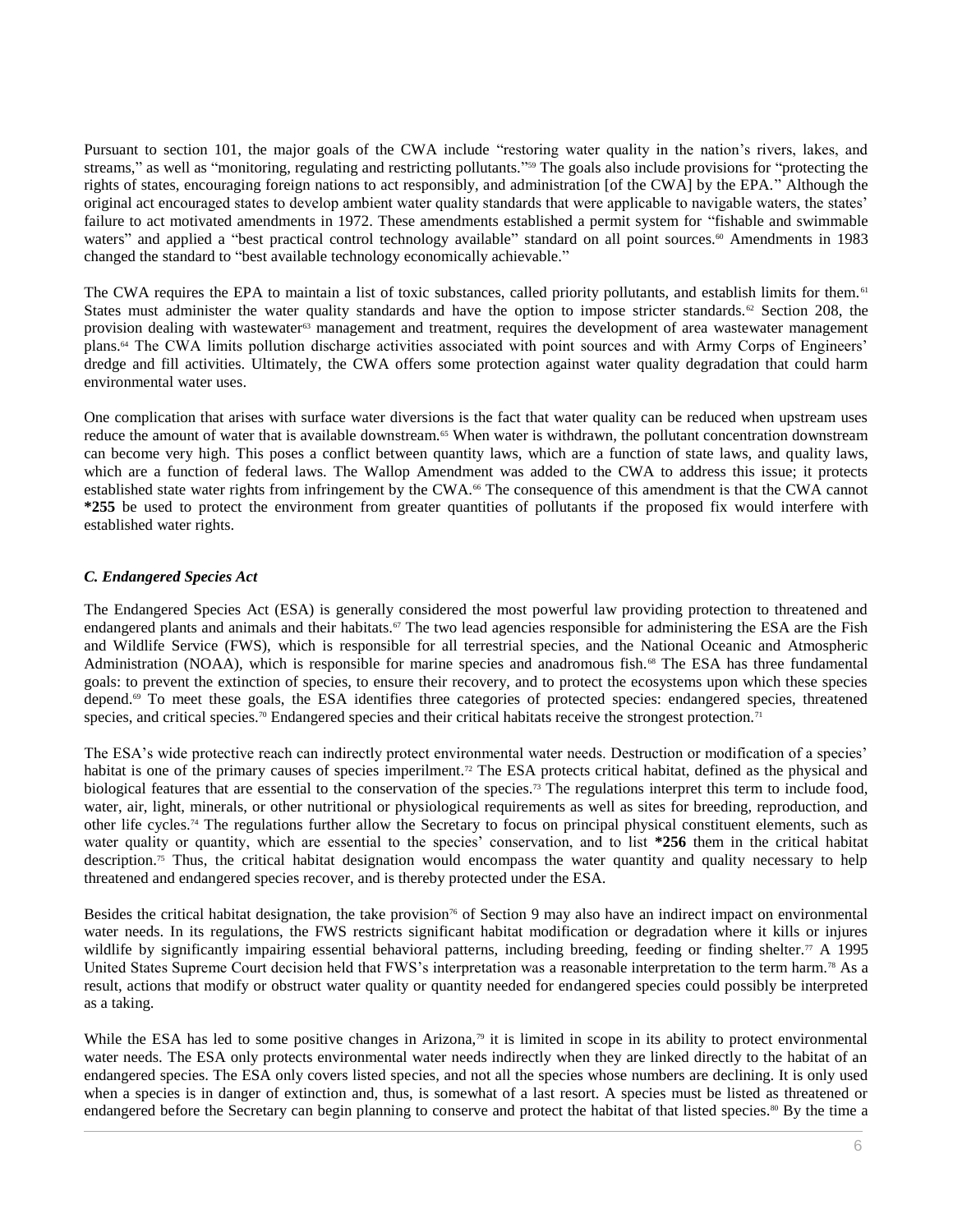species is listed as endangered, its populations can be so imperiled that major efforts, including expensive habitat restoration measures, are often needed to prevent its extinction.<sup>81</sup>

## **\*257***D. Wild and Scenic Rivers*

In 1968, Congress passed the National Wild and Scenic Rivers Act ("WSRA"), declaring that selected rivers must be preserved in a free-flowing condition and their immediate environments must be protected.<sup>82</sup> "Free-flowing" means "existing or flowing in natural condition without impoundment, diversion, straightening, rip-rapping, or other modification of the waterway."<sup>83</sup> Selection of these rivers is based on their outstandingly remarkable values (ORVs), which can be scenic, recreational, geologic, fish and wildlife, historic, cultural and/or other similar values.<sup>84</sup> The WSRA created three classifications for designated rivers: wild, scenic, and recreational.<sup>85</sup> Classification depends on the type and intensity of the river's existing development.<sup>86</sup> A river becomes part of the National Wild and Scenic Rivers System ("National System") either by an act of Congress or through designation by the Secretary of the Interior following protection in a state river system and application by the state governor.<sup>87</sup> Four federal land management agencies--Bureau of Land Management, National Park Service, Fish and Wildlife Service, and Forest Service--are primarily responsible for administering rivers designated within the National System.<sup>88</sup> According to a technical report developed by the Interagency Wild and Scenic Rivers Coordinating Council, the administering agency is responsible for two things: "(1) collecting baseline data during river studies and development of comprehensive river management plans (CRMP) ...; and (2) developing strategies for management of water quantity and **\*258** quality in consultation with legal counsel ... and maintaining an ongoing dialogue with legal staff concerning the implementation and evolution of such strategies."<sup>89</sup>

For this Paper's purpose, the most vital part of the WSRA is that it requires the federal government to protect each selected river's instream flow and water quality.<sup>90</sup> Section 13(c) of the WSRA expressly creates federal water rights to carry out these purposes: "designation of any stream or portion thereof as a national wild, scenic or recreational river area shall not be construed as a reservation of the waters of such streams for purposes other than those specified in [the WSRA], or in quantities greater than necessary to accomplish these purposes."<sup>91</sup> Thus, the quantity of a WSRA federal water right is the amount necessary to achieve its purposes.<sup>92</sup> This means that the federal government can only acquire the water rights to preserve the ORVs for which the river was protected. Where this includes ecologically relevant values, environmental water uses would be included. Because the WSRA creates a federal reserved right, this water right can serve not only to preserve the ORV, which may or may not be environmental, but also to incidentally support environmental water needs. Just like any federal reserved right, the water right dates back to the date of the river's designation.<sup>93</sup>

Even though federal water rights are available under the WSRA, agencies have not always asserted them.<sup>94</sup> For instance, if there is another underlying federal water right, such **\*259** as a national forest reservation, and this other available federal water right is adequate to provide sufficient water, then a WSRA federal water right might not be claimed.<sup>95</sup> Another possibility for protecting a Wild & Scenic River is simply applying for an instream flow right under Arizona law. <sup>96</sup> This may be a good idea because the quantification of a federally reserved right may take a long time, $\gamma$  and a river may need protection as soon as possible.<sup>98</sup>

Upstream landowners, developers, and state and local governments may be concerned about "whether new downstream wild and scenic segments may limit their water use and future water diversions."<sup>99</sup> Suppose the designated portion of the river is located downstream of private lands, and the owners of these lands also have water rights to the river.<sup>100</sup> Where the private appropriators' rights are junior to the federal government's appropriation, then the federal government can place a call on the river. This means the federal government can demand these upstream junior appropriators withhold their beneficial use and provide sufficient water to meet the federal government's WSRA water right.<sup>101</sup> On the other hand, when the private water user's rights are more senior to the federal government's appropriation, the private party's use would have priority over the federal government. One wrinkle in this system is that the WSRA appears to allow the federal government to "take" private water rights. However the government still has to pay for those rights. Section 13(b) seems to give the federal government the ability to condemn other water rights: "any taking by the United States of a water right which is vested under either State or Federal law at the time such river is included ... shall entitle the owner ... to just compensation."<sup>102</sup> As of 2008, however, no water right has ever been condemned under the WSRA.<sup>103</sup>

**\*260** In Arizona, Fossil Creek and parts of the Verde River have been designated as part of the Wild and Scenic Rivers System.<sup>104</sup> Fossil Creek, extending from the confluence of Sand Rock and Calf Pen Canyons to its confluence with the Verde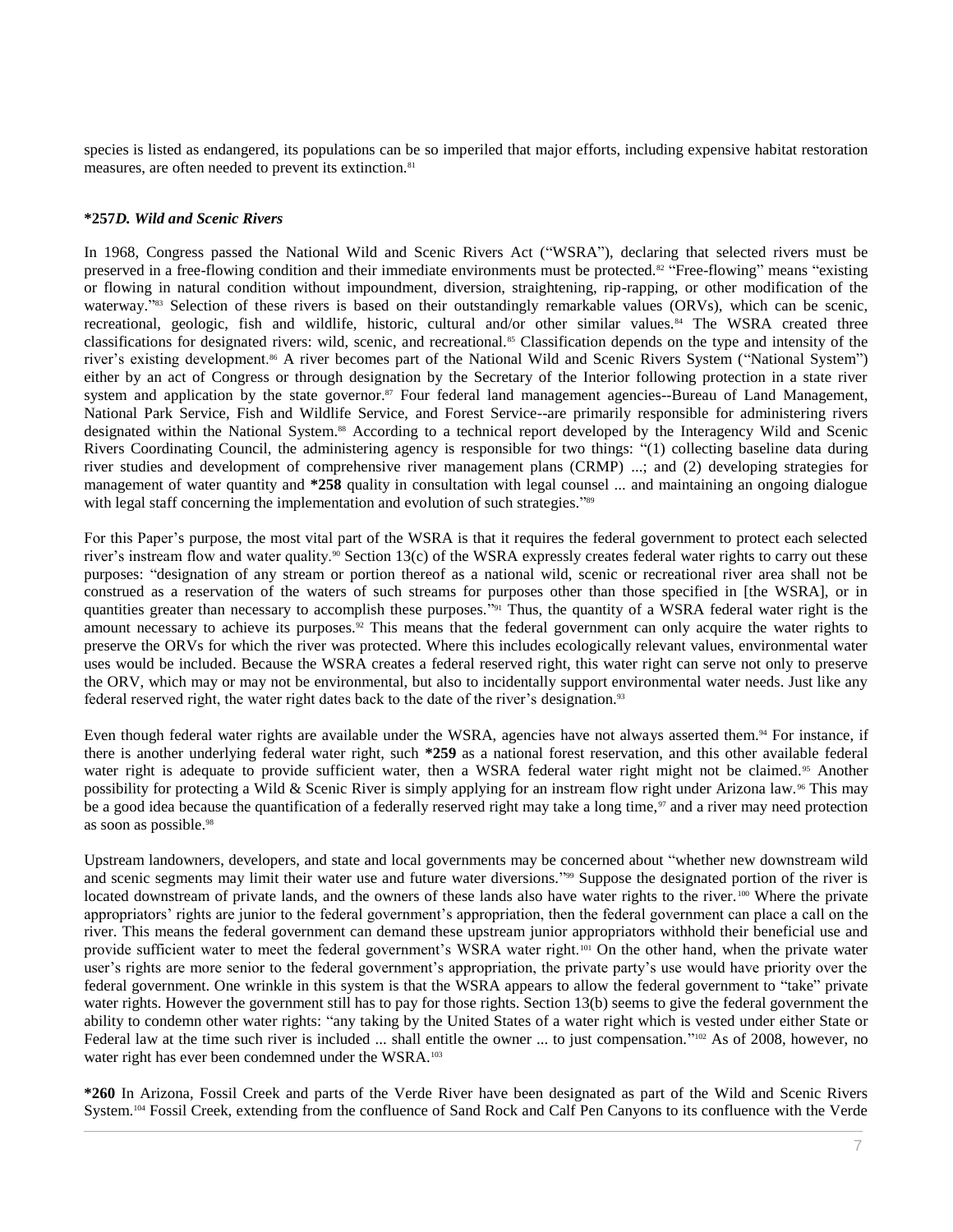River, was designated on March 30, 2009.<sup>105</sup> About seventeen miles of the river is protected under the administration of the United States Forest Service ("USFS").<sup>106</sup> The Verde River begins at Sullivan Lake in Big Chino Valley and flows for 170 miles to the confluence with the Salt River.<sup>107</sup> Forty miles of the Verde River was designated as Wild and Scenic on August 28, 1984 under the administration of the USFS.

Although the WSRA protects rivers for values other than purely environmental, it can be used to maintain flows in a waterway for the sake of environmental water needs. Yet, even the WSRA has limitations in what the federal government can do to protect the ORVs of a designated river. In addition, it might take a long time to quantify the amount of water necessary to maintain the ORV. While federal law does provide some protections for environmental water needs, they are indirect protections. Arizona's water law has more direct protections.

# **IV. STATE WATER LAW**

# *A. The Public Trust Doctrine*

An ancient legal principle, the public trust doctrine protects designated natural resources for the general public, limiting the intrusion of private property rights on public rights in water. The doctrine has evolved into the idea that "certain lands and waters should be held in trust for the public to access for fishing, navigation, and commercial purposes."<sup>108</sup> Yet, in recent years, some states have expanded the doctrine to include specific protection **\*261** for recreational and environmental purposes.<sup>109</sup> This expansion has allowed the doctrine, in some instances, to be used to protect environmental water needs.

Under the public trust doctrine, Arizona, in its sovereign capacity, holds in trust the beds of all watercourses located in the state determined to be navigable as of statehood; the state is restricted from disposing of land held in the public trust.<sup>110</sup> The fundamental reason for this restriction is that the state has a fiduciary duty to protect its citizens' resources from the actions of private interests. Specifically, Arizona has a fiduciary duty to protect its waterways so that "[the people of the state] may enjoy the navigation of the waters, carry on commerce over them, and have liberty of fishing therein, freed from the obstruction or interference of private parties." <sup>111</sup> Arizona, as administrator of the public trust, "does not have the power to abdicate its role as trustee in favor of private parties."<sup>112</sup> Thus, there is an inherent easement on these navigable waters for public purposes.<sup>113</sup> Further, the trust doctrine prevents the state from alienating the beds of the navigable waters or from giving up regulatory control of the waters.<sup>114</sup>

Some scholars have identified the public trust doctrine as a remedy to shortcomings in environmental law and society for two reasons.<sup>115</sup> First, scholars look to the trust doctrine as a remedy when they perceive that federal and state statutory law have failed to protect public interests in the environment.<sup>116</sup> The judiciary branch can employ this doctrine to supervise the resource allocation decisions made by the government.<sup>117</sup> Second, the trust **\*262** doctrine encompasses a general set of environmental values that is more willing to focus on long-term impacts and purely public values, in contrast to regulatory law.<sup>118</sup>

In Arizona, the trust doctrine has experienced a tumultuous history. While states like California and Hawaii have extended the concept of the public trust,<sup>119</sup> Arizona adheres to a minimalist public trust doctrine-- limited to the equal footing doctrine.<sup>120</sup> Arizona owns the beds and banks of navigable watercourses to the ordinary high watermark.<sup>121</sup> Under Arizona law, navigable waters include waterways that "[were] susceptible to being used, in [their] ordinary and natural condition, as a highway for commerce, over which trade and travel were or could have been conducted in the customary modes of trade and travel on water." <sup>122</sup> Under Arizona's minimalist public trust doctrine, *public trust purposes* or *public trust values* are only restricted to commerce, navigation and fishing.<sup>123</sup> Despite the trust doctrine's minimalist application in Arizona, the state legislature has repeatedly attempted to restrict the role of the doctrine, and the courts have intervened.<sup>124</sup>

Arizona has been slow to apply the public trust doctrine and to determine which waterways the state holds title to under the doctrine. The trust doctrine is an area of particular controversy in Arizona because many of the streambeds are privately owned.<sup>125</sup> This occurred because the trust doctrine had not been applied to determine state ownership of navigable waterways. In 1992, the Arizona legislature created the Arizona Navigable Stream Adjudication Commission (ANSAC) to make these determinations.<sup>126</sup> After holding public hearings, ANSAC has determined the navigability of the state's 39,039 watercourses **\*263** as of statehood.<sup>127</sup> Appeals have been filed for six of the waterways. Once ANSAC determines whether a waterway is navigable, then it must, in a separate and subsequent proceeding, identify and make a public report of any trust values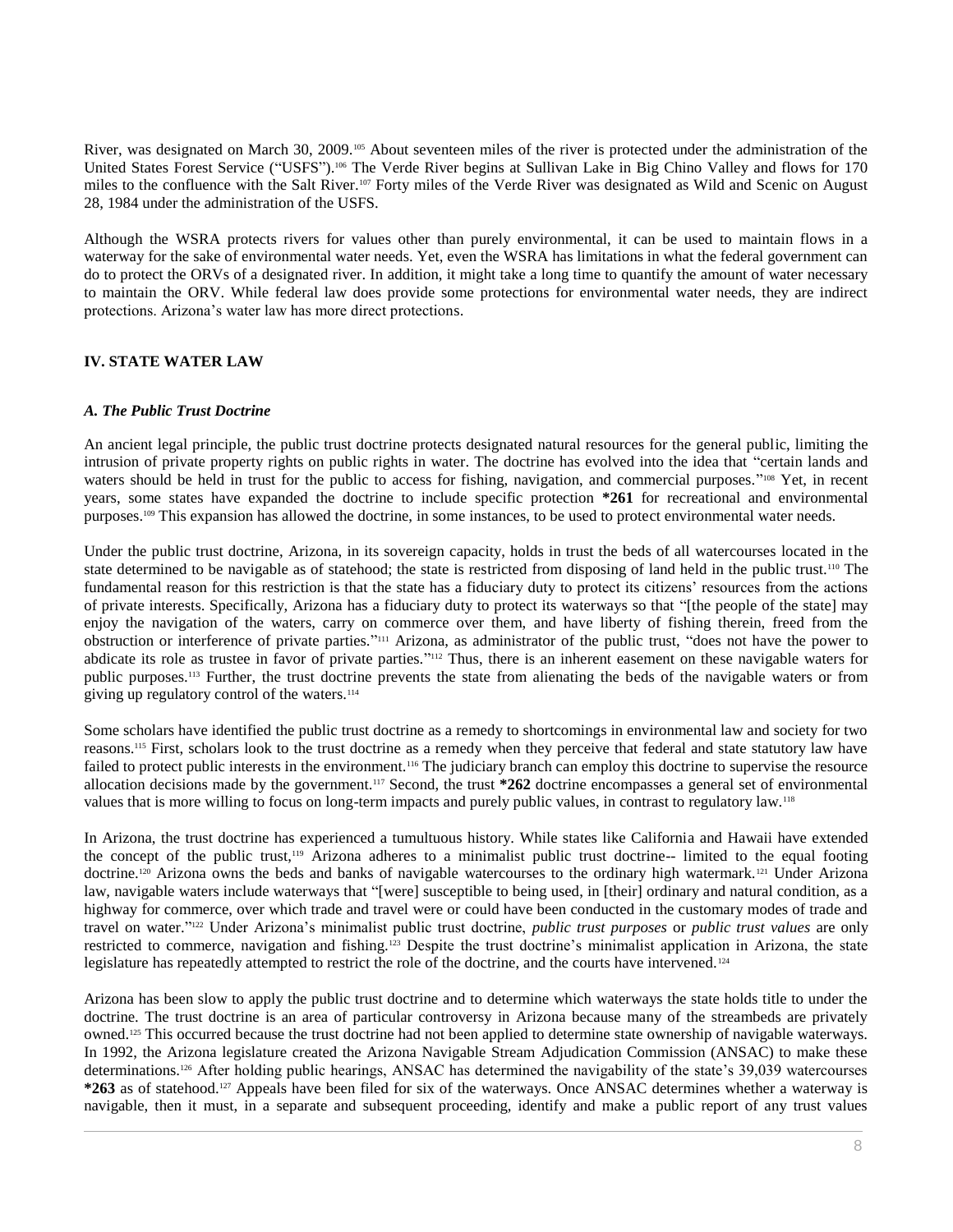associated with the navigable waterway.<sup>128</sup> This has not occurred yet because of all of ANSAC's determinations are subject to judicial review.<sup>129</sup> To maintain and protect public trust values of a navigable waterway, the state can appropriate water, but must do so under the state's appropriation system.<sup>130</sup> Arizona law also provides a means for refunding taxes and purchase prices, as well as compensation for improvements to the landowners who end up "losing" title to the beds of waters that are determined to be navigable.<sup>131</sup> Additionally, these landowners can petition to release the streambed from public trust values.<sup>132</sup>

If ANSAC determines a waterway is non-navigable, then the state relinquishes all claims to the bed and banks, making it available for private ownership.<sup>133</sup> To protect the public trust values of a non-navigable waterway, the state must use the state's permitting system to acquire a surface water appropriation.<sup>134</sup> The Arizona Court of Appeals, in a case in connection to a conservation district, has implied that the public trust doctrine insulates the state from regulatory takings claims.<sup>135</sup> This is because landowners take property subject to existing and initiated water rights.<sup>136</sup>

Most of the focus of public trust doctrine interpretation in Arizona has been on the title to rivers, not the stream flows that could be protected by the doctrine. In addition to stated public trust values--commerce, navigation, and fishing--the trust doctrine is a tool that can be used to protect much needed water flows for the environment. California has done so. In *National Audubon Society v. Superior Court*, widely known as *Mono Lake*, the California Supreme Court declared that even after approving an appropriation, the state, through the trust doctrine, retained continuing supervisory control over its navigable waters and the streambeds.<sup>137</sup> When exercising such power, "the state [was] not confined by past **\*264** allocation decisions which may be incorrect in light of current knowledge or inconsistent with current needs."<sup>138</sup> As a result, the state could reconsider allocation decisions even though the decisions already considered the effect of the allocations on the public trust.<sup>139</sup> This principle of continuing supervisory control applied to rights in flow waters, tidelands, and lakeshores; the doctrine also prevented parties from obtaining vested rights to appropriated water if it was harmful to the interests protected by the public trust.<sup>140</sup> Even when the state approved an appropriation, the state retained an affirmative duty to take the public trust into account and to protect public trust uses *whenever feasible*. 141

In 1995, the Arizona legislature, in contrast to California, amended its water code in attempt to limit the trust doctrine's application in Arizona. This particular statute declared that: (1) the public trust "[was] not an element of a water right," and (2) a court that is adjudicating water rights "[cannot] make a determination as to whether public trust values are associated with any or all of the river system or source."<sup>142</sup> However, in 1999, the Arizona Supreme Court found this amendment unconstitutional, holding that the legislature could not destroy the public trust doctrine because the doctrine was itself a constitutional limitation on legislative power.<sup>143</sup> Thus, a judge must determine, on a case-by-case basis, whether the doctrine is applicable to the facts.<sup>144</sup>

Despite the Court's holding, no Arizona court has applied the public trust doctrine to limit water rights. Until several cases focusing on the navigability of certain waterways in Arizona are resolved,<sup>145</sup> ANSAC cannot make the public trust value determination pursuant **\*265** to Section 37-1128(B).<sup>146</sup> Because ANSAC has never gone through the proceedings to determine public trust values for any waterway in Arizona, the future of the public trust values is quite unknown. Although Arizona statute limits the values to commerce, navigation, and fishing, there is a possibility of expansion. If ANSAC makes a determination of the trust values for a particular waterway, this decision can be appealed to the courts in an effort to expand the definition.

# *B. Arizona Surface Water Law*

As discussed, much of federal and state water law operates under Arizona's prior appropriation laws. The prior appropriation doctrine affects the availability of water for the environment; the environment is a water-using sector, but is not recognized as such. However, instream flow rights, discussed *infra*, do provide some necessary water for the environment. In the United States, two systems of water allocation developed: in the East, the riparian system, and in the West, the prior appropriation system. These systems determined the scope of a person's water rights. The environment is a water-using sector, but does not hold rights. Because the riparian doctrine constrained water rights to those who owned property abutting the water body, this system was not conducive to rapid development of arid lands in the West. The prior appropriation doctrine originated in California by gold miners who needed to divert water over long distances for their mining activities. <sup>147</sup> Unlike the riparian doctrine, the prior appropriation doctrine is based on the principle of "first in time, first in right." <sup>148</sup> The first person to take water and apply it to a beneficial use acquired a property right or an appropriation in that amount of water. <sup>149</sup> Thus in contrast to the riparian system, water rights did not depend on land ownership abutting a stream but instead were based on who could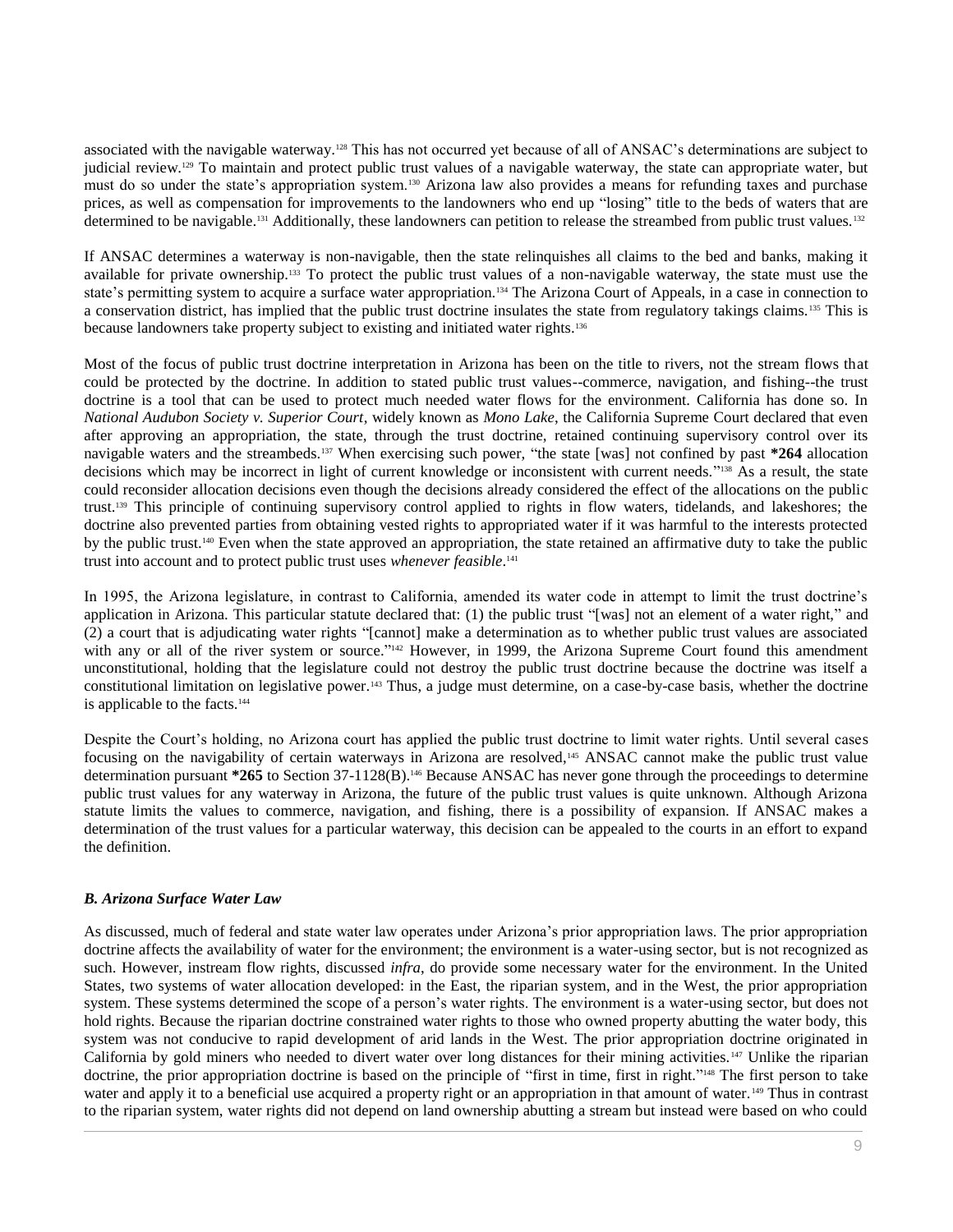harvest and put that water to a productive use.

Arizona followed suit with the rest of the Western states.<sup>150</sup> In Arizona, all waters belong to the public, subject to appropriation and beneficial use.<sup>151</sup> These waters include those "flowing in streams, canyons, ravines or other natural channels, or in definite underground channels, ..., flood, waste or surplus water, and of lakes, ponds and springs on the surface."<sup>152</sup> Any person, the state, or a political subdivision of it may acquire an  $*266$  appropriation.<sup>153</sup> To acquire an appropriation, there must be unappropriated water and an intention to use it for "domestic, municipal, irrigation, stock watering, water power, recreation, wildlife, including fish, nonrecoverable water storage ... or mining uses" either for personal use or for delivery to consumers.<sup>154</sup> Under the traditional prior appropriation doctrine, the beneficial use of the water and a physical diversion from the waterway was required to effect the right; this was easily accomplished in the past because the water usually was transported to places far away from the actual water source. The Arizona Court of Appeals has interpreted the statutory language discussing diversion as to not require an actual diversion in order to prove a valid water right.<sup>155</sup> The beneficial use requirement still remains.

There are several features of the prior appropriation doctrine that limit an appropriator's water right. The first constraint is a limit on the appropriator's ability to rely on a future investment of water. Generally, an appropriator cannot hold a right for future use.<sup>156</sup> As long as an appropriator is using water beneficially, the appropriator holds that water right. But once the appropriator fails to make such a use, the right is lost. The doctrines of abandonment and forfeiture deal with this type of loss.<sup>157</sup>

A second limitation is the seniority system. The prior appropriation doctrine "adheres to a seniority system determined by the date on which the user initially puts water to a beneficial use."<sup>158</sup> Thus, in Arizona, the "first appropriating the water shall have the better right."<sup>159</sup> When there is not enough water to meet all appropriators' rights on a stream, then preference is given to those with the most senior appropriation dates.<sup>160</sup> This is a particularly important aspect of the doctrine in Western states with scarce water resources where sometimes all water needs cannot be met. At certain times, junior appropriators can find themselves with no water.<sup>161</sup>

The final limitation, and the most relevant to environmental water rights, is the beneficial use standard. Beneficial use determines the amount of surface water an appropriator is allowed to use.<sup>162</sup> The term means that an appropriator has a right to a certain quantity of water, measured at the point of diversion, or for instream flows, the **\*267** amount required to flow in the waterway.<sup>163</sup> The use must be for a permissible and non-wasteful use based on custom, and it must be reasonably efficient.<sup>164</sup>

The beneficial use concept was a creature of its time, reflecting the social and economic values placed on water use in an undeveloped and arid west.<sup>165</sup> This concept favored industry, mining, and agriculture at the expense of environmental water needs. The environment was not a recognized water user in the past. However, because Arizona law today recognizes recreation, wildlife, and fish as beneficial uses, environmental protection can be the "use" of the water.

There are some additional protections for the environment that go beyond the beneficial use standard. Whenever an application for a new water right is submitted to ADWR, the director is obligated to consider whether the proposed use is against the interests and welfare of the public.<sup>166</sup> If the proposed use conflicts with the public interest or welfare, the application must be rejected.<sup>167</sup> Despite this requirement, no Arizona court has applied this part of the law in affirming ADWR's rejection of an appropriation application. Further, if there are two or more pending applications and there is not enough supply sufficient for all applications, Arizona law delineates a list of preferred uses: domestic and municipal use, irrigation and stock watering, power and mining uses, recreation and wildlife, including fish, and non-recoverable water storage pursuant to Section 45-833.01.<sup>168</sup> So when an application for recreation or wildlife uses conflicts for the same water as an application for any of the more valued uses, then recreation and wildlife uses will always lose. Environmental water needs are given limited consideration, although this situation would only occur when the applications are made at the same time.

# *1. Instream flows*

An instream flow (ISF) claim is a water right in which the beneficial use of the water is dedicated to one or more specified instream uses of water, such as recreation or wildlife needs.<sup>169</sup> To meet those needs, the water must remain in the stream. In Arizona, these instream flows can be used for recreation, wildlife and fish.<sup>170</sup> The appropriation of water for the purposes of wildlife, including fish, was added to Arizona's beneficial use definition in **\*268** 1941,<sup>171</sup> and the purpose of recreation was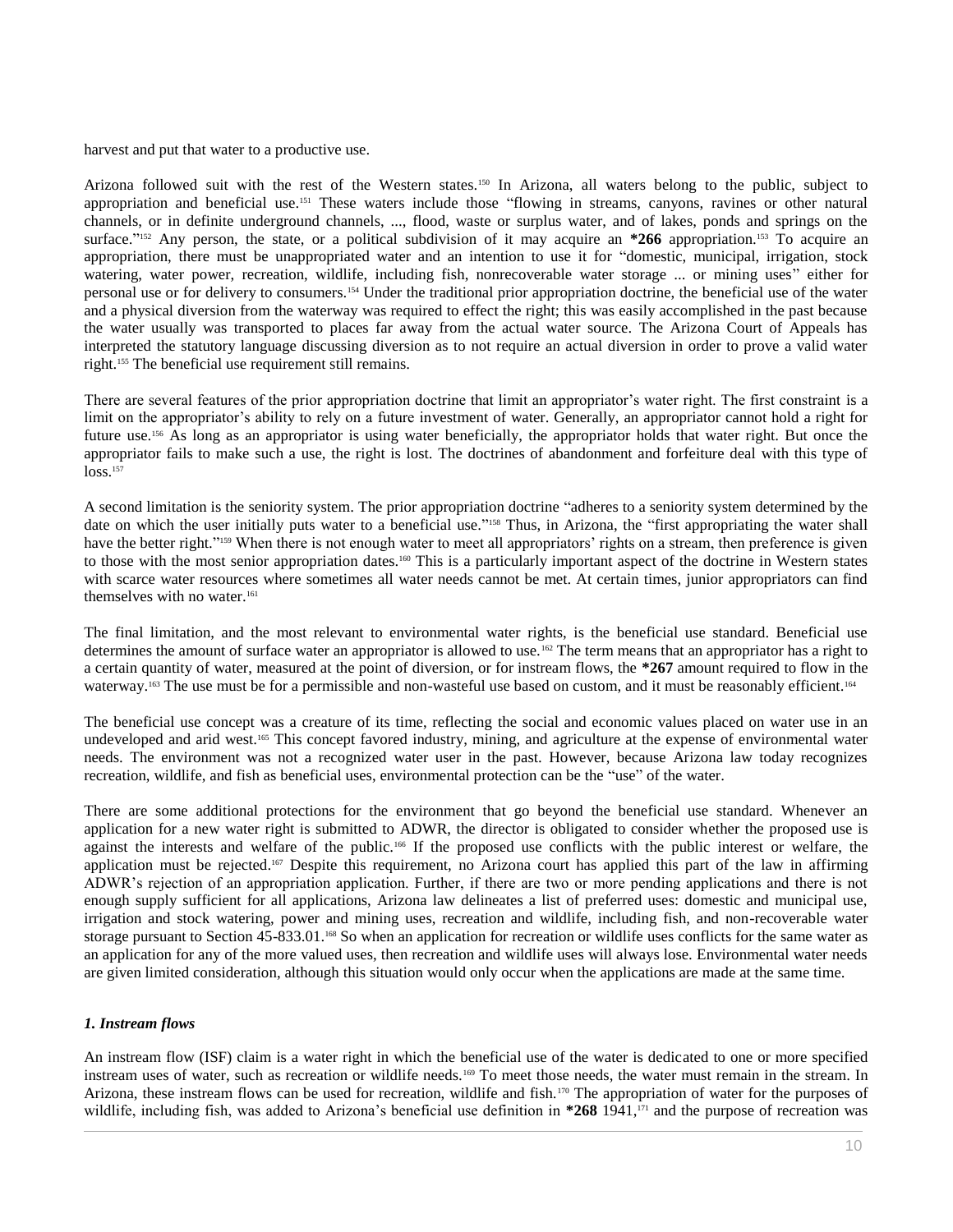added in 1962.<sup>172</sup> The statutory right of the State to actually make an appropriation for this purpose was not added until 1962.<sup>173</sup>

Arizona officially recognized ISF rights in then-Governor Rose Mofford's 1991 Executive Order.<sup>174</sup> The Executive Order recognized the critical state of Arizona's riparian areas and determined that the policy of Arizona should be "to recognize that the protection and restoration of riparian areas are of critical importance to the State" and "to actively encourage the preservation, maintenance, and restoration of instream flows throughout the state." <sup>175</sup> Governor Mofford also authorized ADWR to develop rules that would allow ISF applications to be filed, to develop legislation for instream flows, and to facilitate the protection of riparian water use.<sup>176</sup> Thus, Arizona recognized ISFs as water rights. While ISF applications were submitted, a legal issue barring their approval remained unsettled until 2005.

The serious legal issue ISFs posed was whether the appropriator must physically remove water from the stream or at least exercise some physical dominion over it to meet the "diversion" requirement for establishing a right. In 2005, Arizona finally resolved this legal issue in *Phelps Dodge*. <sup>177</sup> In that case, the Forest Service had filed an application for an ISF right. Phelps Dodge filed a protest and argued that because Arizona followed the prior appropriation system, a physical diversion was an essential element of an appropriation.<sup>178</sup> Thus, Phelps Dodge challenged ADWR's authority under Arizona law to issue instream flow water rights.<sup>179</sup> The Arizona Court of Appeals held that Arizona law did not require a physical diversion to perfect a water right.<sup>180</sup> As a result, ADWR maintained its authority to **\*269** issue permits to appropriate water for ISFs, even though these appropriations did not involve a physical diversion of water.<sup>181</sup>

An instream flow right is most valuable when it is a senior one.<sup>182</sup> When an instream right is more senior than other rights nearby, there is a higher chance that there will be enough water in the stream to meet the appropriation. However, most instream flows are the most junior right (because they were obtained most recently) and, therefore, have to wait until all the more senior appropriators' rights have been satisfied before water can stay in the stream for wildlife and recreation.<sup>183</sup>

As of June 2010, ADWR has received one hundred and twenty instream flow applications. The ADWR requires any person seeking to obtain an ISF to gather at least a year of flow data to submit an application. Also, the applicant has to submit a report of the flow measurements and a conclusion of expected benefits. Because of the amount of information required for an application, in reality public agencies and private conservation organizations are the ones that will seek an instream flow right.<sup>184</sup>

While Arizona law does allow anyone to acquire an instream flow appropriation, the law only allows the state or one of its political subdivisions to hold severed and transferred ISF rights. Any appropriator can transfer their water right for instream flow purposes, but the right must be permanently transferred to the state if the right is to retain its priority date: an appropriator can transfer his water right "to the state or its political subdivision for use for recreation and wildlife purposes, including fish, without losing its priority." <sup>185</sup> Besides the government, so far only the Nature Conservancy and a few individuals have held instream flow rights in Arizona.<sup>186</sup>

# *2. Loss of an appropriation*

The loss of an appropriation affects the availability of water for environmental needs. There are three ways an appropriator can lose a right: by abandonment, forfeiture, and adverse possession. The focus here will be on abandonment and forfeiture. <sup>187</sup> Courts **\*270** have generally been reluctant to enforce these laws. Abandonment is a common law doctrine; it occurs when the appropriator manifests an intent to abandon and actually relinquishes the water right--mere non-use by itself usually is not sufficient for per se abandonment.<sup>188</sup> The person alleging abandonment has the burden of showing by clear and convincing evidence that these elements were met.<sup>189</sup> If such evidence is presented, the burden would shift to the appropriator to show that there was no intent to abandon. If abandonment is found, then the appropriator loses the water right, and the water goes back to the call of the river, ready for appropriation by the public. Arizona law does recognize some excuses for abandonment and forfeiture that deal with water exchange arrangements or substitutes; for example, exchanging surface water for groundwater, effluent, or Colorado River water (including CAP water) does not constitute abandonment.<sup>190</sup> From the statutory language, it seems that the appropriator only loses the portion not used: "shall relinquish such right or portion thereof."<sup>191</sup> In a recent case discussing abandonment, the Arizona Court of Appeals also seems to favor this approach.<sup>192</sup> In that case, the court found that the specific portion of the water right that was abandoned resulted in a relinquishment of only that portion.193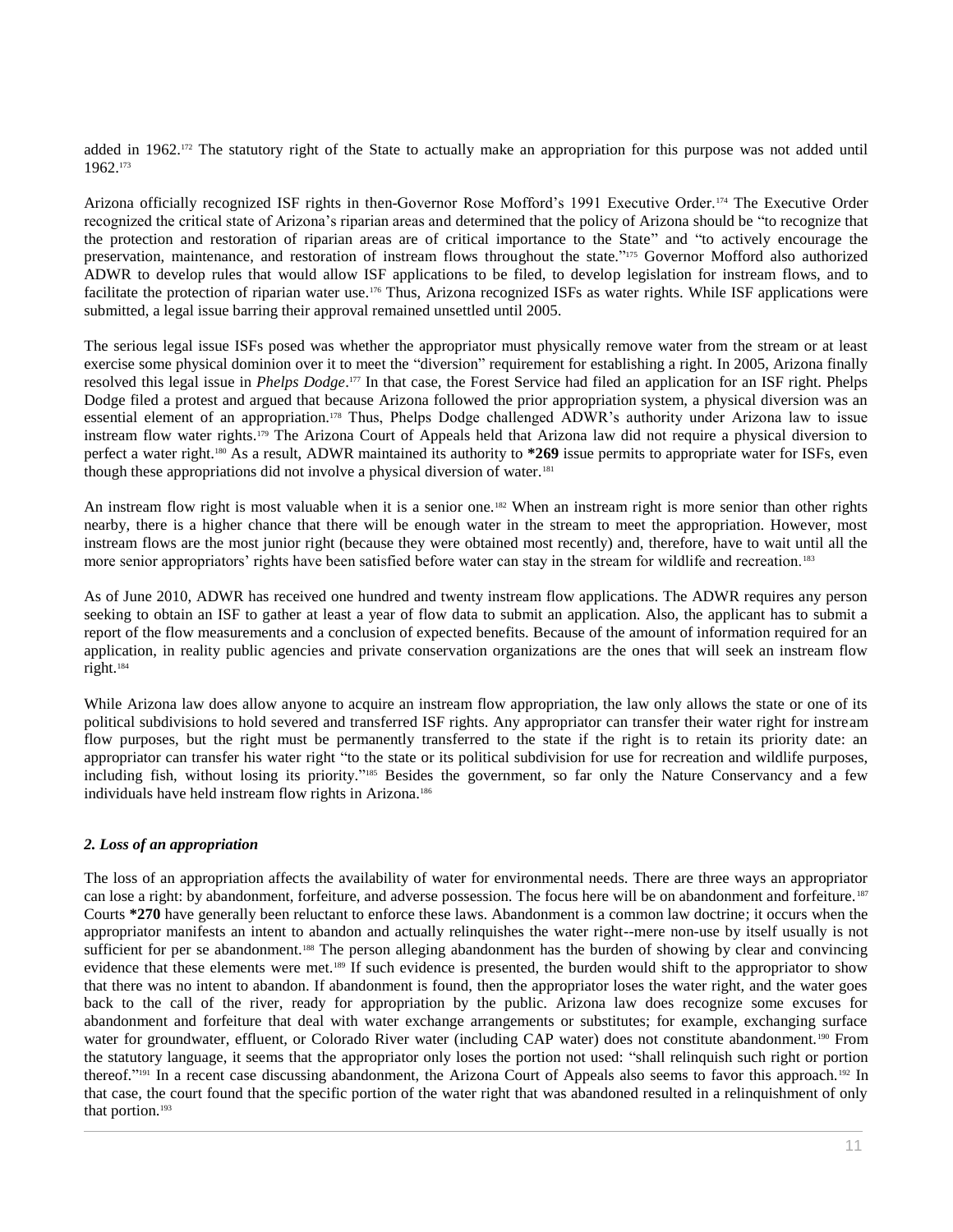In contrast, forfeiture is a statutory construction; it occurs when the appropriator ceases or fails to use the water appropriated for five successive years.<sup>194</sup> Arizona law exempted from forfeiture all water rights initiated before June 12, 1919.<sup>195</sup> Section 45-189 governs forfeiture proceedings. Arizona recognizes a variety of excuses for forfeiture: nonuse due to drought or other unavailability of water, active service in the armed forces, non-voluntary service in the armed forces, operation of legal proceedings, and federal, state or local laws imposing land or water use restrictions, among others.<sup>196</sup> If forfeiture is found, the right to the use terminates; the water reverts to the public and is subject to appropriation.<sup>197</sup> If forfeiture is found, there are three general possible consequences: the appropriator does **\*271** not lose anything because *some* water was used during that time; all rights are forfeited because there was non-use during the statutory prescription; or the appropriator only loses the portion that was not used, which was the non-beneficial part. Again, from the statutory language, it seems that an individual only loses the portion that was abandoned or forfeited and not the entire water right.

Abandonment and forfeiture are related to the doctrine of waste, especially in the area of conservation, which can affect environmental water needs. Any water that is conserved goes back to the stream and can be used for environmental needs--the water remains in the water body unofficially for the benefit of the environment. If an appropriator can use his water more efficiently by employing more modern irrigation techniques, that appropriator risks losing that portion of saved water under the doctrine of waste.<sup>198</sup> The laws of abandonment and forfeiture can also apply to this same scenario. If an appropriator decides to use his water more efficiently, the water not used could be deemed abandoned or forfeited, depending on whether the elements are met for each doctrine. Thus, the risk of losing a water right through abandonment and forfeiture creates a strong disincentive against using it for an unapproved purpose or simply conserving it.<sup>199</sup> As a result of the waste, abandonment, and forfeiture doctrines, appropriators will continue to use water at "historical rates and through historical means" because they fear losing any unused part of their rights.<sup>200</sup> Even though water that is used more efficiently can reduce input costs like labor and energy, the appropriator must weigh these benefits against the potential lost value of the right itself.<sup>201</sup>

Besides creating a disincentive to conserve, forfeiture also creates a small disincentive to appropriators who want to lease their water rights for ISF purposes. Appropriators can lease their water rights as long as they renew the lease every five years to prevent loss of the right by forfeiture.<sup>202</sup> This is another impediment to protecting environmental water needs because renewal must be made every five years or such a right will be lost.

# *3. The Doctrine of Recapture*

The beneficial use standard is the measure of an appropriator's right.<sup>203</sup> Whenever courts analyze the issue of whether water was used beneficially, it typically concerns whether **\*272** the use was actually wasteful.<sup>204</sup> Courts have held that wasteful use of water is not a valid use of an appropriation.<sup>205</sup> Agricultural waste, the focus of most courts' attention, includes transmission losses, which occur due to unlined ditches or by evaporation, and overuse of water on crops.<sup>206</sup> Prior to the permitting system, custom played a role in defining the acceptable amount of water needed for a particular use. This was loosely defined in favor of appropriators; conservation requirements were limited. In 1984, in a rare discussion of the waste doctrine, the United States Supreme Court found that a user is required to take only conservation measures that are "financially and physically feasible" and "within practicable limits." <sup>207</sup> The challenger of the use has the burden of proving financially and physically feasible means for eliminating or reducing inefficient use.

Rarely has a court labeled a use as wasteful unless there was substantial transmission loss.<sup>208</sup> There is not much Arizona case law discussing the issue of waste. But in those infrequent cases, the court typically ruled in favor of the appropriator.<sup>209</sup> Today the water right application process is stricter. In ADWR's appropriation application, applicants must fill out a detailed worksheet for the proposed uses of the water.<sup>210</sup> For instance, if the applicant proposes to use the water for irrigation, the applicant must delineate the types of crops and multiply the number of acres times the standard quantity per acre for the crop to calculate the annual acre feet. Irrigation use is site specific and dependent upon crop type, land elevation, soil characteristics, method of irrigation, and conveyance system.<sup>211</sup> Even though the contemporary permitting system for surface water is stricter, most courts are unwilling to take away or limit the scope of senior appropriators' water rights merely because **\*273** they may be using the water inefficiently. This is because if the inefficient use is the usual and ordinary means of utilizing the water, then waste is allowed.<sup>212</sup> Allowing wasteful use may have incidental, but very important, environmental benefits, when it results in return flows downstream.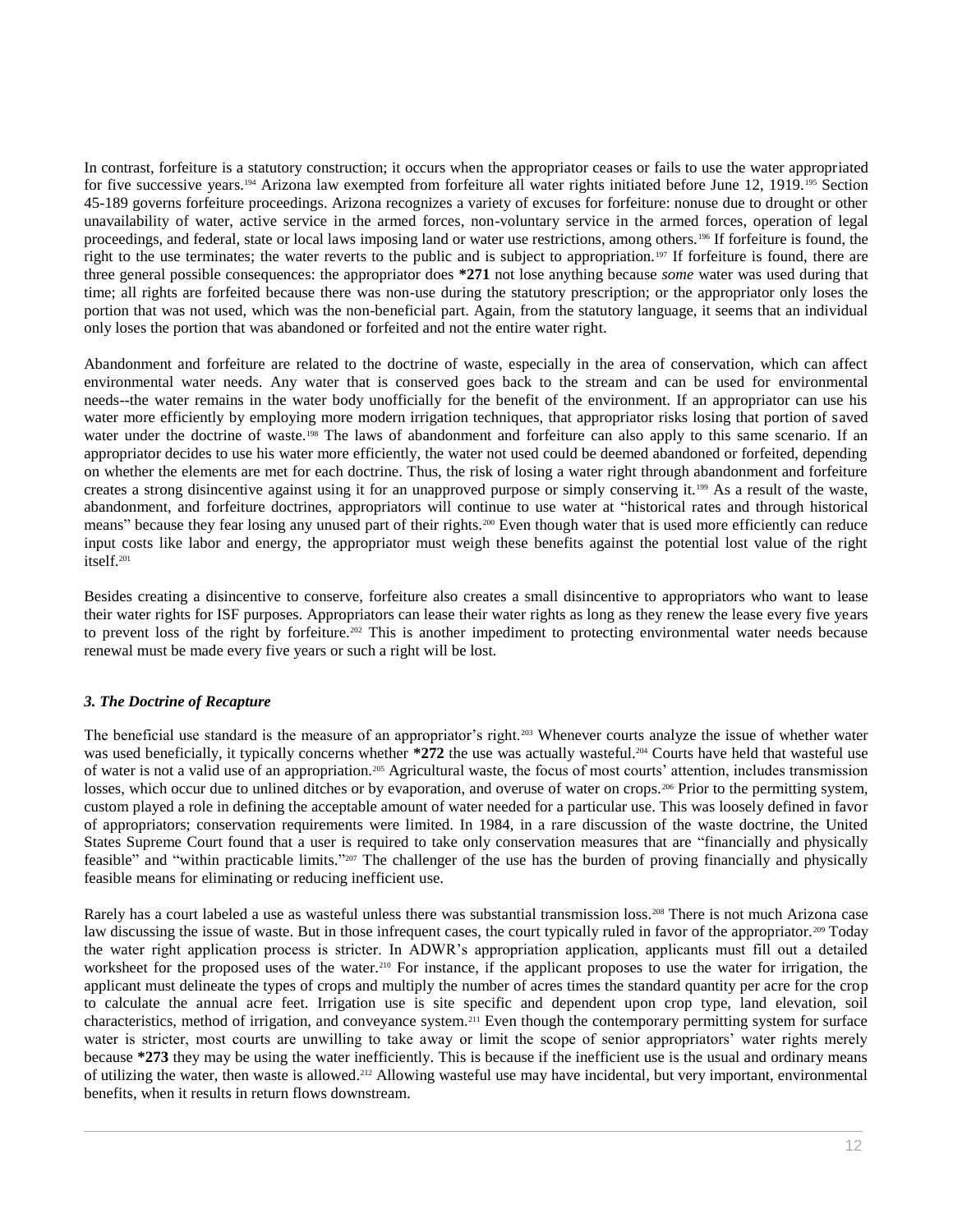The environment does not seem to fare any better under the rules of recapture. In a common scenario, an appropriator irrigates his land using traditional techniques; a certain amount of water is not consumed and instead drains off the land or seeps into the ground and is used by others who are typically not appropriators of the stream--they are termed "seepage appropriators."<sup>213</sup> This cycle continues for years, until the appropriator decides to recapture the runoff and then reuse it.<sup>214</sup> The general rule seems to be that an owner of land can always recapture seepage water to the detriment of an adjoining owner who had been taking the water from a source that was not a stream--though the water recaptured would have to be used within the original land and purpose of the original right.<sup>215</sup> The environment does not fare better because the appropriator can recapture this water. However, an appropriator cannot try to recapture water against a user who obtained the seepage after it returned to the stream.<sup>216</sup> The person using the seepage after it has returned to the stream is an appropriator of the stream too. Thus, seepage that returns to the stream results in increased flows, but these flows may not remain in the stream for the benefit of the environment because downstream users may be using this returned flow as part of their appropriation.

# *4. Treated effluent*

In 1989, the Arizona Supreme Court decided the issue of whether and how effluent could be regulated by the state.<sup>217</sup> It held that effluent was neither surface nor groundwater, and the cities involved in the case could put the effluent to any reasonable use that they saw fit.<sup>218</sup> The court also ruled that the cities were not required to continue discharging to the same point to satisfy the needs of downstream appropriators.<sup>219</sup> The court reasoned that "no appropriator [could] compel any other appropriator to continue [wasting water] which benefits the former. If the senior appropriator, through scientific and technical advances, can utilize his water so that none is wasted, no other appropriator can complain."<sup>220</sup> The downstream junior appropriator using wastewater merely takes a risk by relying on continued **\*274** flow.<sup>221</sup> The cities could change the location of their discharge point without violating any duty owed to downstream appropriators. With the court's holding, the cities were able to keep their contracts to provide effluent for the proposed Palo Verde Nuclear Power Plant, allowing a more economic use of the treated wastewater.

This holding gives cities more flexibility when it comes to assisting the recovery of riparian zones because cities own their effluent and can do whatever they please with without fearing the loss of the effluent through forfeiture. In arid regions, supplemental inputs of water are needed for restoration activities to support revegetation plans.<sup>222</sup> Treated wastewater is a viable option that has been used in some projects. Wastewater that is simply discharged into an empty riverbed can have some restorative effects on the local environment and can help recharge groundwater aquifers. Another common option is to use constructed wetland systems that treat and recycle wastewater. Constructed wetland systems are engineered wetlands that mimic natural wetland components, such as wetland vegetation, soils and associated microbial assemblages.<sup>223</sup> They are used to treat effluent or other water sources.<sup>224</sup> Studies have shown that many "wetlands systems are able to provide an effective means of improving water quality without creating problems for wildlife."<sup>225</sup> These systems take advantage of the processes that occur naturally in wetlands. While some systems have been designed and operated solely for treating wastewater, many others have a multi-use objective of treating wastewater and providing a water source for the creation and restoration of wetland habitat for wildlife use and environmental enhancement.<sup>226</sup>

While there are benefits to using treated wastewaters for wildlife use and environmental enhancement, there are also drawbacks. For example, there may be negative consequences to the environment if effluent that supports environmental uses is later moved or removed. Additionally, in some cases there is evidence of "a resulting change in wetland community types and a shift to more opportunistic species" in response to wastewater flows.<sup>227</sup> The quality of the treated effluent and its effect on the environment is also not necessarily benign. There are concerns about the possible harmful effects due to toxic materials and pathogens that can be present in wastewater.<sup>228</sup> According to one study, "large volumes of effluent in wetlands can contribute to contamination of surface waters used for **\*275** recreation and drinking water abstraction and, therefore, represent a serious public health threat." <sup>229</sup> Where wastewater is discharged into naturally occurring wetlands, there are concerns about potential long-term degradation as a result of additional nutrients and changes in the natural hydrologic conditions.<sup>230</sup> While the quality of treated wastewater and its effect on the environment are extremely valid concerns, it is still a viable option for meeting critical environmental water needs. The uses of effluent have tended to be discretionary and can be changed at any time. Given that effluent discharge can be relocated without restriction, some restoration projects are relying on insecure water supplies.<sup>231</sup>

#### *C. Arizona Groundwater*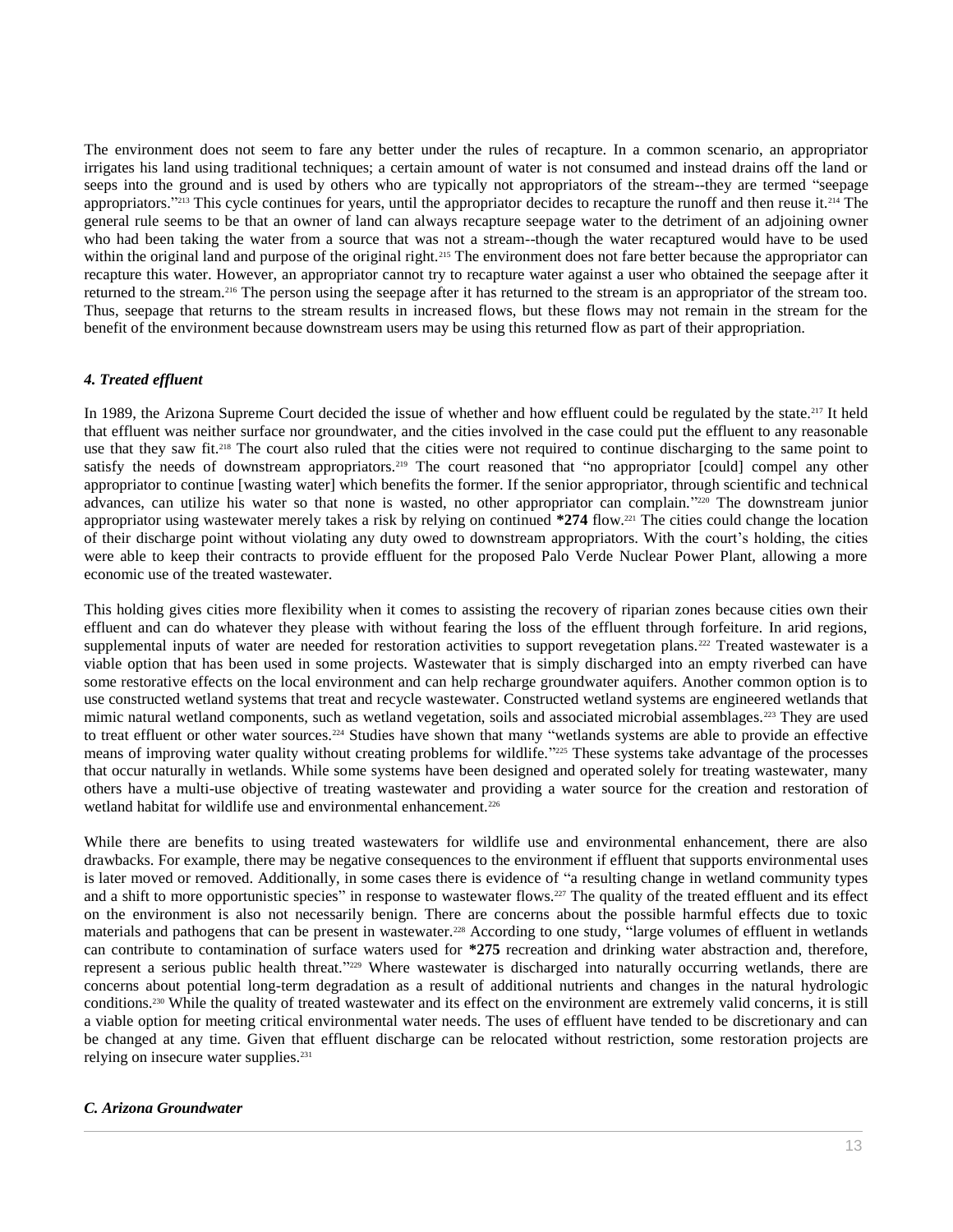When Europeans first settled the arid regions of the West, farmers, miners, cities, and homeowners found groundwater an attractive source of water.<sup>232</sup> Unlike surface water, groundwater is available for use throughout the year, which is important in arid regions where the availability of surface water diminishes during dry seasons.<sup>233</sup> Further, the use of groundwater eliminates both the cost of construction for transporting surface water and the inevitable water loss due to evaporation and infiltration of water from earthen ditches.<sup>234</sup> In Arizona, groundwater is generally considered to be higher quality because some surface water sources are higher in salinity; but this may not always be true.<sup>235</sup>

The legal system governing groundwater use also makes groundwater a more attractive source.<sup>236</sup> While surface water is governed by the prior appropriation doctrine, under Arizona's common law, groundwater is not appropriable and can be pumped by the overlying landowner, limited by the doctrine of reasonable use.<sup>237</sup> Under this doctrine, **\*276** property owners have the right to capture and use groundwater beneath their land for a beneficial purpose on that land.<sup>238</sup> Arizona groundwater law developed from the "territorial-day view that a landowner has a property interest in groundwater underlying the surface estate." <sup>239</sup> Later decisions held that mere ownership of the land did not constitute ownership of the groundwater; instead it simply gave the landowner a right to pump and use the groundwater for the benefit of the land.<sup>240</sup> In other words, groundwater is not "owned" until it is pumped from the ground--landowner has no right to enjoin neighbors from lowering the water table under the landowner's property.

The concept of reasonable use is vague. As long as the use is deemed reasonable, any person can pump groundwater from an aquifer underlying that person's land, even if it results in the diminution of another overlying landowner's water supply.<sup>241</sup> A use is reasonable "so long as it is taken in connection with a beneficial enjoyment of the land from which it is taken. If it is diverted for the purpose of making reasonable use of the land from which it is taken, there is no liability incurred to an adjoining owner for a resulting damage."<sup>242</sup>

## *1. The Relationship Between Surface Water and Groundwater*

Arizona law regulates groundwater and surface water differently.<sup>243</sup> According to Arizona law, groundwater is "water under the surface of the earth regardless of the geologic structure in which it is standing or moving. [It] does not include water flowing in underground streams with ascertainable beds and banks."<sup>244</sup> This split in the law provides a workable legal system, but "it ignores the scientific reality that groundwater and surface water are often connected"<sup>245</sup> and that "the boundary between surface water and groundwater is not always clear."246

Groundwater pumping can lower the water table surrounding a well; in these situations, the pumping creates a "cone of depression." <sup>247</sup> The shape of the cone depends on **\*277** several factors, especially the rate the water is being pumped and the permeability of the soil. Eventually, the pumping and the subsequent growth of the cone of depression will draw water away from a stream that is hydrologically-connected.<sup>248</sup> As a result, there can be devastating effects if the cone of depression reaches a riparian area.<sup>249</sup> The cone of depression can lower the water table below the root zone, which reduces evapotranspiration and can damage plant and animal habitat.<sup>250</sup>

Because Arizona practices two different water management schemes for surface and groundwater, conflicts can arise when groundwater is hydrologically-connected to surface water. Those with land overlying an aquifer could pump groundwater for the beneficial use of their land as long as the uses are reasonable.<sup>251</sup> But if the aquifer was the source of surface water, nothing protected the surface water appropriators from the depletion of their water source.<sup>252</sup> Early on, Arizona courts began to recognize this scientific reality. Hydrologically-connected groundwater was first called "subterranean streams," but was later termed "subflow." <sup>253</sup> In several early cases, the Arizona Supreme Court defined this hydrologically-connected groundwater as subsurface flows located in "natural channels, between well-defined banks." <sup>254</sup> In a 1931 case, known as *Southwest Cotton*, the Court described subflow as "those waters which slowly find their way through the sand and gravel constituting the bed of the stream, or lands under or immediately adjacent to the stream, and are themselves a part of the surface stream."<sup>2555</sup>

After over seventy years, the Arizona Supreme Court issued a decision which affirmed its holding in *Southwest Cotton* and remanded for the trial court judge to determine the proper procedure for separating appropriable subflow from non-appropriable groundwater.<sup>256</sup> But because the Court relied on the same scientific presumptions as it did in *Southwest Cotton*, the Court received much criticism. After carefully researching, the trial court judge came up with a more scientifically valid subflow definition. Finally, in *Gila River IV*, **\*278** the Arizona Supreme Court affirmed the trial court's definition of subflow as the "saturated floodplain Holocene alluvium." <sup>257</sup> Any underground water designated as subflow is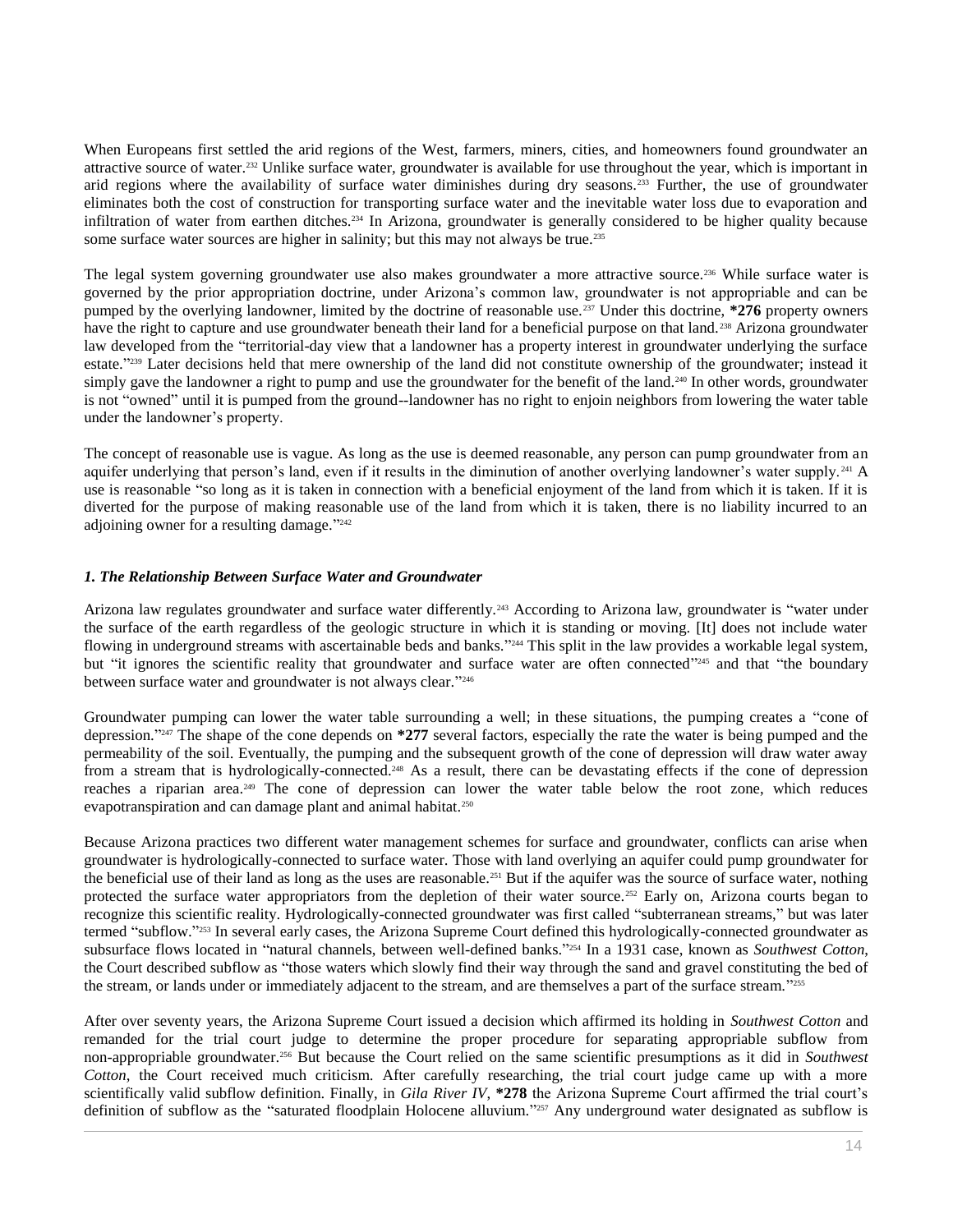subject to the prior appropriation doctrine pursuant to Section  $45-141(A)$ .<sup>258</sup> There, the Court specifically defined subflow as "a zone where water pumped from a well so appreciably diminishes the surface flow of a stream that it would be governed by the same law that governs the stream."<sup>259</sup> Now, whenever ADWR faces the question of whether groundwater is subflow relating to a general adjudication such as the Gila River Adjudication, ADWR must ask whether the drawing of the underground water tended to diminish appreciably and directly the flow of the surface stream.<sup>260</sup>

In January 2002, the same court issued a minute entry ordering ADWR to prepare a report for the Gila River Adjudication "specifically identifying and describing the procedures and processes it proposes to use to establish the limits of the subflow zone."<sup>261</sup> In 2005, the court approved ADWR's report, "Subflow Zone Delineation Report for the San Pedro Watershed."<sup>262</sup> Twenty-six objections and comments were filed by claimants concerning this report; on March 15, 2011, the claimants presented their legal and technical objections before the court.<sup>263</sup>

Although Arizona does recognize the existence of subflow and has developed a procedure for determining a subflow zone, such determinations are highly contentious and can take years to resolve.<sup>264</sup> This may not be the most expedient or efficient way of protecting environmental water needs.

## **\*279***2. The 1980 Groundwater Management Act*

The common law doctrine of reasonable use governed groundwater law until the Groundwater Management Act (GMA) of 1980 superseded it for some parts of Arizona.<sup>265</sup> Several events in the 1970s led to a reform in Arizona's groundwater law.<sup>266</sup> Continued over-drafting of the state's aquifers threatened the state's economic well-being.<sup>267</sup> In addition, then-Secretary of the Interior Cecil Andrus threatened to take away Arizona's funding to construct the CAP unless the state overhauled its groundwater law.<sup>268</sup> In what became known as the *FICO* case, the Arizona Supreme Court issued a ruling that prohibited the transportation of water off the overlying land if the water was not used to benefit the overlying land, but was merely transported to and used on other property.<sup>269</sup> This decision threatened the water supply of cities that relied heavily on transported groundwater, such as mining towns and Tucson.<sup>270</sup> These factors helped push the effort for a change in Arizona's groundwater law and the creation of the GMA.

The GMA declares that it is the policy of Arizona "to conserve, protect and allocate the use of groundwater resources."<sup>271</sup> In doing so, the GMA established a regulatory framework for the comprehensive management of groundwater.<sup>272</sup> Aimed at reducing Arizona's overdraft of groundwater, the GMA established a system of quantified groundwater rights for existing users and conservation requirements in certain areas known as Active Management Areas (AMAs).<sup>273</sup> The GMA grandfathered existing groundwater uses, $274$  made some rights transferable, $275$  restricted most new groundwater uses, $276$  and **\*280** authorized a new agency, the ADWR, to manage groundwater in the state.<sup>277</sup> As a result, the GMA altered Arizona's groundwater common law.<sup>278</sup> Areas outside AMAs are still governed by the common law groundwater doctrine of reasonable use.<sup>279</sup> An example of the alteration in Arizona's groundwater law is that in certain situations a landowner can withdraw groundwater "subjacent to his land subject to restrictions imposed by the GMA and the Groundwater Code."<sup>280</sup> But the most innovative aspect of the GMA is the restriction on the use of groundwater for new residential developments and some new industry in three of the four original AMAs.<sup>281</sup>

The GMA divided the state into three categories: Active Management Areas (AMAs),<sup>282</sup> Irrigation Non-Expansion Areas (INA)<sup>283</sup> and "all other areas". <sup>284</sup> AMAs are defined as "geographical areas where groundwater supplies are imperiled." <sup>285</sup> The GMA initially created four AMAs: Tucson, Phoenix, Prescott, and Pinal.<sup>286</sup> The Santa Cruz AMA was later added.<sup>287</sup> Not all the AMAs have the same goal. The Phoenix, Prescott and Tucson AMAs seek to obtain safe-yield by 2025.<sup>288</sup> Similarly, the Santa Cruz AMA seeks to establish safe-yield and to prevent local water tables from experiencing long-term declines.<sup>289</sup> But since the Pinal County AMA is made up of predominately agricultural lands, the goal differs and focuses on the "development of non-irrigation uses," and the "preserv[ation] [of] existing agricultural economies ... for as long as feasible." 290

**\*281** The GMA designated the Douglas critical groundwater area and the Joseph City critical groundwater area as INAs and laid guidelines for future designation of INAs.<sup>291</sup> The Harquahala area was later designated as an INA.<sup>292</sup> The Director of ADWR can designate an INA if there is insufficient groundwater to provide a reasonably safe supply for irrigation at the current rates of withdrawal and the establishment of an active management area is not necessary.<sup>293</sup> When an area is designated as an INA, a restriction is placed on the number of irrigated acres that can be added in an area.294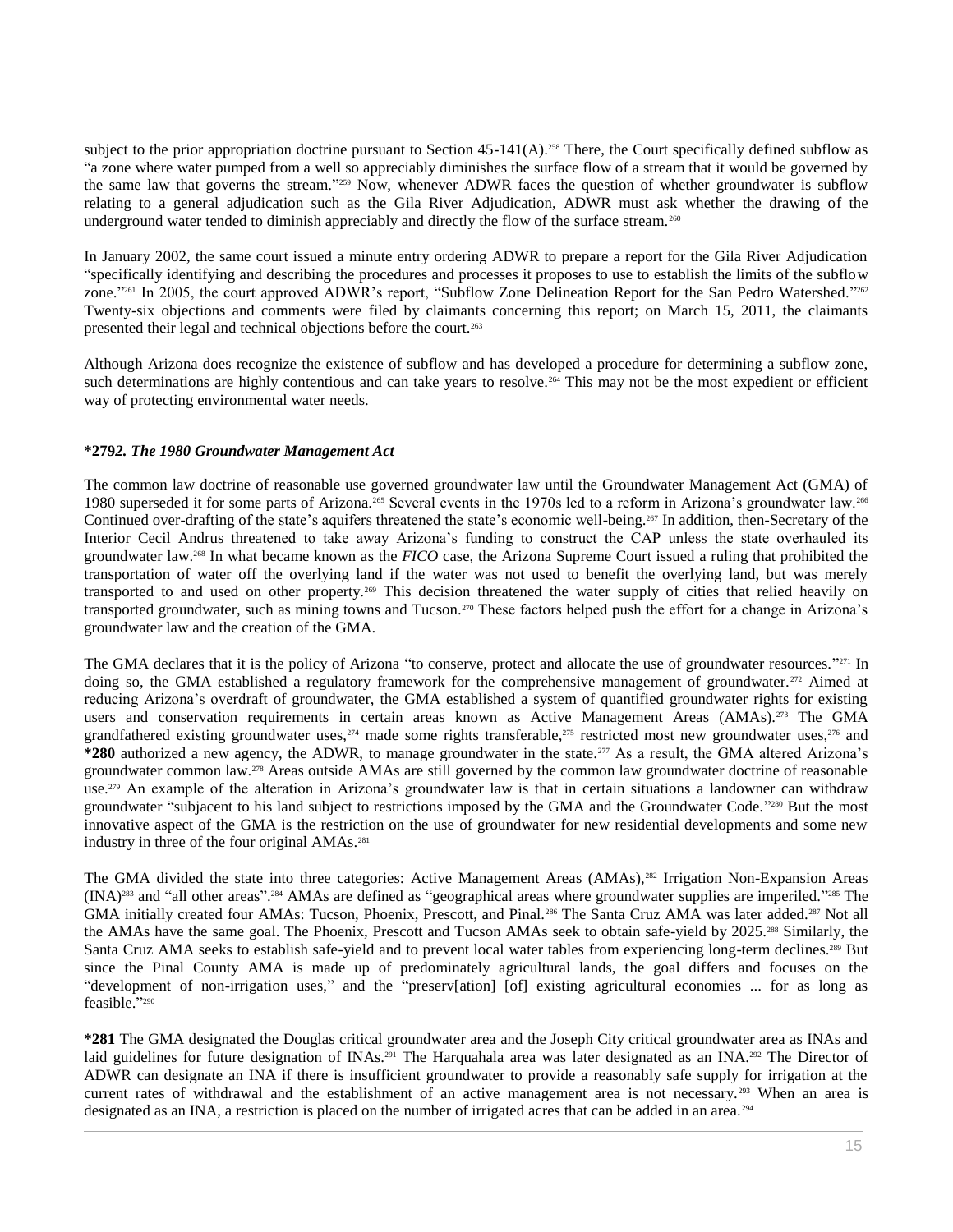Arizona's groundwater code exempts from regulation small non-irrigation wells. If a well is used for non-irrigation purposes, has a maximum capacity of thirty-five gallons per minute, and was drilled before April 28, 1983 (or drilled after that date, but there was a notice of intention to drill on file with ADWR), then the well is exempt from the groundwater code restrictions and does not need to be registered.<sup>295</sup> New exempt wells can also be drilled.<sup>296</sup> Since wells do not need to be registered, it is unknown how many wells exist or how the wells affect aquifers.<sup>297</sup> While one well might not have an impact on groundwater wells, a large number of these exempt wells can have an impact on groundwater levels.<sup>298</sup> These exempt wells have affected the underground water sources for rivers and have damaged riparian habitats that are dependent on these surface water flows.<sup>299</sup>

#### *3. Relationship between the Groundwater Management Act and Environmental Water Needs*

One of the basic features of the GMA is the Assured Water Supply (AWS) Program.<sup>300</sup> The AWS program requires land developers<sup>301</sup> in AMAs to demonstrate an \*282 assured water supply.<sup>302</sup> A developer cannot obtain a subdivision plat approval without demonstrating: (1) a 100-year water supply to satisfy the subdivision's needs is "physically, legally, and continuously available"; (2) the water supply is of sufficient quality; (3) the water use is consistent with the management plan and AMA's management goal; and (4) the developer has the financial capacity to construct the water infrastructure to use the available water supply.<sup>303</sup> If a development is located with a municipal supplier's service area, then the developer can simply obtain a written commitment of the water service as long as the provider has been designated as having an assured water supply.<sup>304</sup> This means that the developer may not drill new wells but must obtain water from the existing service provider. But if the development is outside such areas, then the burden is upon the developer to meet the AWS requirements. Developers can meet their AWS requirements by enrolling into the Central Arizona Groundwater Replenishment District (CAGRD). The CAGRD was created in 1993 to enroll members who were obligated to replenish groundwater use considered to be "excess groundwater" according to the AWS rules' detailed calculations.<sup>305</sup>

The basic criteria needed to get a certificate of AWS have been in place since 1980 by statute, but the 1995 AWS Rules, which are ADWR's regulations, made some changes that are relevant to environmental water needs. The 1995 AWS Rules strengthened the consistency with the management goal requirement; it now mandates that applicants demonstrate the use of renewable water supply, instead of groundwater, in the amount necessary to meet most of the development's demand for 100 years. The rules established standards for the use of renewable water resources. But if a proposed source is groundwater, then a hydrologic study of the affected area must be conducted and submitted with the application for AWS. Groundwater is considered physically available only if certain depth-to-static water level standards are not exceeded in 100 years.<sup>306</sup> Depth-to-static water means the level at which water stands in a well when no water is withdrawn by pumping or by free flow.<sup>307</sup> Basically, the law places a limit on how far below the surface water can be pumped in the next 100 years. The 1995 AWS Rules raised the physical availability depth-to-static water standard. The physical availability depth-to-static water standard changed from 1,200 to 1,000 feet below land surface in the Prescott, Phoenix, and Tucson AMAs, and 1,100 feet **\*283** in the Pinal AMA.<sup>308</sup> However, the rules do not establish a depth-to-water standard for the Santa Cruz AMA.<sup>309</sup>

These depth-to-water standards were not based on hydrological studies to determine the level of pumping that would still allow the aquifer to obtain safe-yield by 2025. Instead, the depth-to-water standards were based on the maximum well depth allowed for a well in Arizona's 1973 Water Adequacy Program, which still applies today for areas outside of AMAs.<sup>310</sup> Due to the hydrologic connection between groundwater and surface water that may exist in some places, these standards can have implications for rivers and streams and, consequently, for environmental water needs. For example, in the Tucson AMA, the rule states that groundwater can be pumped as long as the groundwater does not dip 1,000 feet below the land surface in the next 100 years. In places where groundwater is hydrologically-connected to surface water, groundwater falling this far below the surface could cause surface water flows to decline and may drop the water table below the root zone in riparian areas.<sup>311</sup> When the water table drops below the root zone, plants are damaged and animal habitat is affected.<sup>312</sup>

#### *D. Riparian Focused Legislation*

#### *1. Riparian Protection in Arizona*

Beginning in the 1980s, Arizona took major steps towards riparian protection and restoration. Some actions in the 1980s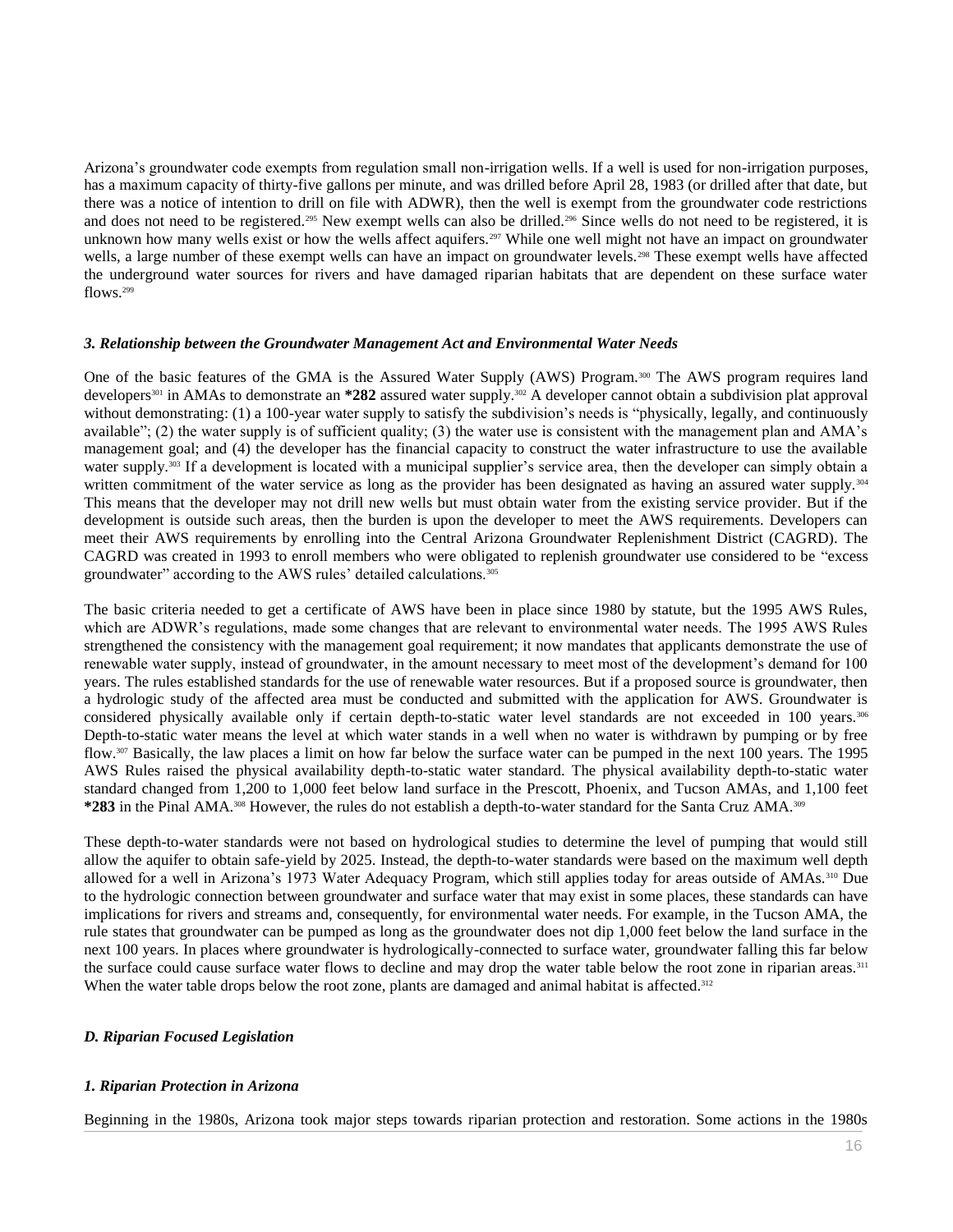include: in 1985, the establishment of the Governor's Task Force on Recreation on Federal Lands; in 1986, publication of the *Arizonans' Recreation Needs on Federal Lands*; in 1988, publication of the *Arizona Wetlands Priority Plan*, which was an addendum to Arizona's 1983 Statewide Comprehensive Outdoor Recreation Plan (SCORP); in 1988, publication of the *Report of the Commission on the Arizona Environment*; the 1989 *SCORP*; and the 1990 publication of the *Final Report and Recommendations of the Governor's Riparian Habitat Task Force*. <sup>313</sup> Additionally, former Governor Rose Mofford issued [Executive Order 89-16](http://www.westlaw.com/Link/Document/FullText?findType=Y&serNum=1941040673&pubNum=0001043&originatingDoc=I0ecc82a82df011e18b05fdf15589d8e8&refType=CA&originationContext=document&vr=3.0&rs=cblt1.0&transitionType=DocumentItem&contextData=(sc.Search)) in 1989 and [Executive Order 91-6](http://www.westlaw.com/Link/Document/FullText?findType=Y&pubNum=0001043&cite=EXECORDERNO91-6&originatingDoc=I0ecc82a82df011e18b05fdf15589d8e8&refType=CA&originationContext=document&vr=3.0&rs=cblt1.0&transitionType=DocumentItem&contextData=(sc.Search)) in 1991 to address the protection of riparian areas.<sup>314</sup>

As part of an effort to address the public concern for riparian areas, the Arizona Legislature passed the Riparian Area Act in 1992.<sup>315</sup> In addition to amending **\*284**[A.R.S. Section 45-101,](http://www.westlaw.com/Link/Document/FullText?findType=L&pubNum=1000251&cite=AZSTS45-101&originatingDoc=I0ecc82a82df011e18b05fdf15589d8e8&refType=LQ&originationContext=document&vr=3.0&rs=cblt1.0&transitionType=DocumentItem&contextData=(sc.Search)) which provides the definition of a riparian area,<sup>316</sup> the Act contained three components. One part directed three state agencies to study different aspects of riparian areas. <sup>317</sup> The second part formed and directed the activities of the Riparian Area Advisory Committee (RAAC).<sup>318</sup> The third part was the final recommendations for protecting, maintaining and restoring riparian areas developed by RAAC.<sup>319</sup> The RAAC created a possible structure for riparian area planning; these plans would be unique to an area, locally driven, provided with technical and financial assistance, and have minimal to no regulatory authority.<sup>320</sup> The purpose of the planning was to develop recommendations that the Arizona legislature would consider and, hopefully, institute change in Arizona law that would help protect and restore riparian areas. These recommendations were submitted to the Governor and legislature, but they did not result in changing any existing state regulations at that time. Again, this was another failed attempt to help riparian areas in Arizona.

In 2000 at the Conference on the Twentieth Anniversary of the GMA, then-Governor Hull announced the establishment of the Governor's Water Management Commission (GWMC).<sup>321</sup> The GWMC was tasked to review the GMA and recommend changes to make sure that the AMAs were able to meet their current and future water demands.<sup>322</sup> The GWMC released its Final Report in 2001 and acknowledged that environmental water needs were not addressed in the GMA.<sup>323</sup> The Final Report included some recommendations that, if adopted, would have addressed some environmental water needs within the state. These recommendations were never adopted.

# *2. Arizona Water Protection Fund*

In 1994 the Arizona Legislature established the Arizona Water Protection Fund (AWPF). The AWPF has a legislative goal of providing funds to develop and implement measures that would "protect water of sufficient quality and quantity to maintain, enhance and restore rivers and streams and associated riparian habitats, including fish and wildlife resources that are dependent on these important habitats consistent with existing water law and water rights." <sup>324</sup> The creation of the AWPF stemmed from one of several relinquishments of Central Arizona Project (CAP) water by entities outside its service area.<sup>325</sup> In 1983, CAP allocations were determined by then-Secretary of the Interior James Watt for **\*285** Indian uses, non-Indian municipal and industrial uses, and non-Indian agricultural uses.<sup>326</sup> When these CAP deliveries were allocated in Arizona, several communities, mining companies, and private water companies that were not in its service area were designated to receive allocations.<sup>327</sup> The Town of Payson was one of them.<sup>328</sup>

Payson planned to develop local surface water supplies, most of which were owned by the Phelps Dodge Corporation and the Salt River Project (SRP).<sup>329</sup> However, due to certain environmental issues associated with the potential exchange of its CAP entitlement for East Verde River water rights held by SRP, Payson decided to sell its CAP entitlement to the City of Scottsdale.<sup>330</sup> The relinquishment of its CAP allocation ultimately enabled Payson to acquire water rights in the Blue Ridge Reservoir in 2004. At this time, then-Secretary Bruce Babbitt sought to use the monies to be refunded to Payson to establish a riparian restoration fund for environmental projects in the West.<sup>331</sup> Concerns were expressed by political and administrative leaders about the confiscation of state tax dollars for environmental projects outside of Arizona.<sup>332</sup> At the same time, there was an interest in developing some kind of program to protect and restore riparian areas in Arizona. Despite this interest, the issue of regulatory programs for riparian protection had long been a source **\*286** of political conflict in Arizona.<sup>333</sup> Regulatory protection for riparian areas could not pass through the legislature.<sup>334</sup> The legislative impasse, combined with the political scenario, created an impetus for change. To quickly resolve the dispute with Secretary Babbitt and to allow Payson to receive its refund, the state legislature authorized the creation of the AWPF.<sup>335</sup> In the end, none of Payson's public monies were used to start the fund proposed by Secretary Babbitt; instead, the monies were refunded to Payson and the AWPF became a reality.<sup>336</sup>

The AWPF is a riparian protection and enhancement program that operates at a local scale.<sup>337</sup> The purpose of the AWPF is to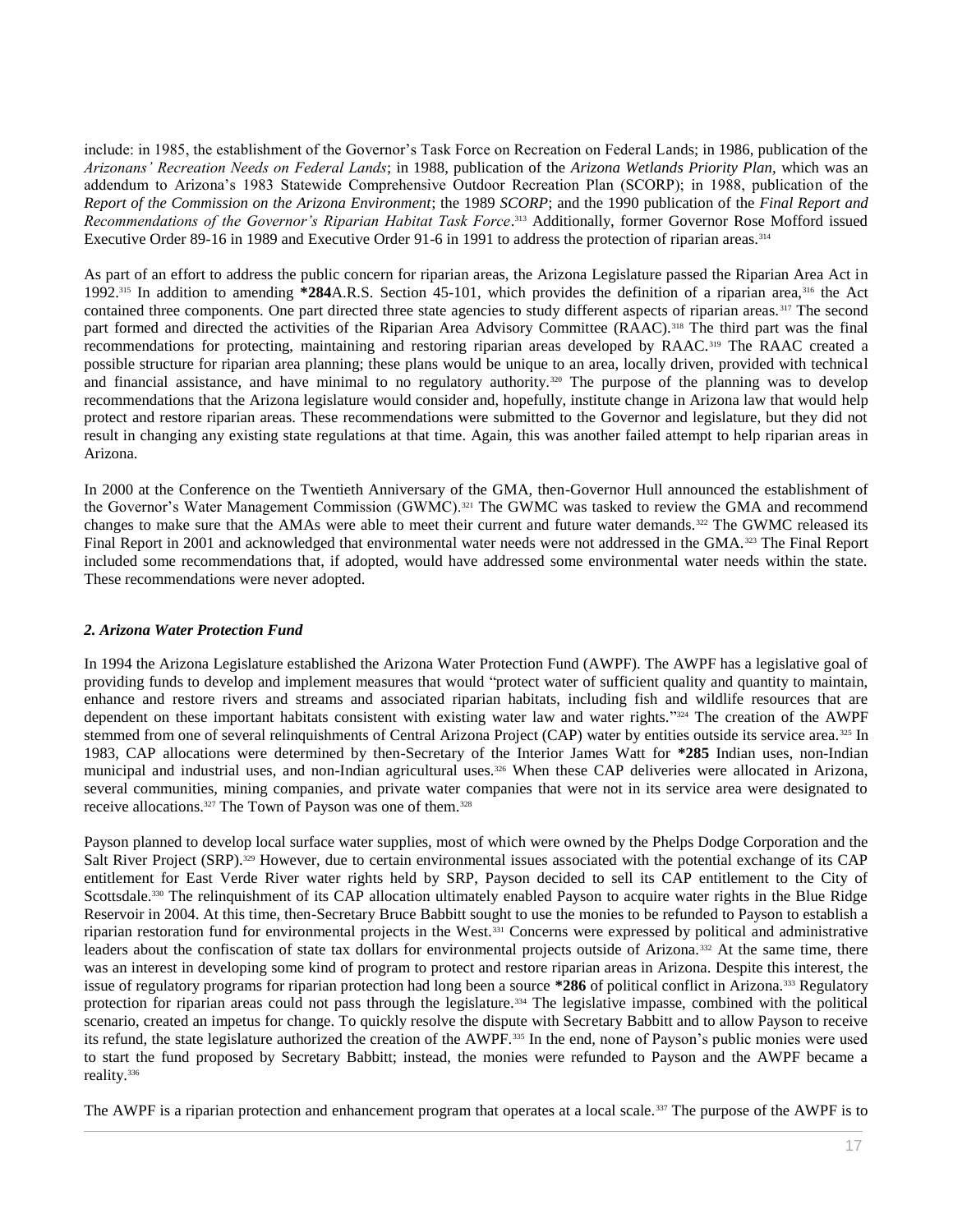provide funding for developing and implementing projects to protect water quality and quantity to maintain, enhance and restore rivers and streams and their associated riparian habitats.<sup>338</sup> The AWPF Commission is composed of fifteen appointed citizen-based voting members and two non-voting state agency members.<sup>339</sup> Parties interested in receiving AWPF funding can apply to the Commission. The AWPF Commission's role is to "evaluate, select, and administer these grants to local parties." <sup>340</sup> In light of its role, the AWPF is not a guarantee of riparian protection. First, its annual funding of five million dollars is subject to legislative appropriation, which has seldom been provided.<sup>341</sup> Second, because AWPF is decentralized and non-regulatory in nature, it operates at an inherent disadvantage. AWPF must be approached by individuals, organizations, or government agencies who want to put the time and effort into creating a riparian enhancement plan. <sup>342</sup> Participation in AWPF is completely voluntary and functions on an ad-hoc basis. Individual projects may not achieve all of their restoration or protection goals. Of course, AWPF policies have established rules ensuring that plans complete proposed work and have some elements like post-project reporting and monitoring.<sup>343</sup> AWPF also does not have the resources to ensure that the local landowner continues to maintain the AWPF-supported riparian improvements in subsequent years and decades.<sup>344</sup> Further, there is no regulatory regime that identifies riparian areas in need of **\*287** rehabilitation and identifies a person responsible for this rehabilitation. Thus, there is no systemic manner for protecting riparian areas in Arizona. <sup>345</sup>

It appears that the AWPF may be the only program that is designed to protect the riparian environment in Arizona; the AWPF may be the exception that proves the rule that the environment is "forgotten" in Arizona water law.

# **V. FUTURE OPPORTUNITIES**

While there are some limitations in the protections offered by federal and Arizona water related law, there are future opportunities for change. This section is divided up into two sections: regulatory advantages that already exist and changes that can be made; and voluntary transactions.

## *A. Regulatory Advantages that Already Exist and Changes that Can be Made*

# *1. Federal Protections*

# **a. Federal Reserved Water Rights**

The doctrine of federal reserved rights, grounded in the Constitution, enables the federal government to preempt state law when it comes to regulating water.<sup>346</sup> Whenever the federal government reserves or acquires land for a particular purpose, there is an implied reservation of unappropriated water to achieve the reservation's purposes, depending on those purposes.<sup>347</sup> Through this doctrine, the federal government can obtain water rights for unappropriated water, and that water right dates to the time of the land acquisition.<sup>348</sup> If a reservation or acquisition of land for federal purposes would give the federal government a more senior right based on the date of reservation, as compared to a new instream flow appropriation under state water law, then the environment would be benefitted more by the federal government exercising its federal reserved right. Of course, the federal government would still have to apply through ADWR to obtain a water right for the purposes of the reservation; the right has the advantage of the earlier reservation date. The federal reserved right gives federal agencies a potential tool to protect environmental water needs against other existing users with a lower priority. Even if the purpose of the reservation is not related to the environment, for example the purpose of recreation, the environment still benefits from water flows that remain in the stream. Thus, in places where the federal land **\*288** agencies exercise their rights, instream (and groundwater) environmental water needs can be protected.

#### **b. Other Federal Laws**

Besides constitutional protections, there is an array of federal laws that indirectly address environmental water needs. While the Clean Water Act focuses on water quality and not on the quantity of water, clean water still benefits the environment. The Endangered Species Act is used to protect endangered species and their habitats. The definition of critical habitat necessarily includes the water quality and quantity needed for the species to recover.<sup>349</sup> Protection of water for these species' habitats means that these areas will be getting the water needed to maintain the ecosystem for the species to recover and survive in the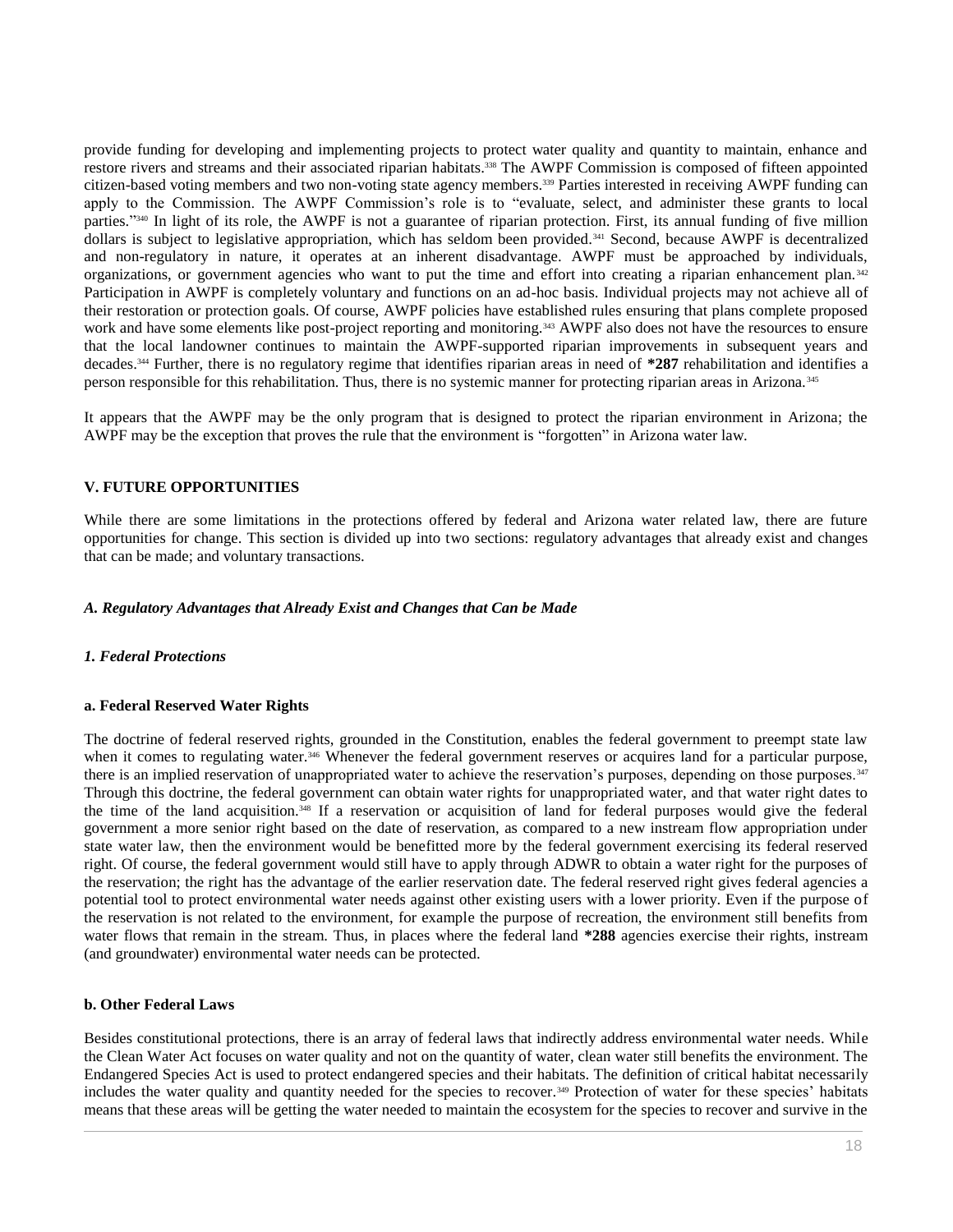future. Arizona has several listed threatened and endangered species. Through the Lower Colorado Multi-Species Conservation Program (MSCP) and other MSCPs in the state, Arizona has taken action aimed at recovering listed species and preventing the future listing of other species.<sup>350</sup> At the same time, the Lower Colorado MSCP is committed to accommodating current water diversions and power production, and optimizing opportunities for future water and water development. Given these obligations, those implementing the Lower Colorado MSCP may have difficulty providing the water needed to maintain and restore the habitat and species.

Finally, the Wild and Scenic Rivers Act empowers the federal government to utilize the federal reserved right doctrine to obtain the amount of unappropriated water available at the time of designation to meet the needs of the river's outstandingly remarkable values (ORVs).<sup>351</sup> Depending on the river's ORV, the environment stands to benefit from the federal government's appropriation of an instream flow. If one recognized value of the instream flow is an element of the ecosystem or ecosystem function, this environmental value can be protected against junior water users.

#### *2. Arizona Law*

#### **a. Public Trust Doctrine**

While states like California and Hawaii have extended the concept of the public trust, Arizona has adhered to a minimalist public trust doctrine. An option for Arizona is liberalizing its definition of public trust values to include environmental needs through the courts or the Arizona Legislature. After a string of cases on the public trust doctrine, the California Supreme Court finally held that the state's version of the doctrine extended to environmental purposes.<sup>352</sup> California courts have created two distinct public trust doctrines: one for aquatic wildlife habitat, and one for wildlife, which make up the "natural resources **\*289** of inestimable value to the community as a whole." <sup>353</sup> Though California has taken much of the acknowledgement for this achievement, Hawaii has a broader public trust doctrine than California.<sup>354</sup> Hawaii also recognizes two public trust doctrines: the navigable water public trust, and the water resources public trust, which is based on the state's complex history and Native Hawaiian rights.<sup>355</sup> These doctrines have evolved into a broad ecological public trust favoring public rights over private.<sup>356</sup> Recognizing the scarcity of freshwater in the state, the Hawaii Supreme Court has even held that maintaining waters in their natural state was a distinct use under the water resources trust.<sup>357</sup>

# **b. Prior Appropriation**

Beneficial use is the measure and limit to the use of surface water. If an appropriator is not utilizing his water in a beneficial way, but instead wasting the water, then this is not considered a valid use of an appropriation. However, courts have loosely construed the definition of "waste" in favor of the appropriators, and conservation requirements have been limited.<sup>358</sup> Arizona could try to encourage users to conserve water by giving them the benefit of the conservation. This is an approach taken by California, among others.<sup>359</sup> California allows users to sell conserved water. There were two reasons for allowing this: metropolitan areas could afford to finance conservation programs for irrigators, and water was more economically valuable as an urban use rather than as irrigation.<sup>360</sup> The legislature seemed to foresee the development of markets to meet urban needs without the necessity of building environmentally harmful dams and reservoirs. [Section 1011 of the California Water Code](http://www.westlaw.com/Link/Document/FullText?findType=L&pubNum=1000226&cite=CAWAS1011&originatingDoc=I0ecc82a82df011e18b05fdf15589d8e8&refType=LQ&originationContext=document&vr=3.0&rs=cblt1.0&transitionType=DocumentItem&contextData=(sc.Search)) provides that "any cessation or reduction" in the use of appropriated water is "deemed equivalent to a reasonable beneficial use of water ... No forfeiture of the appropriative right to the water conserved shall occur ..."<sup>361</sup> The Code defined water conservation as "the use of less water to accomplish the same purpose or purposes of use allowed under the existing appropriative right." <sup>362</sup> California's amended Water Code provides a kind of flexibility to appropriators that is absent in Arizona law. Not only do appropriators have the option to sell water saved due to conservation efforts, but also appropriators can just let the water go back to stream without losing the right. With this change in law, Arizona appropriators could choose to make their rights available for purchase by conservation advocates or leave water in streams longer than five years. Environmental water needs in Arizona would benefit from a similar change in this state's water laws.

#### **\*290 c. Instream Flows**

While some modifications need to be made to Arizona's ISF law, the law does recognize the value of instream flows. ISFs directly benefit environmental water needs. If an instream flow is based on wildlife, the water stays in the stream for the sole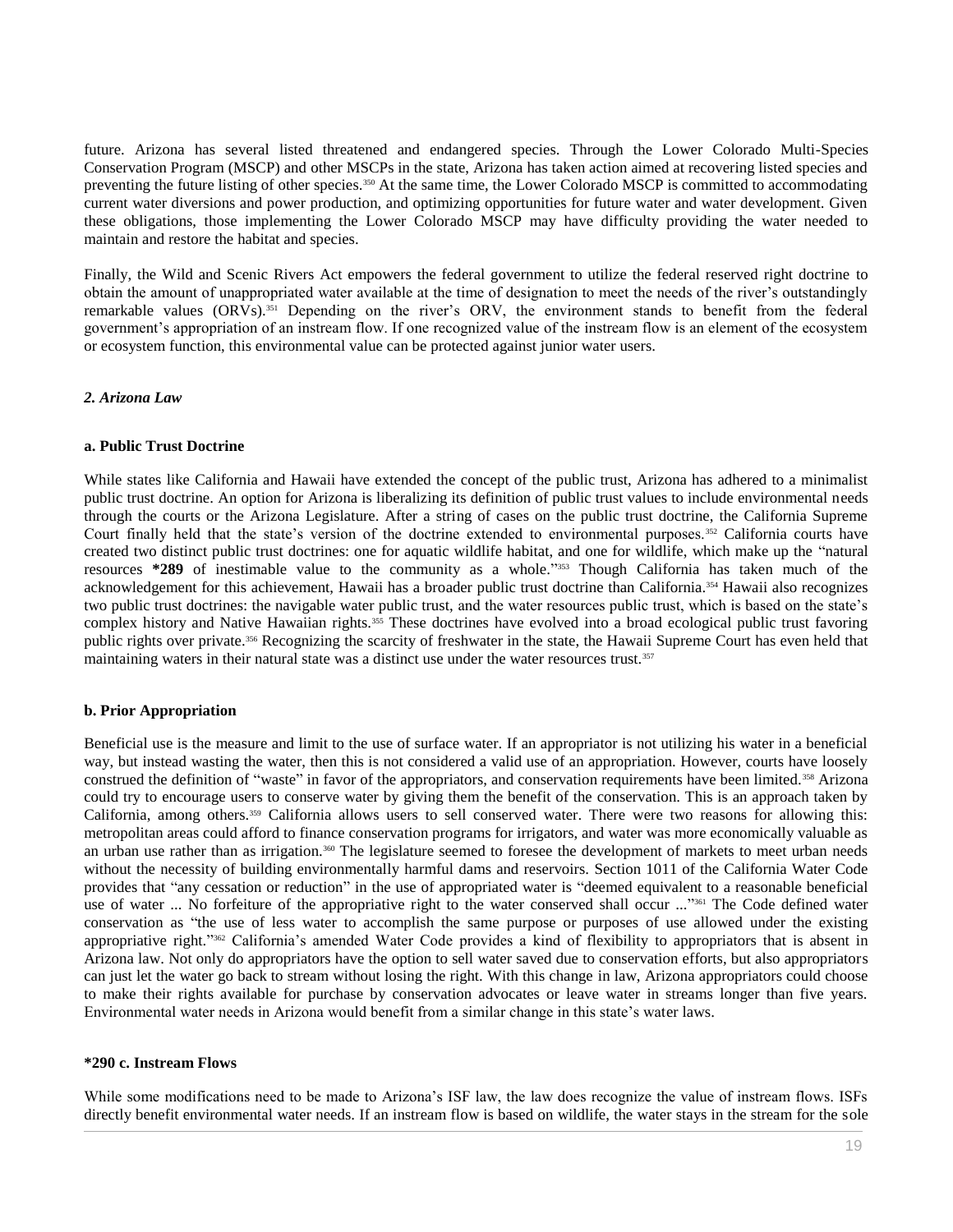benefit of wildlife or, essentially, the environment. Further, Arizona law allows individuals and nongovernment entities such as the Nature Conservancy to apply for new ISF rights. Alaska and Nevada are the only other states that permit this. <sup>363</sup> While Arizona law does allow anyone to acquire an instream flow appropriation, the law only allows the state or one of its political subdivisions to hold severed and transferred ISF rights. This means that an appropriator can sever the water rights from their lands and transfer the water rights to the state or its political subdivisions for recreation and wildlife purposes, among others.<sup>364</sup> This is a limitation in Arizona ISF law that could be changed through legislative action. For instance, the law could be changed to allow individuals to hold severed and transferred water rights for ISF purposes.

#### **d. Minimum Flows**

As another option, the Arizona Legislature could pass a law that would allow the state government to establish minimum water flows or levels. Several states including California and Washington have done so. For instance, Washington places a special emphasis on protecting instream and natural values and rights.<sup>365</sup> Washington allows its Department of Ecology to establish minimum water flows or levels to protect fish, game, birds or other wildlife resources, or recreational or aesthetic values, whenever it appears to be in the public interest to do so.<sup>366</sup> The Washington Department of Ecology also has the power to establish minimum flows or levels to protect the water resource or preserve the water quality. What is unique about Washington is that the legislature passed a law requiring the Department of Ecology to establish, in cooperation with Indian tribes and the Department of Fish and Wildlife, a statewide list of priorities for the evaluation of instream flows. 367 The main goal of this law was to foster wild salmonid reproduction. This sort of minimum flow law is just another example of a possible beneficial change that can be implemented in Arizona.

## **e. Groundwater**

The Governor's Water Management Commission's Final Report in 2001 recommended an amendment to Arizona's law that would require the legislature to develop a list and maps that would delineate designated riparian protection zones within the Active Management Areas, with a proposed map included in the report. The identification of these "designated riparian area protection zones" would be legislatively adopted and would be **\*291** "based on a half-mile buffer zone adjacent to specified stream segments or cienegas within an AMA."<sup>368</sup> The AWPF would be given the list of designated riparian zones for review and to recommend modifications, through a public process, to the legislature.<sup>369</sup> None of these recommendations have ever been incorporated into Arizona law.

After delineating by statute these designated riparian zones, there are two possible ways to change Arizona law that could benefit the environment. The first change would be to amend the Arizona Water Code to prevent certain new wells from being drilled within designated riparian area protection zones located within AMAs.<sup>370</sup> Instead of outright banning wells in these zones, another option would be a requirement that the Director of ADWR adopt rules to establish criteria determining whether a proposed well in a designated riparian zone would adversely impact the riparian area.<sup>371</sup> Both of these rules would apply to both non-exempt and exempt wells (exempt wells are wells with a maximum pump capacity of thirty-five gallons per minute or less). Preventing wells from being drilled in areas within a specified distance from "designated riparian area protection zones" would alleviate the danger of the AWS rules' depth-to-water standards. Another way to alleviate the danger of the combined impact of exempt wells would be to change the exempt well statutes.<sup>372</sup> The GWMC first recommended that new exempt wells should have a maximum pump capacity of twenty gallons per minute, instead of thirty-five gallons per minute, although its recommendation would exempt higher flow rates if there was a demonstrated need.<sup>373</sup> A second recommendation related to exempt wells within the service area of a water provider or other groundwater withdrawal authority. <sup>374</sup> Under this recommendation, an entity could not drill a new exempt well in a municipal provider service area unless that entity had been denied service from the provider.

Because groundwater pumping affects many Arizona streams and riparian areas, these changes in the law could slow down, or even reverse, degradation caused by groundwater pumping.

# **f. Other Programs**

The Arizona Water Protection Fund, as mentioned before, is an ad hoc program that works from the bottom up. Interested groups must approach the AWPF Commission with a program or management plan in mind that would help a riparian zone.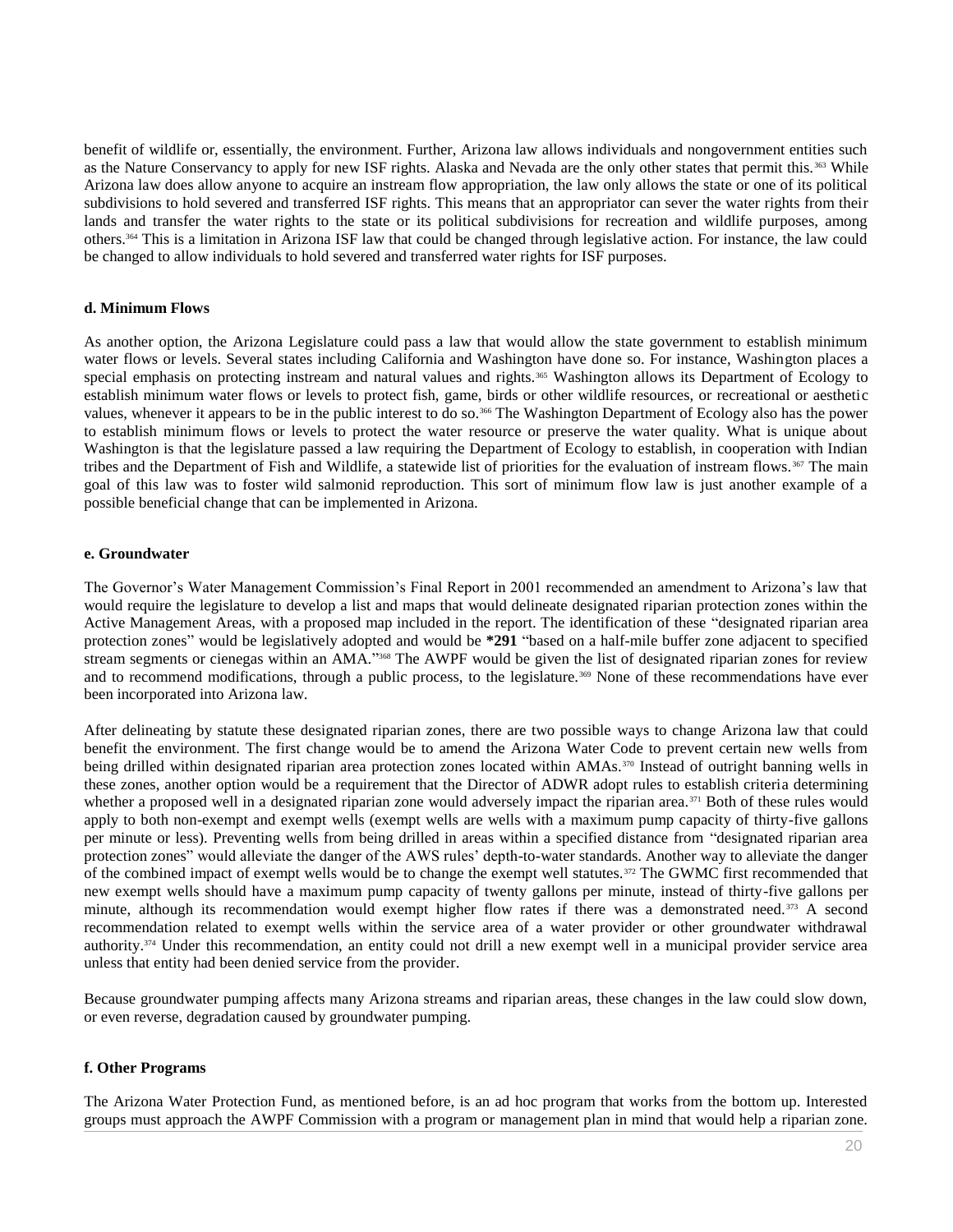Despite its bottom up organization, AWPF has been able to fund successful riparian habitat **\*292** rehabilitation projects,<sup>375</sup> and it would be a benefit to provide more funding for AWPF. A reduction in funding to AWPF would likely limit efforts to restore and protect riparian areas.

#### *B. Voluntary Transactions*

In addition to continuing existing programs and making changes to state law, it is important that full exploration be given to encouraging voluntary arrangements that address environmental water needs. Although a full discussion of voluntary programs is beyond the scope of this paper, a few options are discussed. Just as developers have bought water rights from farmers for human uses, NGOs have attempted to sever and transfer water rights to instream flows. Another ongoing effort is the University of Arizona's Water Resources Research Center's Conserve to Enhance mechanism, which connects individual water conservation with environmental concerns to create funds that will be used to purchase water for the environment.<sup>376</sup>

Through Conserve to Enhance, municipal water customers have the option of donating the money saved through their own water conservation efforts to a fund that would purchase water supplies for environmental enhancement projects. Funds collected may be used for the purchase or leasing of instream flow rights or water transfers. This program is designed to build upon the motivation of individuals who would like their water conservation to yield environmental benefits. The voluntary program is still in the pilot stages and will first be launched in Tucson. Participants must agree to make a monthly donation to the Conserve to Enhance Program based on the money saved from their water bill. The Conserve to Enhance Program therefore provides a way for members of the community to take part in conservation that will directly help the environment.

## **CONCLUDING REMARKS**

As a state known for its physical beauty, Arizona's environment is an asset that must be considered as we grow. In order to avoid further environmental degradation as Arizona water demands continue to grow, it is important to maintain existing legal and institutional options and develop new options for environmental preservation, restoration, and enhancement. To examine how the environment is considered and how it is "forgotten" or overlooked in Arizona water law and policy, it was necessary to examine the history and status of present water law. As this paper illustrates, there is very limited recognition of environmental water needs incorporated into Arizona law. Furthermore, disincentives to **\*293** voluntary water transactions that could have environmental benefits are widespread. Given the status of Arizona water law and the limited likelihood of significant changes in the near term, an important next step in supporting voluntary efforts to bring the environment to the table as a water-using sector is describing Arizona's environmental water needs. Coupling the legal analysis with a quantification of environmental water needs will increase the chances that the environment is included in regional and statewide efforts to meet Arizona's future water needs.<sup>377</sup>

#### Footnotes

- a<sup>1</sup> Sharon B. Megdal is the Director of the University of Arizona Water Resources Research Center and C.W. and Modene Neely Endowed Professor for Excellence in Agriculture and Life Science. She is Professor in the Department of Agricultural and Resource Economics and the Department of Soil, Water, and Environmental Science and also serves as Director of The University of Arizona Water Sustainability Program.
- aa1 Joanna Nadeau is Research Analyst at the University of Arizona Water Resources Research Center
- aaa1 Tiffany Tom is a third-year student at the University of Arizona James E. Rogers College of Law. This work was supported by the University of Arizona Technology & Research Initiative Fund (TRIF), Water Sustainability Program, through the Water Resources Research Center. We are very grateful to the following for their comments on earlier drafts or for providing much needed information on certain parts of the paper: Aaron Citron; Dan Haas for providing input on Wild and Scenic Rivers; Mark McGinnis; Janet Ronald for input on instream flows in Arizona; John Weldon; and John Keane and Rita Maguire for providing input on the Arizona Water Protection Fund. Their comments were invaluable. Any and all errors are those of the authors. information on certain parts of the paper: Aaron Citron; Dan Haas for providing input on Wild and Scenic Rivers; Mark McGinnis; Janet Ronald for input on instream flows in Arizona; John Weldon; and John Keane and Rita Maguire for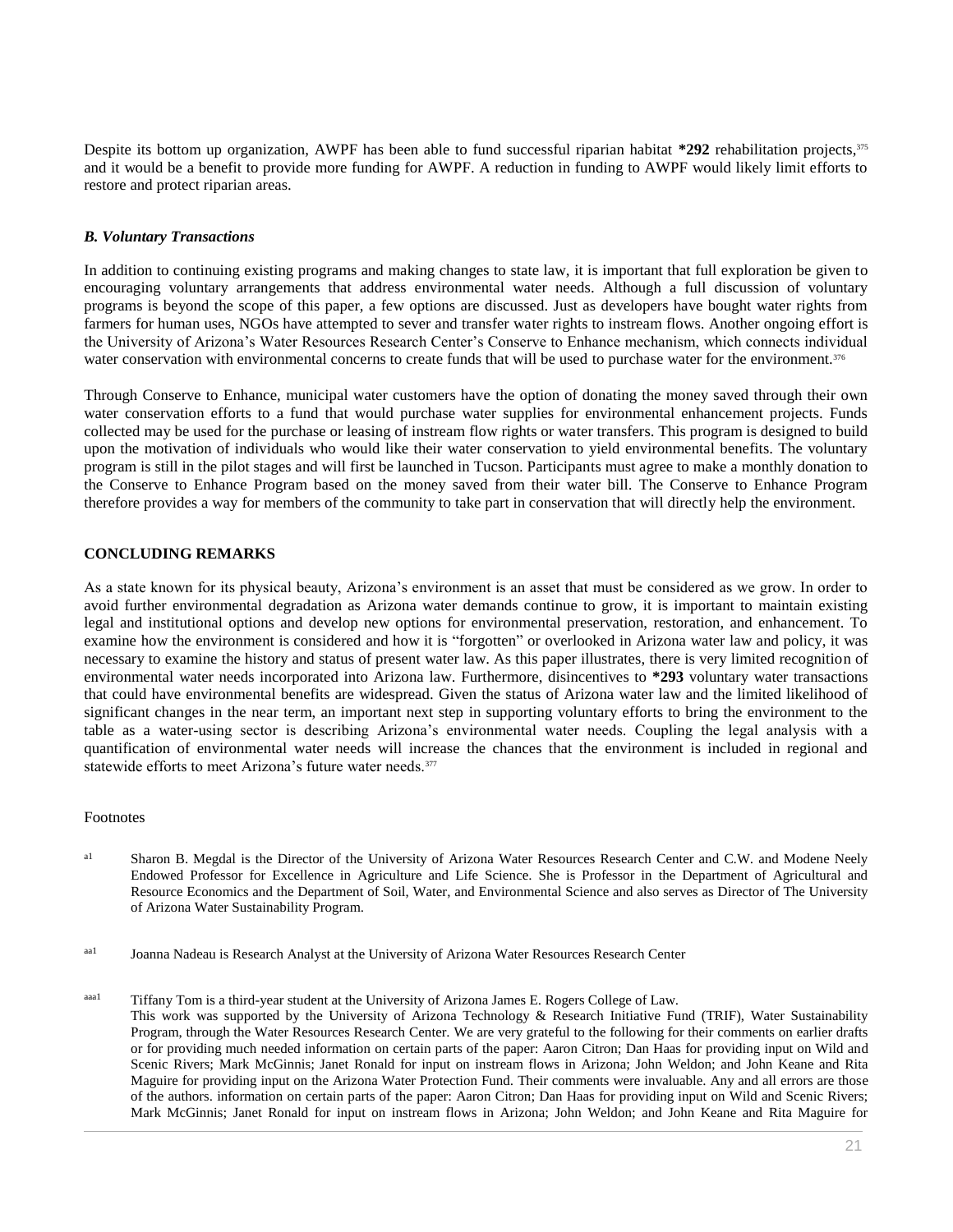providing input on the Arizona Water Protection Fund. Their comments were invaluable. Any and all errors are those of the authors.

- <sup>1</sup> Riparian areas occur near bodies of water and are dependent on perennial and intermittent waters. These areas support a great diversity of plants and wildlife. George Zaimes, *Defining Arizona's Riparian Areas and Their Importance to the Landscape*, *in*UNDERSTANDING ARIZONA'S RIPARIAN AREAS 1 (George Zaimes, ed., 2007) [hereinafter UNDERSTANDING ARIZONA'S RIPARIAN AREAS], *available at* http://cals.arizona.edu/pubs/natresources/az1432.pdf.
- <sup>2</sup> Arizona participated in a U.S. Environmental Protection Agency (EPA) ecological assessment of all Western waterways. The assessment had two specific goals: (1) develop a report on the ecological condition of all Western perennial waterways, except the "Great Rivers," such as the Colorado River; (2) identify and rank the importance of chemical, physical, and biological disturbances that affect waterway condition. A.T. ROBINSON ET AL., ECOLOGICAL ASSESSMENT OF ARIZONA'S STREAMS AND RIVERS, 2000-2004 v, vii, 7 (Arizona Game and Fish Department Research Branch 2006) [hereinafter Ecological Assessment]. To assist the state, the Arizona Game and Fish Department, U.S. Geological Survey, University of Arizona, Lockheed Martin, and EPA collected the necessary information from forty-seven perennial stream locations in Arizona. This study was conducted to determine the ecological integrity of Arizona's streams and rivers. Sites were sampled and data was collected for different biological, chemical, and physical components. To determine the biotic integrity of different types of aquatic vertebrate (e.g., fish and amphibians) and macroinvertebrate communities (e.g., larval insects, worms, and crustaceans), the study used indexes of biological integrity (IBI), which was developed by the EPA. An IBI is the "sum of several individual measures into a total score, which measures the capability of a community of organisms to support and maintain a balanced community with species composition, diversity, and functional organization comparable to that of least-disturbed habitat [in] a region." IBI was used because the condition of biotic communities in rivers and streams is an indicator of the ecological condition of those water bodies. *Id.* at 9. The study determined that seventy percent of Arizona's streams and rivers were in the most-disturbed condition based on an aquatic vertebrate IBI, and 57% were in the most-disturbed condition based on a macroinvertebrate IBI. *Id.* at 17.
- <sup>3</sup> ROBINSON ET AL., *supra* note 2, at 22, 26.
- <sup>4</sup> Anthony J. Krzysik, *Biodiversity in Riparian Communities and Watershed Management*, *in*WATERSHED PLANNING AND ANALYSIS IN ACTION 533, 546 (1990), *available at* web.me.com/tatkins1943/pramalastoasis/Exhibits/Exhibit% 20O13.pdf. *See also* Dales S. Turner & Michael D. List, *Habitat Mapping and Conservation Analysis to Identify Critical Streams for Arizona's Native Fish*, 17 AQUATIC CONSERVATION: MARINE AND FRESHWATER ECOSYSTEMS 737 (2006)) (analyzing several causes for the decline of Arizona's native fish populations and identifying conservation priorities).
- <sup>5</sup> Krzysik, *supra* note 4, at 537, 546; Turner & List, *supra* note 4.
- <sup>6</sup> Environmental water needs specifically means the water needed to sustain a local ecosystem, which includes both the quantity and quality of water necessary to support an ecosystem.
- <sup>7</sup> TIM DAVIE, FUNDAMENTALS OF HYDROLOGY 5 (2008); *See*PAUL A. DEBARRY, WATERSHEDS: PROCESSES, ASSESSMENT, AND MANAGEMENT 56 (2004).
- <sup>8</sup> 2 ROBERT BECK, *Waters and Water Rights* § 22.06 (3d ed. 2009).
- 9 *Id.*
- <sup>10</sup> ROBERT GLENNON, WATER FOLLIES: GROUNDWATER PUMPING AND THE FATE OF AMERICA'S FRESH WATERS 42 (2002) [hereinafter WATER FOLLIES].
- <sup>11</sup> Mary Nichols, *Hydrologic Processes in Riparian Areas*, *in*UNDERSTANDING ARIZONA'S RIPARIAN AREAS 31.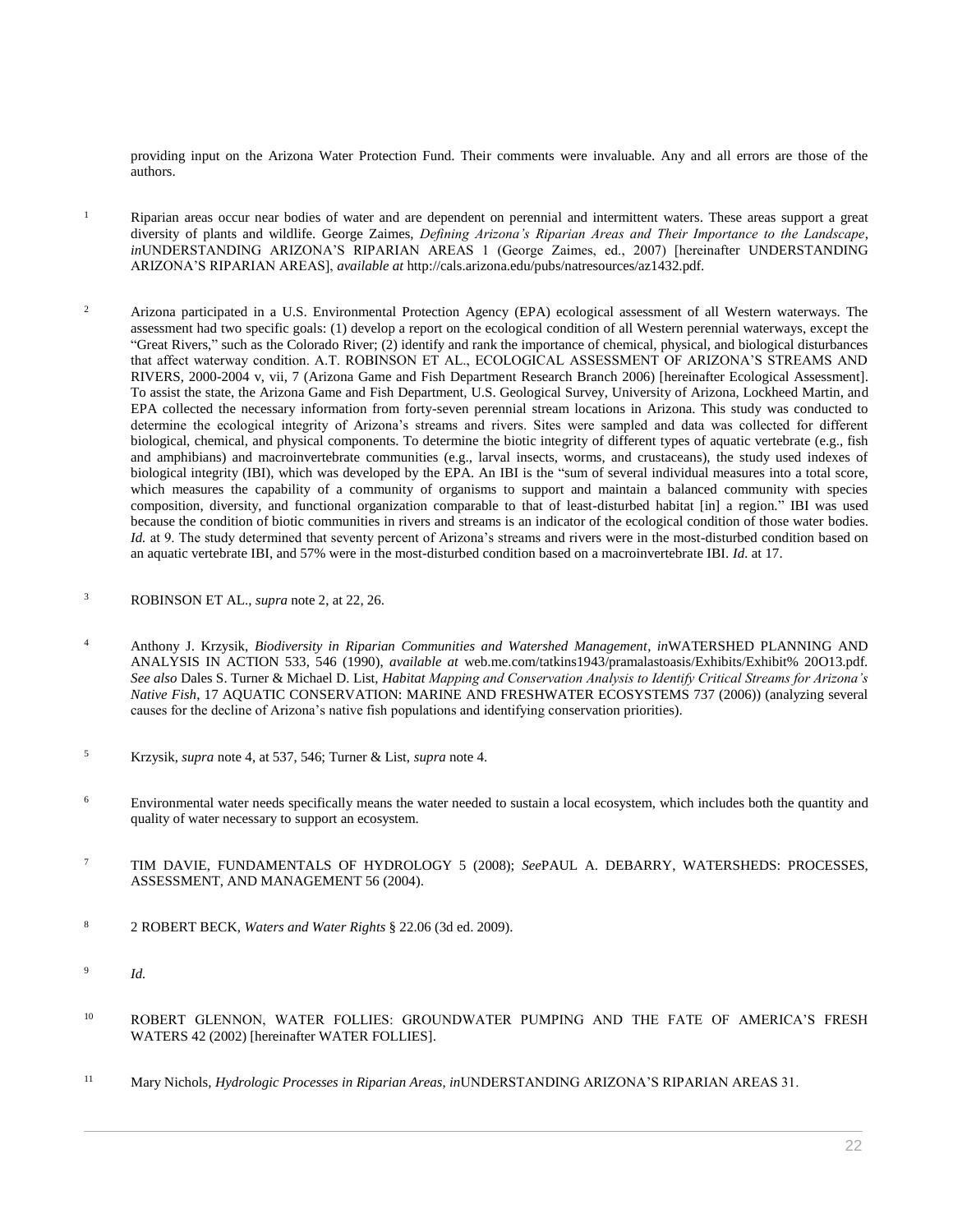- <sup>12</sup> *Sonoran Desert: Overdraft*, ARID LANDS INFO. CENTER http:// alic.arid.arizona.edu/sonoran/documents/nabhan/db\_groundwater.html (last visited Mar. 20, 2011); *Overview of the Arizona Groundwater Management Code*, ARIZ. DEP'T OF WATER RESOURCES, http:// www.azwater.gov/AzDWR/WaterManagement/documents/Groundwater\_Code.pdf (last visited Mar. 20, 2011).
- <sup>13</sup> 1 ARIZ. DEP'T OF WATER RES., ARIZONA WATER ATLAS 50 (2010) [hereinafter ARIZONA WATER ATLAS].
- <sup>14</sup> George Zaimes, *Human Alterations to Riparian Areas*, *in*UNDERSTANDING ARIZONA'S RIPARIAN AREAS 88; Jeanmarie Haney, *Rivers and Water Management in the Southwest*, SOUTHWEST HYDROLOGY, May-June 2007, at 22.
- <sup>15</sup> Zaimes, *supra* note 14, at 87.
- <sup>16</sup> ARIZONA WATER ATLAS, *supra* note 13, at 71.
- <sup>17</sup> Zaimes, *supra* note 1, at 7.
- <sup>18</sup> *Chapter 1: Defining Arizona's Riparian Areas and their Importance to the Landscape*, ARIZONA'S RIPARIAN AREAS, http:// cals.arizona.edu/extension/riparian/chapt1/p3.html (last updated May 25, 2006), *Riparian Definitions*, ARIZ.'S RIPARIAN AREAS, http:// cals.arizona.edu/extension/riparian/chapt1/table.html (last visited Apr. 24, 2011). Although there may be differing definitions, riparian areas are defined as areas that occur near a water body and are dependent on perennial and intermittent water. They do not have clearly defined boundaries. Zaimes*, supra* note 1, at 7. In Arizona, a riparian zone is defined as "a geographically delineated area with distinct resource values, that is characterized by deep-rooted plant species that depend on having roots in the water table or its capillary zone and that occurs within or adjacent to a natural perennial or intermittent stream channel or within or adjacent to a lake, pond, or marsh bed maintained primarily by natural water sources." [ARIZ. REV. STAT. § 45-101\(7\)](http://www.westlaw.com/Link/Document/FullText?findType=L&pubNum=1000251&cite=AZSTS45-101&originatingDoc=I0ecc82a82df011e18b05fdf15589d8e8&refType=LQ&originationContext=document&vr=3.0&rs=cblt1.0&transitionType=DocumentItem&contextData=(sc.Search)) (2010) (this section discusses definitions for the purposes of the Arizona Department of Water Resources).
- <sup>19</sup> Zaimes, *supra* note 1, at 1.
- <sup>20</sup> *Id.* at 2.
- <sup>21</sup> *Id.* at 3.
- <sup>22</sup> *Id.*
- <sup>23</sup> *Id.*

<sup>24</sup> KIRSTINE E. RANDALL, DEVELOPMENT OF A REVEGETATION PLAN FOR A DESERT RIPARIAN AREA IN ARIZONA 72, available at http:// images.library.wisc.edu/EcoNatRes/EFacs/Wetlands/Wetlands18/reference/econatres.wetlands18.krandall.pdf. *See generally* Krzysik, *supra* note 4; Turner & List, *supra* note 4 (analyzing several causes for the decline of Arizona's native fish populations and identifying conservation priorities).

- <sup>25</sup> Krzysik, *supra* note 4, at 546. *See also* Turner & List, *supra* note 4, at 739, 743.
- <sup>26</sup> Chris Avery et al., *[Good Intentions, Unintended Consequences: The Central Arizona Groundwater Replenishment District](http://www.westlaw.com/Link/Document/FullText?findType=Y&serNum=0332237052&pubNum=0001093&originatingDoc=I0ecc82a82df011e18b05fdf15589d8e8&refType=LR&originationContext=document&vr=3.0&rs=cblt1.0&transitionType=DocumentItem&contextData=(sc.Search))*, 49 [ARIZ. L. REV. 339, 339-40 \(2007\)](http://www.westlaw.com/Link/Document/FullText?findType=Y&serNum=0332237052&pubNum=0001093&originatingDoc=I0ecc82a82df011e18b05fdf15589d8e8&refType=LR&originationContext=document&vr=3.0&rs=cblt1.0&transitionType=DocumentItem&contextData=(sc.Search)) (describing the unintended consequences of the Central Arizona Groundwater Replenishment District); *Arizona's Water Supplies and Water Demands*, ARIZ. DEP'T WATER RESOURCES, http:// www.azwater.gov/AzDWR/PublicInformationOfficer/documents/supplydemand.pdf (last visited Apr. 25, 2011) [hereinafter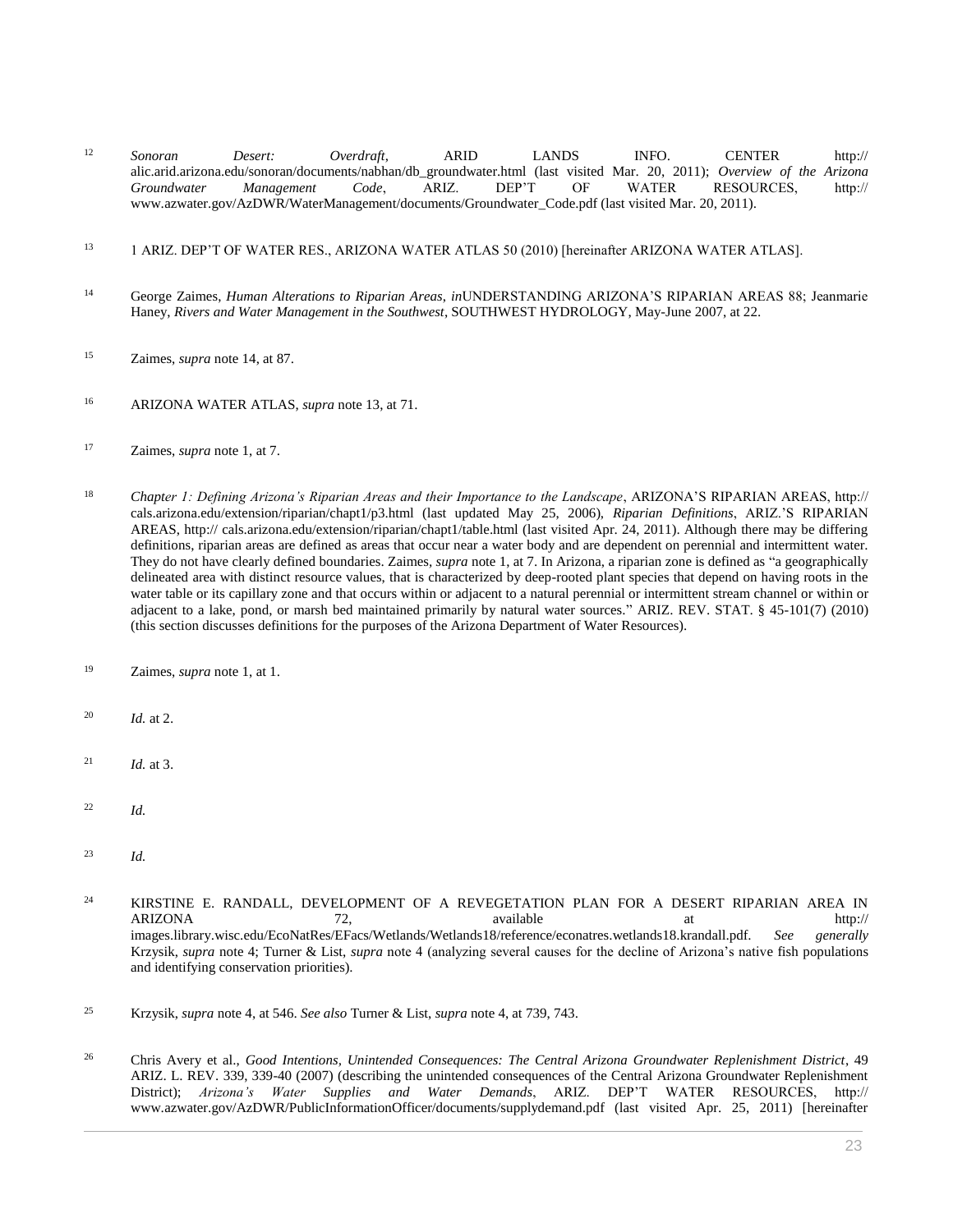*Arizona's Water Supplies*]; ARIZONA WATER ATLAS, *supra* note 13.

- $27$ "[R]enewable resources are flow- or rate-limited, [while] nonrenewable resources are stock-limited" and can be depleted without being replenished on a reasonable timescale. Water exhibits both of these characteristics. Surface water is often treated as a renewable resource, while groundwater is treated as a nonrenewable resource. *See* Peter H. Gleick & Meena Palaniappan, *Peak Water Limits to Freshwater Withdrawal and Use*, 107 PROC. OF THE NAT'L ACAD. OF SCI. OF THE U.S. 11,155, 11,156-57 (2010).
- <sup>28</sup> ARIZONA WATER ATLAS, *supra* note 13, at 50 (Figure 1-23 Average Annual Water Supplies Utilized in Arizona, 2001-2005 in acre-feet and percent of total) (ADWR uses the term cultural water demand, which is "the quantity of water diverted from streams, reservoirs and springs; pumped from wells; or treated wastewater delivered for municipal, industrial and agricultural purposes); Sharon B. Megdal, *Securing Sustainable Water Supplies in Arizona*, U. ARIZ. WATER RESOURCE RES. CENTER, 2 (2004), http:// ag.arizona.edu/azwater/publications.php?rcd\_id=21; *Arizona's Water Supplies*, *supra* note 26 (Groundwater is water located "beneath the earth's surface in natural reservoirs called aquifers").
- <sup>29</sup> ARIZONA WATER ATLAS, *supra* note 13, at 50.
- <sup>30</sup> *Id.*
- <sup>31</sup> Janick F. Artiola et al., Arizona: Know Your Water: A Consumer's Guide to Water Sources, Quality, Regulations, and Home Water Treatment Options, U. Ariz., 16 (2004), http:// wsp.arizona.edu/sites/wsp.arizona.edu/files/uawater/documents/AZKYW/AZKnowYourWaterII\_ high.pdf. The CAP is a 336-mile canal that withdraws water from the Colorado River at the western edge of Arizona to Phoenix and then south to Tucson. Arizona's Water Supplies, supra note 26.
- <sup>32</sup> Artiola et al., *supra* note 31. Effluent is defined as "water that has been collected in a sanitary sewer for subsequent treatment in a facility that is regulated pursuant to title 49, chapter 2 [of the Arizona Revised Statutes]. Such water remains effluent until it acquires the characteristics of groundwater or surface water." [ARIZ. REV. STAT. § 45-101\(4\)](http://www.westlaw.com/Link/Document/FullText?findType=L&pubNum=1000251&cite=AZSTS45-101&originatingDoc=I0ecc82a82df011e18b05fdf15589d8e8&refType=LQ&originationContext=document&vr=3.0&rs=cblt1.0&transitionType=DocumentItem&contextData=(sc.Search)) (2010).
- <sup>33</sup> Zaimes, *supra* note 1, at 16.
- <sup>34</sup> *Id.*
- <sup>35</sup> *Id.*
- <sup>36</sup> *Id.*
- <sup>37</sup> *Id.* at 23.
- <sup>38</sup> *Id.*
- <sup>39</sup> ARIZ. DEP'T OF WATER RES., DRAFT DEMAND AND SUPPLY ASSESSMENT, 1985-2025: TUCSON ACTIVE MANAGEMENT AREAAA (2010), *available at* http:// www.azwater.gov/AzDWR/documents/FINAL%20TAMA%20ASSESSMENT.pdf [hereinafter DRAFT DEMAND AND SUPPLY ASSESSMENT].
- <sup>40</sup> *Id.*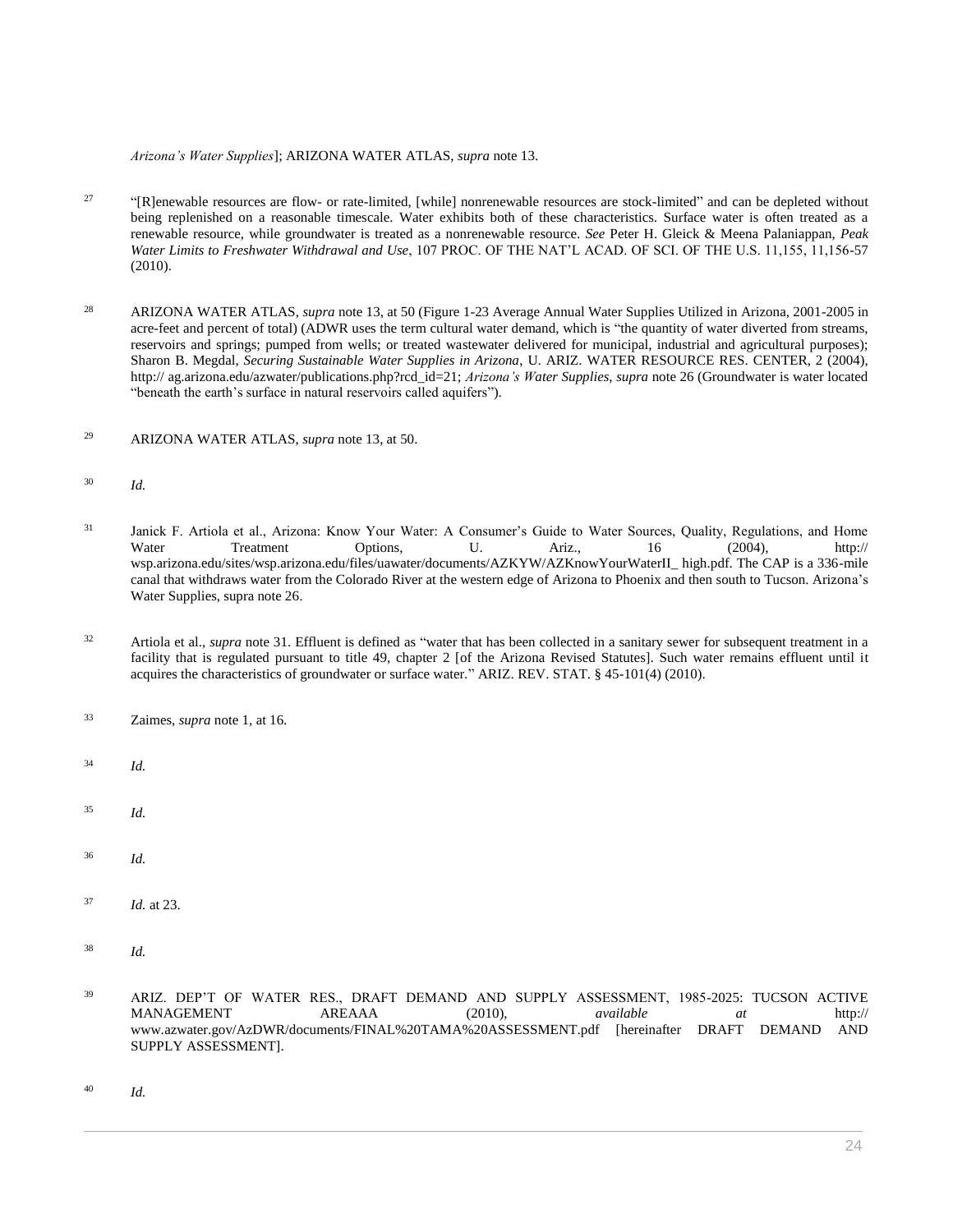<sup>41</sup> ADWR's AMA Assessment is the precursor to the Fourth Management Plan, which is required by the Arizona Groundwater Code. [ARIZ. REV. STAT. § 45-567](http://www.westlaw.com/Link/Document/FullText?findType=L&pubNum=1000251&cite=AZSTS45-567&originatingDoc=I0ecc82a82df011e18b05fdf15589d8e8&refType=LQ&originationContext=document&vr=3.0&rs=cblt1.0&transitionType=DocumentItem&contextData=(sc.Search)) (2010) (the Fourth Management Plan covers the period of 2010 to 2020); *Water Management*, ARIZ. DEP'T OF WATER RES., http:// www.azwater.gov/AzDWR/WaterManagement/Assessments/default.htm (last visited Mar. 19, 2011) (the AMA Assessment is a compilation of twenty-two years of water demand and supply data that is broken into three major water use sectors--municipal, industrial and agricultural--in each AMA. The purpose of the Assessment is to determine water use trends and identify possible future directions for water management in the Fourth Management Plan).

# <sup>42</sup> DRAFT DEMAND AND SUPPLY ASSESSMENT, *supra* note 39, at 12.

- <sup>43</sup> *Id.* Evapotranspiration may be broadly defined as all water lost to the atmosphere from the ground surface. However, given the way that the term is used by ADWR, evapotranspiration should be understood as the release of water from plant leaves. *See The Water Cycle: Evapotranspiration*, U.S. GEOLOGICAL SURVEY, http:// ga.water.usgs.gov/edu/watercycleevapotranspiration.html (last visited Mar. 19, 2011).
- <sup>44</sup> Adell Louise Amos, *[The Use of Instream Flow Laws for Federal Lands: Respecting State Control While Meeting Federal](http://www.westlaw.com/Link/Document/FullText?findType=Y&serNum=0329256617&pubNum=0003094&originatingDoc=I0ecc82a82df011e18b05fdf15589d8e8&refType=LR&fi=co_pp_sp_3094_1241&originationContext=document&vr=3.0&rs=cblt1.0&transitionType=DocumentItem&contextData=(sc.Search)#co_pp_sp_3094_1241)  Purposes*[, 36 ENVTL. L. 1237, 1241, n.13 \(2006\).](http://www.westlaw.com/Link/Document/FullText?findType=Y&serNum=0329256617&pubNum=0003094&originatingDoc=I0ecc82a82df011e18b05fdf15589d8e8&refType=LR&fi=co_pp_sp_3094_1241&originationContext=document&vr=3.0&rs=cblt1.0&transitionType=DocumentItem&contextData=(sc.Search)#co_pp_sp_3094_1241)
- <sup>45</sup> *See, e.g.*[, ARIZ. REV. STAT. § 45-152](http://www.westlaw.com/Link/Document/FullText?findType=L&pubNum=1000251&cite=AZSTS45-152&originatingDoc=I0ecc82a82df011e18b05fdf15589d8e8&refType=LQ&originationContext=document&vr=3.0&rs=cblt1.0&transitionType=DocumentItem&contextData=(sc.Search)) (2010).
- <sup>46</sup> [U.S. CONST. art. VI, cl. 2](http://www.westlaw.com/Link/Document/FullText?findType=L&pubNum=1000583&cite=USCOARTVICL2&originatingDoc=I0ecc82a82df011e18b05fdf15589d8e8&refType=LQ&originationContext=document&vr=3.0&rs=cblt1.0&transitionType=DocumentItem&contextData=(sc.Search)) ("[t]his Constitution, and the Laws of the United States which shall be made in Pursuance thereof; ... shall be the supreme Law of the Land"); [Gibbons v. Ogden, 22 U.S. \(9 Wheat.\) 1, 210-11 \(1824\).](http://www.westlaw.com/Link/Document/FullText?findType=Y&serNum=1800117190&pubNum=0000780&originatingDoc=I0ecc82a82df011e18b05fdf15589d8e8&refType=RP&fi=co_pp_sp_780_210&originationContext=document&vr=3.0&rs=cblt1.0&transitionType=DocumentItem&contextData=(sc.Search)#co_pp_sp_780_210) *See also*[Perez v. Campbell, 402](http://www.westlaw.com/Link/Document/FullText?findType=Y&serNum=1971127077&pubNum=0000780&originatingDoc=I0ecc82a82df011e18b05fdf15589d8e8&refType=RP&originationContext=document&vr=3.0&rs=cblt1.0&transitionType=DocumentItem&contextData=(sc.Search))  [U.S. 637 \(1971\);](http://www.westlaw.com/Link/Document/FullText?findType=Y&serNum=1971127077&pubNum=0000780&originatingDoc=I0ecc82a82df011e18b05fdf15589d8e8&refType=RP&originationContext=document&vr=3.0&rs=cblt1.0&transitionType=DocumentItem&contextData=(sc.Search)) [Lee v. Florida, 392 U.S. 378 \(1968\);](http://www.westlaw.com/Link/Document/FullText?findType=Y&serNum=1968131229&pubNum=0000780&originatingDoc=I0ecc82a82df011e18b05fdf15589d8e8&refType=RP&originationContext=document&vr=3.0&rs=cblt1.0&transitionType=DocumentItem&contextData=(sc.Search)) [Nash v. Fla. Industrial Comm'n., 389 U.S. 235 \(1967\);](http://www.westlaw.com/Link/Document/FullText?findType=Y&serNum=1967129573&pubNum=0000780&originatingDoc=I0ecc82a82df011e18b05fdf15589d8e8&refType=RP&originationContext=document&vr=3.0&rs=cblt1.0&transitionType=DocumentItem&contextData=(sc.Search)) [Hill v. Florida](http://www.westlaw.com/Link/Document/FullText?findType=Y&serNum=1945114853&pubNum=0000780&originatingDoc=I0ecc82a82df011e18b05fdf15589d8e8&refType=RP&originationContext=document&vr=3.0&rs=cblt1.0&transitionType=DocumentItem&contextData=(sc.Search)) *ex rel.* [Watson, 325 U.S. 538 \(1945\);](http://www.westlaw.com/Link/Document/FullText?findType=Y&serNum=1945114853&pubNum=0000780&originatingDoc=I0ecc82a82df011e18b05fdf15589d8e8&refType=RP&originationContext=document&vr=3.0&rs=cblt1.0&transitionType=DocumentItem&contextData=(sc.Search)) Amy K. Kelley, *Federal Preemption and State Law*, 105 J. CONTEMP. WATER RES. & EDUC. 4 (1996), *available at* http://www.ucowr.org/updates/pdf/V105\_A2.pdf.
- <sup>47</sup> [U.S. CONST. art. I, § 8 cl. 2;](http://www.westlaw.com/Link/Document/FullText?findType=L&pubNum=1000583&cite=USCOARTIS8CL2&originatingDoc=I0ecc82a82df011e18b05fdf15589d8e8&refType=LQ&originationContext=document&vr=3.0&rs=cblt1.0&transitionType=DocumentItem&contextData=(sc.Search)) [Gilman v. Phila., 70 U.S. 713, 717 \(1865\);](http://www.westlaw.com/Link/Document/FullText?findType=Y&serNum=1865197292&pubNum=0000780&originatingDoc=I0ecc82a82df011e18b05fdf15589d8e8&refType=RP&fi=co_pp_sp_780_717&originationContext=document&vr=3.0&rs=cblt1.0&transitionType=DocumentItem&contextData=(sc.Search)#co_pp_sp_780_717) [United States v. Rands, 389 U.S. 121, 122-23 \(1967\);](http://www.westlaw.com/Link/Document/FullText?findType=Y&serNum=1967129570&pubNum=0000780&originatingDoc=I0ecc82a82df011e18b05fdf15589d8e8&refType=RP&fi=co_pp_sp_780_122&originationContext=document&vr=3.0&rs=cblt1.0&transitionType=DocumentItem&contextData=(sc.Search)#co_pp_sp_780_122) PAMELA BALDWIN, CRS REPORT FOR CONGRESS: THE WILD AND SCENIC RIVERS ACT AND FEDERAL WATER RIGHTS CRS-3 (2001), *available at* http:// ncseonline.org/NLE/CRSreports/08Feb/RL30809.pdf.
- <sup>48</sup> [207 U.S. 564 \(1908\).](http://www.westlaw.com/Link/Document/FullText?findType=Y&serNum=1908100233&pubNum=0000780&originatingDoc=I0ecc82a82df011e18b05fdf15589d8e8&refType=RP&originationContext=document&vr=3.0&rs=cblt1.0&transitionType=DocumentItem&contextData=(sc.Search)) The doctrine was extended to non-Indian federal lands. *See*[Arizona v. California, 373 U.S. 546 \(1963\),](http://www.westlaw.com/Link/Document/FullText?findType=Y&serNum=1963104966&pubNum=0000780&originatingDoc=I0ecc82a82df011e18b05fdf15589d8e8&refType=RP&originationContext=document&vr=3.0&rs=cblt1.0&transitionType=DocumentItem&contextData=(sc.Search)) modified, [376 U.S. 340 \(1964\),](http://www.westlaw.com/Link/Document/FullText?findType=Y&serNum=1964210194&pubNum=0000780&originatingDoc=I0ecc82a82df011e18b05fdf15589d8e8&refType=RP&originationContext=document&vr=3.0&rs=cblt1.0&transitionType=DocumentItem&contextData=(sc.Search)) modified[, 383 U.S. 268 \(1966\),](http://www.westlaw.com/Link/Document/FullText?findType=Y&serNum=1966204049&pubNum=0000780&originatingDoc=I0ecc82a82df011e18b05fdf15589d8e8&refType=RP&originationContext=document&vr=3.0&rs=cblt1.0&transitionType=DocumentItem&contextData=(sc.Search)) modified[, 466 U.S. 144 \(1984\),](http://www.westlaw.com/Link/Document/FullText?findType=Y&serNum=1984215332&pubNum=0000780&originatingDoc=I0ecc82a82df011e18b05fdf15589d8e8&refType=RP&originationContext=document&vr=3.0&rs=cblt1.0&transitionType=DocumentItem&contextData=(sc.Search)) modified[, 530 U.S. 392 \(2000\),](http://www.westlaw.com/Link/Document/FullText?findType=Y&serNum=2000382970&pubNum=0000780&originatingDoc=I0ecc82a82df011e18b05fdf15589d8e8&refType=RP&originationContext=document&vr=3.0&rs=cblt1.0&transitionType=DocumentItem&contextData=(sc.Search)) and modified, [531 U.S. 1 \(2000\).](http://www.westlaw.com/Link/Document/FullText?findType=Y&serNum=2000563487&pubNum=0000780&originatingDoc=I0ecc82a82df011e18b05fdf15589d8e8&refType=RP&originationContext=document&vr=3.0&rs=cblt1.0&transitionType=DocumentItem&contextData=(sc.Search))
- <sup>49</sup> [Nevada v. United States, 463 U.S. 110, 117 \(1983\);](http://www.westlaw.com/Link/Document/FullText?findType=Y&serNum=1983129664&pubNum=0000780&originatingDoc=I0ecc82a82df011e18b05fdf15589d8e8&refType=RP&fi=co_pp_sp_780_117&originationContext=document&vr=3.0&rs=cblt1.0&transitionType=DocumentItem&contextData=(sc.Search)#co_pp_sp_780_117) [Cappaert v. United States, 426 U.S. 128, 138 \(1976\)](http://www.westlaw.com/Link/Document/FullText?findType=Y&serNum=1976142393&pubNum=0000780&originatingDoc=I0ecc82a82df011e18b05fdf15589d8e8&refType=RP&fi=co_pp_sp_780_138&originationContext=document&vr=3.0&rs=cblt1.0&transitionType=DocumentItem&contextData=(sc.Search)#co_pp_sp_780_138) (citing the long-established rule that the reservation of water rights is a constitutional right empowered by the Commerce Clause, which permits federal regulation of navigable streams, and the Property Clause, which permits federal regulation of lands); *[Winters](http://www.westlaw.com/Link/Document/FullText?findType=Y&serNum=1908100233&pubNum=0000780&originatingDoc=I0ecc82a82df011e18b05fdf15589d8e8&refType=RP&fi=co_pp_sp_780_577&originationContext=document&vr=3.0&rs=cblt1.0&transitionType=DocumentItem&contextData=(sc.Search)#co_pp_sp_780_577)*, 207 [U.S. at 577.](http://www.westlaw.com/Link/Document/FullText?findType=Y&serNum=1908100233&pubNum=0000780&originatingDoc=I0ecc82a82df011e18b05fdf15589d8e8&refType=RP&fi=co_pp_sp_780_577&originationContext=document&vr=3.0&rs=cblt1.0&transitionType=DocumentItem&contextData=(sc.Search)#co_pp_sp_780_577)
- <sup>50</sup> [United States v. Adair, 723 F.2d 1394 \(9th Cir. 1983\)](http://www.westlaw.com/Link/Document/FullText?findType=Y&serNum=1983152051&pubNum=0000350&originatingDoc=I0ecc82a82df011e18b05fdf15589d8e8&refType=RP&originationContext=document&vr=3.0&rs=cblt1.0&transitionType=DocumentItem&contextData=(sc.Search)) (finding that the primary purposes of the 1864 Klamath Treaty, which created the Klamath Reservation, included the right to hunt, fish, and gather; as a result, there was an implied water rights reservation); [Sierra Club v. Watt, 659 F.2d 203, 206 \(D.C. Cir. 1981\)](http://www.westlaw.com/Link/Document/FullText?findType=Y&serNum=1981139625&pubNum=0000350&originatingDoc=I0ecc82a82df011e18b05fdf15589d8e8&refType=RP&fi=co_pp_sp_350_206&originationContext=document&vr=3.0&rs=cblt1.0&transitionType=DocumentItem&contextData=(sc.Search)#co_pp_sp_350_206) (finding that water is reserved for the primary purposes of the reservation, not merely for uses that are permissive upon reservation); [United States v. New Mexico, 438 U.S. 696, 702 \(1978\)](http://www.westlaw.com/Link/Document/FullText?findType=Y&serNum=1978139516&pubNum=0000780&originatingDoc=I0ecc82a82df011e18b05fdf15589d8e8&refType=RP&fi=co_pp_sp_780_702&originationContext=document&vr=3.0&rs=cblt1.0&transitionType=DocumentItem&contextData=(sc.Search)#co_pp_sp_780_702) (clarifying the scope of the Winters Doctrine and finding that water may be reserved only for the primary purposes of the reservation; to reserve water rights for secondary purposes, the federal government must acquire rights through the state's system).
- <sup>51</sup> *Winters*[, 207 U.S. at 577.](http://www.westlaw.com/Link/Document/FullText?findType=Y&serNum=1908100233&pubNum=0000780&originatingDoc=I0ecc82a82df011e18b05fdf15589d8e8&refType=RP&fi=co_pp_sp_780_577&originationContext=document&vr=3.0&rs=cblt1.0&transitionType=DocumentItem&contextData=(sc.Search)#co_pp_sp_780_577) *See, e.g., Cappaert*, 42 U.S. at 141 (finding that the purpose of the national monument reservation of Devil's Hole was to preserve "the unusual features of scenic, scientific, and educational interest," and because the pool contained unique desert fish dependent on the pool for spawning, the federal government had a right to unappropriated water. However, the federal government could only obtain rights to the amount of water sufficient to maintain the level of the pool to preserve its scientific value, specifically the desert fish's spawning site.).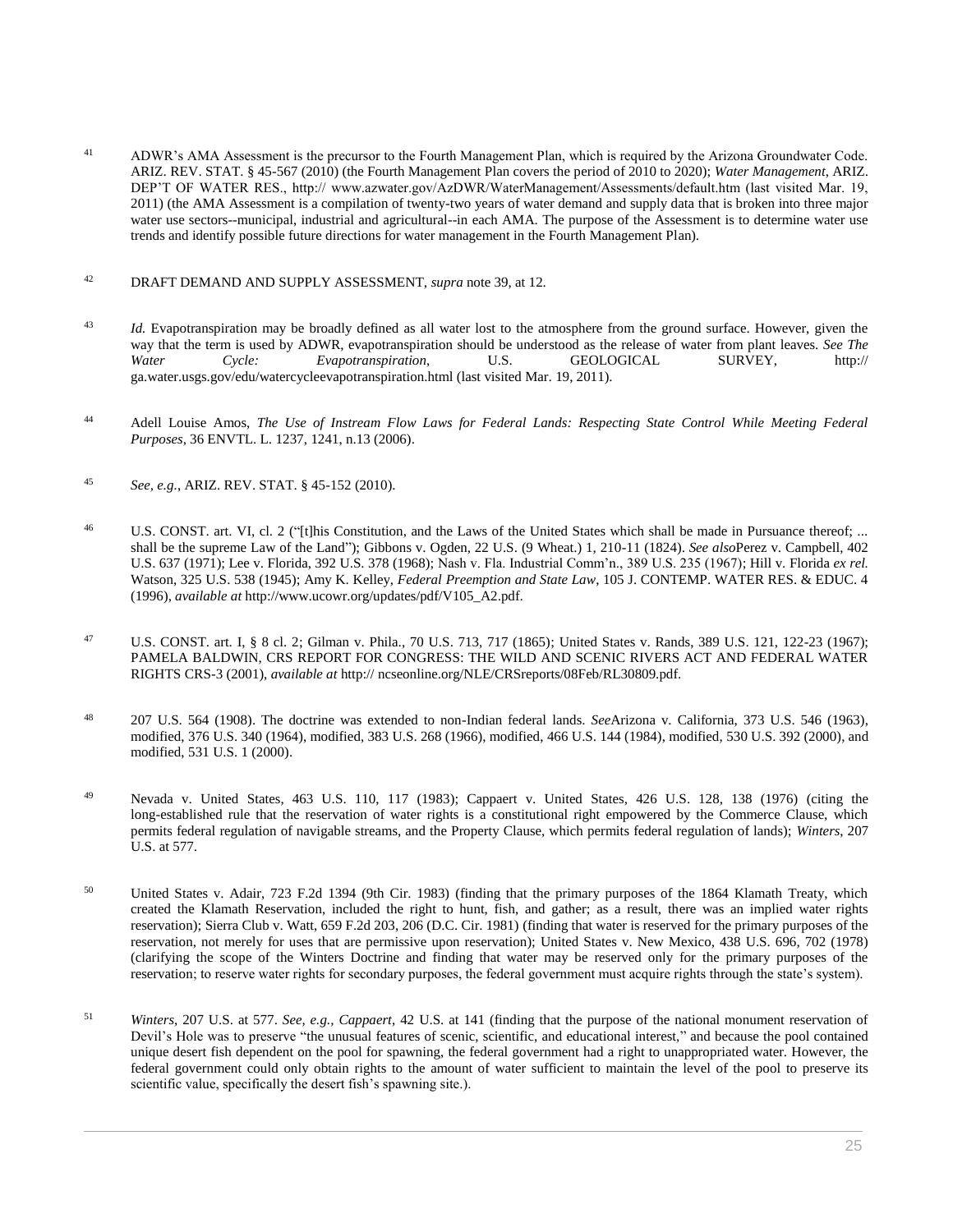- <sup>52</sup> *Winters*, 297 U.S. at 577 (noting that "[t]he power of the government to reserve the waters and exempt them from appropriation under the state laws is not denied, and could not be."); Michael C. Blumm, *[Reversing the Winters Doctrine?: Denying Reserved](http://www.westlaw.com/Link/Document/FullText?findType=Y&serNum=0288274556&pubNum=0001260&originatingDoc=I0ecc82a82df011e18b05fdf15589d8e8&refType=LR&fi=co_pp_sp_1260_174&originationContext=document&vr=3.0&rs=cblt1.0&transitionType=DocumentItem&contextData=(sc.Search)#co_pp_sp_1260_174)  Water [Rights for Idaho Wilderness and Its Implications,](http://www.westlaw.com/Link/Document/FullText?findType=Y&serNum=0288274556&pubNum=0001260&originatingDoc=I0ecc82a82df011e18b05fdf15589d8e8&refType=LR&fi=co_pp_sp_1260_174&originationContext=document&vr=3.0&rs=cblt1.0&transitionType=DocumentItem&contextData=(sc.Search)#co_pp_sp_1260_174)* 73 U. COLO. L. REV. 173, 174 (2002).
- <sup>53</sup> *Federal Reserved Water Rights*, BUREAU OF LAND MANAGEMENT, http:// www.blm.gov/nstc/WaterLaws/fedreservedwater.html (last visited Mar. 19, 2011).
- <sup>54</sup> *[United States v. New Mexico](http://www.westlaw.com/Link/Document/FullText?findType=Y&serNum=1978139516&pubNum=0000780&originatingDoc=I0ecc82a82df011e18b05fdf15589d8e8&refType=RP&fi=co_pp_sp_780_702&originationContext=document&vr=3.0&rs=cblt1.0&transitionType=DocumentItem&contextData=(sc.Search)#co_pp_sp_780_702)*, 438 U.S. at 702.
- <sup>55</sup> Clean Water Act of 1977, [33 U.S.C.A. § 1251 \(1977\).](http://www.westlaw.com/Link/Document/FullText?findType=L&pubNum=1000546&cite=33USCAS1251&originatingDoc=I0ecc82a82df011e18b05fdf15589d8e8&refType=LQ&originationContext=document&vr=3.0&rs=cblt1.0&transitionType=DocumentItem&contextData=(sc.Search)) The Clean Water Act was largely based on the Federal Water Pollution Control Amendments of 1972 (also known as the original Clean Water Act), Clean Water Act, [33 U.S.C.A. § 1251](http://www.westlaw.com/Link/Document/FullText?findType=L&pubNum=1000546&cite=33USCAS1251&originatingDoc=I0ecc82a82df011e18b05fdf15589d8e8&refType=LQ&originationContext=document&vr=3.0&rs=cblt1.0&transitionType=DocumentItem&contextData=(sc.Search))[-1387 \(1972\).](http://www.westlaw.com/Link/Document/FullText?findType=L&pubNum=1000546&cite=33USCAS1387&originatingDoc=I0ecc82a82df011e18b05fdf15589d8e8&refType=LQ&originationContext=document&vr=3.0&rs=cblt1.0&transitionType=DocumentItem&contextData=(sc.Search)) Congress made several major amendments in 1977 and 1987. Clean Water Act, 91 Stat. 1566 (1977); 101 Stat. 7 (1987).
- <sup>56</sup> *Clean Water Act*, U.S. ENVTL. PROTECTION AGENCY, http:// www.epa.gov/oecaagct/lcwa.html#Summary (last updated Feb. 23, 2011).
- <sup>57</sup> [33 U.S.C.A. § 1362\(14\) \(2010\).](http://www.westlaw.com/Link/Document/FullText?findType=L&pubNum=1000546&cite=33USCAS1362&originatingDoc=I0ecc82a82df011e18b05fdf15589d8e8&refType=RB&originationContext=document&vr=3.0&rs=cblt1.0&transitionType=DocumentItem&contextData=(sc.Search)#co_pp_7c720000bea05)
- <sup>58</sup> JOHN W. JOHNSON, UNITED STATES WATER LAW: AN INTRODUCTION 76 (2009).
- <sup>59</sup> *Id.* at 77.
- <sup>60</sup> [33 U.S.C.A. § 1311\(B\)\(2\)\(E\)](http://www.westlaw.com/Link/Document/FullText?findType=L&pubNum=1000546&cite=33USCAS1311&originatingDoc=I0ecc82a82df011e18b05fdf15589d8e8&refType=LQ&originationContext=document&vr=3.0&rs=cblt1.0&transitionType=DocumentItem&contextData=(sc.Search)) (2010), FWPCA § 301; JOHNSON, *supra* note 58, at 77.
- <sup>61</sup> *See*[33 U.S.C.A. § 1314 \(2000\) \(2010\);](http://www.westlaw.com/Link/Document/FullText?findType=L&pubNum=1000546&cite=33USCAS1314&originatingDoc=I0ecc82a82df011e18b05fdf15589d8e8&refType=LQ&originationContext=document&vr=3.0&rs=cblt1.0&transitionType=DocumentItem&contextData=(sc.Search)) 40 C.F.R. § 423, app. A (2006).
- <sup>62</sup> [33 U.S.C.A. § 1341 \(2010\).](http://www.westlaw.com/Link/Document/FullText?findType=L&pubNum=1000546&cite=33USCAS1341&originatingDoc=I0ecc82a82df011e18b05fdf15589d8e8&refType=LQ&originationContext=document&vr=3.0&rs=cblt1.0&transitionType=DocumentItem&contextData=(sc.Search))
- <sup>63</sup> Wastewater is generally treated water that is discharged from sewage treatment plants. DEBARRY, *supra* note 7, at 56.
- <sup>64</sup> [33 U.S.C.A. § 1288 \(2010\).](http://www.westlaw.com/Link/Document/FullText?findType=L&pubNum=1000546&cite=33USCAS1288&originatingDoc=I0ecc82a82df011e18b05fdf15589d8e8&refType=LQ&originationContext=document&vr=3.0&rs=cblt1.0&transitionType=DocumentItem&contextData=(sc.Search))
- <sup>65</sup> JOHNSON, *supra* note 58, at 79.
- <sup>66</sup> Clean Water Act, 91 Stat. 1566 (1977).
- <sup>67</sup> [16 U.S.C. §§ 1531](http://www.westlaw.com/Link/Document/FullText?findType=L&pubNum=1000546&cite=16USCAS1531&originatingDoc=I0ecc82a82df011e18b05fdf15589d8e8&refType=LQ&originationContext=document&vr=3.0&rs=cblt1.0&transitionType=DocumentItem&contextData=(sc.Search))[-1544 \(2010\);](http://www.westlaw.com/Link/Document/FullText?findType=L&pubNum=1000546&cite=16USCAS1544&originatingDoc=I0ecc82a82df011e18b05fdf15589d8e8&refType=LQ&originationContext=document&vr=3.0&rs=cblt1.0&transitionType=DocumentItem&contextData=(sc.Search)) COMMITTEE ON SCIENTIFIC ISSUES IN THE ENDANGERED SPECIES ACT, NAT'L RESEARCH COUNCIL, SCIENCE AND THE ENDANGERED SPECIES ACT 1 (National Academies Press 1995), *available at* http:// books.nap.edu/catalog.php?record\_id=497 8. Although the ESA is usually the most powerful form of protection for threatened and endangered species and their habitats, the ESA has some limitations. *See* 1 THE ENDANGERED SPECIES ACT AT THIRTY: RENEWING THE CONSERVATION PROMISE (Dale D. Goble et al., eds., 2007) [hereinafter THE ENDANGERED SPECIES ACT AT THIRTY].
- <sup>68</sup> [16 U.S.C. § 1533;](http://www.westlaw.com/Link/Document/FullText?findType=L&pubNum=1000546&cite=16USCAS1533&originatingDoc=I0ecc82a82df011e18b05fdf15589d8e8&refType=LQ&originationContext=document&vr=3.0&rs=cblt1.0&transitionType=DocumentItem&contextData=(sc.Search)) LAWRENCE R. LIEBESMAN & RAFE PETERSEN, ENDANGERED SPECIES DESKBOOK 9 (2d ed. 2010). According to NOAA, "An anadromous fish, born in fresh water, spends most of its life in the sea and returns to fresh water to spawn. Salmon, smelt, shad, striped bass, and sturgeon are common examples." *NEFSC Fish FAQ*, NORTHEAST FISHERIES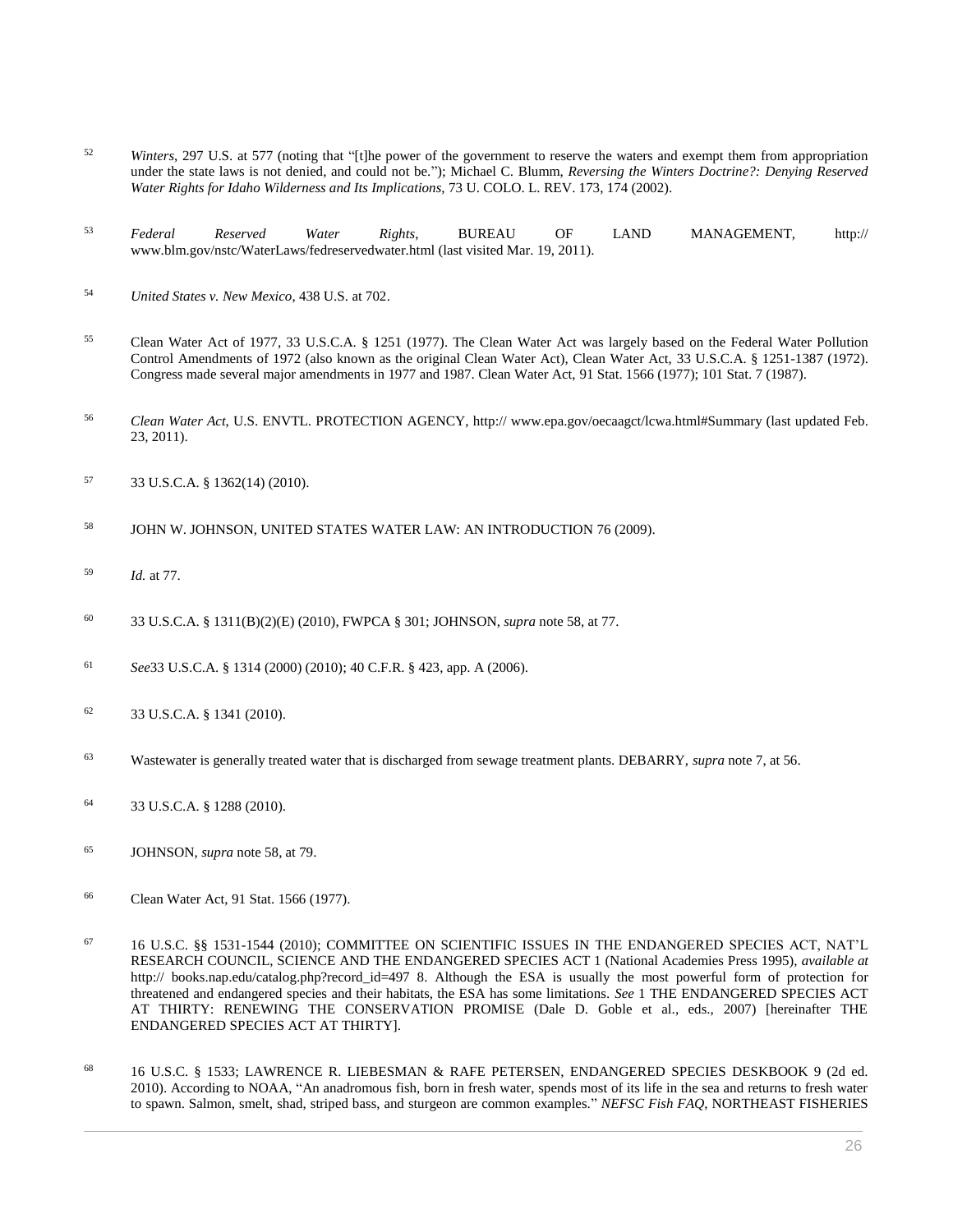SCIENCE CENTER, http:// www.nefsc.noaa.gov/faq/fishfaq1a.html (last updated Nov. 24, 2004).

- <sup>69</sup> [16 U.S.C. § 1531\(b\);](http://www.westlaw.com/Link/Document/FullText?findType=L&pubNum=1000546&cite=16USCAS1531&originatingDoc=I0ecc82a82df011e18b05fdf15589d8e8&refType=RB&originationContext=document&vr=3.0&rs=cblt1.0&transitionType=DocumentItem&contextData=(sc.Search)#co_pp_a83b000018c76) Kieran F. Suckling & Martin Taylor, *Critical Habitat and Recovery*, *in*THE ENDANGERED SPECIES ACT AT THIRTY.
- <sup>70</sup> [50 C.F.R. § 17.11 \(2011\);](http://www.westlaw.com/Link/Document/FullText?findType=L&pubNum=1000547&cite=50CFRS17.11&originatingDoc=I0ecc82a82df011e18b05fdf15589d8e8&refType=LQ&originationContext=document&vr=3.0&rs=cblt1.0&transitionType=DocumentItem&contextData=(sc.Search)) *Endangered Species Program*, U.S. FISH AND WILDLIFE SERVICE, http://www.fws.gov/endangered/ (last updated Apr. 13, 2011) (the FWS maintains a worldwide list of endangered species).
- <sup>71</sup> *See* U.S.C.A. § 1538 (2010).
- <sup>72</sup> [16 U.S.C. § 1531\(b\) \(2006\);](http://www.westlaw.com/Link/Document/FullText?findType=L&pubNum=1000546&cite=16USCAS1531&originatingDoc=I0ecc82a82df011e18b05fdf15589d8e8&refType=RB&originationContext=document&vr=3.0&rs=cblt1.0&transitionType=DocumentItem&contextData=(sc.Search)#co_pp_a83b000018c76) Suckling & Taylor, *supra* note 69, at 75.
- 73 [16 U.S.C. § 1532\(5\)\(a\)\(i\) \(2006\).](http://www.westlaw.com/Link/Document/FullText?findType=L&pubNum=1000546&cite=16USCAS1532&originatingDoc=I0ecc82a82df011e18b05fdf15589d8e8&refType=RB&originationContext=document&vr=3.0&rs=cblt1.0&transitionType=DocumentItem&contextData=(sc.Search)#co_pp_362c000048fd7)
- <sup>74</sup> [50 C.F.R. §§ 424.12\(b\)\(2\), \(4\) \(2010\).](http://www.westlaw.com/Link/Document/FullText?findType=L&pubNum=1000547&cite=50CFRS424.12&originatingDoc=I0ecc82a82df011e18b05fdf15589d8e8&refType=RB&originationContext=document&vr=3.0&rs=cblt1.0&transitionType=DocumentItem&contextData=(sc.Search)#co_pp_c0ae00006c482)
- <sup>75</sup> [50 C.F.R. § 424.12\(b\) \(2006\).](http://www.westlaw.com/Link/Document/FullText?findType=L&pubNum=1000547&cite=50CFRS424.12&originatingDoc=I0ecc82a82df011e18b05fdf15589d8e8&refType=RB&originationContext=document&vr=3.0&rs=cblt1.0&transitionType=DocumentItem&contextData=(sc.Search)#co_pp_a83b000018c76)
- <sup>76</sup> [16 U.S.C. § 1538\(a\) \(2006\).](http://www.westlaw.com/Link/Document/FullText?findType=L&pubNum=1000546&cite=16USCAS1538&originatingDoc=I0ecc82a82df011e18b05fdf15589d8e8&refType=RB&originationContext=document&vr=3.0&rs=cblt1.0&transitionType=DocumentItem&contextData=(sc.Search)#co_pp_8b3b0000958a4) The term "take" means "to harass, harm, pursue, hunt, shoot, wound, kill, trap, capture, or collect, or attempt to engage in any such conduct." [16 U.S.C. § 1532\(19\).](http://www.westlaw.com/Link/Document/FullText?findType=L&pubNum=1000546&cite=16USCAS1532&originatingDoc=I0ecc82a82df011e18b05fdf15589d8e8&refType=RB&originationContext=document&vr=3.0&rs=cblt1.0&transitionType=DocumentItem&contextData=(sc.Search)#co_pp_828f000092994)
- <sup>77</sup> [50 C.F.R. § 17.3 \(2004\).](http://www.westlaw.com/Link/Document/FullText?findType=L&pubNum=1000547&cite=50CFRS17.3&originatingDoc=I0ecc82a82df011e18b05fdf15589d8e8&refType=LQ&originationContext=document&vr=3.0&rs=cblt1.0&transitionType=DocumentItem&contextData=(sc.Search))
- <sup>78</sup> [Babbitt v. Sweet Home Chapter of Cmtys. for a Great Or., 515 U.S. 687, 708 \(1995\);](http://www.westlaw.com/Link/Document/FullText?findType=Y&serNum=1995137649&pubNum=0000780&originatingDoc=I0ecc82a82df011e18b05fdf15589d8e8&refType=RP&fi=co_pp_sp_780_708&originationContext=document&vr=3.0&rs=cblt1.0&transitionType=DocumentItem&contextData=(sc.Search)#co_pp_sp_780_708) THE ENDANGERED SPECIES ACT: PRIMER, EVALUATION AND PROSPECTS 89 (Harold B. Carleton Jr. ed., 2009). *See*PAMELA BALDWIN, HABITAT MODIFICATION AND THE ENDANGERED SPECIES ACT: THE SWEET HOME DECISION CRS Report 95-778 (1996).
- <sup>79</sup> As a result of several species' designations in Arizona, the DOI agencies collaborated with other stakeholders to develop the Lower Colorado River Multi-Species Conservation Program (MSCP) with three specific goals: (1) conserve habitat, recover threatened and endangered species, and prevent the future listing of species; (2) accommodate present water diversions and power production and optimize opportunities for future water and power development, consistent with the law; and (3) provide the basis for incidental take authorizations. If successful, the protection of endangered species, triggered by the ESA, will directly help safeguard the critical habitat of four species and will prevent the future listing of sixteen species. Vol. 2 Lower Colorado River Multi-Species Conservation Program: Final Habitat Conservation Plan, 1-3 (2004), *available at* http://www.lcrmscp.gov/publications/VolumeII.pdf.
- <sup>80</sup> *See*[16 U.S.C.A. § 1533 \(2010\)](http://www.westlaw.com/Link/Document/FullText?findType=L&pubNum=1000546&cite=16USCAS1533&originatingDoc=I0ecc82a82df011e18b05fdf15589d8e8&refType=LQ&originationContext=document&vr=3.0&rs=cblt1.0&transitionType=DocumentItem&contextData=(sc.Search)) (determining whether a species is an endangered species or a threatened species).
- <sup>81</sup> *Id.*
- <sup>82</sup> [16 U.S.C. § 1271 \(2006\)](http://www.westlaw.com/Link/Document/FullText?findType=L&pubNum=1000546&cite=16USCAS1271&originatingDoc=I0ecc82a82df011e18b05fdf15589d8e8&refType=LQ&originationContext=document&vr=3.0&rs=cblt1.0&transitionType=DocumentItem&contextData=(sc.Search))
- <sup>83</sup> [16 U.S.C. § 1286\(b\) \(2006\).](http://www.westlaw.com/Link/Document/FullText?findType=L&pubNum=1000546&cite=16USCAS1286&originatingDoc=I0ecc82a82df011e18b05fdf15589d8e8&refType=RB&originationContext=document&vr=3.0&rs=cblt1.0&transitionType=DocumentItem&contextData=(sc.Search)#co_pp_a83b000018c76)
- 84 [16 U.S.C. § 1271 \(2006\).](http://www.westlaw.com/Link/Document/FullText?findType=L&pubNum=1000546&cite=16USCAS1271&originatingDoc=I0ecc82a82df011e18b05fdf15589d8e8&refType=LQ&originationContext=document&vr=3.0&rs=cblt1.0&transitionType=DocumentItem&contextData=(sc.Search)) The WSRA does not further define ORVs. The only guidance provided to administrators is Section 101 which advises administrators to place primary emphasis on a river's aesthetic, scenic, historic, archaeological and scientific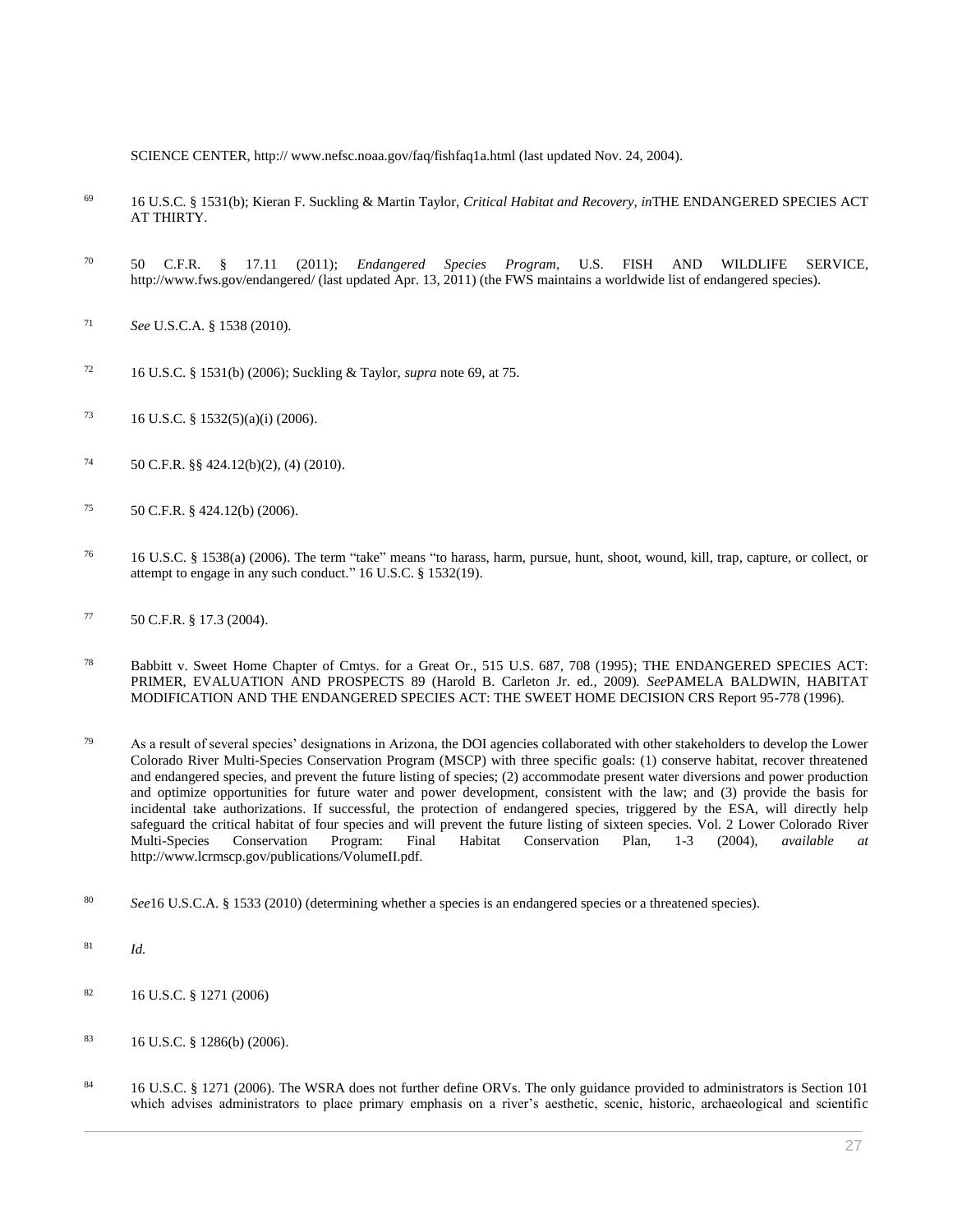features. [16 U.S.C. § 1281\(a\).](http://www.westlaw.com/Link/Document/FullText?findType=L&pubNum=1000546&cite=16USCAS1281&originatingDoc=I0ecc82a82df011e18b05fdf15589d8e8&refType=RB&originationContext=document&vr=3.0&rs=cblt1.0&transitionType=DocumentItem&contextData=(sc.Search)#co_pp_8b3b0000958a4) However, the Interagency Wild and Scenic Rivers Coordinating Council released a guideline on Section 5, which directs federal agencies to evaluate rivers as potential additions to the National System. In this guideline, the Interagency defines an ORV as a river-related value that is a "unique, rare or exemplary feature that is significant at a comparative regional or national scale. Dictionary definitions of the words 'unique' and 'rare' indicate that such a value would be one that is a conspicuous example from among a number of similar values that are themselves uncommon or extraordinary." [16 U.S.C. §](http://www.westlaw.com/Link/Document/FullText?findType=L&pubNum=1000546&cite=16USCAS1276&originatingDoc=I0ecc82a82df011e18b05fdf15589d8e8&refType=RB&originationContext=document&vr=3.0&rs=cblt1.0&transitionType=DocumentItem&contextData=(sc.Search)#co_pp_5ba1000067d06)  [1276\(d\) \(2006\);](http://www.westlaw.com/Link/Document/FullText?findType=L&pubNum=1000546&cite=16USCAS1276&originatingDoc=I0ecc82a82df011e18b05fdf15589d8e8&refType=RB&originationContext=document&vr=3.0&rs=cblt1.0&transitionType=DocumentItem&contextData=(sc.Search)#co_pp_5ba1000067d06) INTERAGENCY WILD AND SCENIC RIVERS COORDINATING COUNCIL, THE WILD AND SCENIC RIVER STUDY PROCESS 12 (1999); [Friends of Yosemite Valley v. Norton, 194 F. Supp. 2d 1066, 1086 \(E.D.Cal. 2002\),](http://www.westlaw.com/Link/Document/FullText?findType=Y&serNum=2002239030&pubNum=0004637&originatingDoc=I0ecc82a82df011e18b05fdf15589d8e8&refType=RP&fi=co_pp_sp_4637_1086&originationContext=document&vr=3.0&rs=cblt1.0&transitionType=DocumentItem&contextData=(sc.Search)#co_pp_sp_4637_1086) *affirmed in part, reversed in part* 348 F.3d 780, *opinion clarified*[366 F.3d 731,](http://www.westlaw.com/Link/Document/FullText?findType=Y&serNum=2004356412&pubNum=506&originatingDoc=I0ecc82a82df011e18b05fdf15589d8e8&refType=RP&originationContext=document&vr=3.0&rs=cblt1.0&transitionType=DocumentItem&contextData=(sc.Search))*on remand*[439 F. Supp. 2d 1074](http://www.westlaw.com/Link/Document/FullText?findType=Y&serNum=2009601937&pubNum=0004637&originatingDoc=I0ecc82a82df011e18b05fdf15589d8e8&refType=RP&originationContext=document&vr=3.0&rs=cblt1.0&transitionType=DocumentItem&contextData=(sc.Search)) (finding that the National Park Service's definition of an ORV as a "unique, rare or exemplary feature that is significant at a comparative regional or national scale" was not arbitrary or capricious).

- <sup>85</sup> [16 U.S.C. § 1273\(b\) \(2006\).](http://www.westlaw.com/Link/Document/FullText?findType=L&pubNum=1000546&cite=16USCAS1273&originatingDoc=I0ecc82a82df011e18b05fdf15589d8e8&refType=RB&originationContext=document&vr=3.0&rs=cblt1.0&transitionType=DocumentItem&contextData=(sc.Search)#co_pp_a83b000018c76)
- <sup>86</sup> [16 U.S.C. § 1273\(a\) \(2006\).](http://www.westlaw.com/Link/Document/FullText?findType=L&pubNum=1000546&cite=16USCAS1273&originatingDoc=I0ecc82a82df011e18b05fdf15589d8e8&refType=RB&originationContext=document&vr=3.0&rs=cblt1.0&transitionType=DocumentItem&contextData=(sc.Search)#co_pp_8b3b0000958a4)
- <sup>87</sup> [16 U.S.C. § 1273 \(2006\).](http://www.westlaw.com/Link/Document/FullText?findType=L&pubNum=1000546&cite=16USCAS1273&originatingDoc=I0ecc82a82df011e18b05fdf15589d8e8&refType=LQ&originationContext=document&vr=3.0&rs=cblt1.0&transitionType=DocumentItem&contextData=(sc.Search))
- 88 INTERAGENCY WILD AND SCENIC RIVERS COORDINATING COUNCIL. IMPLEMENTING THE WILD & SCENIC RIVERS ACT: AUTHORITIES AND ROLES OF KEY FEDERAL AGENCIES 1, *available at* http://www.rivers.gov/publications/federal-agency-roles.pdf (this paper was developed to "help the staff from river-administering and key federal agencies understand the various authorities and better coordinate agency roles in river protection.").
- <sup>89</sup> INTERAGENCY WILD AND SCENIC RIVERS COORDINATING COUNCIL, WATER QUANTITY AND QUALITY AS RELATED TO THE MANAGEMENT OF WILD & SCENIC RIVERS 1 (2003).

<sup>90</sup> [16 U.S.C. § 1273;](http://www.westlaw.com/Link/Document/FullText?findType=L&pubNum=1000546&cite=16USCAS1273&originatingDoc=I0ecc82a82df011e18b05fdf15589d8e8&refType=LQ&originationContext=document&vr=3.0&rs=cblt1.0&transitionType=DocumentItem&contextData=(sc.Search)) Wild & Scenic Rivers Act, [16 U.S.C. §§ 1271-](http://www.westlaw.com/Link/Document/FullText?findType=L&pubNum=1000546&cite=16USCAS1271&originatingDoc=I0ecc82a82df011e18b05fdf15589d8e8&refType=LQ&originationContext=document&vr=3.0&rs=cblt1.0&transitionType=DocumentItem&contextData=(sc.Search))72 (1968), *available at* http://www.ferc.gov/legal/fed-sta/wsr-act.pdf; Section 1 of WSRA; 18 USCA § 1284[; Potlatch Corp. v. United States, 12 P.3d 1256, 1258 \(Idaho 2000\)](http://www.westlaw.com/Link/Document/FullText?findType=Y&serNum=2000583230&pubNum=0004645&originatingDoc=I0ecc82a82df011e18b05fdf15589d8e8&refType=RP&fi=co_pp_sp_4645_1258&originationContext=document&vr=3.0&rs=cblt1.0&transitionType=DocumentItem&contextData=(sc.Search)#co_pp_sp_4645_1258) (holding that Congress intended, by way of Section 13(c), to reserve water to fulfill the WSRA's purposes); KRISTINA ALEXANDER, CONG. RES. SERV., RL30809 THE WILD AND SCENIC RIVERS ACT AND FEDERAL WATER RIGHTS 11 (2007), *available at* www.rivers.gov/publications/crswaterrights.pdf; telephone interview with Dan Haas, Mid-Columbia NWR Complex Planner, U.S. FWS in Burbank, Wash. (July 29, 2010).

- <sup>91</sup> *Potlatch Corp.*[, 12 P.3d at 1258](http://www.westlaw.com/Link/Document/FullText?findType=Y&serNum=2000583230&pubNum=0004645&originatingDoc=I0ecc82a82df011e18b05fdf15589d8e8&refType=RP&fi=co_pp_sp_4645_1258&originationContext=document&vr=3.0&rs=cblt1.0&transitionType=DocumentItem&contextData=(sc.Search)#co_pp_sp_4645_1258) (holding that Congress intended, through Section 13(c), to reserve water to fulfill the WSRA's purposes); ALEXANDER, *supra* note 90, at 2; telephone interview with Dan Haas, Mid-Columbia NWR Complex Planner, U.S. FWS in Burbank, Wash. (July 29, 2010).
- <sup>92</sup> 114 Cong. Rec. 26,594 (1968) (statement of Rep. Wayne N. Aspinall, quoting the DOI: "[E]nactment of the bill would reserve to the United States sufficient unappropriated water flowing through Federal lands involved to accomplish the purpose of the legislation. Specifically, only that amount of water will be reserved which is reasonably necessary for the preservation and protection of those features for which a particular river is designated in accordance with the bill. It follows that all unappropriated and unreserved waters would be available for appropriation and use under State law for future development of the area.").
- <sup>93</sup> *See Winters*[, 207 U.S. 564, 577.](http://www.westlaw.com/Link/Document/FullText?findType=Y&serNum=1908100233&pubNum=0000780&originatingDoc=I0ecc82a82df011e18b05fdf15589d8e8&refType=RP&fi=co_pp_sp_780_577&originationContext=document&vr=3.0&rs=cblt1.0&transitionType=DocumentItem&contextData=(sc.Search)#co_pp_sp_780_577)
- <sup>94</sup> CYNTHIA BROUGHER, CONG. RES. SERV., RL30809 THE WILD AND SCENIC RIVERS ACT AND FEDERAL WATER RIGHTS 10 n.25 (2008) ("circumstances may arise in which the United States may be obliged to rely on the federal reserved right, as in a general water adjudication [per the McCarran Amendment] or to carry out the federal purposes if no other means are available"), *available at* http:// digitalcommons.unl.edu/cgi/viewcontent.cgi?article=1019&context=crsdocs.

<sup>95</sup> *Id.* at 10.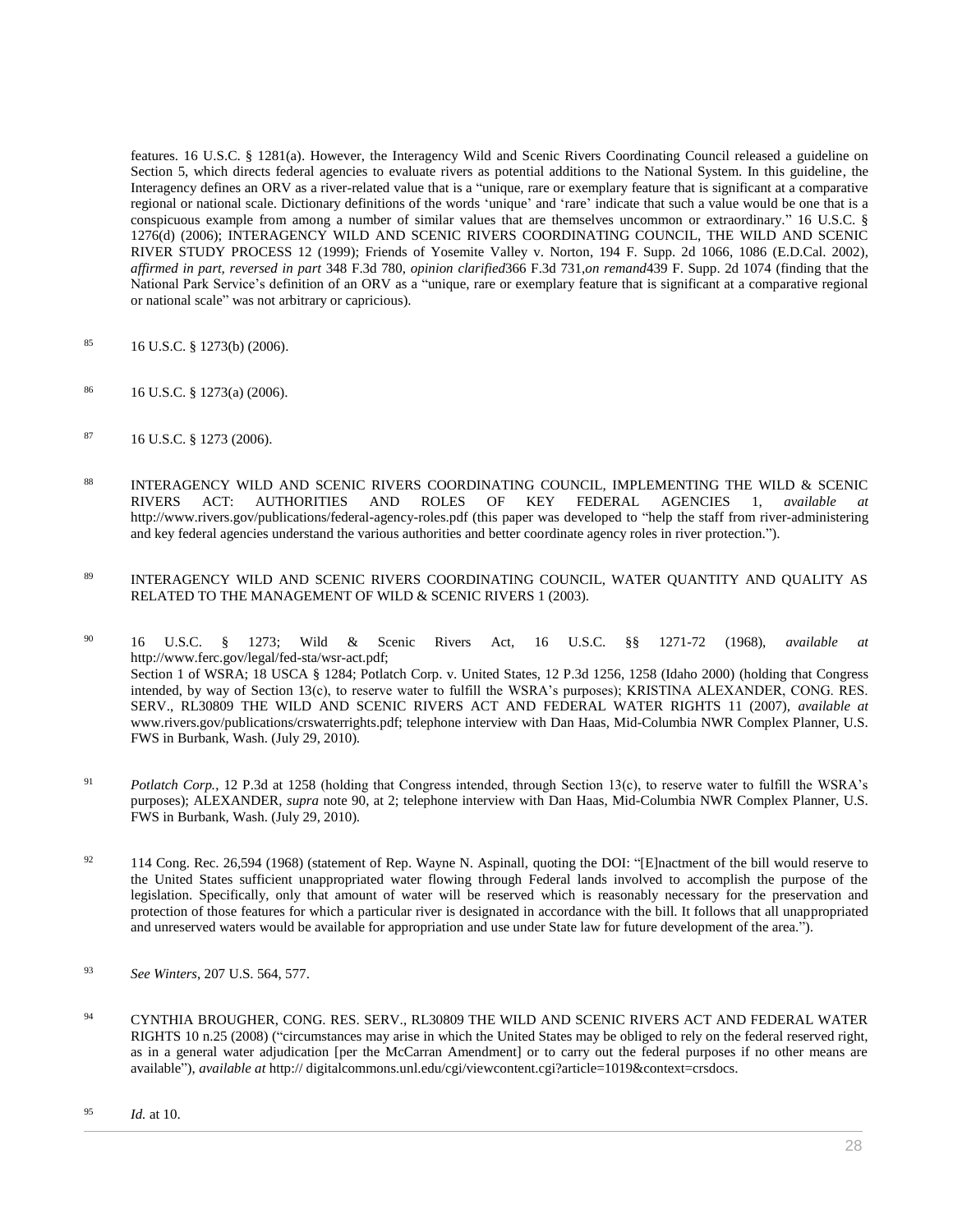- <sup>96</sup> [16 U.S.C. § 1284\(d\) \(2006\)](http://www.westlaw.com/Link/Document/FullText?findType=L&pubNum=1000546&cite=16USCAS1284&originatingDoc=I0ecc82a82df011e18b05fdf15589d8e8&refType=RB&originationContext=document&vr=3.0&rs=cblt1.0&transitionType=DocumentItem&contextData=(sc.Search)#co_pp_5ba1000067d06) (preserving the state's jurisdiction over the waters of any stream that is included in a National System); [Grand Canyon Dories, Inc. v. Idaho Outfitters & Guides Bd., 709 F.2d 1250, 1256 \(9th Cir. 1983\).](http://www.westlaw.com/Link/Document/FullText?findType=Y&serNum=1983126755&pubNum=0000350&originatingDoc=I0ecc82a82df011e18b05fdf15589d8e8&refType=RP&fi=co_pp_sp_350_1256&originationContext=document&vr=3.0&rs=cblt1.0&transitionType=DocumentItem&contextData=(sc.Search)#co_pp_sp_350_1256) *See infra* Part V(B)(i).
- <sup>97</sup> Michael C. Blumm, *[Reversing the Winters Doctrine?: Denying Reserved Water Rights for Idaho Wilderness](http://www.westlaw.com/Link/Document/FullText?findType=Y&serNum=0288274556&pubNum=0001260&originatingDoc=I0ecc82a82df011e18b05fdf15589d8e8&refType=LR&fi=co_pp_sp_1260_178&originationContext=document&vr=3.0&rs=cblt1.0&transitionType=DocumentItem&contextData=(sc.Search)#co_pp_sp_1260_178)* 73 U. COLO. L. [REV. 173, 178 \(2002\).](http://www.westlaw.com/Link/Document/FullText?findType=Y&serNum=0288274556&pubNum=0001260&originatingDoc=I0ecc82a82df011e18b05fdf15589d8e8&refType=LR&fi=co_pp_sp_1260_178&originationContext=document&vr=3.0&rs=cblt1.0&transitionType=DocumentItem&contextData=(sc.Search)#co_pp_sp_1260_178)
- <sup>98</sup> Arizona instream flow applications may also take a long time as well.
- <sup>99</sup> *Id.* The downstream users affected by the WSRA water right would have to be taking their water at a point within the portion of the river that is protected under the WSRA. If this is a downstream user located outside of the designated portion of the river, then the downstream user would be the recipients of instream flows that are "pulled" through the Wild and Scenic River. *See* email with Dan Haas, Mid-Columbia NWR Complex Planner, U.S. FWS in Burbank, Wash. (Oct. 22, 2010).
- 100 JOSEPH L. SAX, BARTON H. THOMPSON, JR., JOHN D. LESHY & ROBERT H. ABRAMS, LEGAL CONTROL OF WATER RESOURCES: CASES AND MATERIALS 671 (4th ed. 2006).
- <sup>101</sup> *Id.* at 672; Brian E. Gray, *[No Holier Temples: Protecting the National Parks Through Wild and Scenic River Designation](http://www.westlaw.com/Link/Document/FullText?findType=Y&serNum=0308171119&pubNum=0001260&originatingDoc=I0ecc82a82df011e18b05fdf15589d8e8&refType=LR&fi=co_pp_sp_1260_579&originationContext=document&vr=3.0&rs=cblt1.0&transitionType=DocumentItem&contextData=(sc.Search)#co_pp_sp_1260_579)*, 58 U. [COLO. L. REV. 551, 579 \(1988\).](http://www.westlaw.com/Link/Document/FullText?findType=Y&serNum=0308171119&pubNum=0001260&originatingDoc=I0ecc82a82df011e18b05fdf15589d8e8&refType=LR&fi=co_pp_sp_1260_579&originationContext=document&vr=3.0&rs=cblt1.0&transitionType=DocumentItem&contextData=(sc.Search)#co_pp_sp_1260_579)
- 102 18 U.S.C. § 1284(b) (2006).
- <sup>103</sup> ALEXANDER, *supra* note 90, at 7.
- <sup>104</sup> Public Land Management Act of 2009, [Pub. L. No. 111-11, 123 Stat. 991;](http://www.westlaw.com/Link/Document/FullText?findType=l&pubNum=1077005&cite=UUID(I0246EF401E-2511DEAA998-2468D7797C3)&originatingDoc=I0ecc82a82df011e18b05fdf15589d8e8&refType=SL&originationContext=document&vr=3.0&rs=cblt1.0&transitionType=DocumentItem&contextData=(sc.Search)) Wilderness Act of 1984, [Pub. L. No. 98-406, 98 Stat.](http://www.westlaw.com/Link/Document/FullText?findType=l&pubNum=1077005&cite=UUID(I8215CAB506-D54F26B6F13-7D2218D196F)&originatingDoc=I0ecc82a82df011e18b05fdf15589d8e8&refType=SL&originationContext=document&vr=3.0&rs=cblt1.0&transitionType=DocumentItem&contextData=(sc.Search))  [1485.](http://www.westlaw.com/Link/Document/FullText?findType=l&pubNum=1077005&cite=UUID(I8215CAB506-D54F26B6F13-7D2218D196F)&originatingDoc=I0ecc82a82df011e18b05fdf15589d8e8&refType=SL&originationContext=document&vr=3.0&rs=cblt1.0&transitionType=DocumentItem&contextData=(sc.Search))
- <sup>105</sup> *Fossil Creek*, NAT'L WILD & SCENIC RIVERS, http:// www.rivers.gov/wsr-fossil.html (last visited Apr. 4, 2011).
- <sup>106</sup> *River Mileage Classifications for Components of the National Wild and Scenic Rivers System*, NAT'L WILD & SCENIC RIVERS (June 2009), http:// www.rivers.gov/publications/rivers-table.pdf.
- <sup>107</sup> *Id.*
- <sup>108</sup> [Ill. Cent. R.R. Co. v. Ill., 146 U.S. 387, 452-53, 455 \(1892\)](http://www.westlaw.com/Link/Document/FullText?findType=Y&serNum=1892180249&pubNum=0000780&originatingDoc=I0ecc82a82df011e18b05fdf15589d8e8&refType=RP&fi=co_pp_sp_780_452&originationContext=document&vr=3.0&rs=cblt1.0&transitionType=DocumentItem&contextData=(sc.Search)#co_pp_sp_780_452) (known as the seminal case to establish the public trust doctrine as part of federal common law); Timothy M. Mulvaney, *Instream Flows and the Public Trust*[, 22 TUL. ENVTL. L.J. 315, 344 \(2009\).](http://www.westlaw.com/Link/Document/FullText?findType=Y&serNum=0344281552&pubNum=0100514&originatingDoc=I0ecc82a82df011e18b05fdf15589d8e8&refType=LR&fi=co_pp_sp_100514_344&originationContext=document&vr=3.0&rs=cblt1.0&transitionType=DocumentItem&contextData=(sc.Search)#co_pp_sp_100514_344) *See generally*[Ariz. Ctr. for Law in Pub. Interest v. Hassell, 837 P.2d 158, 166 \(Ariz. App. 1991\);](http://www.westlaw.com/Link/Document/FullText?findType=Y&serNum=1991152112&pubNum=0000661&originatingDoc=I0ecc82a82df011e18b05fdf15589d8e8&refType=RP&fi=co_pp_sp_661_166&originationContext=document&vr=3.0&rs=cblt1.0&transitionType=DocumentItem&contextData=(sc.Search)#co_pp_sp_661_166) Robin Kundis Craig, *[A Comparative](http://www.westlaw.com/Link/Document/FullText?findType=Y&serNum=0352452184&pubNum=0001450&originatingDoc=I0ecc82a82df011e18b05fdf15589d8e8&refType=LR&originationContext=document&vr=3.0&rs=cblt1.0&transitionType=DocumentItem&contextData=(sc.Search))  Guide to the Western States' [Public Trust Doctrines: Public Values, Private Rights, and the Evolution Toward an Ecological](http://www.westlaw.com/Link/Document/FullText?findType=Y&serNum=0352452184&pubNum=0001450&originatingDoc=I0ecc82a82df011e18b05fdf15589d8e8&refType=LR&originationContext=document&vr=3.0&rs=cblt1.0&transitionType=DocumentItem&contextData=(sc.Search))  Public Trust*[, 37 ECOLOGY L.Q. 53 \(2010\)](http://www.westlaw.com/Link/Document/FullText?findType=Y&serNum=0352452184&pubNum=0001450&originatingDoc=I0ecc82a82df011e18b05fdf15589d8e8&refType=LR&originationContext=document&vr=3.0&rs=cblt1.0&transitionType=DocumentItem&contextData=(sc.Search)) (provides an in-depth discussion on the public trust doctrine in the western United States); Timothy M. Mulvaney, *Instream Flows and the Public Trust*[, 22 TUL. ENVTL. L.J. 315, 345-50 \(2009\)](http://www.westlaw.com/Link/Document/FullText?findType=Y&serNum=0344281552&pubNum=0100514&originatingDoc=I0ecc82a82df011e18b05fdf15589d8e8&refType=LR&fi=co_pp_sp_100514_345&originationContext=document&vr=3.0&rs=cblt1.0&transitionType=DocumentItem&contextData=(sc.Search)#co_pp_sp_100514_345) (provides an in-depth discussion on the origins of the public trust doctrine).
- <sup>109</sup> Tracy Dickman Zobenica, Note, *[The Public Trust Doctrine in Arizona's Streambeds,](http://www.westlaw.com/Link/Document/FullText?findType=Y&serNum=0106970331&pubNum=0001093&originatingDoc=I0ecc82a82df011e18b05fdf15589d8e8&refType=LR&originationContext=document&vr=3.0&rs=cblt1.0&transitionType=DocumentItem&contextData=(sc.Search))* 38 ARIZ. L. REV. 1053, n.8 (1996); Craig, *supra* note 108, at 71.
- <sup>110</sup> [ARIZ. REV. STAT. § 37-1101\(8\)](http://www.westlaw.com/Link/Document/FullText?findType=L&pubNum=1000251&cite=AZSTS37-1101&originatingDoc=I0ecc82a82df011e18b05fdf15589d8e8&refType=LQ&originationContext=document&vr=3.0&rs=cblt1.0&transitionType=DocumentItem&contextData=(sc.Search)) (2010); State *ex rel.* [Winkleman v. Ariz. Navigable Stream Adjudication Comm'n, 229 P.3d](http://www.westlaw.com/Link/Document/FullText?findType=Y&serNum=2021857724&pubNum=0004645&originatingDoc=I0ecc82a82df011e18b05fdf15589d8e8&refType=RP&fi=co_pp_sp_4645_247&originationContext=document&vr=3.0&rs=cblt1.0&transitionType=DocumentItem&contextData=(sc.Search)#co_pp_sp_4645_247) [242, 247, note 4 \(Ariz. App. 2010\);](http://www.westlaw.com/Link/Document/FullText?findType=Y&serNum=2021857724&pubNum=0004645&originatingDoc=I0ecc82a82df011e18b05fdf15589d8e8&refType=RP&fi=co_pp_sp_4645_247&originationContext=document&vr=3.0&rs=cblt1.0&transitionType=DocumentItem&contextData=(sc.Search)#co_pp_sp_4645_247) *[Ariz. Ctr. for Law in the Pub. Interest](http://www.westlaw.com/Link/Document/FullText?findType=Y&serNum=1991152112&pubNum=661&originatingDoc=I0ecc82a82df011e18b05fdf15589d8e8&refType=RP&fi=co_pp_sp_661_166&originationContext=document&vr=3.0&rs=cblt1.0&transitionType=DocumentItem&contextData=(sc.Search)#co_pp_sp_661_166)*, 837 P.2d at 166-6[8;Maricopa Cnty. Mun. Water](http://www.westlaw.com/Link/Document/FullText?findType=Y&serNum=1931117530&pubNum=0000661&originatingDoc=I0ecc82a82df011e18b05fdf15589d8e8&refType=RP&fi=co_pp_sp_661_372&originationContext=document&vr=3.0&rs=cblt1.0&transitionType=DocumentItem&contextData=(sc.Search)#co_pp_sp_661_372)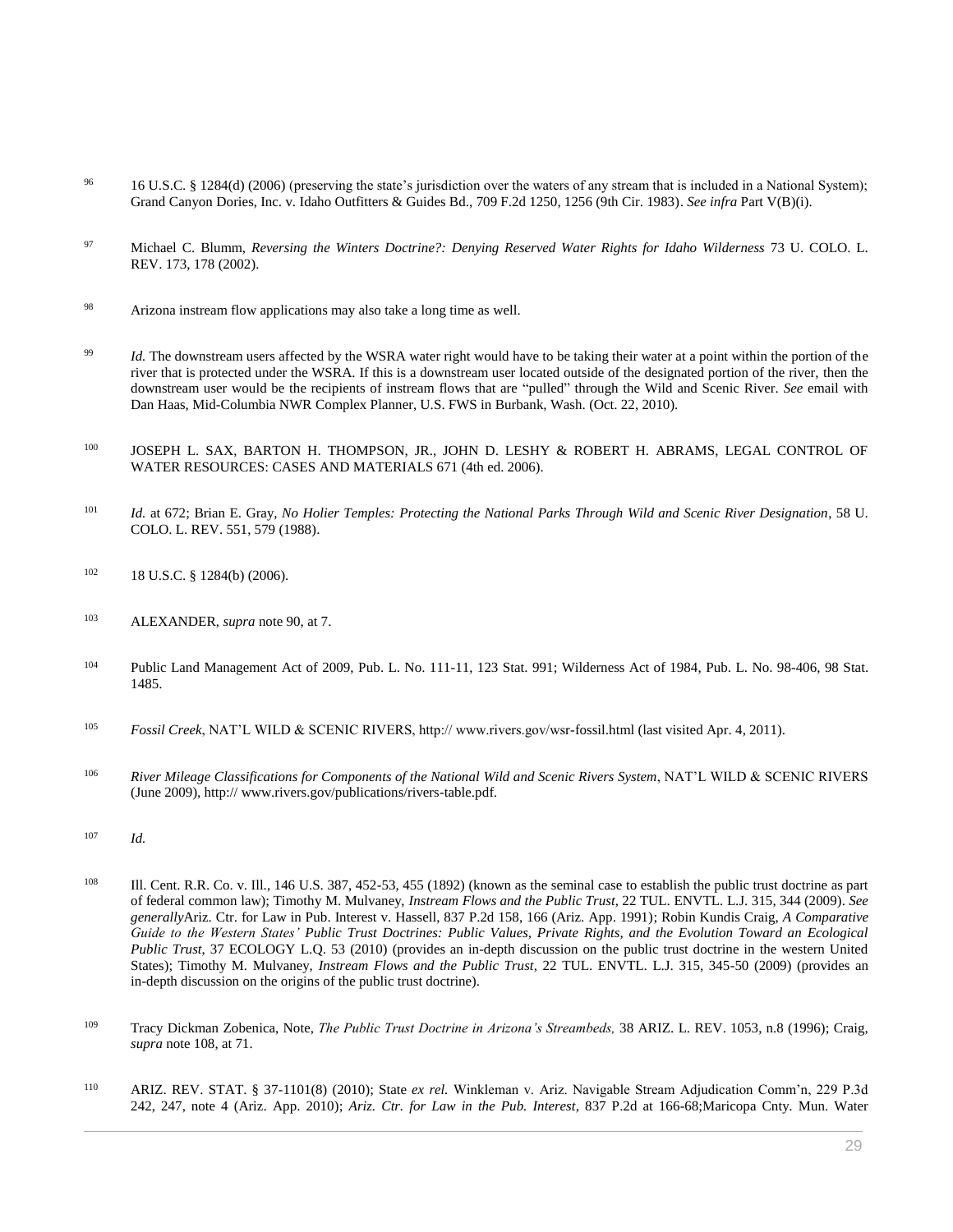[Conservation Dist. No. 1 v. Sw. Cotton Co., 4 P.2d 369, 372 \(Ariz. 1931\),](http://www.westlaw.com/Link/Document/FullText?findType=Y&serNum=1931117530&pubNum=0000661&originatingDoc=I0ecc82a82df011e18b05fdf15589d8e8&refType=RP&fi=co_pp_sp_661_372&originationContext=document&vr=3.0&rs=cblt1.0&transitionType=DocumentItem&contextData=(sc.Search)#co_pp_sp_661_372) *reh'g denied and opinion modified*[, 7 P.2d 254 \(1932\)](http://www.westlaw.com/Link/Document/FullText?findType=Y&serNum=1932117185&pubNum=0000661&originatingDoc=I0ecc82a82df011e18b05fdf15589d8e8&refType=RP&originationContext=document&vr=3.0&rs=cblt1.0&transitionType=DocumentItem&contextData=(sc.Search)) (recognized the public trust doctrine in Arizona, by establishing that "[n]avigable waters were, under the common law, considered as under the exclusive control of the government, in trust for the general public, so far as the rights of navigation, etc., were concerned ..."); Douglas L. Grant, *[Underpinnings of the Public Trust Doctrine: Lessons From Illinois Central Railroad](http://www.westlaw.com/Link/Document/FullText?findType=Y&serNum=0287694002&pubNum=0001094&originatingDoc=I0ecc82a82df011e18b05fdf15589d8e8&refType=LR&originationContext=document&vr=3.0&rs=cblt1.0&transitionType=DocumentItem&contextData=(sc.Search))*, 33 ARIZ. [ST. L.J. 849 \(2001\).](http://www.westlaw.com/Link/Document/FullText?findType=Y&serNum=0287694002&pubNum=0001094&originatingDoc=I0ecc82a82df011e18b05fdf15589d8e8&refType=LR&originationContext=document&vr=3.0&rs=cblt1.0&transitionType=DocumentItem&contextData=(sc.Search))

- 111 [Ill. Cent. R.R. v. Illinois, 146 U.S. 387, 453 \(1892\).](http://www.westlaw.com/Link/Document/FullText?findType=Y&serNum=1892180249&pubNum=0000780&originatingDoc=I0ecc82a82df011e18b05fdf15589d8e8&refType=RP&fi=co_pp_sp_780_453&originationContext=document&vr=3.0&rs=cblt1.0&transitionType=DocumentItem&contextData=(sc.Search)#co_pp_sp_780_453)
- <sup>112</sup> *Winkleman*[, 229 P.3d at 247, note 4;](http://www.westlaw.com/Link/Document/FullText?findType=Y&serNum=2021857724&pubNum=4645&originatingDoc=I0ecc82a82df011e18b05fdf15589d8e8&refType=RP&fi=co_pp_sp_4645_247&originationContext=document&vr=3.0&rs=cblt1.0&transitionType=DocumentItem&contextData=(sc.Search)#co_pp_sp_4645_247)*[Ariz. Ctr. for Law in the Pub. Interest,](http://www.westlaw.com/Link/Document/FullText?findType=Y&serNum=1991152112&pubNum=661&originatingDoc=I0ecc82a82df011e18b05fdf15589d8e8&refType=RP&fi=co_pp_sp_661_168&originationContext=document&vr=3.0&rs=cblt1.0&transitionType=DocumentItem&contextData=(sc.Search)#co_pp_sp_661_168)* 837 P.2d at 168.
- <sup>113</sup> Carol Rose, *[Joseph Sax and the Idea of the Public Trust](http://www.westlaw.com/Link/Document/FullText?findType=Y&serNum=0110082330&pubNum=0001450&originatingDoc=I0ecc82a82df011e18b05fdf15589d8e8&refType=LR&originationContext=document&vr=3.0&rs=cblt1.0&transitionType=DocumentItem&contextData=(sc.Search))*, 25 ECOLOGY L.Q. 351 (1998). An easement is an interest in land consisting in the right to use or control the land for a specific limited purpose, in this case, for public purposes. BLACK'S LAW DICTIONARY 226 (2d pocket ed. 2001).
- <sup>114</sup> Craig, *supra* note 108, at 70. *See Ill. Cent. R.R.*[, 146 U.S. at 452-53;](http://www.westlaw.com/Link/Document/FullText?findType=Y&serNum=1892180249&pubNum=780&originatingDoc=I0ecc82a82df011e18b05fdf15589d8e8&refType=RP&fi=co_pp_sp_780_452&originationContext=document&vr=3.0&rs=cblt1.0&transitionType=DocumentItem&contextData=(sc.Search)#co_pp_sp_780_452)[Defenders of Wildlife v. Hull, 18 P.3d 722, 726-38 \(Ariz. App.](http://www.westlaw.com/Link/Document/FullText?findType=Y&serNum=2001141901&pubNum=0004645&originatingDoc=I0ecc82a82df011e18b05fdf15589d8e8&refType=RP&fi=co_pp_sp_4645_726&originationContext=document&vr=3.0&rs=cblt1.0&transitionType=DocumentItem&contextData=(sc.Search)#co_pp_sp_4645_726)  [2001\).](http://www.westlaw.com/Link/Document/FullText?findType=Y&serNum=2001141901&pubNum=0004645&originatingDoc=I0ecc82a82df011e18b05fdf15589d8e8&refType=RP&fi=co_pp_sp_4645_726&originationContext=document&vr=3.0&rs=cblt1.0&transitionType=DocumentItem&contextData=(sc.Search)#co_pp_sp_4645_726)
- <sup>115</sup> *Id.* at 82. *See generally* Joseph L. Sax, *The Public Trust Doctrine in Natural Resource Law: Effective Judicial Intervention*, 68 MICH. L. REV. 471 (1970) (widely regarded as the seminal article that instigated the rebirth of the public trust doctrine).
- <sup>116</sup> Craig, *supra* note 108, at 82.
- <sup>117</sup> William D. Araiza, *[Democracy, Distrust, and the Public Trust: Process-Based Constitutional Theory, the Public Trust Doctrine,](http://www.westlaw.com/Link/Document/FullText?findType=Y&serNum=0108535508&pubNum=0003041&originatingDoc=I0ecc82a82df011e18b05fdf15589d8e8&refType=LR&fi=co_pp_sp_3041_386&originationContext=document&vr=3.0&rs=cblt1.0&transitionType=DocumentItem&contextData=(sc.Search)#co_pp_sp_3041_386)  [and the Search for a Substantive Environmental Value](http://www.westlaw.com/Link/Document/FullText?findType=Y&serNum=0108535508&pubNum=0003041&originatingDoc=I0ecc82a82df011e18b05fdf15589d8e8&refType=LR&fi=co_pp_sp_3041_386&originationContext=document&vr=3.0&rs=cblt1.0&transitionType=DocumentItem&contextData=(sc.Search)#co_pp_sp_3041_386)* 45 UCLA L. REV. 385, 386 (1997).
- <sup>118</sup> Craig, *supra* note.108, at 83.
- <sup>119</sup> *Id.* at 71-72. In contrast to Arizona, Hawaii takes a more liberal view of the doctrine. Recognizing the scarcity of freshwater in the state, Hawaiian courts subordinated private parties to the public interest by authorizing the state to preserve water to benefit the general public. [Robinson v. Ariyoshi, 658 P.2d 287, 311-12 \(Haw. 1982\)](http://www.westlaw.com/Link/Document/FullText?findType=Y&serNum=1983100725&pubNum=0000661&originatingDoc=I0ecc82a82df011e18b05fdf15589d8e8&refType=RP&fi=co_pp_sp_661_311&originationContext=document&vr=3.0&rs=cblt1.0&transitionType=DocumentItem&contextData=(sc.Search)#co_pp_sp_661_311) (to protect the public interest, the court recognized the need for a common law restraint on the right of private parties to utilize rivers for whatever purpose they saw fit).
- <sup>120</sup> Craig, *supra* note 108, at 71-72. Pursuant to [A.R.S. Section 37-1128,](http://www.westlaw.com/Link/Document/FullText?findType=L&pubNum=1000251&cite=AZSTS37-1128&originatingDoc=I0ecc82a82df011e18b05fdf15589d8e8&refType=LQ&originationContext=document&vr=3.0&rs=cblt1.0&transitionType=DocumentItem&contextData=(sc.Search)) Arizona limits navigable waters, and the application of the public trust doctrine, to the equal footing doctrine[. ARIZ. REV. STAT. § 37-1128](http://www.westlaw.com/Link/Document/FullText?findType=L&pubNum=1000251&cite=AZSTS37-1128&originatingDoc=I0ecc82a82df011e18b05fdf15589d8e8&refType=LQ&originationContext=document&vr=3.0&rs=cblt1.0&transitionType=DocumentItem&contextData=(sc.Search)) (2010)[; Pollards's Lessee v. Hagan, 44 U.S. 212,](http://www.westlaw.com/Link/Document/FullText?findType=Y&serNum=1800105920&pubNum=0000780&originatingDoc=I0ecc82a82df011e18b05fdf15589d8e8&refType=RP&fi=co_pp_sp_780_230&originationContext=document&vr=3.0&rs=cblt1.0&transitionType=DocumentItem&contextData=(sc.Search)#co_pp_sp_780_230)  [230 \(1845\)](http://www.westlaw.com/Link/Document/FullText?findType=Y&serNum=1800105920&pubNum=0000780&originatingDoc=I0ecc82a82df011e18b05fdf15589d8e8&refType=RP&fi=co_pp_sp_780_230&originationContext=document&vr=3.0&rs=cblt1.0&transitionType=DocumentItem&contextData=(sc.Search)#co_pp_sp_780_230) (established the equal footing doctrine by holding that new states have the same rights of sovereignty over [navigable waters] as the original states"); Craig, *supra* note 108, at 63. As successors to England, the original thirteen states acquired title to the beds and banks of navigable waters. [Idaho v. U.S., 533 U.S. 262, 272 \(2001\);](http://www.westlaw.com/Link/Document/FullText?findType=Y&serNum=2001518723&pubNum=0000780&originatingDoc=I0ecc82a82df011e18b05fdf15589d8e8&refType=RP&fi=co_pp_sp_780_272&originationContext=document&vr=3.0&rs=cblt1.0&transitionType=DocumentItem&contextData=(sc.Search)#co_pp_sp_780_272) And, under the equal footing doctrine, all the other states acquired title upon statehood. *Idaho v. U.S.*[, 533 U.S. at 272;](http://www.westlaw.com/Link/Document/FullText?findType=Y&serNum=2001518723&pubNum=780&originatingDoc=I0ecc82a82df011e18b05fdf15589d8e8&refType=RP&fi=co_pp_sp_780_272&originationContext=document&vr=3.0&rs=cblt1.0&transitionType=DocumentItem&contextData=(sc.Search)#co_pp_sp_780_272)*[Pollards's Lessee](http://www.westlaw.com/Link/Document/FullText?findType=Y&serNum=1800105920&pubNum=780&originatingDoc=I0ecc82a82df011e18b05fdf15589d8e8&refType=RP&fi=co_pp_sp_780_230&originationContext=document&vr=3.0&rs=cblt1.0&transitionType=DocumentItem&contextData=(sc.Search)#co_pp_sp_780_230)*, 44 U.S. at 230; Craig, *supra* note 108, at 71-72. Thus at the time of statehood in 1912, Arizona assumed title to all navigable waterways.
- <sup>121</sup> [ARIZ. REV. STAT. § 37-1101\(6\)](http://www.westlaw.com/Link/Document/FullText?findType=L&pubNum=1000251&cite=AZSTS37-1101&originatingDoc=I0ecc82a82df011e18b05fdf15589d8e8&refType=LQ&originationContext=document&vr=3.0&rs=cblt1.0&transitionType=DocumentItem&contextData=(sc.Search)) (2010).
- <sup>122</sup> [ARIZ. REV. STAT. § 37-1101\(5\).](http://www.westlaw.com/Link/Document/FullText?findType=L&pubNum=1000251&cite=AZSTS37-1101&originatingDoc=I0ecc82a82df011e18b05fdf15589d8e8&refType=LQ&originationContext=document&vr=3.0&rs=cblt1.0&transitionType=DocumentItem&contextData=(sc.Search))
- <sup>123</sup> [ARIZ. REV. STAT. § 37-1101\(9\).](http://www.westlaw.com/Link/Document/FullText?findType=L&pubNum=1000251&cite=AZSTS37-1101&originatingDoc=I0ecc82a82df011e18b05fdf15589d8e8&refType=LQ&originationContext=document&vr=3.0&rs=cblt1.0&transitionType=DocumentItem&contextData=(sc.Search))
- <sup>124</sup> *See infra* note 146; Craig, *supra* note 108, at 80, 102-04 (Colorado is the only other state besides Arizona to intentionally limit, by case law, the application of the doctrine).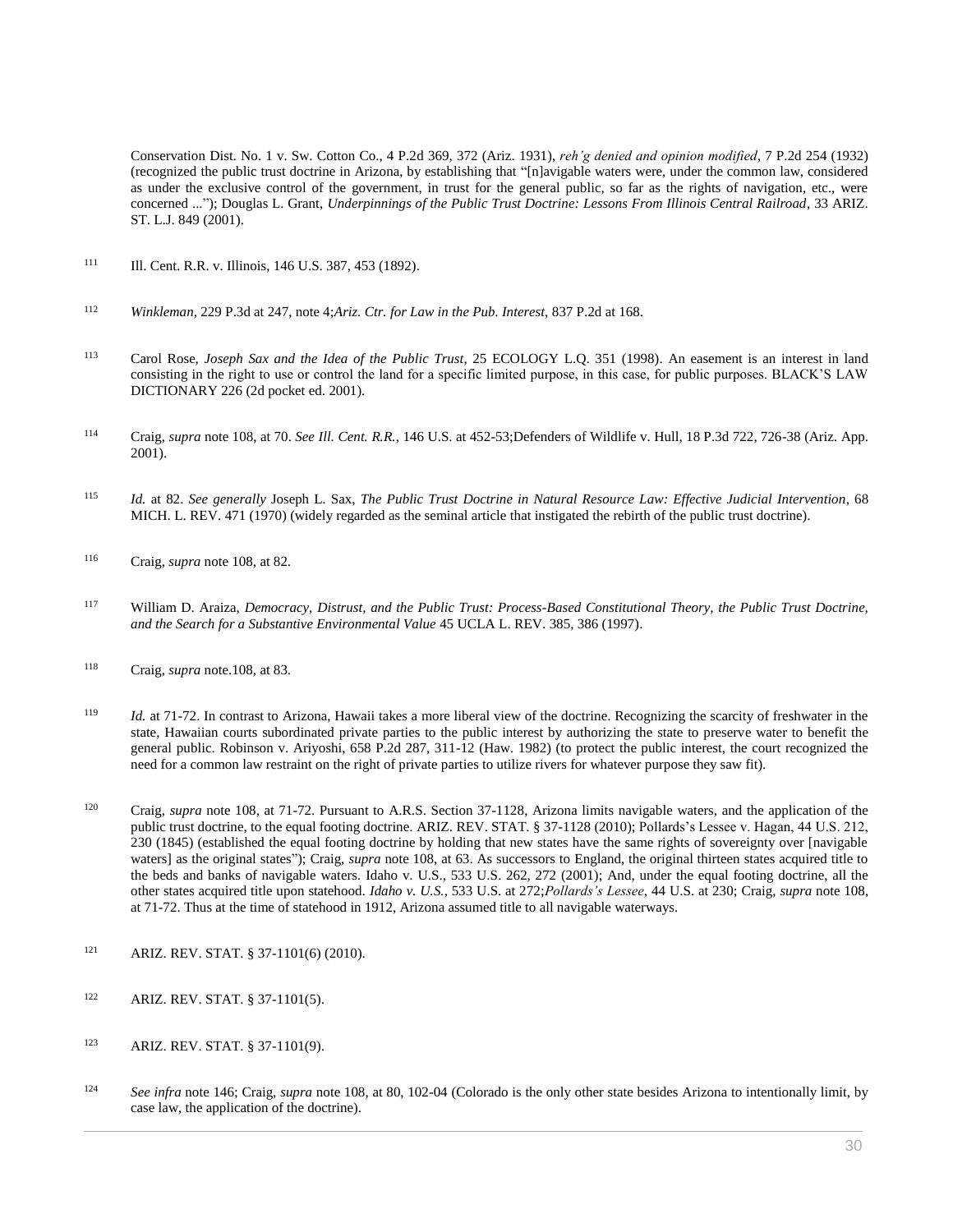- Zobenica, *supra* note 109, at 1055.
- [ARIZ. REV. STAT. ANN. § 37-1121](http://www.westlaw.com/Link/Document/FullText?findType=L&pubNum=1000251&cite=AZSTS37-1121&originatingDoc=I0ecc82a82df011e18b05fdf15589d8e8&refType=LQ&originationContext=document&vr=3.0&rs=cblt1.0&transitionType=DocumentItem&contextData=(sc.Search)) (2010).
- [ARIZ. REV. STAT. § 37-1121;](http://www.westlaw.com/Link/Document/FullText?findType=L&pubNum=1000251&cite=AZSTS37-1121&originatingDoc=I0ecc82a82df011e18b05fdf15589d8e8&refType=LQ&originationContext=document&vr=3.0&rs=cblt1.0&transitionType=DocumentItem&contextData=(sc.Search)) What ANSAC Does and Why, ANSAC WEBSITE, http://www.azstreambeds.com/default.asp.
- [ARIZ. REV. STAT. ANN. § 37-1128\(B\)](http://www.westlaw.com/Link/Document/FullText?findType=L&pubNum=1000251&cite=AZSTS37-1128&originatingDoc=I0ecc82a82df011e18b05fdf15589d8e8&refType=LQ&originationContext=document&vr=3.0&rs=cblt1.0&transitionType=DocumentItem&contextData=(sc.Search)) (2010).
- [ARIZ. REV. STAT. § 37-1129](http://www.westlaw.com/Link/Document/FullText?findType=L&pubNum=1000251&cite=AZSTS37-1129&originatingDoc=I0ecc82a82df011e18b05fdf15589d8e8&refType=LQ&originationContext=document&vr=3.0&rs=cblt1.0&transitionType=DocumentItem&contextData=(sc.Search)) (2010).
- [ARIZ. REV. STAT. § 37-1130](http://www.westlaw.com/Link/Document/FullText?findType=L&pubNum=1000251&cite=AZSTS37-1130&originatingDoc=I0ecc82a82df011e18b05fdf15589d8e8&refType=LQ&originationContext=document&vr=3.0&rs=cblt1.0&transitionType=DocumentItem&contextData=(sc.Search)) (2010).
- [ARIZ. REV. STAT. § 37-1132](http://www.westlaw.com/Link/Document/FullText?findType=L&pubNum=1000251&cite=AZSTS37-1132&originatingDoc=I0ecc82a82df011e18b05fdf15589d8e8&refType=LQ&originationContext=document&vr=3.0&rs=cblt1.0&transitionType=DocumentItem&contextData=(sc.Search)) (2010); Craig, *supra* note 108, at 100.
- [ARIZ. REV. STAT. § 37-1152](http://www.westlaw.com/Link/Document/FullText?findType=L&pubNum=1000251&cite=AZSTS37-1152&originatingDoc=I0ecc82a82df011e18b05fdf15589d8e8&refType=LQ&originationContext=document&vr=3.0&rs=cblt1.0&transitionType=DocumentItem&contextData=(sc.Search)) (2010).
- [ARIZ. REV. STAT. § 37-1130](http://www.westlaw.com/Link/Document/FullText?findType=L&pubNum=1000251&cite=AZSTS37-1130&originatingDoc=I0ecc82a82df011e18b05fdf15589d8e8&refType=LQ&originationContext=document&vr=3.0&rs=cblt1.0&transitionType=DocumentItem&contextData=(sc.Search)) (2010).
- *Id.*
- [S.W. Sand & Gravel, Inc. v. Cent. Ariz. Water Conservation Dist., 212 P.3d 1, 5 \(Ariz. Ct. App. 2008\);](http://www.westlaw.com/Link/Document/FullText?findType=Y&serNum=2017424081&pubNum=0004645&originatingDoc=I0ecc82a82df011e18b05fdf15589d8e8&refType=RP&fi=co_pp_sp_4645_5&originationContext=document&vr=3.0&rs=cblt1.0&transitionType=DocumentItem&contextData=(sc.Search)#co_pp_sp_4645_5) Craig, *supra* note 108, at 102.
- [S.W. Sand & Gravel, Inc., 212 P.3d at 5.](http://www.westlaw.com/Link/Document/FullText?findType=Y&serNum=2017424081&pubNum=0004645&originatingDoc=I0ecc82a82df011e18b05fdf15589d8e8&refType=RP&fi=co_pp_sp_4645_5&originationContext=document&vr=3.0&rs=cblt1.0&transitionType=DocumentItem&contextData=(sc.Search)#co_pp_sp_4645_5)
- [Nat'l Audubon Soc'y v. Superior Court \(](http://www.westlaw.com/Link/Document/FullText?findType=Y&serNum=1983108688&pubNum=0000661&originatingDoc=I0ecc82a82df011e18b05fdf15589d8e8&refType=RP&fi=co_pp_sp_661_727&originationContext=document&vr=3.0&rs=cblt1.0&transitionType=DocumentItem&contextData=(sc.Search)#co_pp_sp_661_727)*Mono Lake*), 658 P.2d 709, 727 (Cal. 1983). The court did not alter any water rights in this case; instead, it remanded to the superior court, which could also rely on the California Water Resources Board (CWRB) to review Los Angeles's diversion permits in lieu of the public trust doctrine. *Id.* [at 732.](http://www.westlaw.com/Link/Document/FullText?findType=Y&serNum=1983108688&originatingDoc=I0ecc82a82df011e18b05fdf15589d8e8&refType=RP&originationContext=document&vr=3.0&rs=cblt1.0&transitionType=DocumentItem&contextData=(sc.Search)) In 1994, CWRB revised Los Angeles's permits, restricting diversions to restore average water elevation to approximately 6392 feet to protect public trust resources. [In re](http://www.westlaw.com/Link/Document/FullText?findType=Y&serNum=0104942711&pubNum=0000999&originatingDoc=I0ecc82a82df011e18b05fdf15589d8e8&refType=DE&originationContext=document&vr=3.0&rs=cblt1.0&transitionType=DocumentItem&contextData=(sc.Search))  [Amendment of Los Angeles's Water Right Licenses, 1994 WL 758358, at \\* 120 \(Cal. Water Res. Bd. 1994\).](http://www.westlaw.com/Link/Document/FullText?findType=Y&serNum=0104942711&pubNum=0000999&originatingDoc=I0ecc82a82df011e18b05fdf15589d8e8&refType=DE&originationContext=document&vr=3.0&rs=cblt1.0&transitionType=DocumentItem&contextData=(sc.Search))
- *Mono Lake*[, 658 P.2d at 728.](http://www.westlaw.com/Link/Document/FullText?findType=Y&serNum=1983108688&pubNum=0000661&originatingDoc=I0ecc82a82df011e18b05fdf15589d8e8&refType=RP&fi=co_pp_sp_661_728&originationContext=document&vr=3.0&rs=cblt1.0&transitionType=DocumentItem&contextData=(sc.Search)#co_pp_sp_661_728) In *State Water Resources Control Board Cases*[, 39 Cal.Rptr.3d 189, 272 \(Cal. Ct. App. 2006\),](http://www.westlaw.com/Link/Document/FullText?findType=Y&serNum=2008381744&pubNum=0007047&originatingDoc=I0ecc82a82df011e18b05fdf15589d8e8&refType=RP&fi=co_pp_sp_7047_272&originationContext=document&vr=3.0&rs=cblt1.0&transitionType=DocumentItem&contextData=(sc.Search)#co_pp_sp_7047_272) the court interpreted the meaning of "whenever feasible" in *Mono Lake* and found that the CWRB could approve appropriations of water "despite foreseeable harm to public uses" in light of the State's duty to preserve those uses "so far as consistent with the public interest."
- *Mono Lake*[, 658 P.2d at 728.](http://www.westlaw.com/Link/Document/FullText?findType=Y&serNum=1983108688&pubNum=0000661&originatingDoc=I0ecc82a82df011e18b05fdf15589d8e8&refType=RP&fi=co_pp_sp_661_728&originationContext=document&vr=3.0&rs=cblt1.0&transitionType=DocumentItem&contextData=(sc.Search)#co_pp_sp_661_728)
- *Id.* [at 721.](http://www.westlaw.com/Link/Document/FullText?findType=Y&serNum=1983108688&originatingDoc=I0ecc82a82df011e18b05fdf15589d8e8&refType=RP&originationContext=document&vr=3.0&rs=cblt1.0&transitionType=DocumentItem&contextData=(sc.Search))
- *Id.* [at 728.](http://www.westlaw.com/Link/Document/FullText?findType=Y&serNum=1983108688&originatingDoc=I0ecc82a82df011e18b05fdf15589d8e8&refType=RP&originationContext=document&vr=3.0&rs=cblt1.0&transitionType=DocumentItem&contextData=(sc.Search))
- [ARIZ REV. STAT. § 45-263\(B\)](http://www.westlaw.com/Link/Document/FullText?findType=L&pubNum=1000251&cite=AZSTS45-263&originatingDoc=I0ecc82a82df011e18b05fdf15589d8e8&refType=LQ&originationContext=document&vr=3.0&rs=cblt1.0&transitionType=DocumentItem&contextData=(sc.Search)) (1995) (*invalidated* b[y San Carlos Apache Tribe v. Super. Ct., 972 P.2d 179 \(Ariz. 1999\).](http://www.westlaw.com/Link/Document/FullText?findType=Y&serNum=1999027967&pubNum=0000661&originatingDoc=I0ecc82a82df011e18b05fdf15589d8e8&refType=RP&originationContext=document&vr=3.0&rs=cblt1.0&transitionType=DocumentItem&contextData=(sc.Search))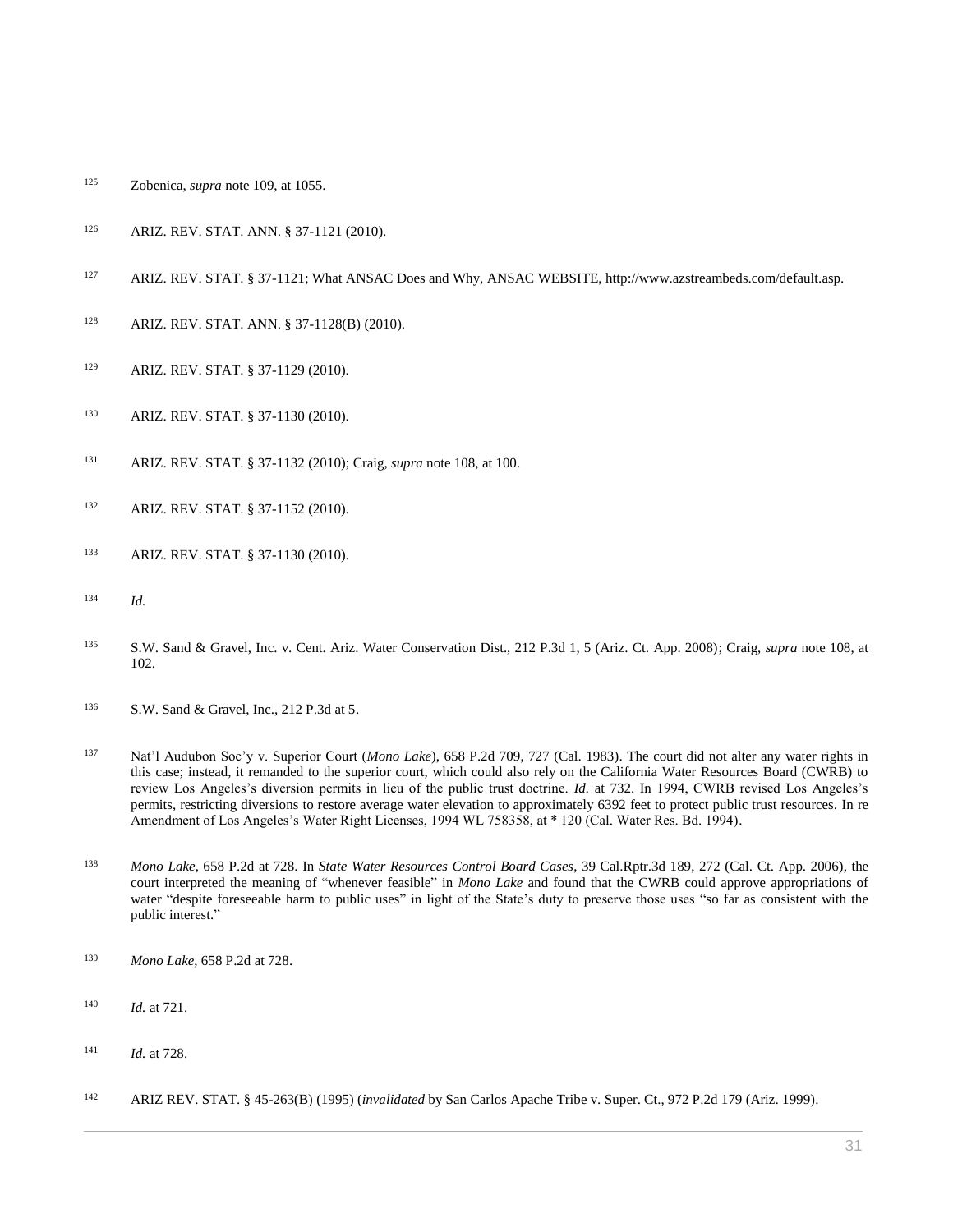- <sup>143</sup> [San Carlos Apache Tribe v. Superior Court, 972 P.2d 179, 199 \(Ariz. 1999\).](http://www.westlaw.com/Link/Document/FullText?findType=Y&serNum=1999027967&pubNum=0000661&originatingDoc=I0ecc82a82df011e18b05fdf15589d8e8&refType=RP&fi=co_pp_sp_661_199&originationContext=document&vr=3.0&rs=cblt1.0&transitionType=DocumentItem&contextData=(sc.Search)#co_pp_sp_661_199)
- <sup>144</sup> The court explained: The public trust doctrine is a constitutional limitation on legislative power to give away resources held by the state in trust for its people. The Legislature cannot order the courts to make the doctrine inapplicable to these or any proceedings ..... That determination depends on the facts before a judge, not on a statute. It is for the courts to decide whether the public trust is applicable to the facts. The Legislature cannot by legislation destroy the constitutional limits on its authority. *Id.* (citations omitted).
- <sup>145</sup> These cases are about the navigability of the Lower Salt [River,](http://www.westlaw.com/Link/Document/FullText?findType=Y&serNum=2021857724&pubNum=4645&originatingDoc=I0ecc82a82df011e18b05fdf15589d8e8&refType=RP&fi=co_pp_sp_4645_257&originationContext=document&vr=3.0&rs=cblt1.0&transitionType=DocumentItem&contextData=(sc.Search)#co_pp_sp_4645_257) Upper Salt River, Santa Cruz River, San Pedro River, Verde River, and Gila River. *See* [State ex rel. Winkleman v. Ariz. Navigable Stream Adjudication Comm'n, 229 P.3d 242, 257 \(Ariz. App.](http://www.westlaw.com/Link/Document/FullText?findType=Y&serNum=2021857724&pubNum=4645&originatingDoc=I0ecc82a82df011e18b05fdf15589d8e8&refType=RP&fi=co_pp_sp_4645_257&originationContext=document&vr=3.0&rs=cblt1.0&transitionType=DocumentItem&contextData=(sc.Search)#co_pp_sp_4645_257)  [2010\)](http://www.westlaw.com/Link/Document/FullText?findType=Y&serNum=2021857724&pubNum=4645&originatingDoc=I0ecc82a82df011e18b05fdf15589d8e8&refType=RP&fi=co_pp_sp_4645_257&originationContext=document&vr=3.0&rs=cblt1.0&transitionType=DocumentItem&contextData=(sc.Search)#co_pp_sp_4645_257) (vacating the superior court's judgment upholding ANSAC's determination that Lower Salt River was non-navigable at the time of statehood); *Arizona Navigable Stream Adjudication Commission*, ARIZ. NAVIGABLE STREAM ADJUDICATION COMM'N, http:// www.azstreambeds.com/default.asp (last visited Apr. 4, 2011).
- <sup>146</sup> [ARIZ. REV. STAT. § 37-1128\(B\).](http://www.westlaw.com/Link/Document/FullText?findType=L&pubNum=1000251&cite=AZSTS37-1128&originatingDoc=I0ecc82a82df011e18b05fdf15589d8e8&refType=LQ&originationContext=document&vr=3.0&rs=cblt1.0&transitionType=DocumentItem&contextData=(sc.Search))
- <sup>147</sup> [Irwin v. Phillips, 5 Cal. 140, 145-46 \(1855\);](http://www.westlaw.com/Link/Document/FullText?findType=Y&serNum=1855001695&pubNum=0000220&originatingDoc=I0ecc82a82df011e18b05fdf15589d8e8&refType=RP&fi=co_pp_sp_220_145&originationContext=document&vr=3.0&rs=cblt1.0&transitionType=DocumentItem&contextData=(sc.Search)#co_pp_sp_220_145) [Eddy v. Simpson, 3 Cal. 249 \(1853\)](http://www.westlaw.com/Link/Document/FullText?findType=Y&serNum=1853001056&pubNum=0000220&originatingDoc=I0ecc82a82df011e18b05fdf15589d8e8&refType=RP&originationContext=document&vr=3.0&rs=cblt1.0&transitionType=DocumentItem&contextData=(sc.Search)) (noted as first case to state the doctrine of prior appropriation); 1 ROBERT BECK, *Waters and Water Rights* § 11.02(a) (2009); JOHNSON, *supra* note 58, at 46.
- <sup>148</sup> [Adams v. Salt River Valley Water Users' Ass'n, 89 P.2d 1060, 1066 \(Ariz. 1939\);](http://www.westlaw.com/Link/Document/FullText?findType=Y&serNum=1939116686&pubNum=0000661&originatingDoc=I0ecc82a82df011e18b05fdf15589d8e8&refType=RP&fi=co_pp_sp_661_1066&originationContext=document&vr=3.0&rs=cblt1.0&transitionType=DocumentItem&contextData=(sc.Search)#co_pp_sp_661_1066) [Daggs v. Howard Sheep Co., 145 P. 140, 142](http://www.westlaw.com/Link/Document/FullText?findType=Y&serNum=1914001780&pubNum=0000660&originatingDoc=I0ecc82a82df011e18b05fdf15589d8e8&refType=RP&fi=co_pp_sp_660_142&originationContext=document&vr=3.0&rs=cblt1.0&transitionType=DocumentItem&contextData=(sc.Search)#co_pp_sp_660_142)  [\(Ariz. 1914\);](http://www.westlaw.com/Link/Document/FullText?findType=Y&serNum=1914001780&pubNum=0000660&originatingDoc=I0ecc82a82df011e18b05fdf15589d8e8&refType=RP&fi=co_pp_sp_660_142&originationContext=document&vr=3.0&rs=cblt1.0&transitionType=DocumentItem&contextData=(sc.Search)#co_pp_sp_660_142) BECK, *supra* note 147, § 12.02(b).
- <sup>149</sup> BECK, *supra* note 147, at § 12.02(b); JOHNSON, *supra* note 58, at 45-46.
- <sup>150</sup> [ARIZ. CONST., art. XVII, § 1,](http://www.westlaw.com/Link/Document/FullText?findType=L&pubNum=1000447&cite=AZCNART17S1&originatingDoc=I0ecc82a82df011e18b05fdf15589d8e8&refType=LQ&originationContext=document&vr=3.0&rs=cblt1.0&transitionType=DocumentItem&contextData=(sc.Search)) [2](http://www.westlaw.com/Link/Document/FullText?findType=L&pubNum=1000447&cite=AZCNART17S2&originatingDoc=I0ecc82a82df011e18b05fdf15589d8e8&refType=LQ&originationContext=document&vr=3.0&rs=cblt1.0&transitionType=DocumentItem&contextData=(sc.Search)) Howell Code (1864); ARIZ. REV. STAT. § 3198 (1887); [Clough v. Wing, 17 P. 453, 456-57](http://www.westlaw.com/Link/Document/FullText?findType=Y&serNum=1888170075&pubNum=0000660&originatingDoc=I0ecc82a82df011e18b05fdf15589d8e8&refType=RP&fi=co_pp_sp_660_456&originationContext=document&vr=3.0&rs=cblt1.0&transitionType=DocumentItem&contextData=(sc.Search)#co_pp_sp_660_456)  [\(Ariz. 1888\);](http://www.westlaw.com/Link/Document/FullText?findType=Y&serNum=1888170075&pubNum=0000660&originatingDoc=I0ecc82a82df011e18b05fdf15589d8e8&refType=RP&fi=co_pp_sp_660_456&originationContext=document&vr=3.0&rs=cblt1.0&transitionType=DocumentItem&contextData=(sc.Search)#co_pp_sp_660_456) BECK, *supra* note 147, at § 11.04(a).
- <sup>151</sup> Ariz. Const. art. XVII[; ARIZ. REV. STAT. § 45-141\(A\)](http://www.westlaw.com/Link/Document/FullText?findType=L&pubNum=1000251&cite=AZSTS45-141&originatingDoc=I0ecc82a82df011e18b05fdf15589d8e8&refType=LQ&originationContext=document&vr=3.0&rs=cblt1.0&transitionType=DocumentItem&contextData=(sc.Search)) (2010).
- <sup>152</sup> [ARIZ. REV. STAT. § 45-141\(A\).](http://www.westlaw.com/Link/Document/FullText?findType=L&pubNum=1000251&cite=AZSTS45-141&originatingDoc=I0ecc82a82df011e18b05fdf15589d8e8&refType=LQ&originationContext=document&vr=3.0&rs=cblt1.0&transitionType=DocumentItem&contextData=(sc.Search))
- <sup>153</sup> [ARIZ. REV. STAT.](http://www.westlaw.com/Link/Document/FullText?findType=L&pubNum=1000251&cite=AZSTS45-151&originatingDoc=I0ecc82a82df011e18b05fdf15589d8e8&refType=LQ&originationContext=document&vr=3.0&rs=cblt1.0&transitionType=DocumentItem&contextData=(sc.Search)) § 45-151 (2010).
- <sup>154</sup> [ARIZ. REV. STAT. § 45-151.](http://www.westlaw.com/Link/Document/FullText?findType=L&pubNum=1000251&cite=AZSTS45-151&originatingDoc=I0ecc82a82df011e18b05fdf15589d8e8&refType=LQ&originationContext=document&vr=3.0&rs=cblt1.0&transitionType=DocumentItem&contextData=(sc.Search))
- <sup>155</sup> [Phelps Dodge Corp. v. Ariz. Dep't of Water Res., 118 P.3d 1110, 1112 \(Ariz. App. 2005\).](http://www.westlaw.com/Link/Document/FullText?findType=Y&serNum=2007228724&pubNum=0004645&originatingDoc=I0ecc82a82df011e18b05fdf15589d8e8&refType=RP&fi=co_pp_sp_4645_1112&originationContext=document&vr=3.0&rs=cblt1.0&transitionType=DocumentItem&contextData=(sc.Search)#co_pp_sp_4645_1112)
- <sup>156</sup> SAX ET AL., *supra* note 100, at 125. There are some exceptions to this general rule; for example, a person may hold water for later use through recharge and recovery. *See*[ARIZ. REV. STAT. §§ 45-811.01](http://www.westlaw.com/Link/Document/FullText?findType=L&pubNum=1000251&cite=AZSTS45-811.01&originatingDoc=I0ecc82a82df011e18b05fdf15589d8e8&refType=LQ&originationContext=document&vr=3.0&rs=cblt1.0&transitionType=DocumentItem&contextData=(sc.Search))[-45-836.01.](http://www.westlaw.com/Link/Document/FullText?findType=L&pubNum=1000251&cite=AZSTS45-836.01&originatingDoc=I0ecc82a82df011e18b05fdf15589d8e8&refType=LQ&originationContext=document&vr=3.0&rs=cblt1.0&transitionType=DocumentItem&contextData=(sc.Search))
- <sup>157</sup> *See infra* Part V(B)(ii).
- <sup>158</sup> *In re* [Gen. Adjudication of All Rights to Use Water in Gila River Sys. & Source, 35 P.3d 68 \(Ariz. 2001\),](http://www.westlaw.com/Link/Document/FullText?findType=Y&serNum=2001473294&pubNum=0004645&originatingDoc=I0ecc82a82df011e18b05fdf15589d8e8&refType=RP&originationContext=document&vr=3.0&rs=cblt1.0&transitionType=DocumentItem&contextData=(sc.Search)) ARIZ. REV. STAT. § [45-151](http://www.westlaw.com/Link/Document/FullText?findType=L&pubNum=1000251&cite=AZSTS45-151&originatingDoc=I0ecc82a82df011e18b05fdf15589d8e8&refType=LQ&originationContext=document&vr=3.0&rs=cblt1.0&transitionType=DocumentItem&contextData=(sc.Search)) (2010).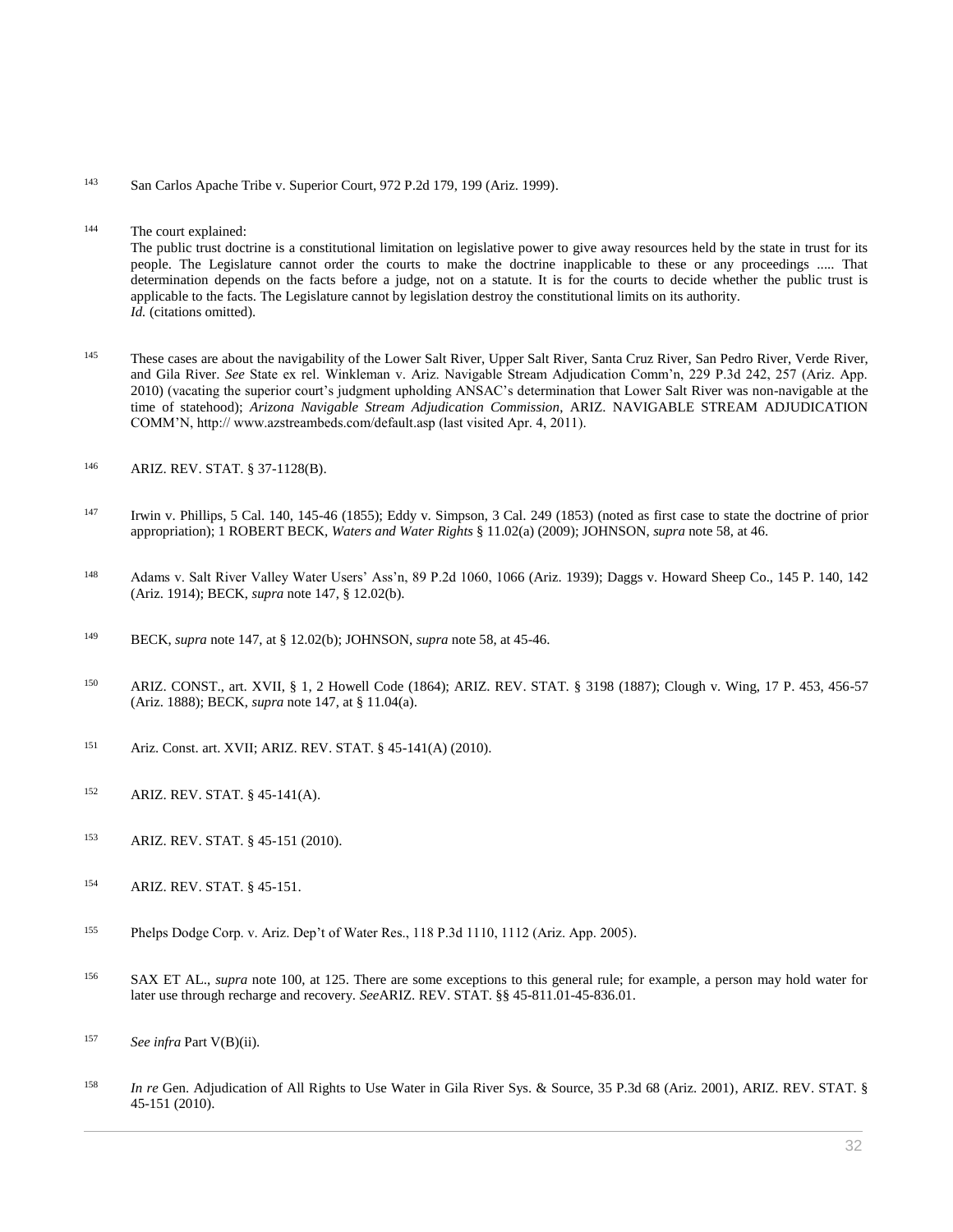- [ARIZ. REV. STAT. § 45-151.](http://www.westlaw.com/Link/Document/FullText?findType=L&pubNum=1000251&cite=AZSTS45-151&originatingDoc=I0ecc82a82df011e18b05fdf15589d8e8&refType=LQ&originationContext=document&vr=3.0&rs=cblt1.0&transitionType=DocumentItem&contextData=(sc.Search))
- [ARIZ. REV. STAT. § 45-151.](http://www.westlaw.com/Link/Document/FullText?findType=L&pubNum=1000251&cite=AZSTS45-151&originatingDoc=I0ecc82a82df011e18b05fdf15589d8e8&refType=LQ&originationContext=document&vr=3.0&rs=cblt1.0&transitionType=DocumentItem&contextData=(sc.Search))
- BECK, *supra* note 147, at § 12.02(e).
- [ARIZ. REV. STAT. § 45-151.](http://www.westlaw.com/Link/Document/FullText?findType=L&pubNum=1000251&cite=AZSTS45-151&originatingDoc=I0ecc82a82df011e18b05fdf15589d8e8&refType=LQ&originationContext=document&vr=3.0&rs=cblt1.0&transitionType=DocumentItem&contextData=(sc.Search))
- *See*BECK, *supra* note 147, at § 12.02(c)(2).
- *Id.*
- [Ariz. Pub. Serv. Co. v. Long, 773 P.2d 988, 1007-08 \(Ariz. 1989\)](http://www.westlaw.com/Link/Document/FullText?findType=Y&serNum=1989058344&pubNum=0000661&originatingDoc=I0ecc82a82df011e18b05fdf15589d8e8&refType=RP&fi=co_pp_sp_661_1007&originationContext=document&vr=3.0&rs=cblt1.0&transitionType=DocumentItem&contextData=(sc.Search)#co_pp_sp_661_1007) (Haire, J., concurring in part and dissenting in part).
- [ARIZ. REV. STAT. § 45-153\(A\)](http://www.westlaw.com/Link/Document/FullText?findType=L&pubNum=1000251&cite=AZSTS45-153&originatingDoc=I0ecc82a82df011e18b05fdf15589d8e8&refType=LQ&originationContext=document&vr=3.0&rs=cblt1.0&transitionType=DocumentItem&contextData=(sc.Search)) (2010).
- [ARIZ. REV. STAT. § 45-153\(A\).](http://www.westlaw.com/Link/Document/FullText?findType=L&pubNum=1000251&cite=AZSTS45-153&originatingDoc=I0ecc82a82df011e18b05fdf15589d8e8&refType=LQ&originationContext=document&vr=3.0&rs=cblt1.0&transitionType=DocumentItem&contextData=(sc.Search))
- [ARIZ. REV. STAT. § 45-157\(A\), \(B\)](http://www.westlaw.com/Link/Document/FullText?findType=L&pubNum=1000251&cite=AZSTS45-157&originatingDoc=I0ecc82a82df011e18b05fdf15589d8e8&refType=LQ&originationContext=document&vr=3.0&rs=cblt1.0&transitionType=DocumentItem&contextData=(sc.Search)) (2010).
- Sasha Charney, *Decades Down the Road: An Analysis of Instream Flow Programs in Colorado and the Western United States*, Colo. Water Conservation Bd. (2005), http://cwcb.state.co.us/NR/rdonlyres/140CFE4B-65FC-47C5-9A26-99CCB45A8D45/0/ISFCompStudyFinalRpt.pdf.
- [ARIZ. REV. STAT. § 45-151](http://www.westlaw.com/Link/Document/FullText?findType=L&pubNum=1000251&cite=AZSTS45-151&originatingDoc=I0ecc82a82df011e18b05fdf15589d8e8&refType=LQ&originationContext=document&vr=3.0&rs=cblt1.0&transitionType=DocumentItem&contextData=(sc.Search)) (2010).
- [McClellan v. Jantzen, 547 P.2d 494, 496 \(Ariz. Ct. App. 1976\);](http://www.westlaw.com/Link/Document/FullText?findType=Y&serNum=1976113356&pubNum=0000661&originatingDoc=I0ecc82a82df011e18b05fdf15589d8e8&refType=RP&fi=co_pp_sp_661_496&originationContext=document&vr=3.0&rs=cblt1.0&transitionType=DocumentItem&contextData=(sc.Search)#co_pp_sp_661_496) 1941 Ariz. Sess. Laws 179.
- 172 1962 Ariz. Sess. Laws 265-266.
- *Id.*
- [Exec. Order No. 91-6,](http://www.westlaw.com/Link/Document/FullText?findType=Y&pubNum=0001043&cite=EXECORDERNO91-6&originatingDoc=I0ecc82a82df011e18b05fdf15589d8e8&refType=CA&originationContext=document&vr=3.0&rs=cblt1.0&transitionType=DocumentItem&contextData=(sc.Search)) "Protection of Riparian Areas," Feb. 14, 1991.
- *Id.*
- *Id.*
- [118 P.3d 1110 \(Ariz. App. 2005\).](http://www.westlaw.com/Link/Document/FullText?findType=Y&serNum=2007228724&pubNum=0004645&originatingDoc=I0ecc82a82df011e18b05fdf15589d8e8&refType=RP&originationContext=document&vr=3.0&rs=cblt1.0&transitionType=DocumentItem&contextData=(sc.Search)) The United States Forest Service applied for a permit to appropriate water from Cherry Creek, which is a tributary of the Salt River. The permit would have granted the USFS the right to instream flows for fish, wildlife, and recreation purposes. The Salt River Project ("SRP") protested on behalf of the Salt River Valley Water User's Association. SRP claimed it had appropriated all normal flow and flood waters of the Salt River, Verde River and their tributaries, which included Cherry Creek. Other parties, including Phelps Dodge, also filed protests. *Id.* [at 1111.](http://www.westlaw.com/Link/Document/FullText?findType=Y&serNum=2007228724&originatingDoc=I0ecc82a82df011e18b05fdf15589d8e8&refType=RP&originationContext=document&vr=3.0&rs=cblt1.0&transitionType=DocumentItem&contextData=(sc.Search))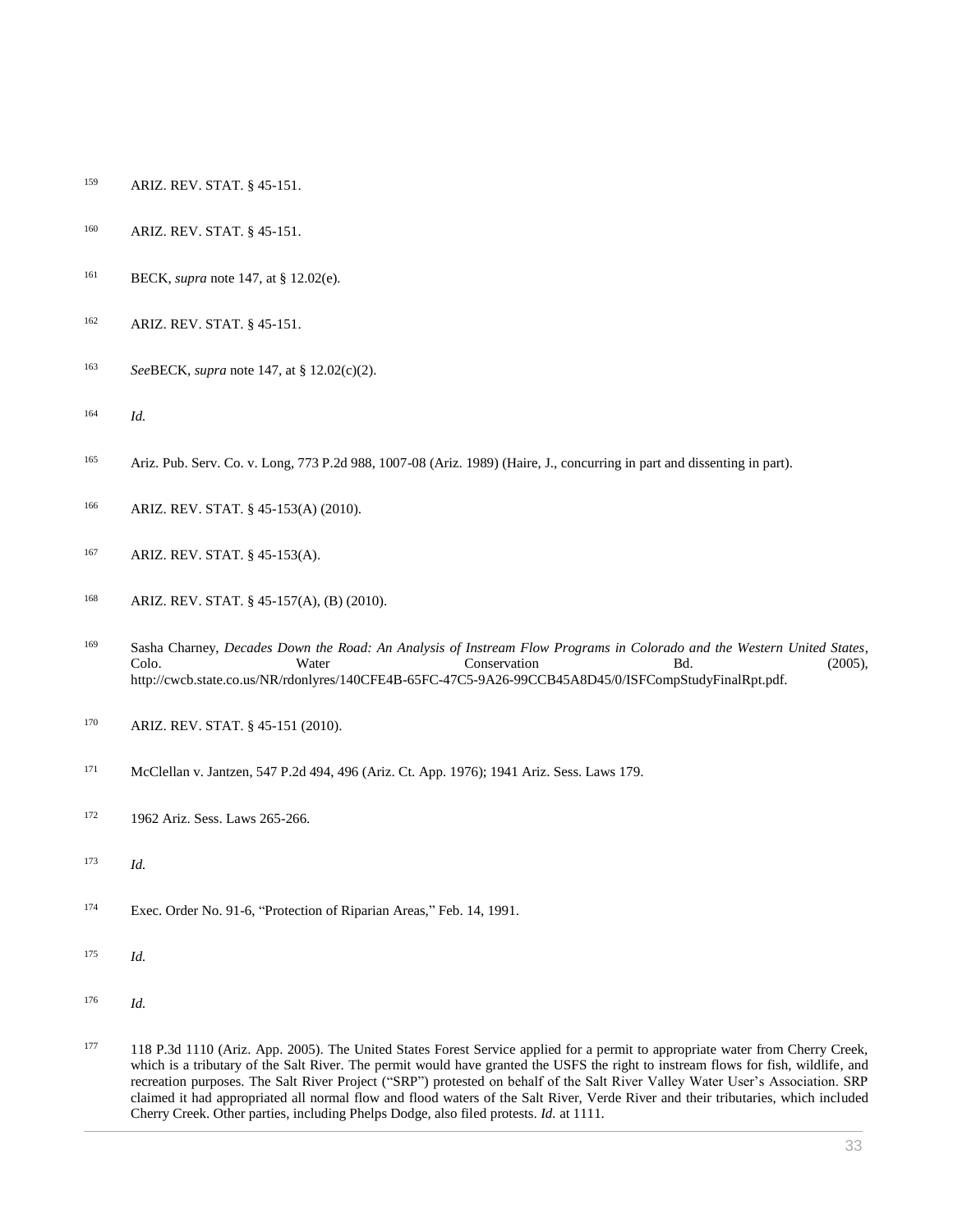<sup>178</sup> *Id.* [at 1112.](http://www.westlaw.com/Link/Document/FullText?findType=Y&serNum=2007228724&originatingDoc=I0ecc82a82df011e18b05fdf15589d8e8&refType=RP&originationContext=document&vr=3.0&rs=cblt1.0&transitionType=DocumentItem&contextData=(sc.Search)) However, the legality of instream flows as a kind of water right has not been entirely resolved. Phelps Dodge was purchased by Freeport McMoRan, and Freeport McMoRan continues to challenge instream flow permits and related issues. This issue may be revived again if and when ADWR finally makes a decision on the pending Sever and Transfer application to instream flow uses in the San Pedro and Verde Rivers.

<sup>179</sup> *Id.*

- <sup>180</sup> *Id.* at 1115-16.
- <sup>181</sup> *Id.* at 1117.
- <sup>182</sup> *See supra* note 155 (referencing the *Phelps Dodge* case, a case which highlights the importance of junior instream flow rights when a senior appropriator wants to change the point of diversion).
- <sup>183</sup> *See*ARIZ. DEP'T OF WATER RES., INSTREAM FLOW APPLICATION LIST (Jun. 1, 2010) (on file with author).
- <sup>184</sup> *Arizona Water Rights Fact Sheet*, W. STATES WATER LAWS, http:// www.blm.gov/nstc/WaterLaws/arizona.html (last visited Mar. 20, 2011).
- 185 [ARIZ. REV. STAT. § 45-172\(A\)](http://www.westlaw.com/Link/Document/FullText?findType=L&pubNum=1000251&cite=AZSTS45-172&originatingDoc=I0ecc82a82df011e18b05fdf15589d8e8&refType=LQ&originationContext=document&vr=3.0&rs=cblt1.0&transitionType=DocumentItem&contextData=(sc.Search)) (2010).
- <sup>186</sup> Personal Communication with Janet Ronald, Deputy Counsel, Ariz. Dep't of Water Res. (Dec. 3, 2010).
- <sup>187</sup> Arizona law makes the acquisition of rights for adverse possession available only to rights perfected before May 21, 1974. ARIZ. [REV. STAT. § 45-187](http://www.westlaw.com/Link/Document/FullText?findType=L&pubNum=1000251&cite=AZSTS45-187&originatingDoc=I0ecc82a82df011e18b05fdf15589d8e8&refType=LQ&originationContext=document&vr=3.0&rs=cblt1.0&transitionType=DocumentItem&contextData=(sc.Search)) (2010). However, the Arizona Supreme Court has found [Section 45-187](http://www.westlaw.com/Link/Document/FullText?findType=L&pubNum=1000251&cite=AZSTS45-187&originatingDoc=I0ecc82a82df011e18b05fdf15589d8e8&refType=LQ&originationContext=document&vr=3.0&rs=cblt1.0&transitionType=DocumentItem&contextData=(sc.Search)) unconstitutional. [San Carlos](http://www.westlaw.com/Link/Document/FullText?findType=Y&serNum=1999027967&pubNum=0000661&originatingDoc=I0ecc82a82df011e18b05fdf15589d8e8&refType=RP&fi=co_pp_sp_661_202&originationContext=document&vr=3.0&rs=cblt1.0&transitionType=DocumentItem&contextData=(sc.Search)#co_pp_sp_661_202)  [Apache Tribe v. Superior Court, 972 P.2d 179, 202 \(Ariz. 1999\).](http://www.westlaw.com/Link/Document/FullText?findType=Y&serNum=1999027967&pubNum=0000661&originatingDoc=I0ecc82a82df011e18b05fdf15589d8e8&refType=RP&fi=co_pp_sp_661_202&originationContext=document&vr=3.0&rs=cblt1.0&transitionType=DocumentItem&contextData=(sc.Search)#co_pp_sp_661_202)
- <sup>188</sup> [Phelps Dodge Corp. v. Ariz. Dep't of Water Res., 118 P.3d 1110, 1115 \(Ariz. App. 2005\);](http://www.westlaw.com/Link/Document/FullText?findType=Y&serNum=2007228724&pubNum=0004645&originatingDoc=I0ecc82a82df011e18b05fdf15589d8e8&refType=RP&fi=co_pp_sp_4645_1115&originationContext=document&vr=3.0&rs=cblt1.0&transitionType=DocumentItem&contextData=(sc.Search)#co_pp_sp_4645_1115) [Gila Water Co. v. Green, 241 P. 307,](http://www.westlaw.com/Link/Document/FullText?findType=Y&serNum=1926116060&pubNum=0000660&originatingDoc=I0ecc82a82df011e18b05fdf15589d8e8&refType=RP&fi=co_pp_sp_660_308&originationContext=document&vr=3.0&rs=cblt1.0&transitionType=DocumentItem&contextData=(sc.Search)#co_pp_sp_660_308)  [308 \(Ariz. 1925\);](http://www.westlaw.com/Link/Document/FullText?findType=Y&serNum=1926116060&pubNum=0000660&originatingDoc=I0ecc82a82df011e18b05fdf15589d8e8&refType=RP&fi=co_pp_sp_660_308&originationContext=document&vr=3.0&rs=cblt1.0&transitionType=DocumentItem&contextData=(sc.Search)#co_pp_sp_660_308) [Gould v. Maricopa Canal Co., 76 P. 598, 601 \(Ariz. 1904\).](http://www.westlaw.com/Link/Document/FullText?findType=Y&serNum=1904001656&pubNum=0000660&originatingDoc=I0ecc82a82df011e18b05fdf15589d8e8&refType=RP&fi=co_pp_sp_660_601&originationContext=document&vr=3.0&rs=cblt1.0&transitionType=DocumentItem&contextData=(sc.Search)#co_pp_sp_660_601)
- <sup>189</sup> [Strawberry Water Co. v. Paulsen, 207 P.3d 654, 661 \(Ariz. App. 2008\).](http://www.westlaw.com/Link/Document/FullText?findType=Y&serNum=2016632803&pubNum=0004645&originatingDoc=I0ecc82a82df011e18b05fdf15589d8e8&refType=RP&fi=co_pp_sp_4645_661&originationContext=document&vr=3.0&rs=cblt1.0&transitionType=DocumentItem&contextData=(sc.Search)#co_pp_sp_4645_661)
- <sup>190</sup> [ARIZ. REV. STAT. § 45-141\(E\)](http://www.westlaw.com/Link/Document/FullText?findType=L&pubNum=1000251&cite=AZSTS45-141&originatingDoc=I0ecc82a82df011e18b05fdf15589d8e8&refType=LQ&originationContext=document&vr=3.0&rs=cblt1.0&transitionType=DocumentItem&contextData=(sc.Search)) (2010)*. But see [San Carlos Apache Tribe](http://www.westlaw.com/Link/Document/FullText?findType=Y&serNum=1999027967&pubNum=0000661&originatingDoc=I0ecc82a82df011e18b05fdf15589d8e8&refType=RP&fi=co_pp_sp_661_202&originationContext=document&vr=3.0&rs=cblt1.0&transitionType=DocumentItem&contextData=(sc.Search)#co_pp_sp_661_202)*, 972 P.2d at 202 (finding section 45-189(E)(8)-(12) invalid as sufficient causes for nonuse).
- <sup>191</sup> [ARIZ. REV. STAT. § 45-188\(A\)](http://www.westlaw.com/Link/Document/FullText?findType=L&pubNum=1000251&cite=AZSTS45-188&originatingDoc=I0ecc82a82df011e18b05fdf15589d8e8&refType=LQ&originationContext=document&vr=3.0&rs=cblt1.0&transitionType=DocumentItem&contextData=(sc.Search)) (2010). *But see [San Carlos Apache Tribe](http://www.westlaw.com/Link/Document/FullText?findType=Y&serNum=1999027967&pubNum=0000661&originatingDoc=I0ecc82a82df011e18b05fdf15589d8e8&refType=RP&fi=co_pp_sp_661_188&originationContext=document&vr=3.0&rs=cblt1.0&transitionType=DocumentItem&contextData=(sc.Search)#co_pp_sp_661_188)*, 972 P.2d at 188 (finding the retroactive provisions of [Sections 45-188\(A\)-\(B\)](http://www.westlaw.com/Link/Document/FullText?findType=L&pubNum=1000251&cite=AZSTS45-188&originatingDoc=I0ecc82a82df011e18b05fdf15589d8e8&refType=LQ&originationContext=document&vr=3.0&rs=cblt1.0&transitionType=DocumentItem&contextData=(sc.Search)) unconstitutional).
- <sup>192</sup> [Strawberry Water, 207 P.3d at 660.](http://www.westlaw.com/Link/Document/FullText?findType=Y&serNum=2016632803&pubNum=0004645&originatingDoc=I0ecc82a82df011e18b05fdf15589d8e8&refType=RP&fi=co_pp_sp_4645_660&originationContext=document&vr=3.0&rs=cblt1.0&transitionType=DocumentItem&contextData=(sc.Search)#co_pp_sp_4645_660)

<sup>193</sup> *Id.*

<sup>194</sup> [ARIZ. REV. STAT. § 45-141\(C\);](http://www.westlaw.com/Link/Document/FullText?findType=L&pubNum=1000251&cite=AZSTS45-141&originatingDoc=I0ecc82a82df011e18b05fdf15589d8e8&refType=LQ&originationContext=document&vr=3.0&rs=cblt1.0&transitionType=DocumentItem&contextData=(sc.Search)) [Phelps Dodge Corp. v. Ariz. Dep't of Water Res., 118 P.3d 1110, 1115 \(Ariz. App. 2005\);](http://www.westlaw.com/Link/Document/FullText?findType=Y&serNum=2007228724&pubNum=0004645&originatingDoc=I0ecc82a82df011e18b05fdf15589d8e8&refType=RP&fi=co_pp_sp_4645_1115&originationContext=document&vr=3.0&rs=cblt1.0&transitionType=DocumentItem&contextData=(sc.Search)#co_pp_sp_4645_1115) [Gila](http://www.westlaw.com/Link/Document/FullText?findType=Y&serNum=1926116060&pubNum=0000660&originatingDoc=I0ecc82a82df011e18b05fdf15589d8e8&refType=RP&fi=co_pp_sp_660_308&originationContext=document&vr=3.0&rs=cblt1.0&transitionType=DocumentItem&contextData=(sc.Search)#co_pp_sp_660_308)  [Water Co. v. Green, 241 P. 307, 308 \(Ariz. 1925\).](http://www.westlaw.com/Link/Document/FullText?findType=Y&serNum=1926116060&pubNum=0000660&originatingDoc=I0ecc82a82df011e18b05fdf15589d8e8&refType=RP&fi=co_pp_sp_660_308&originationContext=document&vr=3.0&rs=cblt1.0&transitionType=DocumentItem&contextData=(sc.Search)#co_pp_sp_660_308) Section 45-189(C) also exempts from forfeiture all water rights initiated before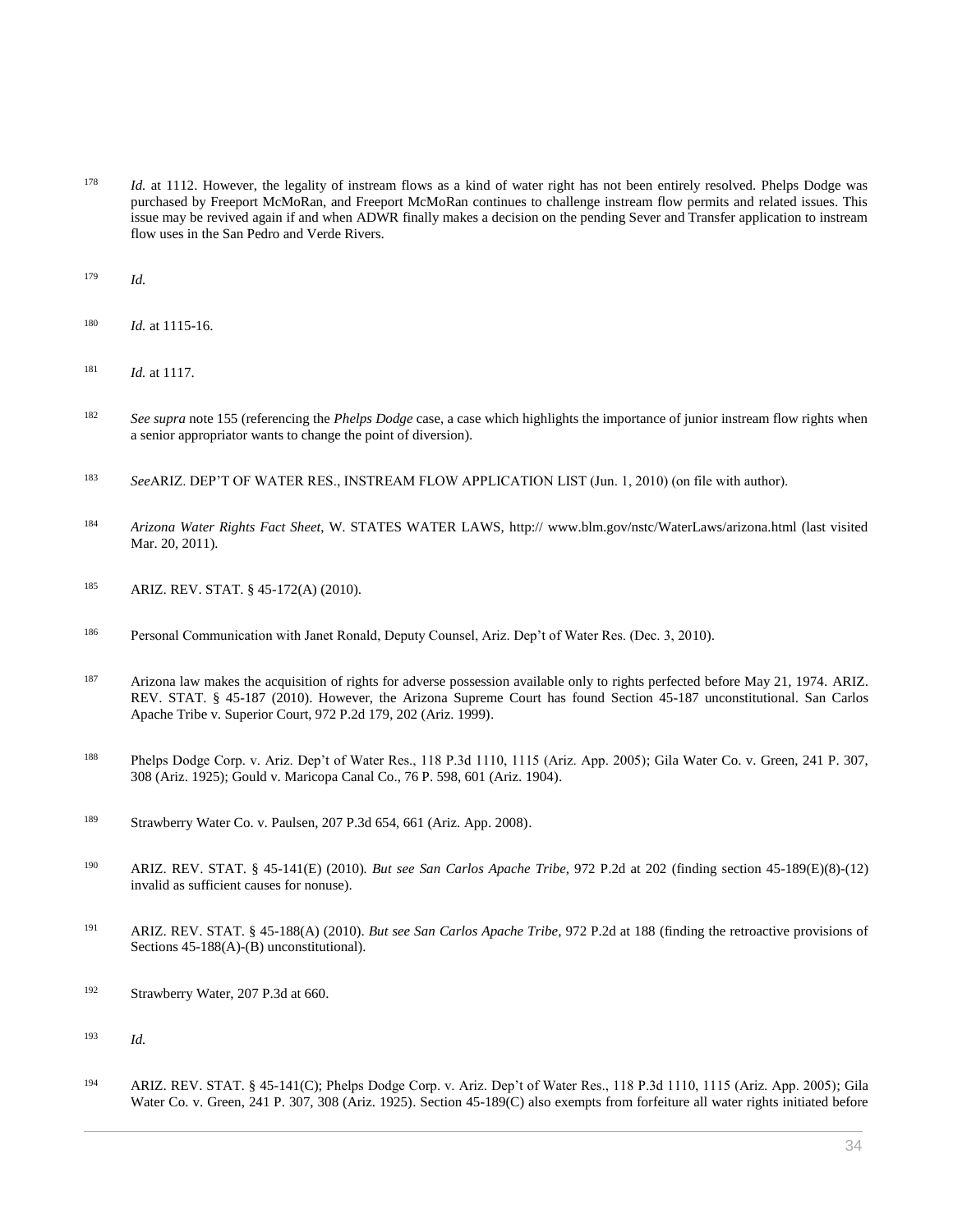June 12, 1919. [ARIZ. REV. STAT. § 45-189\(C\).](http://www.westlaw.com/Link/Document/FullText?findType=L&pubNum=1000251&cite=AZSTS45-189&originatingDoc=I0ecc82a82df011e18b05fdf15589d8e8&refType=LQ&originationContext=document&vr=3.0&rs=cblt1.0&transitionType=DocumentItem&contextData=(sc.Search)) But it was found unconstitutional by the [Arizona Supreme Court in](http://www.westlaw.com/Link/Document/FullText?findType=Y&serNum=1999027967&pubNum=661&originatingDoc=I0ecc82a82df011e18b05fdf15589d8e8&refType=RP&fi=co_pp_sp_661_202&originationContext=document&vr=3.0&rs=cblt1.0&transitionType=DocumentItem&contextData=(sc.Search)#co_pp_sp_661_202) *San Carlos Apache Tribe*[. 972 P.2d at 202 \(1999\).](http://www.westlaw.com/Link/Document/FullText?findType=Y&serNum=1999027967&pubNum=661&originatingDoc=I0ecc82a82df011e18b05fdf15589d8e8&refType=RP&fi=co_pp_sp_661_202&originationContext=document&vr=3.0&rs=cblt1.0&transitionType=DocumentItem&contextData=(sc.Search)#co_pp_sp_661_202) The interpretation may still be an open question. *Id.* [at 190.](http://www.westlaw.com/Link/Document/FullText?findType=Y&serNum=1999027967&originatingDoc=I0ecc82a82df011e18b05fdf15589d8e8&refType=RP&originationContext=document&vr=3.0&rs=cblt1.0&transitionType=DocumentItem&contextData=(sc.Search))

- <sup>195</sup> [ARIZ. REV. STAT. § 45-141\(C\).](http://www.westlaw.com/Link/Document/FullText?findType=L&pubNum=1000251&cite=AZSTS45-141&originatingDoc=I0ecc82a82df011e18b05fdf15589d8e8&refType=LQ&originationContext=document&vr=3.0&rs=cblt1.0&transitionType=DocumentItem&contextData=(sc.Search))
- <sup>196</sup> [ARIZ. REV. STAT. § 45-189\(E\)](http://www.westlaw.com/Link/Document/FullText?findType=L&pubNum=1000251&cite=AZSTS45-189&originatingDoc=I0ecc82a82df011e18b05fdf15589d8e8&refType=LQ&originationContext=document&vr=3.0&rs=cblt1.0&transitionType=DocumentItem&contextData=(sc.Search)) (2010).
- <sup>197</sup> [ARIZ. REV. STAT. § 45-189.](http://www.westlaw.com/Link/Document/FullText?findType=L&pubNum=1000251&cite=AZSTS45-189&originatingDoc=I0ecc82a82df011e18b05fdf15589d8e8&refType=LQ&originationContext=document&vr=3.0&rs=cblt1.0&transitionType=DocumentItem&contextData=(sc.Search)) *But see* question of constitutionality for the retroactive provisions, *supra* note 191.
- <sup>198</sup> *See*[Salt River Valley Water Users' Ass'n v. Kovacovich, 411 P.2d 201, 203-04 \(Ariz. Ct. App. 1966\).](http://www.westlaw.com/Link/Document/FullText?findType=Y&serNum=1966112152&pubNum=0000661&originatingDoc=I0ecc82a82df011e18b05fdf15589d8e8&refType=RP&fi=co_pp_sp_661_203&originationContext=document&vr=3.0&rs=cblt1.0&transitionType=DocumentItem&contextData=(sc.Search)#co_pp_sp_661_203)
- <sup>199</sup> Adam Schempp, *[Western Water in the 21st Century: Policies and Programs that Stretch Supplies in a Prior Appropriation World](http://www.westlaw.com/Link/Document/FullText?findType=Y&serNum=0352718719&pubNum=0204773&originatingDoc=I0ecc82a82df011e18b05fdf15589d8e8&refType=LR&fi=co_pp_sp_204773_10395&originationContext=document&vr=3.0&rs=cblt1.0&transitionType=DocumentItem&contextData=(sc.Search)#co_pp_sp_204773_10395)*, [40 ENVTL. L. REP. NEWS & ANALYSIS 10394, 10395 \(2010\).](http://www.westlaw.com/Link/Document/FullText?findType=Y&serNum=0352718719&pubNum=0204773&originatingDoc=I0ecc82a82df011e18b05fdf15589d8e8&refType=LR&fi=co_pp_sp_204773_10395&originationContext=document&vr=3.0&rs=cblt1.0&transitionType=DocumentItem&contextData=(sc.Search)#co_pp_sp_204773_10395)
- <sup>200</sup> *Id.* [at 10395-96.](http://www.westlaw.com/Link/Document/FullText?findType=Y&serNum=0352718719&originatingDoc=I0ecc82a82df011e18b05fdf15589d8e8&refType=LR&originationContext=document&vr=3.0&rs=cblt1.0&transitionType=DocumentItem&contextData=(sc.Search))
- <sup>201</sup> *Id.* [at 10396.](http://www.westlaw.com/Link/Document/FullText?findType=Y&serNum=0352718719&originatingDoc=I0ecc82a82df011e18b05fdf15589d8e8&refType=LR&originationContext=document&vr=3.0&rs=cblt1.0&transitionType=DocumentItem&contextData=(sc.Search))
- <sup>202</sup> Aaron Citron, *Working Rivers and Working Landscapes: Using Short-Term Water Use Agreements to Conserve Arizona's Riparian and Agricultural Heritage*, 1 ARIZ. J. OF ENVT'L L. & POL'Y 7, 19-20 (2010).
- <sup>203</sup> [ARIZ. REV. STAT. § 45-141\(B\)](http://www.westlaw.com/Link/Document/FullText?findType=L&pubNum=1000251&cite=AZSTS45-141&originatingDoc=I0ecc82a82df011e18b05fdf15589d8e8&refType=LQ&originationContext=document&vr=3.0&rs=cblt1.0&transitionType=DocumentItem&contextData=(sc.Search)) (2010).
- <sup>204</sup> SAX ET AL., *supra* note 100, at 159.
- <sup>205</sup> [State Dep't of Ecology v. Grimes, 852 P.2d 1044 \(Wash. 1993\);](http://www.westlaw.com/Link/Document/FullText?findType=Y&serNum=1993108309&pubNum=0000661&originatingDoc=I0ecc82a82df011e18b05fdf15589d8e8&refType=RP&originationContext=document&vr=3.0&rs=cblt1.0&transitionType=DocumentItem&contextData=(sc.Search)) SAX ET AL., *supra* note 100, at 175.
- <sup>206</sup> *Id.* at 159.
- <sup>207</sup> [Colorado v. New Mexico, 467 U.S. 310, 319 \(1984\)](http://www.westlaw.com/Link/Document/FullText?findType=Y&serNum=1984126796&pubNum=0000780&originatingDoc=I0ecc82a82df011e18b05fdf15589d8e8&refType=RP&fi=co_pp_sp_780_319&originationContext=document&vr=3.0&rs=cblt1.0&transitionType=DocumentItem&contextData=(sc.Search)#co_pp_sp_780_319) (discussing the waste doctrine in the context of an interstate equitable apportionment dispute); SAX ET AL., *supra* note 100, at 168.
- <sup>208</sup> SAX ET AL., *supra* note 100, at 167.
- <sup>209</sup> For example, in *U.S. v. Gila Valley Irrigation District*[, the Ninth Circuit Court of Appeals held that the Apache Tribe's use of](http://www.westlaw.com/Link/Document/FullText?findType=Y&serNum=1994149268&pubNum=0000506&originatingDoc=I0ecc82a82df011e18b05fdf15589d8e8&refType=RP&fi=co_pp_sp_506_1433&originationContext=document&vr=3.0&rs=cblt1.0&transitionType=DocumentItem&contextData=(sc.Search)#co_pp_sp_506_1433)  [unlined canals was in accord with the general principles of prior appropriation law. 31 F.3d 1428, 1433-34 \(9th Cir. 1994\).](http://www.westlaw.com/Link/Document/FullText?findType=Y&serNum=1994149268&pubNum=0000506&originatingDoc=I0ecc82a82df011e18b05fdf15589d8e8&refType=RP&fi=co_pp_sp_506_1433&originationContext=document&vr=3.0&rs=cblt1.0&transitionType=DocumentItem&contextData=(sc.Search)#co_pp_sp_506_1433) The doctrine of waste will not force change in the efficiency of agricultural irrigation techniques; the change must occur through voluntary action. However, in another case, the Arizona Court of Appeals ruled against the appropriator. [Salt River Valley Water](http://www.westlaw.com/Link/Document/FullText?findType=Y&serNum=1966112152&pubNum=0000661&originatingDoc=I0ecc82a82df011e18b05fdf15589d8e8&refType=RP&originationContext=document&vr=3.0&rs=cblt1.0&transitionType=DocumentItem&contextData=(sc.Search))  [Users' Ass'n v. Kovacovich, 411 P.2d 201 \(Ariz. App. 1966\).](http://www.westlaw.com/Link/Document/FullText?findType=Y&serNum=1966112152&pubNum=0000661&originatingDoc=I0ecc82a82df011e18b05fdf15589d8e8&refType=RP&originationContext=document&vr=3.0&rs=cblt1.0&transitionType=DocumentItem&contextData=(sc.Search)) In *Kovacovich*, the Court held that an appropriator cannot, through conservation practices, use the water saved on immediately adjacent lands owned by that person. *Id.* at 203. The Court based its decision on the beneficial use doctrine--water rights attach to the land to which the water was originally appurtenant. *Id.* Because *Kovacovich* focused on a narrow issue, an appropriator seeking to use conserved water on adjacent land, *id.* at 203-04, this case does not directly apply to a case in which a landowner has employed conservation mechanisms but intends to keep the full water right.
- <sup>210</sup> *Application Guidelines: Permit to Appropriate Public Water or To Construct a Reservoir*, ARIZ. DEP'T OF WATER RES., http://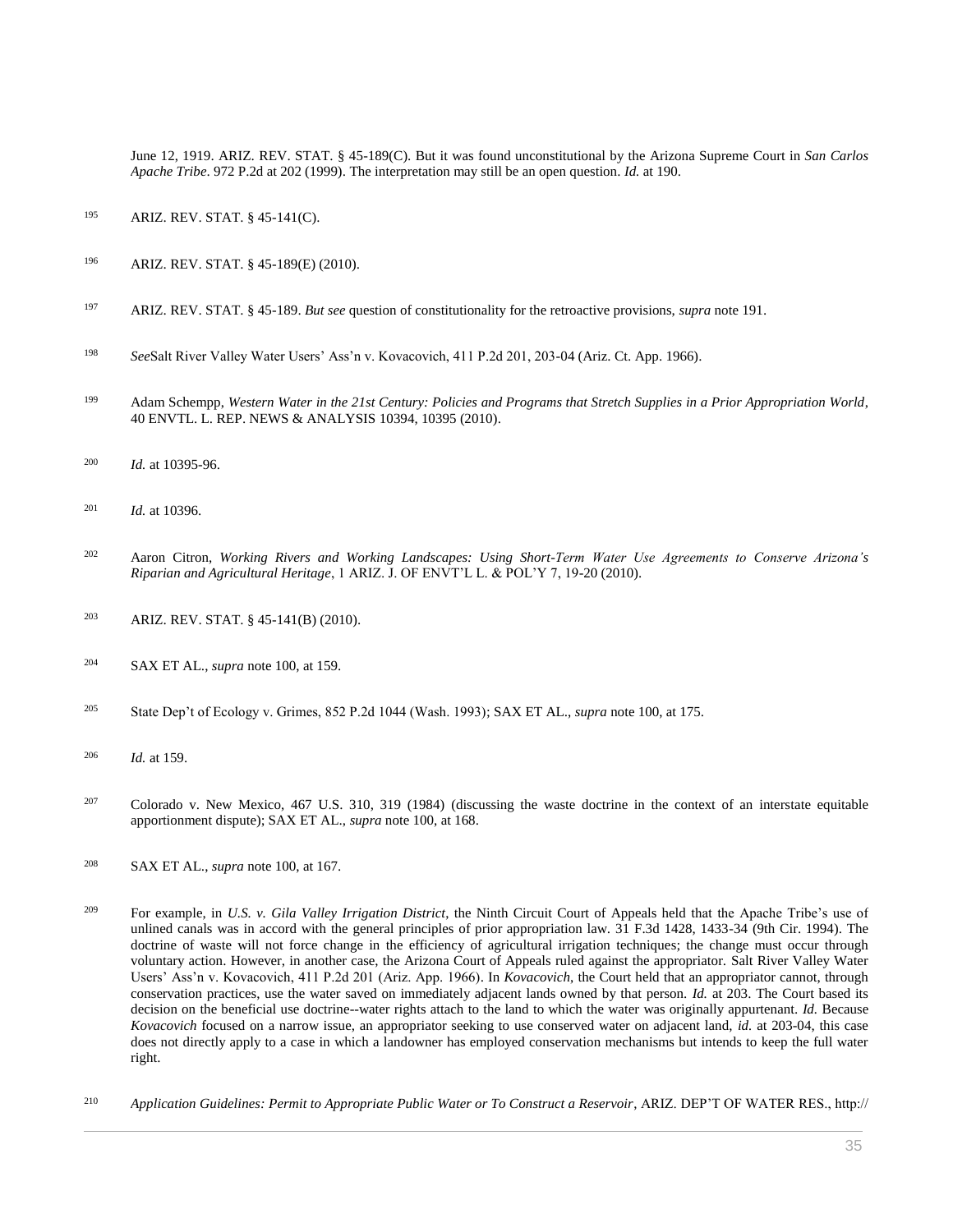www.azwater.gov/azdwr/SurfaceWater/SurfaceWaterRights/documents/ApplicationPermittoAppropriateISF\_ 000.doc (last visited Apr. 4, 2011).

- [Colorado v. New Mexico, 467 U.S. 310, 319 \(1984\).](http://www.westlaw.com/Link/Document/FullText?findType=Y&serNum=1984126796&pubNum=0000780&originatingDoc=I0ecc82a82df011e18b05fdf15589d8e8&refType=RP&fi=co_pp_sp_780_319&originationContext=document&vr=3.0&rs=cblt1.0&transitionType=DocumentItem&contextData=(sc.Search)#co_pp_sp_780_319)
- *[Gila Valley Irrigation Dist.](http://www.westlaw.com/Link/Document/FullText?findType=Y&serNum=1994149268&pubNum=0000506&originatingDoc=I0ecc82a82df011e18b05fdf15589d8e8&refType=RP&fi=co_pp_sp_506_1434&originationContext=document&vr=3.0&rs=cblt1.0&transitionType=DocumentItem&contextData=(sc.Search)#co_pp_sp_506_1434)*, 31 F.3d at 1434.
- SAX ET AL., *supra* note 100, at 197.
- [Lambeye v. Garcia, 157 P. 977, 978-79 \(Ariz. 1916\)](http://www.westlaw.com/Link/Document/FullText?findType=Y&serNum=1916001884&pubNum=0000660&originatingDoc=I0ecc82a82df011e18b05fdf15589d8e8&refType=RP&fi=co_pp_sp_660_978&originationContext=document&vr=3.0&rs=cblt1.0&transitionType=DocumentItem&contextData=(sc.Search)#co_pp_sp_660_978) (holding that an individual who appropriated wastewater flowing from the premises of another after it had been used had no vested right to the water); SAX, ET AL., *supra* note 100, at 197.
- [Bower v. Big Horn Canal Ass'n, 307 P.2d 593, 601-02 \(Wyo. 1957\);](http://www.westlaw.com/Link/Document/FullText?findType=Y&serNum=1957128681&pubNum=0000661&originatingDoc=I0ecc82a82df011e18b05fdf15589d8e8&refType=RP&fi=co_pp_sp_661_601&originationContext=document&vr=3.0&rs=cblt1.0&transitionType=DocumentItem&contextData=(sc.Search)#co_pp_sp_661_601) SAX ET AL., *supra* note 100, at 198-199, note 1.
- SAX ET AL., *supra* note 100, at 199, note 2.
- [Ariz. Pub. Serv. Co. v. Long, 773 P.2d 988 \(Ariz. 1989\).](http://www.westlaw.com/Link/Document/FullText?findType=Y&serNum=1989058344&pubNum=0000661&originatingDoc=I0ecc82a82df011e18b05fdf15589d8e8&refType=RP&originationContext=document&vr=3.0&rs=cblt1.0&transitionType=DocumentItem&contextData=(sc.Search))
- *Id.* [at 995.](http://www.westlaw.com/Link/Document/FullText?findType=Y&serNum=1989058344&originatingDoc=I0ecc82a82df011e18b05fdf15589d8e8&refType=RP&originationContext=document&vr=3.0&rs=cblt1.0&transitionType=DocumentItem&contextData=(sc.Search))
- *Id.* [at 996.](http://www.westlaw.com/Link/Document/FullText?findType=Y&serNum=1989058344&originatingDoc=I0ecc82a82df011e18b05fdf15589d8e8&refType=RP&originationContext=document&vr=3.0&rs=cblt1.0&transitionType=DocumentItem&contextData=(sc.Search))
- *Id.* [at 996-97.](http://www.westlaw.com/Link/Document/FullText?findType=Y&serNum=1989058344&originatingDoc=I0ecc82a82df011e18b05fdf15589d8e8&refType=RP&originationContext=document&vr=3.0&rs=cblt1.0&transitionType=DocumentItem&contextData=(sc.Search))
- *Id.* [at 997.](http://www.westlaw.com/Link/Document/FullText?findType=Y&serNum=1989058344&originatingDoc=I0ecc82a82df011e18b05fdf15589d8e8&refType=RP&originationContext=document&vr=3.0&rs=cblt1.0&transitionType=DocumentItem&contextData=(sc.Search))
- Andrew Schwarz & Sharon B. Megdal, *Conserve to Enhance: Voluntary Municipal Water Conservation to Support Environmental Restoration*, 100 AM. WATER WORKS ASS'N 42 (2008).
- U.S. E.P.A., GUIDING PRINCIPLES FOR CONSTRUCTED WETLANDS: PROVIDING FOR WATER QUALITY AND WILDLIFE HABITAT, 2 (2000), *available at* http:// www.epa.gov/owow/wetlands/pdf/constructed.pdf.
- *Id.*
- U.S. E.P.A., CONSTRUCTED WETLANDS FOR WASTEWATER TREATMENT AND WILDLIFE HABITAT: 17 CASE STUDIES 10 (Sept. 1993), available at http:// www.epa.gov/owow/wetlands/pdf/Introduction.pdf.
- *Id.* at 11.
- *Id.* at 10.
- *Id.*
- Thaddeus K. Graczyk, Frances E. Lucy, Leena Tamang, et. al, *Propagation of Human Enteropathogens in Constructed Horizontal*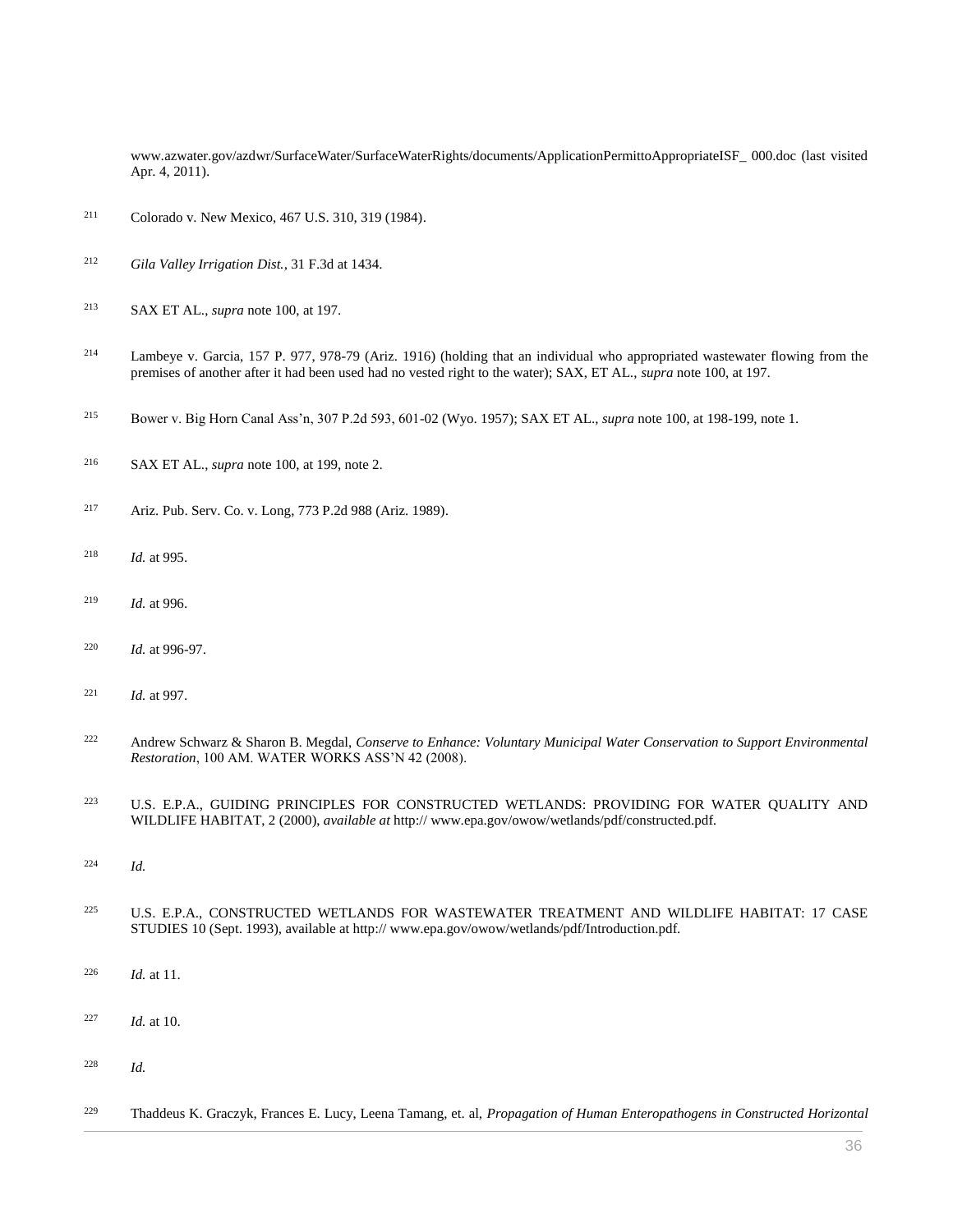*Wetlands Used for Tertiary Wastewater Treatment* 75(13), APPLIED AND ENVIRONMENTAL MICROBIOLOGY 4531, 4535 (2009).

<sup>230</sup> U.S. E.P.A., CONSTRUCTED WETLANDS, *supra* note 225.

<sup>231</sup> Sharon Megdal et al., *Projects to Enhance Arizona's Environment: An Examination of Their Functions*, *Water Requirements* & *Public Benefits*, UNIV. OF ARIZ., I-18 (2006) http://www.google.com/url? sa=t&source=web&cd=2&ved=0CCIQFjAB&url=http%3A%CC2F%CC2Fag.arizona.edu%CC2Fazwater%CC2Ffiles%CC2Fproj ectstoenhanceaz%CC255C%C.̃senvironment(bor-megdal)5-10-06section1.pdf&rct=j&q=Projects%20to%CC20enhance%CC20ari zona%CC27s%CC20environment%CC2018%%% 202006&ei=uSadTeCQEeTn0QGHsJW6BA&usg=AFQjCNHf5MGtrnbL2blre7UD7jvO5JTckA&sig2=dkwwFD0aRPY1vxemU0 atMA& cad=rja.

- <sup>232</sup> WATER FOLLIES, *supra* note 10, at 28.
- <sup>233</sup> During the ice age, the Southwest was covered with lakes. *Id.* The water from the lakes seeped into the ground, collected in aquifers, and became groundwater. *Id.*
- <sup>234</sup> *Id.*
- <sup>235</sup> *Id.* at 28-29.
- <sup>236</sup> *Id.* at 29.
- <sup>237</sup> [Davis v. Agua Sierra Resources L.L.C., 203 P.3d 506, 508 \(Ariz. 2009\)](http://www.westlaw.com/Link/Document/FullText?findType=Y&serNum=2018387096&pubNum=0004645&originatingDoc=I0ecc82a82df011e18b05fdf15589d8e8&refType=RP&fi=co_pp_sp_4645_508&originationContext=document&vr=3.0&rs=cblt1.0&transitionType=DocumentItem&contextData=(sc.Search)#co_pp_sp_4645_508) (citing *In re* [General Adjudication of All Rights to Use](http://www.westlaw.com/Link/Document/FullText?findType=Y&serNum=2000531688&pubNum=0004645&originatingDoc=I0ecc82a82df011e18b05fdf15589d8e8&refType=RP&fi=co_pp_sp_4645_1073&originationContext=document&vr=3.0&rs=cblt1.0&transitionType=DocumentItem&contextData=(sc.Search)#co_pp_sp_4645_1073)  [Water in the Gila River Sys. & Source, 9 P.3d 1069, 1073 \(Ariz. 2000\)\)](http://www.westlaw.com/Link/Document/FullText?findType=Y&serNum=2000531688&pubNum=0004645&originatingDoc=I0ecc82a82df011e18b05fdf15589d8e8&refType=RP&fi=co_pp_sp_4645_1073&originationContext=document&vr=3.0&rs=cblt1.0&transitionType=DocumentItem&contextData=(sc.Search)#co_pp_sp_4645_1073); [Town of Chino Valley v. City of Prescott, 638 P.2d 1324,](http://www.westlaw.com/Link/Document/FullText?findType=Y&serNum=1982102592&pubNum=0000661&originatingDoc=I0ecc82a82df011e18b05fdf15589d8e8&refType=RP&fi=co_pp_sp_661_1328&originationContext=document&vr=3.0&rs=cblt1.0&transitionType=DocumentItem&contextData=(sc.Search)#co_pp_sp_661_1328)  [1328 \(Ariz. 1981\);](http://www.westlaw.com/Link/Document/FullText?findType=Y&serNum=1982102592&pubNum=0000661&originatingDoc=I0ecc82a82df011e18b05fdf15589d8e8&refType=RP&fi=co_pp_sp_661_1328&originationContext=document&vr=3.0&rs=cblt1.0&transitionType=DocumentItem&contextData=(sc.Search)#co_pp_sp_661_1328) [Bristor v. Cheatham, 255 P.2d 173, 179 \(Ariz. 1953\).](http://www.westlaw.com/Link/Document/FullText?findType=Y&serNum=1953113383&pubNum=0000661&originatingDoc=I0ecc82a82df011e18b05fdf15589d8e8&refType=RP&fi=co_pp_sp_661_179&originationContext=document&vr=3.0&rs=cblt1.0&transitionType=DocumentItem&contextData=(sc.Search)#co_pp_sp_661_179)
- <sup>238</sup> [ARIZ. REV. STAT. § 45-453\(1\);](http://www.westlaw.com/Link/Document/FullText?findType=L&pubNum=1000251&cite=AZSTS45-453&originatingDoc=I0ecc82a82df011e18b05fdf15589d8e8&refType=LQ&originationContext=document&vr=3.0&rs=cblt1.0&transitionType=DocumentItem&contextData=(sc.Search)) [Town of Chino Valley, 638 P.2d at 1328.](http://www.westlaw.com/Link/Document/FullText?findType=Y&serNum=1982102592&pubNum=0000661&originatingDoc=I0ecc82a82df011e18b05fdf15589d8e8&refType=RP&fi=co_pp_sp_661_1328&originationContext=document&vr=3.0&rs=cblt1.0&transitionType=DocumentItem&contextData=(sc.Search)#co_pp_sp_661_1328)
- <sup>239</sup> *Davis*[, 203 P.3d at 508](http://www.westlaw.com/Link/Document/FullText?findType=Y&serNum=2018387096&pubNum=0004645&originatingDoc=I0ecc82a82df011e18b05fdf15589d8e8&refType=RP&fi=co_pp_sp_4645_508&originationContext=document&vr=3.0&rs=cblt1.0&transitionType=DocumentItem&contextData=(sc.Search)#co_pp_sp_4645_508) (citing [Howard v. Perrin, 76 P. 460, 462 \(Ariz. Terr. 1904\)\)](http://www.westlaw.com/Link/Document/FullText?findType=Y&serNum=1904001641&pubNum=0000660&originatingDoc=I0ecc82a82df011e18b05fdf15589d8e8&refType=RP&fi=co_pp_sp_660_462&originationContext=document&vr=3.0&rs=cblt1.0&transitionType=DocumentItem&contextData=(sc.Search)#co_pp_sp_660_462).
- <sup>240</sup> *Id.* (citing [Chino Valley v. Prescott, 638 P.2d 1324, 1328 \(Ariz. 1981\)\)](http://www.westlaw.com/Link/Document/FullText?findType=Y&serNum=1982102592&pubNum=0000661&originatingDoc=I0ecc82a82df011e18b05fdf15589d8e8&refType=RP&fi=co_pp_sp_661_1328&originationContext=document&vr=3.0&rs=cblt1.0&transitionType=DocumentItem&contextData=(sc.Search)#co_pp_sp_661_1328). *See also Robert Schaffer,* Davis v. Agua Sierra Resources%i: Bringing Some Clarity to Groundwater Rights in Arizona*, 1 ARIZ. J. OF ENVTL. L. & POL'Y 25 (2010).*
- <sup>241</sup> *Bristor*[, 255 P.2d at 180;](http://www.westlaw.com/Link/Document/FullText?findType=Y&serNum=1953113383&pubNum=661&originatingDoc=I0ecc82a82df011e18b05fdf15589d8e8&refType=RP&fi=co_pp_sp_661_180&originationContext=document&vr=3.0&rs=cblt1.0&transitionType=DocumentItem&contextData=(sc.Search)#co_pp_sp_661_180)*In re* [Gen. Adjudication of All Rights to Use Water in Gila River Sys. & Source, 989 P.2d 739, 743, n. 3](http://www.westlaw.com/Link/Document/FullText?findType=Y&serNum=1999255784&pubNum=0000661&originatingDoc=I0ecc82a82df011e18b05fdf15589d8e8&refType=RP&fi=co_pp_sp_661_743&originationContext=document&vr=3.0&rs=cblt1.0&transitionType=DocumentItem&contextData=(sc.Search)#co_pp_sp_661_743)  [\(Ariz. 1999\).](http://www.westlaw.com/Link/Document/FullText?findType=Y&serNum=1999255784&pubNum=0000661&originatingDoc=I0ecc82a82df011e18b05fdf15589d8e8&refType=RP&fi=co_pp_sp_661_743&originationContext=document&vr=3.0&rs=cblt1.0&transitionType=DocumentItem&contextData=(sc.Search)#co_pp_sp_661_743)
- <sup>242</sup> Bristor, 225 P.2d at 180. *See also*[Brady v. Abbott Laboratories, 433 F.3d 679 \(9th Cir. 2005\)](http://www.westlaw.com/Link/Document/FullText?findType=Y&serNum=2007973295&pubNum=0000506&originatingDoc=I0ecc82a82df011e18b05fdf15589d8e8&refType=RP&originationContext=document&vr=3.0&rs=cblt1.0&transitionType=DocumentItem&contextData=(sc.Search))
- <sup>243</sup> *Davis*[, 203 P.3d at 508;](http://www.westlaw.com/Link/Document/FullText?findType=Y&serNum=2018387096&pubNum=4645&originatingDoc=I0ecc82a82df011e18b05fdf15589d8e8&refType=RP&fi=co_pp_sp_4645_508&originationContext=document&vr=3.0&rs=cblt1.0&transitionType=DocumentItem&contextData=(sc.Search)#co_pp_sp_4645_508) John D. Leshy & James Belanger, *Arizona Law: Where Ground and Surface Water Meet*, 20 ARIZ. ST. L.J. 657, 659 (1988).
- <sup>244</sup> [ARIZ. REV. STAT. § 45-101\(5\)](http://www.westlaw.com/Link/Document/FullText?findType=L&pubNum=1000251&cite=AZSTS45-101&originatingDoc=I0ecc82a82df011e18b05fdf15589d8e8&refType=LQ&originationContext=document&vr=3.0&rs=cblt1.0&transitionType=DocumentItem&contextData=(sc.Search)) (2010).
- <sup>245</sup> [Collier v. Ariz. Dept of Water Res., 722 P.2d 363, 366 \(Ariz. App. 1986\).](http://www.westlaw.com/Link/Document/FullText?findType=Y&serNum=1986137451&pubNum=0000661&originatingDoc=I0ecc82a82df011e18b05fdf15589d8e8&refType=RP&fi=co_pp_sp_661_366&originationContext=document&vr=3.0&rs=cblt1.0&transitionType=DocumentItem&contextData=(sc.Search)#co_pp_sp_661_366)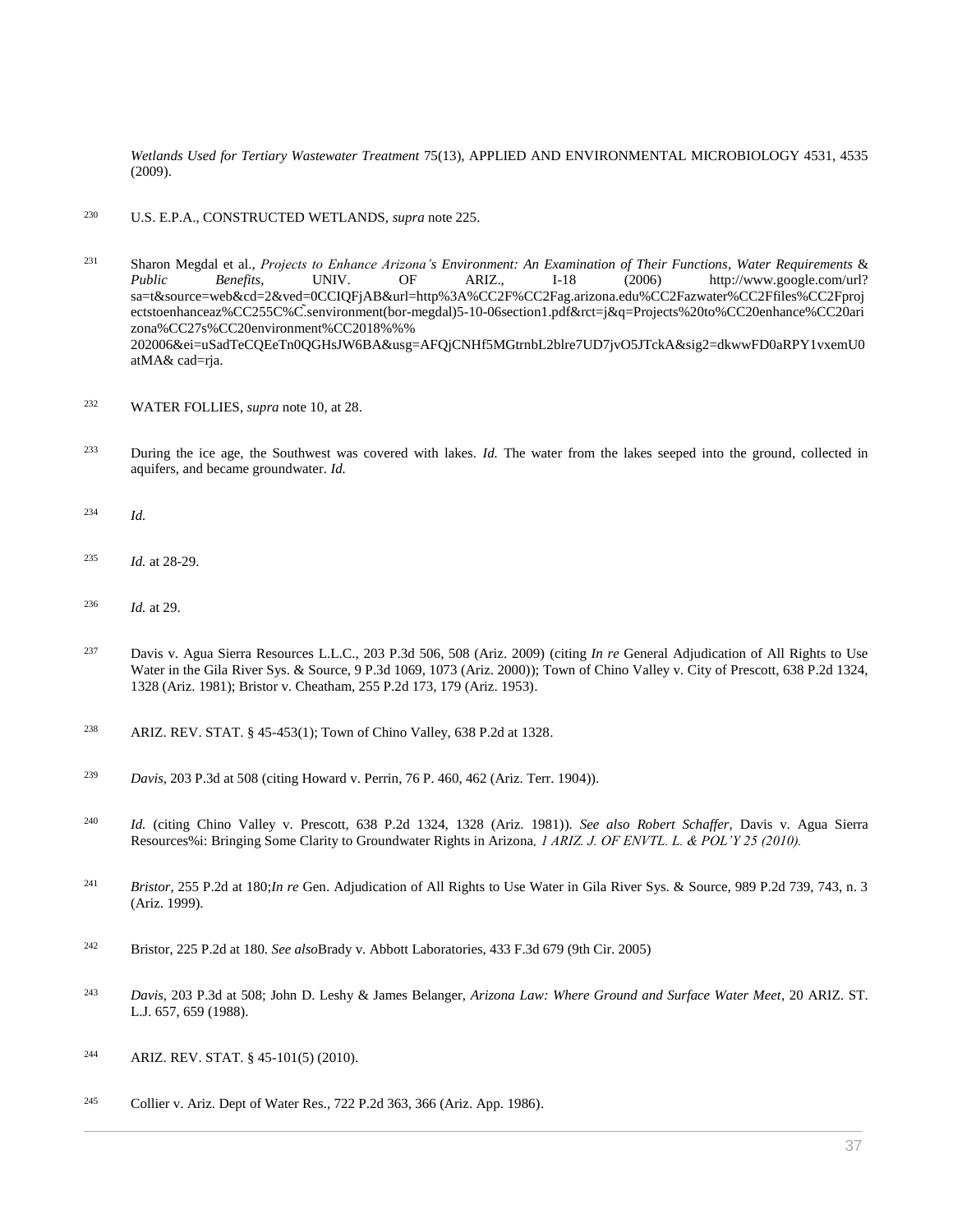- <sup>246</sup> *In re* [Gen. Adjudication of All Rights to Use Water in Gila River Sys. & Source \(](http://www.westlaw.com/Link/Document/FullText?findType=Y&serNum=2000531688&pubNum=0004645&originatingDoc=I0ecc82a82df011e18b05fdf15589d8e8&refType=RP&fi=co_pp_sp_4645_1073&originationContext=document&vr=3.0&rs=cblt1.0&transitionType=DocumentItem&contextData=(sc.Search)#co_pp_sp_4645_1073)*Gila River IV*), 9 P.3d 1069, 1073 (Ariz. 2000).
- <sup>247</sup> Robert Jerome Glennon & Thomas Maddock, *[In Search of Subflow: Arizona's Futile Effort to Separate Groundwater from Surface](http://www.westlaw.com/Link/Document/FullText?findType=Y&serNum=0104660561&pubNum=0001093&originatingDoc=I0ecc82a82df011e18b05fdf15589d8e8&refType=LR&fi=co_pp_sp_1093_578&originationContext=document&vr=3.0&rs=cblt1.0&transitionType=DocumentItem&contextData=(sc.Search)#co_pp_sp_1093_578)  Water*[, 36 ARIZ. L. REV. 567, 578 \(1994\)](http://www.westlaw.com/Link/Document/FullText?findType=Y&serNum=0104660561&pubNum=0001093&originatingDoc=I0ecc82a82df011e18b05fdf15589d8e8&refType=LR&fi=co_pp_sp_1093_578&originationContext=document&vr=3.0&rs=cblt1.0&transitionType=DocumentItem&contextData=(sc.Search)#co_pp_sp_1093_578) (giving a detailed and scientific explanation of the cone of depression); 2 ROBERT BECK, *Waters and Water Rights* § 18.02, at 19 (2009).
- <sup>248</sup> Glennon, *supra* note 247, at 580.
- <sup>249</sup> *Id.*
- <sup>250</sup> *Id.* at 581.
- <sup>251</sup> [Bristor v. Cheatham, 255 P.2d 173 \(Ariz. 1953\).](http://www.westlaw.com/Link/Document/FullText?findType=Y&serNum=1953113383&pubNum=0000661&originatingDoc=I0ecc82a82df011e18b05fdf15589d8e8&refType=RP&originationContext=document&vr=3.0&rs=cblt1.0&transitionType=DocumentItem&contextData=(sc.Search))
- <sup>252</sup> [Collier v. Ariz. Dept. of Water Resources, 722 P.2d 363, 364-365 \(Ariz. App. 1986\).](http://www.westlaw.com/Link/Document/FullText?findType=Y&serNum=1986137451&pubNum=0000661&originatingDoc=I0ecc82a82df011e18b05fdf15589d8e8&refType=RP&fi=co_pp_sp_661_364&originationContext=document&vr=3.0&rs=cblt1.0&transitionType=DocumentItem&contextData=(sc.Search)#co_pp_sp_661_364)
- <sup>253</sup> [Howard v. Perrin, 76 P. 460, 462 \(Ariz. 1904\)](http://www.westlaw.com/Link/Document/FullText?findType=Y&serNum=1904001641&pubNum=0000660&originatingDoc=I0ecc82a82df011e18b05fdf15589d8e8&refType=RP&fi=co_pp_sp_660_462&originationContext=document&vr=3.0&rs=cblt1.0&transitionType=DocumentItem&contextData=(sc.Search)#co_pp_sp_660_462) (first used the term "subterranean streams" for hydrologically connected groundwater); [Maricopa Cnty. Mun. Water Conservation Dist. No. 1 v. Sw. Cotton Co., 4 P.2d 369, 380 \(Ariz. 1931\),](http://www.westlaw.com/Link/Document/FullText?findType=Y&serNum=1931117530&pubNum=0000661&originatingDoc=I0ecc82a82df011e18b05fdf15589d8e8&refType=RP&fi=co_pp_sp_661_380&originationContext=document&vr=3.0&rs=cblt1.0&transitionType=DocumentItem&contextData=(sc.Search)#co_pp_sp_661_380) (*reh'g denied and opinion modified*)[, 7 P.2d 254 \(1932\)](http://www.westlaw.com/Link/Document/FullText?findType=Y&serNum=1932117185&pubNum=0000661&originatingDoc=I0ecc82a82df011e18b05fdf15589d8e8&refType=RP&originationContext=document&vr=3.0&rs=cblt1.0&transitionType=DocumentItem&contextData=(sc.Search)) (used the term "subflow" to describe such waters).
- <sup>254</sup> *Howard*[, 76 P. at 462.](http://www.westlaw.com/Link/Document/FullText?findType=Y&serNum=1904001641&pubNum=0000660&originatingDoc=I0ecc82a82df011e18b05fdf15589d8e8&refType=RP&fi=co_pp_sp_660_462&originationContext=document&vr=3.0&rs=cblt1.0&transitionType=DocumentItem&contextData=(sc.Search)#co_pp_sp_660_462)
- <sup>255</sup> [Maricopa Cnty. Mun. Water Conservation Dist. No. 1, 4 P.2d at 380.](http://www.westlaw.com/Link/Document/FullText?findType=Y&serNum=1931117530&pubNum=0000661&originatingDoc=I0ecc82a82df011e18b05fdf15589d8e8&refType=RP&fi=co_pp_sp_661_380&originationContext=document&vr=3.0&rs=cblt1.0&transitionType=DocumentItem&contextData=(sc.Search)#co_pp_sp_661_380)
- <sup>256</sup> *In re* [Gen. Adjudication of All Rights to Use Water in the Gila River Sys. & Source \(](http://www.westlaw.com/Link/Document/FullText?findType=Y&serNum=1993156548&pubNum=0000661&originatingDoc=I0ecc82a82df011e18b05fdf15589d8e8&refType=RP&originationContext=document&vr=3.0&rs=cblt1.0&transitionType=DocumentItem&contextData=(sc.Search))*Gila River II*), 857 P.2d 1236 (Ariz. 1993); *In re* Gen. Adjudication of All Rights to Use Water in the Gila River Sys. & Source (*Gila River II*[\), 857 P.2d 126 \(Ariz. 1993\).](http://www.westlaw.com/Link/Document/FullText?findType=Y&serNum=1993172068&pubNum=661&originatingDoc=I0ecc82a82df011e18b05fdf15589d8e8&refType=RP&originationContext=document&vr=3.0&rs=cblt1.0&transitionType=DocumentItem&contextData=(sc.Search)) *See* Meredith Marder, *[The Battle to Save the Verde: How Arizona's Water Law Could Destroy One of Its Last Free-Flowing Rivers](http://www.westlaw.com/Link/Document/FullText?findType=Y&serNum=0343434398&pubNum=0001093&originatingDoc=I0ecc82a82df011e18b05fdf15589d8e8&refType=LR&fi=co_pp_sp_1093_191&originationContext=document&vr=3.0&rs=cblt1.0&transitionType=DocumentItem&contextData=(sc.Search)#co_pp_sp_1093_191)*, 51 [ARIZ. L. REV. 175, 191-92 \(2009\).](http://www.westlaw.com/Link/Document/FullText?findType=Y&serNum=0343434398&pubNum=0001093&originatingDoc=I0ecc82a82df011e18b05fdf15589d8e8&refType=LR&fi=co_pp_sp_1093_191&originationContext=document&vr=3.0&rs=cblt1.0&transitionType=DocumentItem&contextData=(sc.Search)#co_pp_sp_1093_191)
- <sup>257</sup> *Gila River IV*[, 9 P.3d at 1073, 1083.](http://www.westlaw.com/Link/Document/FullText?findType=Y&serNum=2000531688&pubNum=0004645&originatingDoc=I0ecc82a82df011e18b05fdf15589d8e8&refType=RP&fi=co_pp_sp_4645_1073&originationContext=document&vr=3.0&rs=cblt1.0&transitionType=DocumentItem&contextData=(sc.Search)#co_pp_sp_4645_1073)
- <sup>258</sup> *Id.* [at 1073.](http://www.westlaw.com/Link/Document/FullText?findType=Y&serNum=2000531688&originatingDoc=I0ecc82a82df011e18b05fdf15589d8e8&refType=RP&originationContext=document&vr=3.0&rs=cblt1.0&transitionType=DocumentItem&contextData=(sc.Search))
- <sup>259</sup> *Id.* [at 1080.](http://www.westlaw.com/Link/Document/FullText?findType=Y&serNum=2000531688&originatingDoc=I0ecc82a82df011e18b05fdf15589d8e8&refType=RP&originationContext=document&vr=3.0&rs=cblt1.0&transitionType=DocumentItem&contextData=(sc.Search))
- <sup>260</sup> *Id.* [at 1077.](http://www.westlaw.com/Link/Document/FullText?findType=Y&serNum=2000531688&originatingDoc=I0ecc82a82df011e18b05fdf15589d8e8&refType=RP&originationContext=document&vr=3.0&rs=cblt1.0&transitionType=DocumentItem&contextData=(sc.Search)) (provides the factors that ADWR must consider in determining the subflow zone).
- <sup>261</sup> *In re* Gen. Adjudication of All Rights to Use Water in the Gila River Sys. & Source, No. W-1, W-2, W-3, W-4 (Consolidated), Contested Case No. W1-103 (Ariz. Super. Ct. Maricopa Cnty. filed Jan. 22, 2002) (minute entry); Joseph M. Feller, *[The](http://www.westlaw.com/Link/Document/FullText?findType=Y&serNum=0332237055&pubNum=0001093&originatingDoc=I0ecc82a82df011e18b05fdf15589d8e8&refType=LR&fi=co_pp_sp_1093_424&originationContext=document&vr=3.0&rs=cblt1.0&transitionType=DocumentItem&contextData=(sc.Search)#co_pp_sp_1093_424)  [Adjudication that Ate Arizona Water Law](http://www.westlaw.com/Link/Document/FullText?findType=Y&serNum=0332237055&pubNum=0001093&originatingDoc=I0ecc82a82df011e18b05fdf15589d8e8&refType=LR&fi=co_pp_sp_1093_424&originationContext=document&vr=3.0&rs=cblt1.0&transitionType=DocumentItem&contextData=(sc.Search)#co_pp_sp_1093_424)*, 49 ARIZ. L. REV. 405, 424 (2007).
- <sup>262</sup> *In re* Gen. Adjudication of All Rights to Use Water in the Gila River Sys. & Source, No. W-1, W-2, W-3, W-4 (Consolidated), Contested Case No. W1-103 (Ariz. Super. Ct. Maricopa County filed Sept. 15, 2005), *available at* http:// www.superiorcourt.maricopa.gov/SuperiorCourt/Adjudications/\_ ballinger/Subfloword92805.pdf.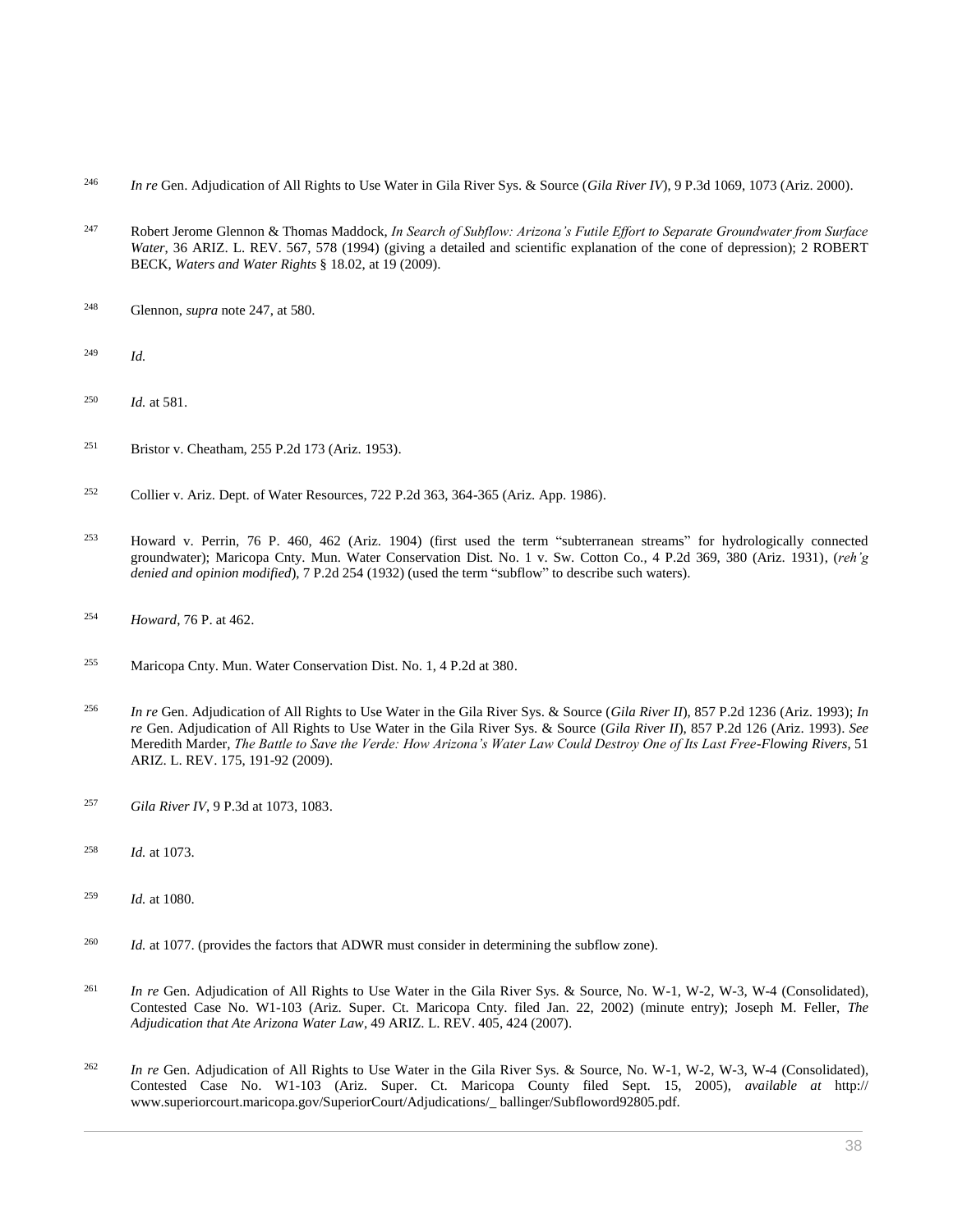- <sup>263</sup> *In re* Gen. Adjudication of All Rights to Use Water in the Gila River Sys. & Source, No. W-1, W-2, W-3, W-4 (Consolidated), Contested Case No. W1-103 (Ariz. Super. Ct. Maricopa Cnty. filed Aug. 16, 2010), *available at* http:// www.superiorcourt.maricopa.gov/SuperiorCourt/Adjudications/\_ballinger/W1-103*o*rd082410.pdf.
- <sup>264</sup> *See* Marder, *supra* note 256, at 192-96 (2009) (discussing the battle between the Salt River Project and City of Prescott and the Town of Prescott Valley over the Big Chino Aquifer); *Prescott and Prescott Valley Enter Agreement with SRP over Big Chino Water Management Issues*, SRP NET, http:// www.srpnet.com/water/agreement.aspx (last visited Apr. 4, 2011) (an agreement was made in February 2010 resolving the conflict out of court).
- <sup>265</sup> 1980 Ariz. Sess. Laws, 176 (codified as amended at [ARIZ. REV. STAT. §§ 45-401-](http://www.westlaw.com/Link/Document/FullText?findType=L&pubNum=1000251&cite=AZSTS45-401&originatingDoc=I0ecc82a82df011e18b05fdf15589d8e8&refType=LQ&originationContext=document&vr=3.0&rs=cblt1.0&transitionType=DocumentItem&contextData=(sc.Search))704); [Davis v. Agua Sierra Resources, L.L.C.,](http://www.westlaw.com/Link/Document/FullText?findType=Y&serNum=2018387096&pubNum=0004645&originatingDoc=I0ecc82a82df011e18b05fdf15589d8e8&refType=RP&fi=co_pp_sp_4645_509&originationContext=document&vr=3.0&rs=cblt1.0&transitionType=DocumentItem&contextData=(sc.Search)#co_pp_sp_4645_509)  [203 P.3d 506, 509 \(Ariz. 2009\);](http://www.westlaw.com/Link/Document/FullText?findType=Y&serNum=2018387096&pubNum=0004645&originatingDoc=I0ecc82a82df011e18b05fdf15589d8e8&refType=RP&fi=co_pp_sp_4645_509&originationContext=document&vr=3.0&rs=cblt1.0&transitionType=DocumentItem&contextData=(sc.Search)#co_pp_sp_4645_509) [Strawberry Water Co. v. Paulsen, 207 P.3d 654, 661 n.7 \(Ariz. App. 2008\).](http://www.westlaw.com/Link/Document/FullText?findType=Y&serNum=2016632803&pubNum=0004645&originatingDoc=I0ecc82a82df011e18b05fdf15589d8e8&refType=RP&fi=co_pp_sp_4645_661&originationContext=document&vr=3.0&rs=cblt1.0&transitionType=DocumentItem&contextData=(sc.Search)#co_pp_sp_4645_661)
- <sup>266</sup> Avery et. al., *supra* note 26, at 341.
- <sup>267</sup> *Id.*
- <sup>268</sup> Interview with Kathy Farris, Director, Groundwater Management Study Commission (4th), CENT. ARIZ. PROJECT, 7-8, http:// www.capaz.com/includes/docs/oral/Interview%20with%CC20Kathy%20Ferris.pdf (the fourth Groundwater Management Study Commission was responsible for overhauling Arizona's groundwater code); Avery et. al., *supra* note 26, at 341; Zachary A. Smith, *Federal Intervention in the Management of Groundwater Resources: Past Efforts and Future Prospects*, 15 PUBLIUS 145, 150 (1985).
- <sup>269</sup> [Farmers Inv. Co. v. Bettwy, 558 P.2d 14, 24 \(Ariz. 1976\);](http://www.westlaw.com/Link/Document/FullText?findType=Y&serNum=1976134936&pubNum=0000661&originatingDoc=I0ecc82a82df011e18b05fdf15589d8e8&refType=RP&fi=co_pp_sp_661_24&originationContext=document&vr=3.0&rs=cblt1.0&transitionType=DocumentItem&contextData=(sc.Search)#co_pp_sp_661_24) Avery et. al., *supra* note 26, at 341.
- <sup>270</sup> *Id.*
- <sup>271</sup> [ARIZ. REV. STAT. § 45-401\(B\)](http://www.westlaw.com/Link/Document/FullText?findType=L&pubNum=1000251&cite=AZSTS45-401&originatingDoc=I0ecc82a82df011e18b05fdf15589d8e8&refType=LQ&originationContext=document&vr=3.0&rs=cblt1.0&transitionType=DocumentItem&contextData=(sc.Search)) (2010).
- <sup>272</sup> *Id.*
- <sup>273</sup> [Davis v. Agua Sierra Resources, L.L.C., 203 P.3d 506, 509 \(Ariz. 2009\)](http://www.westlaw.com/Link/Document/FullText?findType=Y&serNum=2018387096&pubNum=0004645&originatingDoc=I0ecc82a82df011e18b05fdf15589d8e8&refType=RP&fi=co_pp_sp_4645_509&originationContext=document&vr=3.0&rs=cblt1.0&transitionType=DocumentItem&contextData=(sc.Search)#co_pp_sp_4645_509) (citing [ARIZ. REV. STAT. §§ 45-411-](http://www.westlaw.com/Link/Document/FullText?findType=L&pubNum=1000251&cite=AZSTS45-411&originatingDoc=I0ecc82a82df011e18b05fdf15589d8e8&refType=LQ&originationContext=document&vr=3.0&rs=cblt1.0&transitionType=DocumentItem&contextData=(sc.Search))451(A)(1)).
- <sup>274</sup> [ARIZ. REV. STAT. § 45-462](http://www.westlaw.com/Link/Document/FullText?findType=L&pubNum=1000251&cite=AZSTS45-462&originatingDoc=I0ecc82a82df011e18b05fdf15589d8e8&refType=LQ&originationContext=document&vr=3.0&rs=cblt1.0&transitionType=DocumentItem&contextData=(sc.Search)) (2010).
- <sup>275</sup> Within AMAs, type 1 grandfathered rights and type 2 grandfathered rights are transferable. Type 1 water rights are appurtenant to the land and are only transferable when title to the land is bought. [ARIZ. REV. STAT. §§ 45-461\(3\)\(a\),](http://www.westlaw.com/Link/Document/FullText?findType=L&pubNum=1000251&cite=AZSTS45-461&originatingDoc=I0ecc82a82df011e18b05fdf15589d8e8&refType=LQ&originationContext=document&vr=3.0&rs=cblt1.0&transitionType=DocumentItem&contextData=(sc.Search))463(E),465(D). Type 2 water rights are not tied to the land's title and can be sold or leased without buying the land. [ARIZ. REV. STAT. §§ 45-461\(3\)\(a\),](http://www.westlaw.com/Link/Document/FullText?findType=L&pubNum=1000251&cite=AZSTS45-461&originatingDoc=I0ecc82a82df011e18b05fdf15589d8e8&refType=LQ&originationContext=document&vr=3.0&rs=cblt1.0&transitionType=DocumentItem&contextData=(sc.Search)) 463(E), 465(D).
- <sup>276</sup> *See*[ARIZ. REV. STAT. §§ 45-451-](http://www.westlaw.com/Link/Document/FullText?findType=L&pubNum=1000251&cite=AZSTS45-451&originatingDoc=I0ecc82a82df011e18b05fdf15589d8e8&refType=LQ&originationContext=document&vr=3.0&rs=cblt1.0&transitionType=DocumentItem&contextData=(sc.Search))455 (2010).
- <sup>277</sup> Avery et. al., *supra* note 26, at 341.
- <sup>278</sup> [Strawberry Water Co. v. Paulsen, 207 P.3d 654, 661 n.7 \(Ariz. App. 2008\).](http://www.westlaw.com/Link/Document/FullText?findType=Y&serNum=2016632803&pubNum=0004645&originatingDoc=I0ecc82a82df011e18b05fdf15589d8e8&refType=RP&fi=co_pp_sp_4645_661&originationContext=document&vr=3.0&rs=cblt1.0&transitionType=DocumentItem&contextData=(sc.Search)#co_pp_sp_4645_661)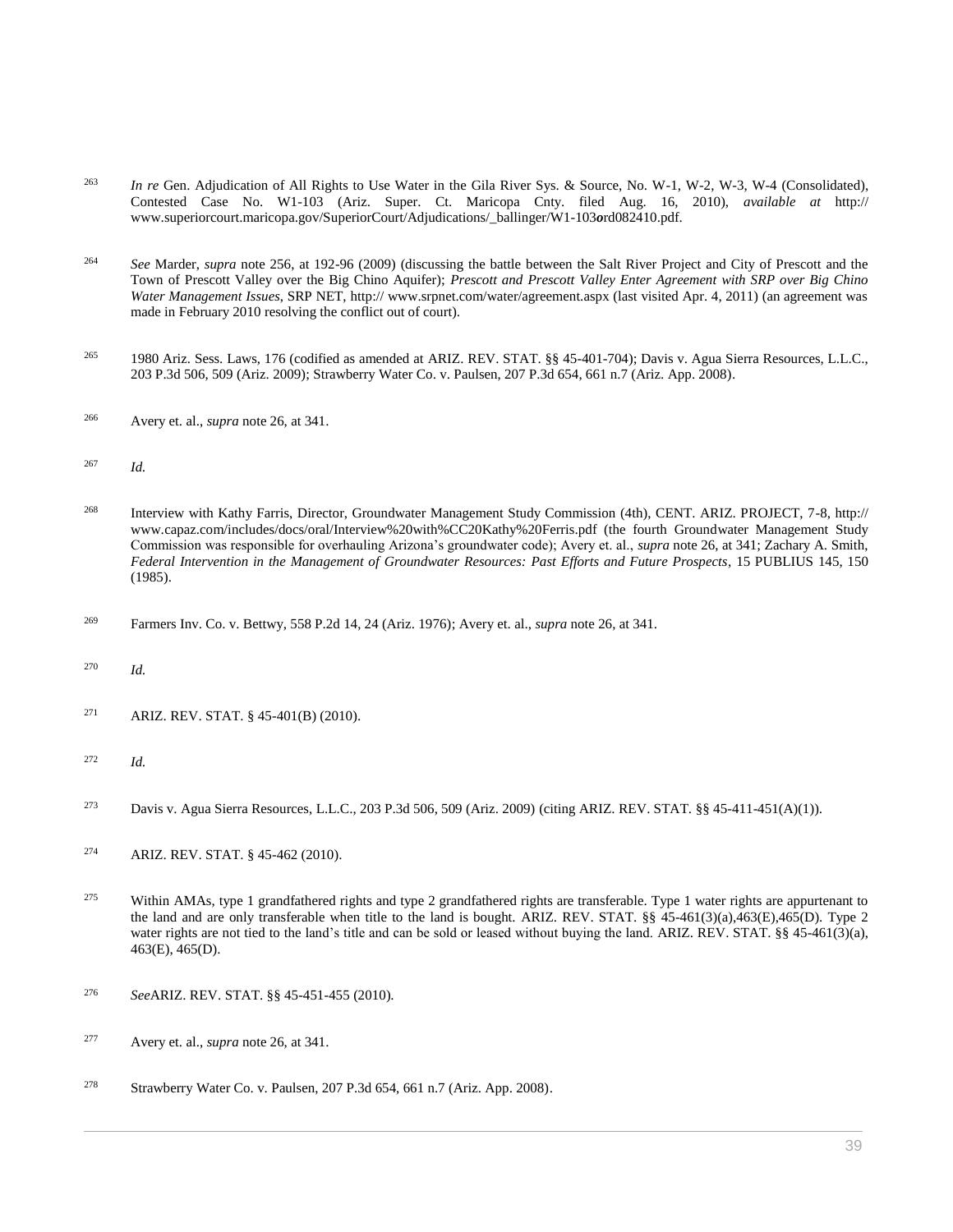- [ARIZ. REV. STAT. § 45-453\(1\).](http://www.westlaw.com/Link/Document/FullText?findType=L&pubNum=1000251&cite=AZSTS45-453&originatingDoc=I0ecc82a82df011e18b05fdf15589d8e8&refType=LQ&originationContext=document&vr=3.0&rs=cblt1.0&transitionType=DocumentItem&contextData=(sc.Search))
- [Strawberry Water, 207 P.3d 654, 661 n.7 \(Ariz. App. 2008\)](http://www.westlaw.com/Link/Document/FullText?findType=Y&serNum=2016632803&pubNum=0004645&originatingDoc=I0ecc82a82df011e18b05fdf15589d8e8&refType=RP&fi=co_pp_sp_4645_661&originationContext=document&vr=3.0&rs=cblt1.0&transitionType=DocumentItem&contextData=(sc.Search)#co_pp_sp_4645_661) (citin[g Ariz. Rev. Stat. §§ 45-401-](http://www.westlaw.com/Link/Document/FullText?findType=L&pubNum=1000251&cite=AZSTS45-401&originatingDoc=I0ecc82a82df011e18b05fdf15589d8e8&refType=LQ&originationContext=document&vr=3.0&rs=cblt1.0&transitionType=DocumentItem&contextData=(sc.Search))704).
- <sup>281</sup> Avery et. al., supra note 26, at  $341-42$ .
- [ARIZ. REV. STAT. § 45-411](http://www.westlaw.com/Link/Document/FullText?findType=L&pubNum=1000251&cite=AZSTS45-411&originatingDoc=I0ecc82a82df011e18b05fdf15589d8e8&refType=LQ&originationContext=document&vr=3.0&rs=cblt1.0&transitionType=DocumentItem&contextData=(sc.Search)) (2010).
- [ARIZ. REV. STAT. § 45-431](http://www.westlaw.com/Link/Document/FullText?findType=L&pubNum=1000251&cite=AZSTS45-431&originatingDoc=I0ecc82a82df011e18b05fdf15589d8e8&refType=LQ&originationContext=document&vr=3.0&rs=cblt1.0&transitionType=DocumentItem&contextData=(sc.Search)) (2010).
- [Davis v. Agua Sierra Resources, L.L.C., 203 P.3d 506, 509 \(Ariz. 2009\)](http://www.westlaw.com/Link/Document/FullText?findType=Y&serNum=2018387096&pubNum=0004645&originatingDoc=I0ecc82a82df011e18b05fdf15589d8e8&refType=RP&fi=co_pp_sp_4645_509&originationContext=document&vr=3.0&rs=cblt1.0&transitionType=DocumentItem&contextData=(sc.Search)#co_pp_sp_4645_509) (citing [ARIZ. REV. STAT. § 45-453\)](http://www.westlaw.com/Link/Document/FullText?findType=L&pubNum=1000251&cite=AZSTS45-453&originatingDoc=I0ecc82a82df011e18b05fdf15589d8e8&refType=LQ&originationContext=document&vr=3.0&rs=cblt1.0&transitionType=DocumentItem&contextData=(sc.Search)).
- *Davis*[, 203 P.3d at 509](http://www.westlaw.com/Link/Document/FullText?findType=Y&serNum=2018387096&pubNum=0004645&originatingDoc=I0ecc82a82df011e18b05fdf15589d8e8&refType=RP&fi=co_pp_sp_4645_509&originationContext=document&vr=3.0&rs=cblt1.0&transitionType=DocumentItem&contextData=(sc.Search)#co_pp_sp_4645_509) (citing Chino Valley v. Prescott (*Chino Valley II*[\), 638 P.2d 1324, 1325 n.\\* \(Ariz. 1981\)\)](http://www.westlaw.com/Link/Document/FullText?findType=Y&serNum=1982102592&pubNum=0000661&originatingDoc=I0ecc82a82df011e18b05fdf15589d8e8&refType=RP&fi=co_pp_sp_661_1325&originationContext=document&vr=3.0&rs=cblt1.0&transitionType=DocumentItem&contextData=(sc.Search)#co_pp_sp_661_1325).
- [ARIZ. REV. STAT. § 45-411\(A\)\(1\)-\(4\).](http://www.westlaw.com/Link/Document/FullText?findType=L&pubNum=1000251&cite=AZSTS45-411&originatingDoc=I0ecc82a82df011e18b05fdf15589d8e8&refType=LQ&originationContext=document&vr=3.0&rs=cblt1.0&transitionType=DocumentItem&contextData=(sc.Search))
- 1994 Ariz. Sess. Laws, ch. 296, § 5 (codified at [ARIZ. REV. STAT. ANN. § 45-411.03](http://www.westlaw.com/Link/Document/FullText?findType=L&pubNum=1000251&cite=AZSTS45-411.03&originatingDoc=I0ecc82a82df011e18b05fdf15589d8e8&refType=LQ&originationContext=document&vr=3.0&rs=cblt1.0&transitionType=DocumentItem&contextData=(sc.Search)) (2011)). *See generally Santa Cruz AMA*, ARIZ. DEP'T OF WATER RES., http:// www.azwater.gov/azdwr/WaterManagement/AMAs/SantaCruzAMA/default.htm (last visited Mar. 20, 2011).
- *AMAs*, ARIZ. DEP'T OF WATER RES., http:// www.azwater.gov/AzDWR/WaterManagement/AMAs/default.htm (last visited Mar. 20, 2011).
- [ARIZ. REV. STAT. § 45-562\(C\)](http://www.westlaw.com/Link/Document/FullText?findType=L&pubNum=1000251&cite=AZSTS45-562&originatingDoc=I0ecc82a82df011e18b05fdf15589d8e8&refType=LQ&originationContext=document&vr=3.0&rs=cblt1.0&transitionType=DocumentItem&contextData=(sc.Search)) (2010).
- [ARIZ. REV. STAT. § 45-562\(B\).](http://www.westlaw.com/Link/Document/FullText?findType=L&pubNum=1000251&cite=AZSTS45-562&originatingDoc=I0ecc82a82df011e18b05fdf15589d8e8&refType=LQ&originationContext=document&vr=3.0&rs=cblt1.0&transitionType=DocumentItem&contextData=(sc.Search))
- *See*[ARIZ. REV. STAT. §§ 45-431-](http://www.westlaw.com/Link/Document/FullText?findType=L&pubNum=1000251&cite=AZSTS45-431&originatingDoc=I0ecc82a82df011e18b05fdf15589d8e8&refType=LQ&originationContext=document&vr=3.0&rs=cblt1.0&transitionType=DocumentItem&contextData=(sc.Search))432
- *AMAs*, *supra* note 288.
- [ARIZ. REV. STAT. § 45-432\(A\).](http://www.westlaw.com/Link/Document/FullText?findType=L&pubNum=1000251&cite=AZSTS45-432&originatingDoc=I0ecc82a82df011e18b05fdf15589d8e8&refType=LQ&originationContext=document&vr=3.0&rs=cblt1.0&transitionType=DocumentItem&contextData=(sc.Search))
- [ARIZ. REV. STAT. §§ 45-434-](http://www.westlaw.com/Link/Document/FullText?findType=L&pubNum=1000251&cite=AZSTS45-434&originatingDoc=I0ecc82a82df011e18b05fdf15589d8e8&refType=LQ&originationContext=document&vr=3.0&rs=cblt1.0&transitionType=DocumentItem&contextData=(sc.Search))437. For instance, in the Joseph City and Douglas INAs, only land that was legally irrigated during the period of January 1, 1975 to January 1, 1980 can be irrigated with groundwater, effluent, diffused water or surface water. [ARIZ. REV. STAT. ANN. § 45-437\(A\).](http://www.westlaw.com/Link/Document/FullText?findType=L&pubNum=1000251&cite=AZSTS45-437&originatingDoc=I0ecc82a82df011e18b05fdf15589d8e8&refType=LQ&originationContext=document&vr=3.0&rs=cblt1.0&transitionType=DocumentItem&contextData=(sc.Search)) For land designated as an INA in the future, only land that was irrigated during the preceding five years can be irrigated. ARIZ. REV. STAT. § 45-427(B).
- [ARIZ. REV. STAT. § 45-454\(A\).](http://www.westlaw.com/Link/Document/FullText?findType=L&pubNum=1000251&cite=AZSTS45-454&originatingDoc=I0ecc82a82df011e18b05fdf15589d8e8&refType=LQ&originationContext=document&vr=3.0&rs=cblt1.0&transitionType=DocumentItem&contextData=(sc.Search))
- [ARIZ. REV. STAT. § 45-454\(B\).](http://www.westlaw.com/Link/Document/FullText?findType=L&pubNum=1000251&cite=AZSTS45-454&originatingDoc=I0ecc82a82df011e18b05fdf15589d8e8&refType=LQ&originationContext=document&vr=3.0&rs=cblt1.0&transitionType=DocumentItem&contextData=(sc.Search))
- Rita Pearson Maguire, *[Patching the Holes in the Bucket: Safe Yield and the Future of Water Management in Arizona](http://www.westlaw.com/Link/Document/FullText?findType=Y&serNum=0332237053&pubNum=0001093&originatingDoc=I0ecc82a82df011e18b05fdf15589d8e8&refType=LR&fi=co_pp_sp_1093_379&originationContext=document&vr=3.0&rs=cblt1.0&transitionType=DocumentItem&contextData=(sc.Search)#co_pp_sp_1093_379)*, 49 ARIZ. L. [REV. 361, 379-80 \(2007\).](http://www.westlaw.com/Link/Document/FullText?findType=Y&serNum=0332237053&pubNum=0001093&originatingDoc=I0ecc82a82df011e18b05fdf15589d8e8&refType=LR&fi=co_pp_sp_1093_379&originationContext=document&vr=3.0&rs=cblt1.0&transitionType=DocumentItem&contextData=(sc.Search)#co_pp_sp_1093_379)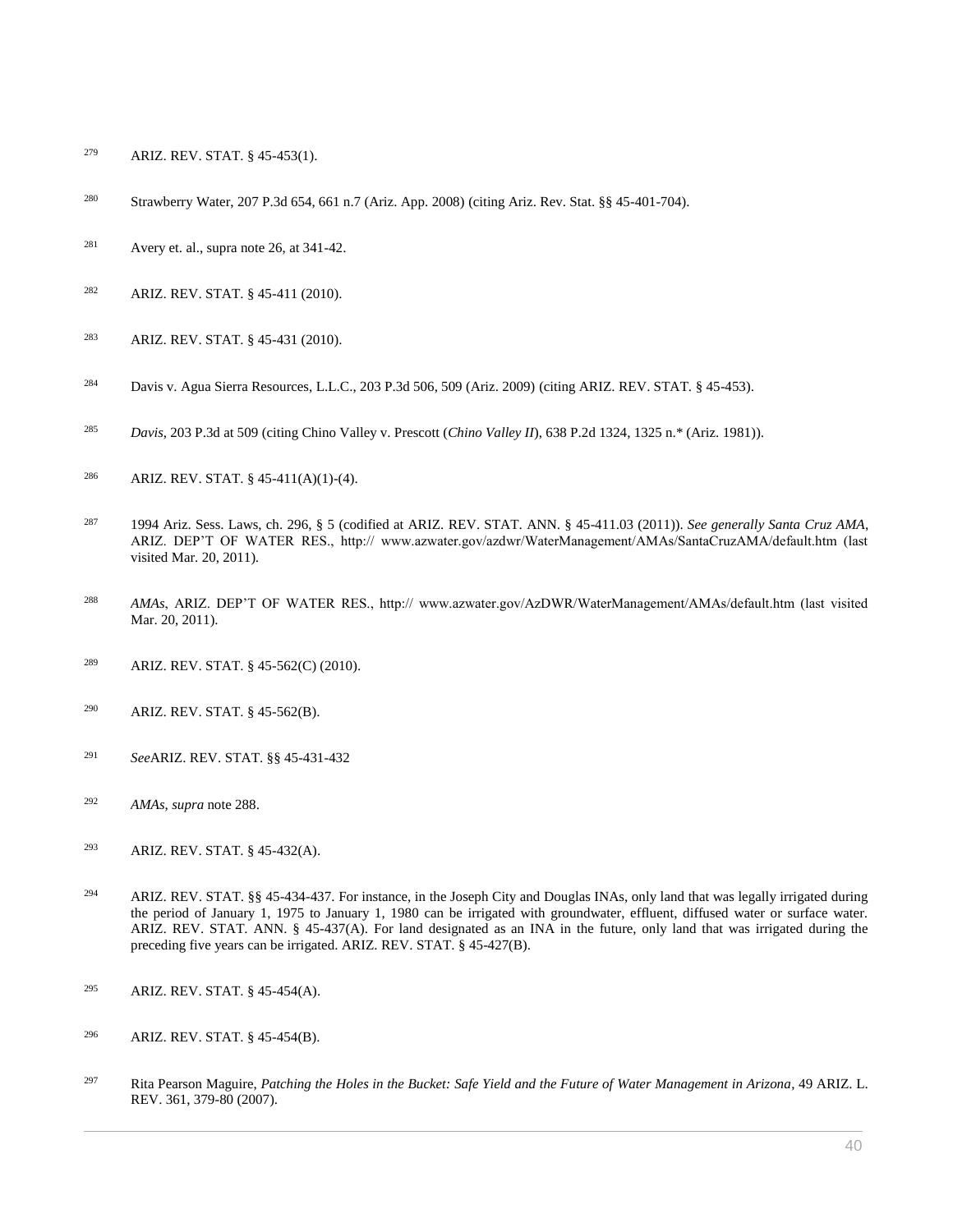- NATHAN BRACKEN, W. STATES COUNCIL, EXEMPT WELL ISSUES IN THE WEST 146-47 (2010), *available at* http://aquadoc.typepad.com/files/exempt\_wells\_in\_ the\_west\_n\_bracken.pdf; EXEMPT WELLS SUBCOMM., STATEWIDE WATER ADVISORY GRP., DRAFT PROPOSAL: WATER INFORMATION FOR WELL OWNERS (Mar. 5, 2007), *available at* http://www.adwr.state.az.us/AzDWR/StatewidePlanning/SWAG/documents/Proposal\_ Well\_Information.pdf; Cally Carswell, *Death by a Thousand Wells*, HIGH COUNTRY NEWS, Oct. 26, 2009, http://www.hcn.org/issues/41.18/death-by-athousandwells.
- Maguire, *supra* note 297, at 380.
- [ARIZ. REV. STAT. ANN. § 45-576;](http://www.westlaw.com/Link/Document/FullText?findType=L&pubNum=1000251&cite=AZSTS45-576&originatingDoc=I0ecc82a82df011e18b05fdf15589d8e8&refType=LQ&originationContext=document&vr=3.0&rs=cblt1.0&transitionType=DocumentItem&contextData=(sc.Search)) *See* Robert Jerome Glennon, *[Coattails of the Past: Using and Financing the Central Arizona](http://www.westlaw.com/Link/Document/FullText?findType=Y&serNum=0105297681&pubNum=0001094&originatingDoc=I0ecc82a82df011e18b05fdf15589d8e8&refType=LR&fi=co_pp_sp_1094_696&originationContext=document&vr=3.0&rs=cblt1.0&transitionType=DocumentItem&contextData=(sc.Search)#co_pp_sp_1094_696)  Project*[, 27 ARIZ. ST. L.J. 677, 696 \(1995\).](http://www.westlaw.com/Link/Document/FullText?findType=Y&serNum=0105297681&pubNum=0001094&originatingDoc=I0ecc82a82df011e18b05fdf15589d8e8&refType=LR&fi=co_pp_sp_1094_696&originationContext=document&vr=3.0&rs=cblt1.0&transitionType=DocumentItem&contextData=(sc.Search)#co_pp_sp_1094_696)
- *See*[ARIZ. REV. STAT. § 32-2101\(56\)](http://www.westlaw.com/Link/Document/FullText?findType=L&pubNum=1000251&cite=AZSTS32-2101&originatingDoc=I0ecc82a82df011e18b05fdf15589d8e8&refType=LQ&originationContext=document&vr=3.0&rs=cblt1.0&transitionType=DocumentItem&contextData=(sc.Search)) (definition of subdivision).
- [ARIZ. REV. STAT. ANN. § 45-576\(A\);](http://www.westlaw.com/Link/Document/FullText?findType=L&pubNum=1000251&cite=AZSTS45-576&originatingDoc=I0ecc82a82df011e18b05fdf15589d8e8&refType=LQ&originationContext=document&vr=3.0&rs=cblt1.0&transitionType=DocumentItem&contextData=(sc.Search)) ARIZ. ADMIN. CODE. § 12-15-704 (2010).
- [ARIZ. REV. STAT. ANN. § 45-576\(J\);](http://www.westlaw.com/Link/Document/FullText?findType=L&pubNum=1000251&cite=AZSTS45-576&originatingDoc=I0ecc82a82df011e18b05fdf15589d8e8&refType=LQ&originationContext=document&vr=3.0&rs=cblt1.0&transitionType=DocumentItem&contextData=(sc.Search)) ARIZ. ADMIN. CODE. § 15-703-707 (2010).
- [ARIZ. REV. STAT. ANN. § 45-576\(A\).](http://www.westlaw.com/Link/Document/FullText?findType=L&pubNum=1000251&cite=AZSTS45-576&originatingDoc=I0ecc82a82df011e18b05fdf15589d8e8&refType=LQ&originationContext=document&vr=3.0&rs=cblt1.0&transitionType=DocumentItem&contextData=(sc.Search)) A designation means that the company has a water supply sufficient to serve their current committed and future demand for 100 years as well as the other AWS criterion. Water companies do not have to apply for a designation. ARIZ. ADMIN. CODE. § 12-15-710 (2010); ARIZ. DEP'T OF WATER RES., ASSURED WATER SUPPLY PROGRAM 3 (Nov. 1, 2001), *available at* http:// www.azwater.gov/AzDWR/WaterManagement/AAWS/documents/awsbrochuredescription000.pdf.
- *See* Megdal, *supra* note 28, at 3-4.
- ARIZ. ADMIN. CODE. § 12-15-716 (2010).
- ARIZ. ADMIN. CODE. § 15-701(27) (2010).
- ARIZ. ADMIN. CODE. § 12-15-716(B) (2010).
- *Id.*
- ARIZ. ADMIN. CODE. § 12-15-716; Maguire, *supra* note 297, at 364.
- Glennon, *supra* note 247.
- *Id.*
- K.E. Randall, *The Arizona Riparian Area Advisory Committee: An Experience in Defining Desired Conditions,*U.S. FOREST SERVICE: ROCKY MOUNTAIN RESEARCH STATION (1996), *available at* http://www.fs.fed.us/rm/pubs\_rm/rm\_ gtr272/rm\_gtr272\_216\_226.pdf.
- *Id.*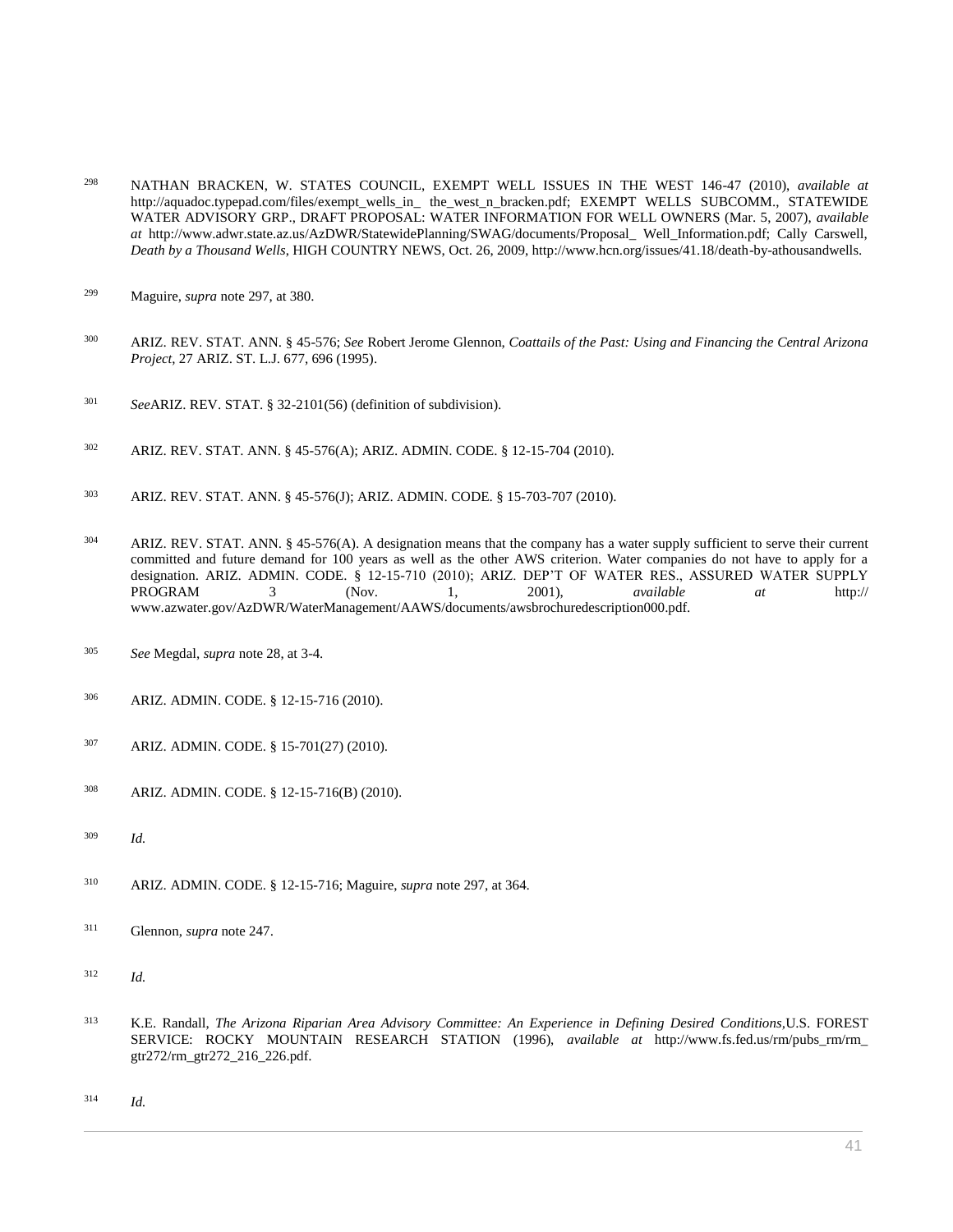- <sup>315</sup> *Id.*
- <sup>316</sup> [ARIZ. REV. STAT. § 45-101;](http://www.westlaw.com/Link/Document/FullText?findType=L&pubNum=1000251&cite=AZSTS45-101&originatingDoc=I0ecc82a82df011e18b05fdf15589d8e8&refType=LQ&originationContext=document&vr=3.0&rs=cblt1.0&transitionType=DocumentItem&contextData=(sc.Search)) Randall, *supra* note 313, at 260.
- <sup>317</sup> *See generally* Randall, *supra* note 313.
- <sup>318</sup> *Id.*
- <sup>319</sup> *Id.*
- <sup>320</sup> *Id.*
- <sup>321</sup> Ariz[. Exec. Order No. 2000-7 \(2000\).](http://www.westlaw.com/Link/Document/FullText?findType=Y&pubNum=0001043&cite=EXECORDERNO2000-7&originatingDoc=I0ecc82a82df011e18b05fdf15589d8e8&refType=CA&originationContext=document&vr=3.0&rs=cblt1.0&transitionType=DocumentItem&contextData=(sc.Search))
- <sup>322</sup> GOVERNOR'S WATER MANAGEMENT COMM'N, FINAL REPORT V (2001).
- <sup>323</sup> *Id.* at 9.
- <sup>324</sup> [ARIZ. REV. STAT. § 45-2101\(B\)](http://www.westlaw.com/Link/Document/FullText?findType=L&pubNum=1000251&cite=AZSTS45-2101&originatingDoc=I0ecc82a82df011e18b05fdf15589d8e8&refType=LQ&originationContext=document&vr=3.0&rs=cblt1.0&transitionType=DocumentItem&contextData=(sc.Search)) (2010).
- <sup>325</sup> Telephone Interview with John Keane, Commission Member, Arizona Water Protection Fund, in Phoenix, Ariz. (July 2, 2010) (on file with author).
- <sup>326</sup> [Central Arizona Project, Arizona: Water Allocations and Water Service Contracting; Record of Decision, 48 Fed. Reg. 12446](http://www.westlaw.com/Link/Document/FullText?findType=l&pubNum=0001037&cite=UUID(ID0BFDF10347E11DA8794AB47DD0CABB0)&originatingDoc=I0ecc82a82df011e18b05fdf15589d8e8&refType=CP&fi=co_pp_sp_1037_12446&originationContext=document&vr=3.0&rs=cblt1.0&transitionType=DocumentItem&contextData=(sc.Search)#co_pp_sp_1037_12446)  [\(Mar. 24, 1983\).](http://www.westlaw.com/Link/Document/FullText?findType=l&pubNum=0001037&cite=UUID(ID0BFDF10347E11DA8794AB47DD0CABB0)&originatingDoc=I0ecc82a82df011e18b05fdf15589d8e8&refType=CP&fi=co_pp_sp_1037_12446&originationContext=document&vr=3.0&rs=cblt1.0&transitionType=DocumentItem&contextData=(sc.Search)#co_pp_sp_1037_12446) *See* Letter from Wesley E. Steiner, Director of ADWR to CAP Applicants, CAP Historical Documents (March 1, 1983), http:// www.capaz.com/includes/media/docs/CAP-allocation-ROD--3-1983.pdf (last visited Oct. 15, 2010). These CAP allocations were based on the State of Arizona's 1982 allocation recommendations for non-Indian entities. *See* Letter from Wesley E. Steiner, Director of ADWR, to James Watt, U.S. Secretary of the Interior, Central Arizona Project (Jan. 18, 1982), http:// www.capaz.com/includes/media/docs/ADWR-allocation-decision-1-18-1982.pdf (last visited Oct. 15, 2010).
- <sup>327</sup> Maguire Telephone Interview, *supra* note 325.
- <sup>328</sup> Payson was allocated 4995 acre-feet annually. [Central Arizona Project, Arizona,](http://www.westlaw.com/Link/Document/FullText?findType=l&pubNum=0001037&cite=UUID(ID0BFDF10347E11DA8794AB47DD0CABB0)&originatingDoc=I0ecc82a82df011e18b05fdf15589d8e8&refType=CP&fi=co_pp_sp_1037_12446&originationContext=document&vr=3.0&rs=cblt1.0&transitionType=DocumentItem&contextData=(sc.Search)#co_pp_sp_1037_12446) *supra* note 326; *Central Highlands Planning Area Water Supply-Central Arizona Project Water*, ARIZ. DEP'T OF WATER RES., http:// www.azwater.gov/azdwr/StatewidePlanning/WaterAtlas/CentralHighlands/PlanningAreaOverview/ WaterSupply.htm (last visited Oct. 15, 2010) [hereinafter *Central Highlands Planning Area*].
- <sup>329</sup> Maguire Telephone Interview, *supra* note 325. Unused CAP allocations were viewed as an asset that could be exchanged by the recipient in the future. *Id*. In order to make use of their CAP allocation, it was anticipated that these communities, mining companies, and private water companies outside of the CAP service area would exchange their CAP entitlement for a locally available surface water supply often held by a downstream senior water right appropriator located within the CAP service area. *Id.*
- <sup>330</sup> *Central Highlands Planning Area*, *supra* note 328 (the gross proceeds from this sale were \$4,995,000. This value does not reflect the reduction associated with equivalency charges and capital costs due to CAWCD or other fees associated with the entitlement transfer actions. The U.S. Bureau of Reclamation manages a trust fund with the money acquired in the transfer; the trust fund is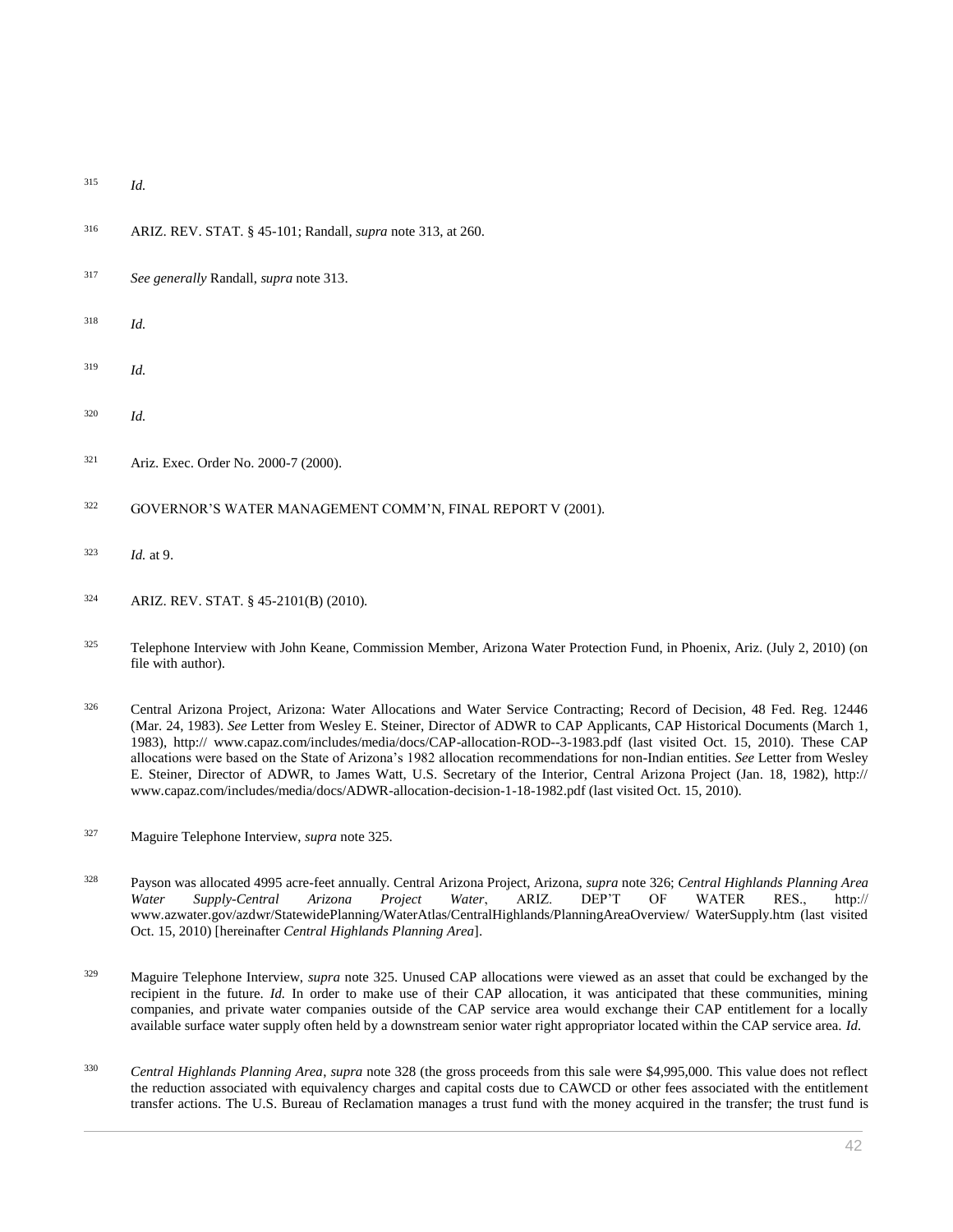used to develop alternative water supplies for Payson).

Maguire Telephone Interview, *supra* note 325.

*Id.*

- JOHN L. KEANE, RIPARIAN IMPROVEMENTS: KEY ISSUES EMERGING FROM A STATE GRANTS PROGRAM 2 (2000); Maguire Telephone Interview, *supra* note 325.
- KEANE, *supra* note 333.
- Maguire Telephone Interview, *supra* note 325.
- *Id.*
- KEANE, *supra* note 333.
- [ARIZ. REV. STAT. § 45-2101](http://www.westlaw.com/Link/Document/FullText?findType=L&pubNum=1000251&cite=AZSTS45-2101&originatingDoc=I0ecc82a82df011e18b05fdf15589d8e8&refType=LQ&originationContext=document&vr=3.0&rs=cblt1.0&transitionType=DocumentItem&contextData=(sc.Search)) (2010).
- [ARIZ. REV. STAT. § 45-2103](http://www.westlaw.com/Link/Document/FullText?findType=L&pubNum=1000251&cite=AZSTS45-2103&originatingDoc=I0ecc82a82df011e18b05fdf15589d8e8&refType=LQ&originationContext=document&vr=3.0&rs=cblt1.0&transitionType=DocumentItem&contextData=(sc.Search)) (2010).
- KEANE, *supra* note 333. *See*[ARIZ. REV. STAT. § 45-2101.](http://www.westlaw.com/Link/Document/FullText?findType=L&pubNum=1000251&cite=AZSTS45-2101&originatingDoc=I0ecc82a82df011e18b05fdf15589d8e8&refType=LQ&originationContext=document&vr=3.0&rs=cblt1.0&transitionType=DocumentItem&contextData=(sc.Search))
- KEANE, *supra* note 333.
- <sup>342</sup> On the other hand, there are some benefits to a decentralized approach. Personal Communication with John Keane (Nov. 4, 2010) (on file with author). The state can deal with local landowners, agencies and communities that are willing participants and who are most knowledgeable about the local riparian conditions. *Id.* A bottom-up approach can bring out creative restoration techniques and approaches. *Id.*
- *Id.*
- *Id.*
- *Funded Projects*, ARIZ. WATER PROTECTION FUND, http:// www.azwpf.gov/Grant\_Project\_Reports/default.htm (providing a list of funded projects throughout Arizona) (last visited Mar. 20, 2011).
- *Winters, supra* note 52.
- [Nevada v. U.S., 463 U.S. 110, 117 \(1983\);](http://www.westlaw.com/Link/Document/FullText?findType=Y&serNum=1983129664&pubNum=0000780&originatingDoc=I0ecc82a82df011e18b05fdf15589d8e8&refType=RP&fi=co_pp_sp_780_117&originationContext=document&vr=3.0&rs=cblt1.0&transitionType=DocumentItem&contextData=(sc.Search)#co_pp_sp_780_117) [Cappaert v. U.S., 426 U.S. 128, 138 \(1976\)](http://www.westlaw.com/Link/Document/FullText?findType=Y&serNum=1976142393&pubNum=0000780&originatingDoc=I0ecc82a82df011e18b05fdf15589d8e8&refType=RP&fi=co_pp_sp_780_138&originationContext=document&vr=3.0&rs=cblt1.0&transitionType=DocumentItem&contextData=(sc.Search)#co_pp_sp_780_138) (citing the long established rule that the reservation of water rights is a constitutional right empowered by the Commerce Clause, which permits federal regulation of navigable streams, and the Property Clause, which permits federal regulation of lands); [Winters v. U.S., 207 U.S. 564, 212 \(1908\).](http://www.westlaw.com/Link/Document/FullText?findType=Y&serNum=1908100233&pubNum=0000780&originatingDoc=I0ecc82a82df011e18b05fdf15589d8e8&refType=RP&originationContext=document&vr=3.0&rs=cblt1.0&transitionType=DocumentItem&contextData=(sc.Search))

*Id.*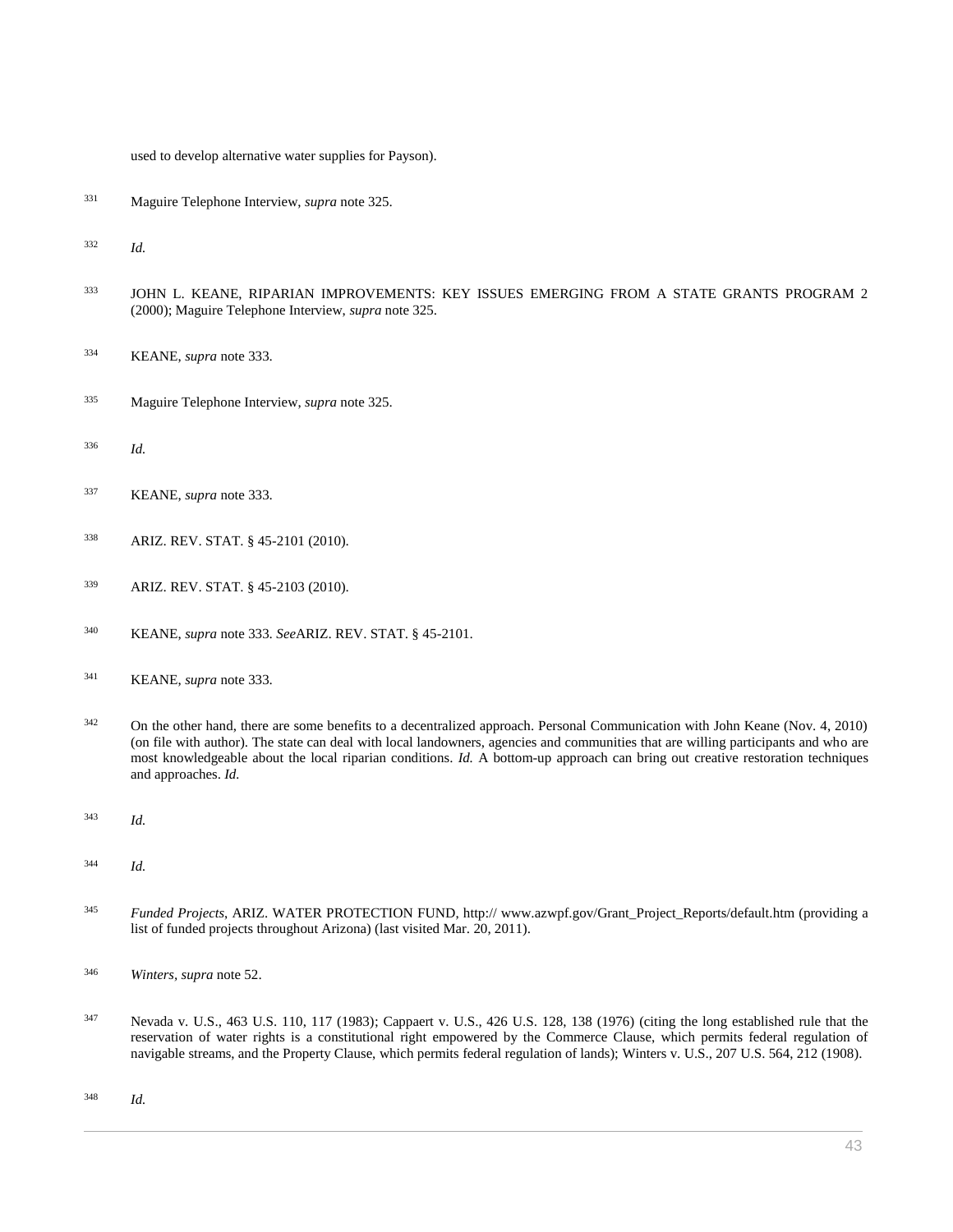- 16 U.S.C. § 15320 (5)(a)(i) (2010).
- *Supra* note 79.
- *See supra* notes 91-92.
- [City of Los Angeles v. Venice Peninsula Props., 644 P.2d 792, 793-94 \(Cal. 1982\)](http://www.westlaw.com/Link/Document/FullText?findType=Y&serNum=1982121245&pubNum=0000661&originatingDoc=I0ecc82a82df011e18b05fdf15589d8e8&refType=RP&fi=co_pp_sp_661_793&originationContext=document&vr=3.0&rs=cblt1.0&transitionType=DocumentItem&contextData=(sc.Search)#co_pp_sp_661_793)
- Craig, *supra* note 108, at 84-85.
- *Id.* at 83.
- *Id.* at 86.
- *Id.*
- *[In re Water Use Permit Applications](http://www.westlaw.com/Link/Document/FullText?findType=Y&serNum=2000484474&pubNum=0004645&originatingDoc=I0ecc82a82df011e18b05fdf15589d8e8&refType=RP&fi=co_pp_sp_4645_448&originationContext=document&vr=3.0&rs=cblt1.0&transitionType=DocumentItem&contextData=(sc.Search)#co_pp_sp_4645_448)*, 9 P.3d 409, 448 (Haw. 2000); Craig, *supra* note 108, at 86.
- *See supra* Part V(B)(ii)i.
- SAX ET AL., *supra* note 100, at 189.
- *Id.*
- [CAL. WATER CODE § 1011\(a\)](http://www.westlaw.com/Link/Document/FullText?findType=L&pubNum=1000226&cite=CAWAS1011&originatingDoc=I0ecc82a82df011e18b05fdf15589d8e8&refType=LQ&originationContext=document&vr=3.0&rs=cblt1.0&transitionType=DocumentItem&contextData=(sc.Search)) (2000).
- *Id.*
- [ALASKA STAT. § 46.15.145\(a\) \(2009\);](http://www.westlaw.com/Link/Document/FullText?findType=L&pubNum=1000003&cite=AKSTS46.15.145&originatingDoc=I0ecc82a82df011e18b05fdf15589d8e8&refType=LQ&originationContext=document&vr=3.0&rs=cblt1.0&transitionType=DocumentItem&contextData=(sc.Search)) [State v. Morros, 766 P.2d 263](http://www.westlaw.com/Link/Document/FullText?findType=Y&serNum=1988164678&pubNum=0000661&originatingDoc=I0ecc82a82df011e18b05fdf15589d8e8&refType=RP&originationContext=document&vr=3.0&rs=cblt1.0&transitionType=DocumentItem&contextData=(sc.Search)) (Nev. 1988).
- [ARIZ. REV. STAT. § 45-172](http://www.westlaw.com/Link/Document/FullText?findType=L&pubNum=1000251&cite=AZSTS45-172&originatingDoc=I0ecc82a82df011e18b05fdf15589d8e8&refType=LQ&originationContext=document&vr=3.0&rs=cblt1.0&transitionType=DocumentItem&contextData=(sc.Search)) (2010).
- [WASH. REV. CODE § 90.03.005](http://www.westlaw.com/Link/Document/FullText?findType=L&pubNum=1000259&cite=WAST90.03.005&originatingDoc=I0ecc82a82df011e18b05fdf15589d8e8&refType=LQ&originationContext=document&vr=3.0&rs=cblt1.0&transitionType=DocumentItem&contextData=(sc.Search)) (2010).
- [WASH. REV. CODE § 90.22.010.](http://www.westlaw.com/Link/Document/FullText?findType=L&pubNum=1000259&cite=WAST90.22.010&originatingDoc=I0ecc82a82df011e18b05fdf15589d8e8&refType=LQ&originationContext=document&vr=3.0&rs=cblt1.0&transitionType=DocumentItem&contextData=(sc.Search))
- [WASH. REV. CODE § 90.22.060.](http://www.westlaw.com/Link/Document/FullText?findType=L&pubNum=1000259&cite=WAST90.22.060&originatingDoc=I0ecc82a82df011e18b05fdf15589d8e8&refType=LQ&originationContext=document&vr=3.0&rs=cblt1.0&transitionType=DocumentItem&contextData=(sc.Search))
- ARIZONA GOVERNOR'S WATER MANAGEMENT COMMISSION'S FINAL REPORT, vii, 26, 37 (2001).
- *Id.* at 37.